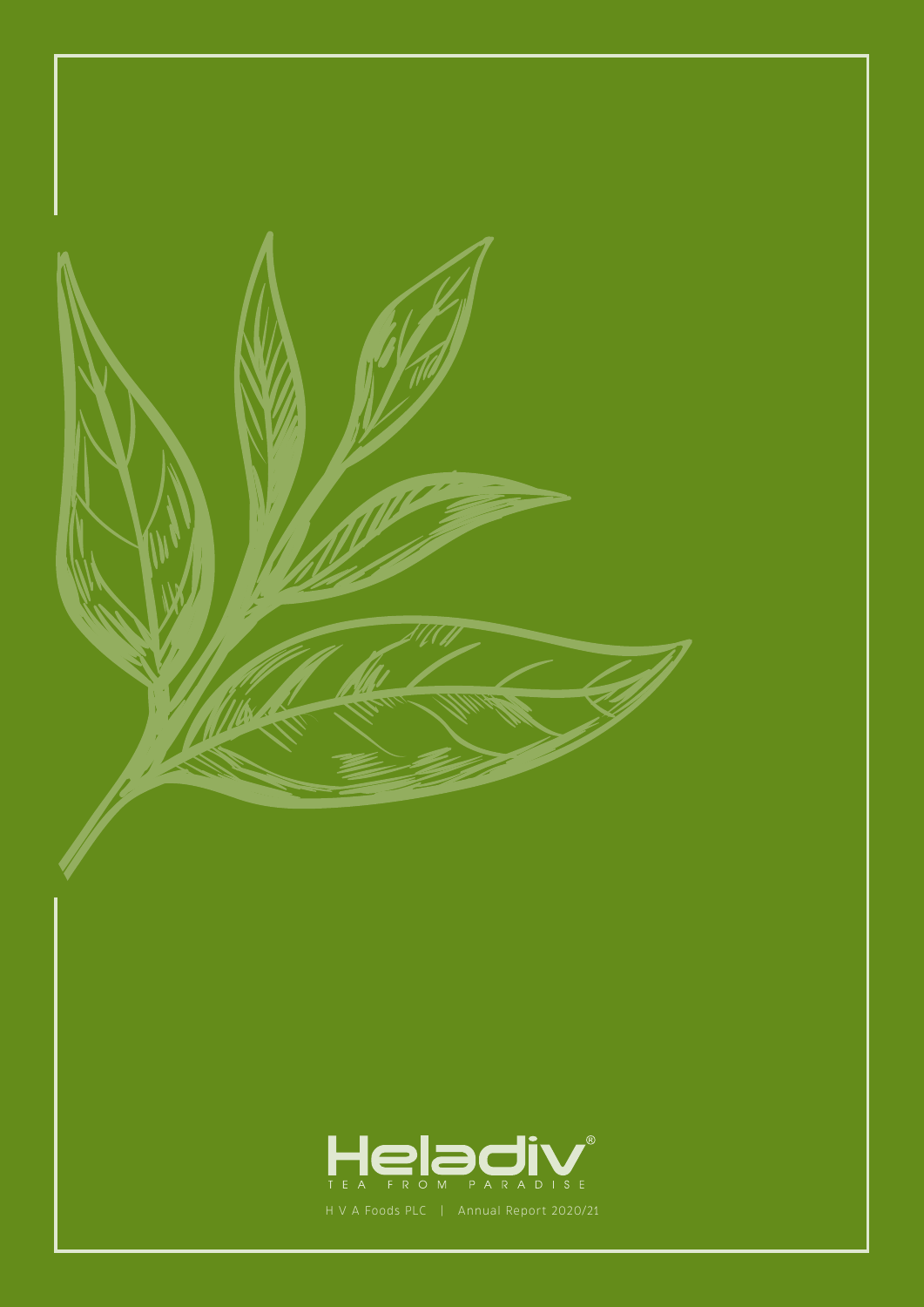# **VISION**

Our Vision is to make HVA FOODS PLC a truly global company dealing in every kind of tea & tea based products.

# **MISSION**

To drive the flagship brand HELADIV to win customer confidence and loyalty in tea and tea based products in all corners of the world, thereby empowering HVA FOODS PLC to reach its objectives.

## **CONTENTS**

| About Us                                                                 | 1  |
|--------------------------------------------------------------------------|----|
| Symbolising Product Excellence<br>and Customer Confidence                | 2  |
| Chairman's Message                                                       | 3  |
| <b>Board of Directors</b>                                                | 6  |
| Senior Management                                                        | 8  |
| HVA Group Ethics and Principles of Engagement                            | 9  |
| Corporate Governance                                                     | 10 |
| <b>Audit Committee Report</b>                                            | 13 |
| Remuneration Committee Report                                            | 15 |
| <b>Related Party Transaction</b><br><b>Review Committee Report</b>       | 16 |
| <b>Risk Management</b>                                                   | 18 |
| Annual Report of the Board of Directors<br>on the Affairs of the Company | 19 |

#### Financial Information

| 24         |
|------------|
| 28         |
| 29         |
| 30         |
| 31         |
| 32         |
| 77         |
| 78         |
| 80         |
| 81         |
| 82         |
| 85         |
| <b>IBC</b> |
|            |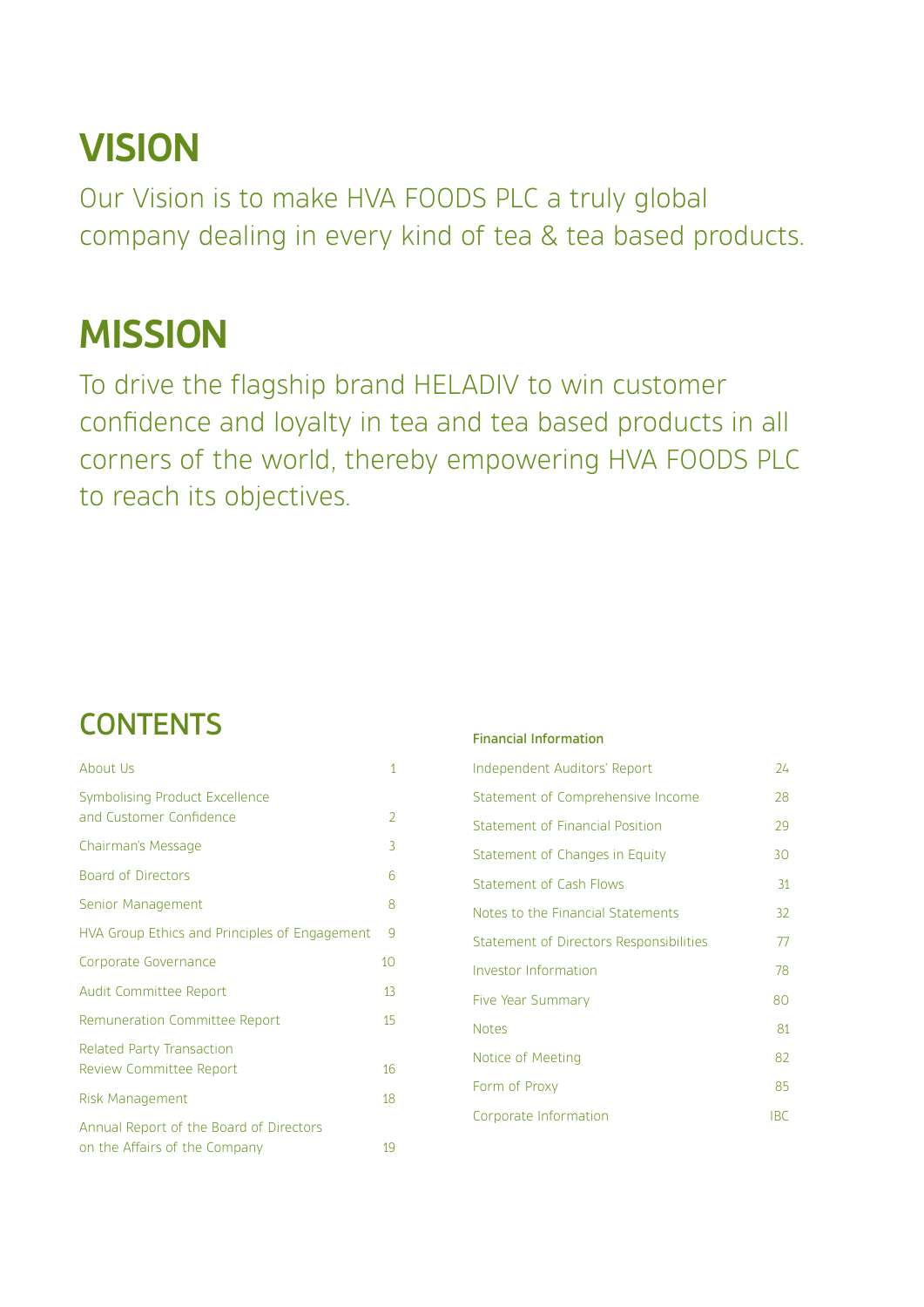# **ABOUT US**

HELADIV stems from the world Heladiva, symbolising a product that is home grown and synonymous with Ceylon Tea. HELADIV also connotes taking pride and distinction in an indigenous product while serving the needs of the modern marketplace.

Registered as a brand in over 40 countries around the world, HELADIV has also been a pioneer in product development in keeping with the dynamic changes taking place in the global marketplace. So much so that it has carved out a special niche for itself in the international arena.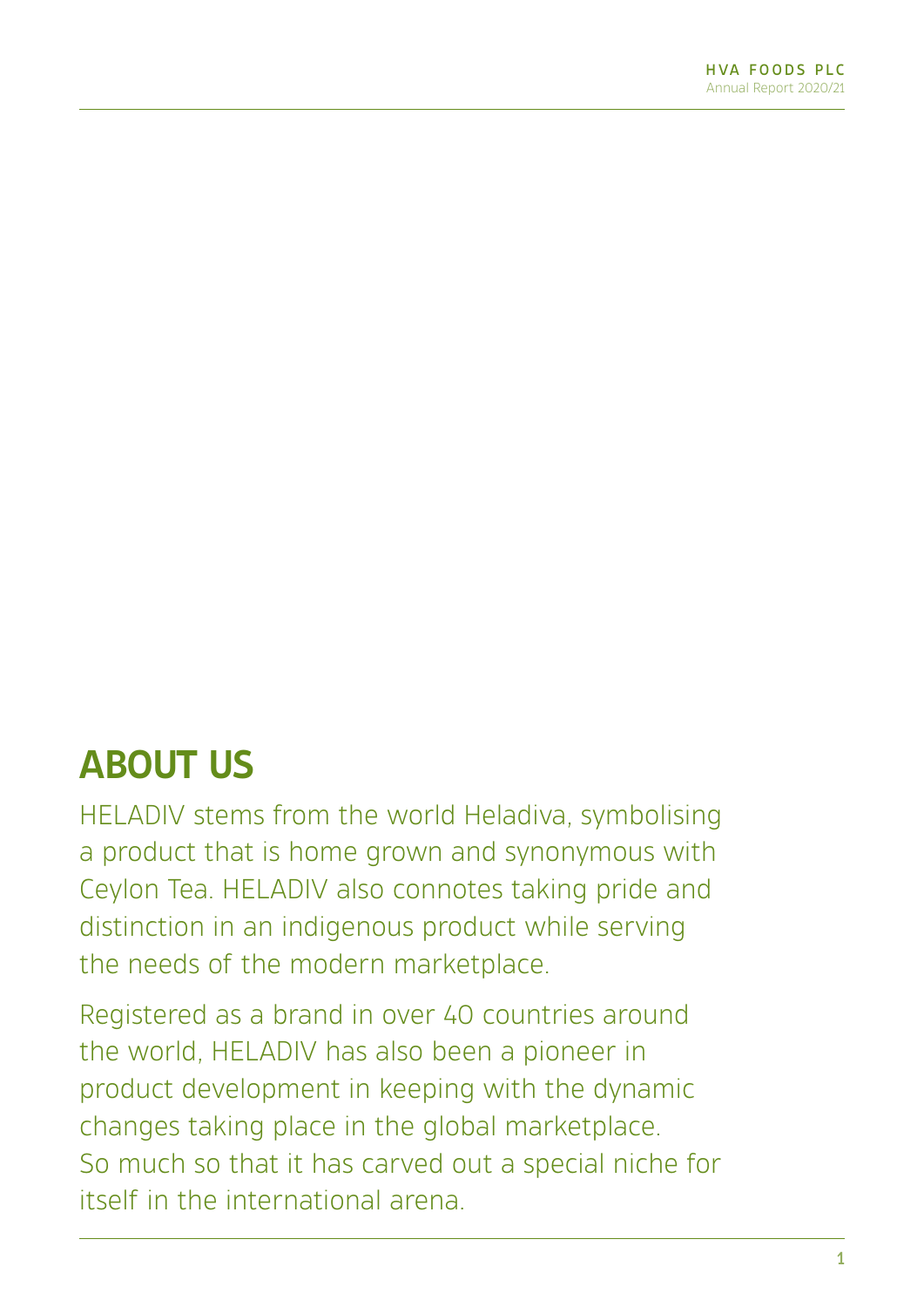## **SYMBOLISING PRODUCT EXCELLENCE AND CUSTOMER CONFIDENCE**

All teas packed under the HELADIV brand carry a guarantee of product quality. The Heladiv 'Pure Ceylon Tea' varieties are also branded with the Lion emblem, the recognised seal of guarantee for single origin tea blends.

Sri Lanka is an identified 'ozone-friendly' nation compliant with all protocols associated with the reduction of harmful chemicals that consume the ozone layer as well as zero use of prohibited chemicals in Sri Lankan tea plantations. Ceylon Tea is currently among the cleanest produced in the world and consequently, the Heladiv 'Pure Ceylon Tea' range proudly carries the ozone friendly Earth symbol logo on its packs.

At the HVA production facility, we observe the 'good earth policy' focusing on the conservation of energy, nominal wastage, re-use of waste with zero emissions and therefore the protection of fauna and flora. These principles are inherent in all we do at Heladiv. The HVA cluster carefully adheres to the company ethics elaborated elsewhere in this annual report. The company has enjoyed excellent industrial harmony over the years; an affidavit to our continued application of moral values at each level and therefore the reason why we term our products 'guilt-free'.

Tea could be a fine liquid that helps maintain a balanced life-style. New analysis has emerged on the therapeutic and curative properties of tea, which is considered be wealthy in antioxidants. Our analysis and development department continuously analyses our

teas to balance taste, observe chemical residue and guarantee purity. Our products are pure and health-supportive and aid in healthy living. This is often an extra strength when promoting our product through major supermarkets and independent stores around the world. Globally recognised certifications guarantee fair costs to customers and fair trade premiums to the manufacturer.

The Rainforest Alliance Certified seal assures customers that the merchandise they're getting has been grown and harvested using environmentally and socially accountable practices. HVA works to conserve diversity and improve livelihoods by implementing globally recognised sustainability standards in its many business areas.

USDA organic is a labelling term that indicates that food or alternative agricultural products are created through approved mechanisms that integrate cultural, biological, and mechanical practices that recycle resources, promote ecological balances and conserve diverseness. Under this, Artificial fertilizers, sewage sludge, irradiation and genetic engineering may not be used.

Organic EU adheres to the strictest EU legal provisions for sustainable farming and prime quality food product provision to EU market, responding to citizens' growing expectations for food to be environmentally sustainable and healthy. It additionally confirms that products bearing this brand have not originated through Genetically modified Organisms (GMO).

"Halal" is an Arabic word which suggests lawful or permissible. Any food or drink that carries this brand is permisible for Muslims' consumption. It additionally implies that meat comes from animals slaughtered in accordance with the shariah law. Therefore products of the HVA cluster are safe and suitable for the consumption by Muslim consumers anywhere as we do not use any nonpermitted ingredient.

Our state-of-the-art producing facility complies with the ISO 22000:2005 food safety management international standards. This certification confirms that each nutrient created in our processes is free from physical, chemical and microbiological hazards by managing our supply chain. This is achieved through continuous observance of critical management points and maintaining the best degree of fine producing practices. The system is sporadically assessed internally as well as by an external certification establishment.

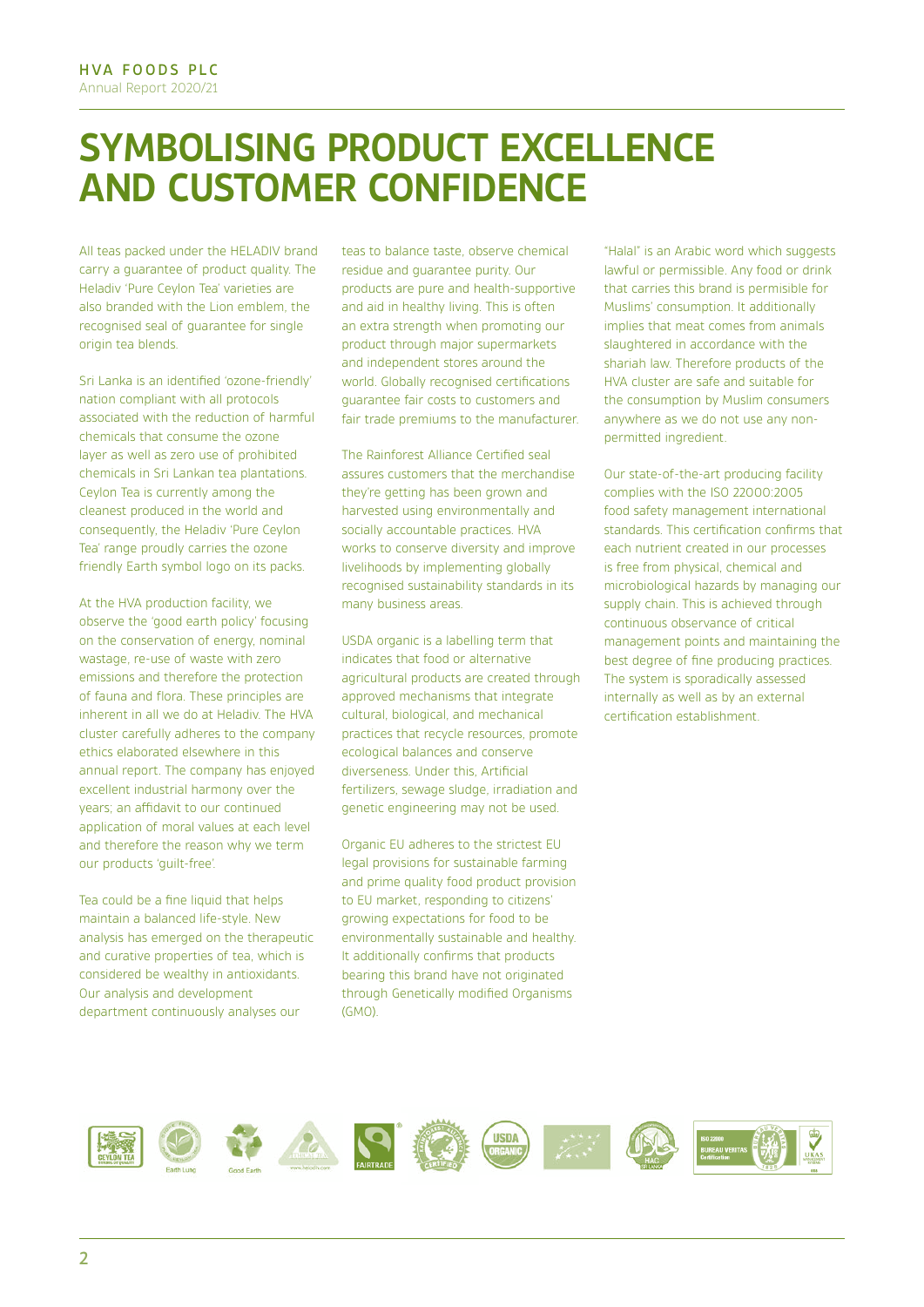## **CHAIRMAN'S MESSAGE**



The company had to contend with severe external constraints but remained positive, invigorated by the ownership changes that took place in December 2020. We are of the conviction that HVA Foods is well positioned to deliver sustained shareholder value.

It is with pleasure that I present the Annual Report and Financial Statements of your company for the year ended 31 March 2021.

The year under review was one like no other, with the COVID-19 pandemic casting an unprecedented impact across the world throughout the year. The company had to contend with severe external constraints but remained positive, invigorated by the ownership changes that took place in December 2020. We are of the conviction that HVA Foods is well positioned to deliver sustained shareholder value.

Your company recorded a major milestone during the 3rd quarter, when George Steuart & Company Limited acquired a controlling interest by purchasing 51.1% of the company's

ordinary shares. George Steuarts and Company Limited has been synonymous with the Ceylon Tea industry and as major shareholder, has brought in synergies and economies of scale. While the extraordinary challenges of the year have not allowed us to fully explore these opportunities, we have set in motion several initiatives that will transform your company in the medium term.

As stated in my letter to you last year, our ambition remains building a global brand. In this endeavour, HVA Foods PLC and its tea business will benefit from the George Steuart Group's global and local networks, knowhow and the brand and communication expertise of its associate companies. In the months following the ownership change, your company took several measures to improve the liquidity position and to restructure the debt

profile. I shall elaborate on those and the key strategies adopted in the following pages.

#### **SRI LANKAN ECONOMY**

Sri Lanka's economy was severely impacted through the year, as sporadic lockdowns and movement restrictions as well as increasing infection rates hampered economic activity. The government and Central Bank introduced several monetary easing measures and stimulus schemes to stabilize the economy, including three consecutive policy rate cuts and a reduction in the statutory reserve ratio as well as harsh import restrictions. Despite these interventions, the economy contracted by 3.6% in 2020, compared with a low growth of 2.3% the previous year. All three economic sectors recorded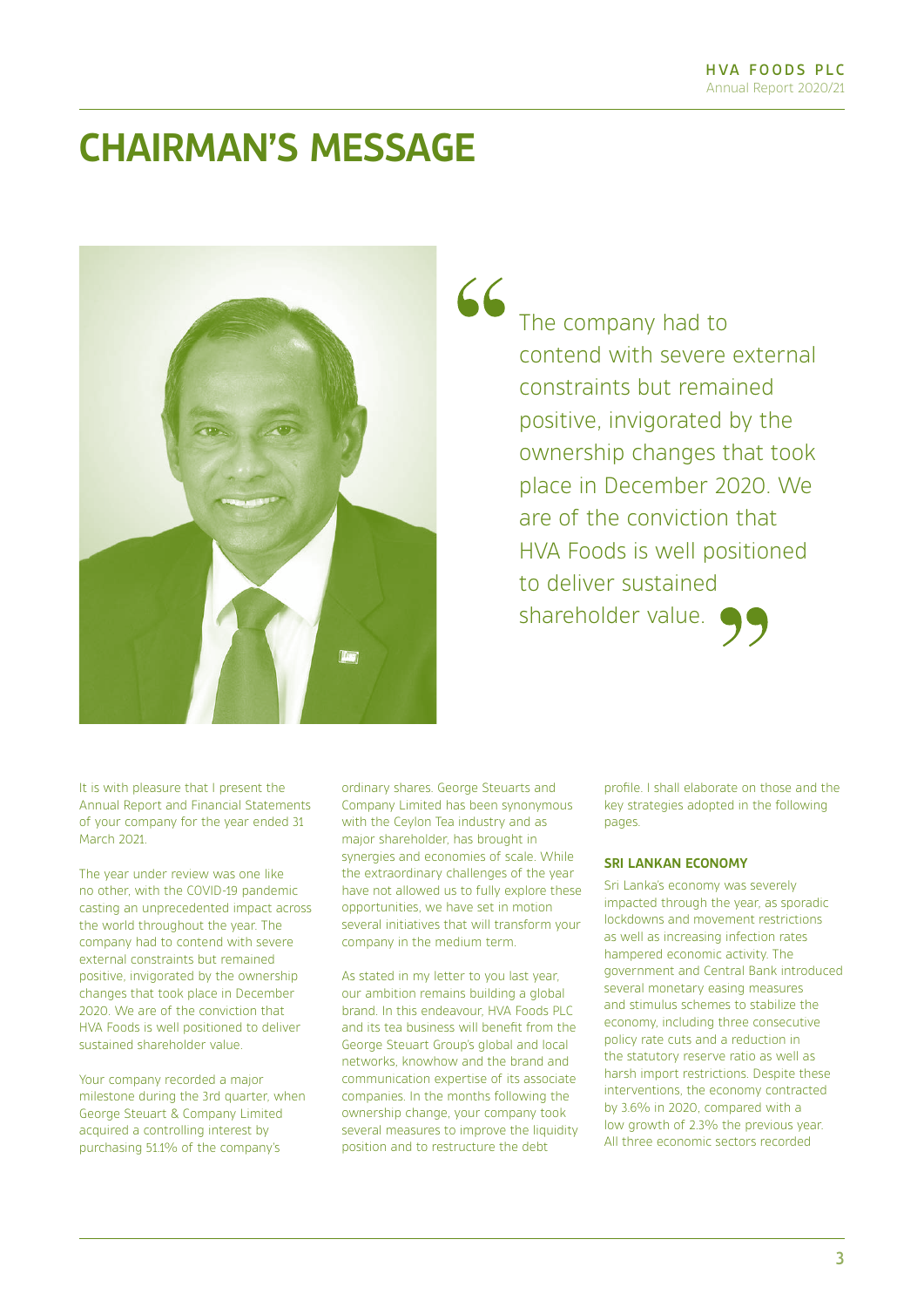## **CHAIRMAN'S MESSAGE**

negative growth, with agriculture declining by 2.9%, industrial segment by 7.3% and services by 1.9%. The 12-month moving average inflation rate (as measured by the National Consumer Price Index) was at 5.3% at year-end compared to 4.9% the previous year.

The Sri Lanka rupee was under severe strain during the year, particularly burdened by the decimation of tourism earnings and lower remittances. The rupee, which slowly recovered from a sharp depreciation at the beginning of the financial year, crashed by the end of March 2021 – ending the year nearly ten rupees lower year on year against the US Dollar. The liquidity concerns have continued to grow well into the 2021/22 financial year as well.

Merchandise exports dropped by 17% during the year, from USD 11.9 billion to USD 9.9 billion, while tea exports slowed by 7.83% from USD 1.34 billion to 1.24 billion.

#### **INDUSTRY PERFORMANCE**

The Tea industry in Sri Lanka has experienced quality and volume drops during the past few years, due mostly to changes brought on by climate change and unpredictable weather patterns. This was exacerbated by the impact of Covid-19 on labour during the year. Tea output for the year 2020 totaled 278.4 MT, a drop of 7% year on year compared with the 300 MT produced in 2019. Higher auction prices however ensured that earnings from tea had a marginal drop to Rs 230.2 billion in 2020 from Rs 240.6 billion the previous year. Tea remained the second largest source of export income, while Turkey, Iraq, Russia, Iran and China were the top five buyers of Ceylon Tea.

#### **COMPANY PERFORMANCE**

HVA Foods PLC ended the year with a strong performance, enjoying revenue of Rs 1,164 Billion, a topline growth of 37% from Rs. 850 Million recorded

the previous year. We also recorded a marginal (1pp) improvement in gross profit despite increases in both packaging and freight costs. Net profit stood at Rs 78.563 Million, amounting to 6% of turnover, driven mainly by the reversal of provisions. There was a 6% drop in finance cost as a percentage of turnover, due largely to exchange gains and the moratorium on loans.

The Middle East and Africa remained the major markets for our products, with sales growing by 35% year on year. The Far Eastern and Europe sectors recorded very satisfactory growths, the former expanding by 62% during the year while the latter, our second largest market, grew 50%.

The company was able to maintain steady operations with only a few interruptions, since the government's declaration of the export sector as an essential service in the early months of the pandemic. We have adopted extensive health and safety precautions to ensure minimal risk to our employees and those who physically interact with us during our operations. Mobility restrictions and social distancing recommendations did impact some functions, including the scheduled completion of audits and release of quarterly results.

The pandemic has caused disruption to global logistics operations and we too, have experienced drawbacks of not just higher freights costs, but also issues of vessel availability and delays. Furthermore, given the import restrictions now in place in Sri Lanka, there have been material shortages as well as drastic price increases in packing material, especially of the vital master cartons. Unfortunately, these conditions contribute to the reduced competitiveness of Sri Lanka's tea exports when compared with the exports from Africa, which involve far lower freight and packaging rates.

#### **FUTURE DIRECTION**

In all likelihood, the new financial year too would continue to be overshadowed by the Covid-19 pandemic; it is hoped that the government's vaccination drive that began during the first quarter of 2021 (and has rapidly picked up pace over the next two quarters) would allow a greater degree of normalcy to return to socioeconomic activities in the coming year. We have strengthened our capabilities to respond swiftly to changing conditions but remain optimistic of our prospects.

The debt restructuring exercise continues apace to strengthen our financial position, with the company having taken steps to convert our US Dollar loans to Sri Lanka Rupee loans in view of the current foreign exchange situation. Given the caution demanded by global conditions and the upgrade of our internal systems and processes, we have also adopted a prudent stance and have extended additional contingency provisioning, that may be drawn on if and when required.

Taking advantage of the George Steuart Group's synergies, we have targeted reducing costs and increasing efficiencies by adopting a shared services model. Similarly, we will enter a collaboration with GS Consumer (Pvt) Limited, the FMCG distribution arm of the George Steuart Group, to outsource the distribution of our ice teas and health supportive beverages locally, with a view to expanding our footprint in the local market with minimum risks, cost and overheads arising from distribution and marketing. This would allow us to focus on our core strengths of expanding our export market and developing new products. Outside of our shores, HVA Foods PLC is seeking to cross new boundaries into Central America and USA, which hold great potential for our portfolio.

As I write this, Heladiv ATAMUSU was launched in Sri Lanka as an immunity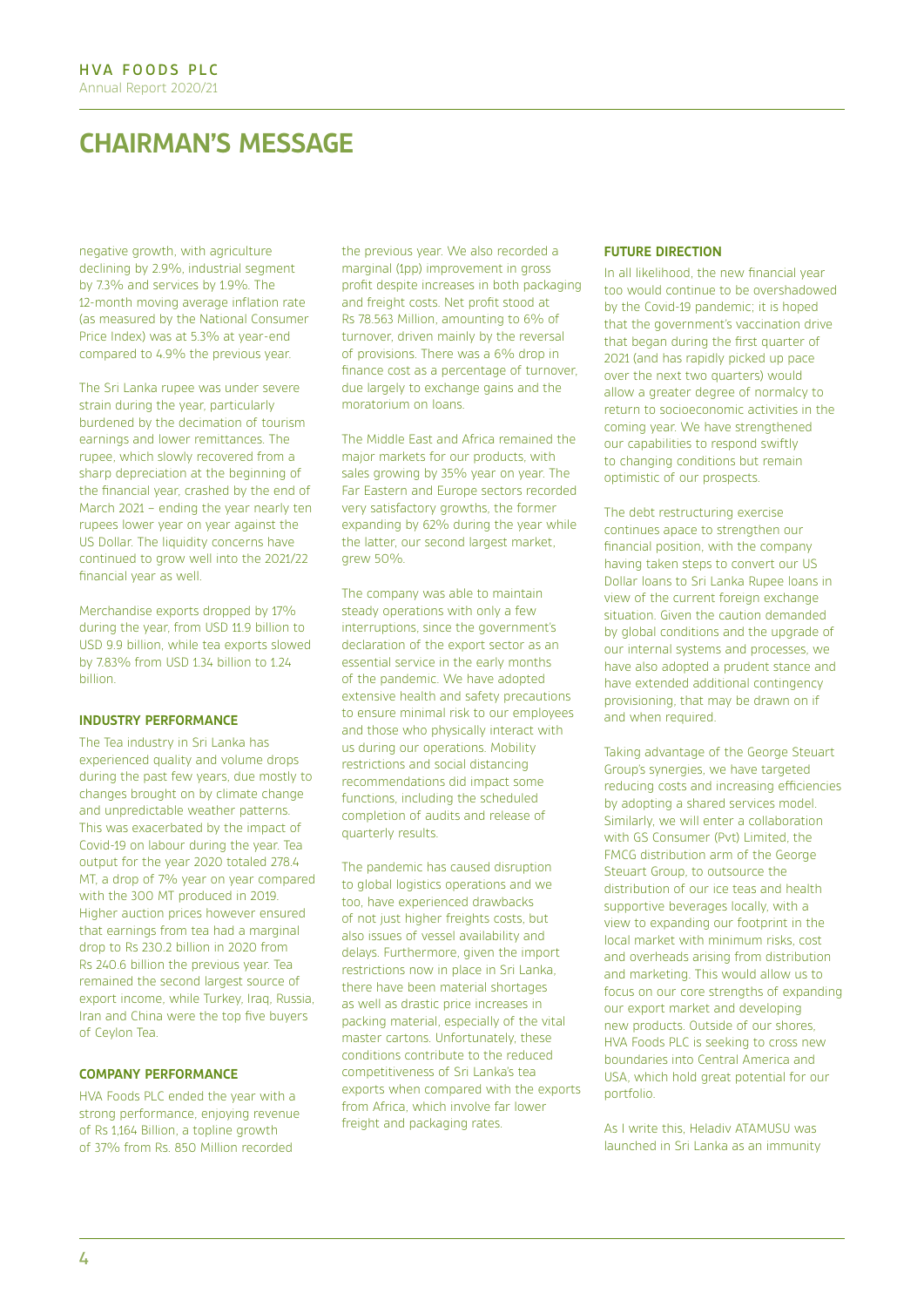boosting beverage, in keeping with the increased awareness of the benefits of herbal teas in strengthening the immune system, and it is now being considered for exports.

#### **APPRECIATIONS**

I am deeply appreciative of the trust placed in me as Chairman of the Board, and wish to thank my fellow Board members for their counsel and support at all times.

On behalf of the Board, I place on record our appreciation of the management team and all employees of HVA Foods PLC, whose commitment is reflected in the improved performance of the company; their dedication in these difficult times has been extraordinary.

Heladiv is what it is today because of the vision and perseverance of Mr. Rohan Fernando. I extend him great appreciation on behalf of the Board, and pledge that this brand he created will be taken to even greater heights.

I would also like to thank the officials of the Tea Board, the BOI, as well as Export Development Board and all other public institutions who have extended yeomen support to us in the years past, and on whom we rely for continued support in future.

To you, our shareholders, I say Thank You for your belief in this company; and pledge that this exciting new phase of growth will create value for your investment.

Condition

B. S. M. De Silva Chairman

3rd September 2021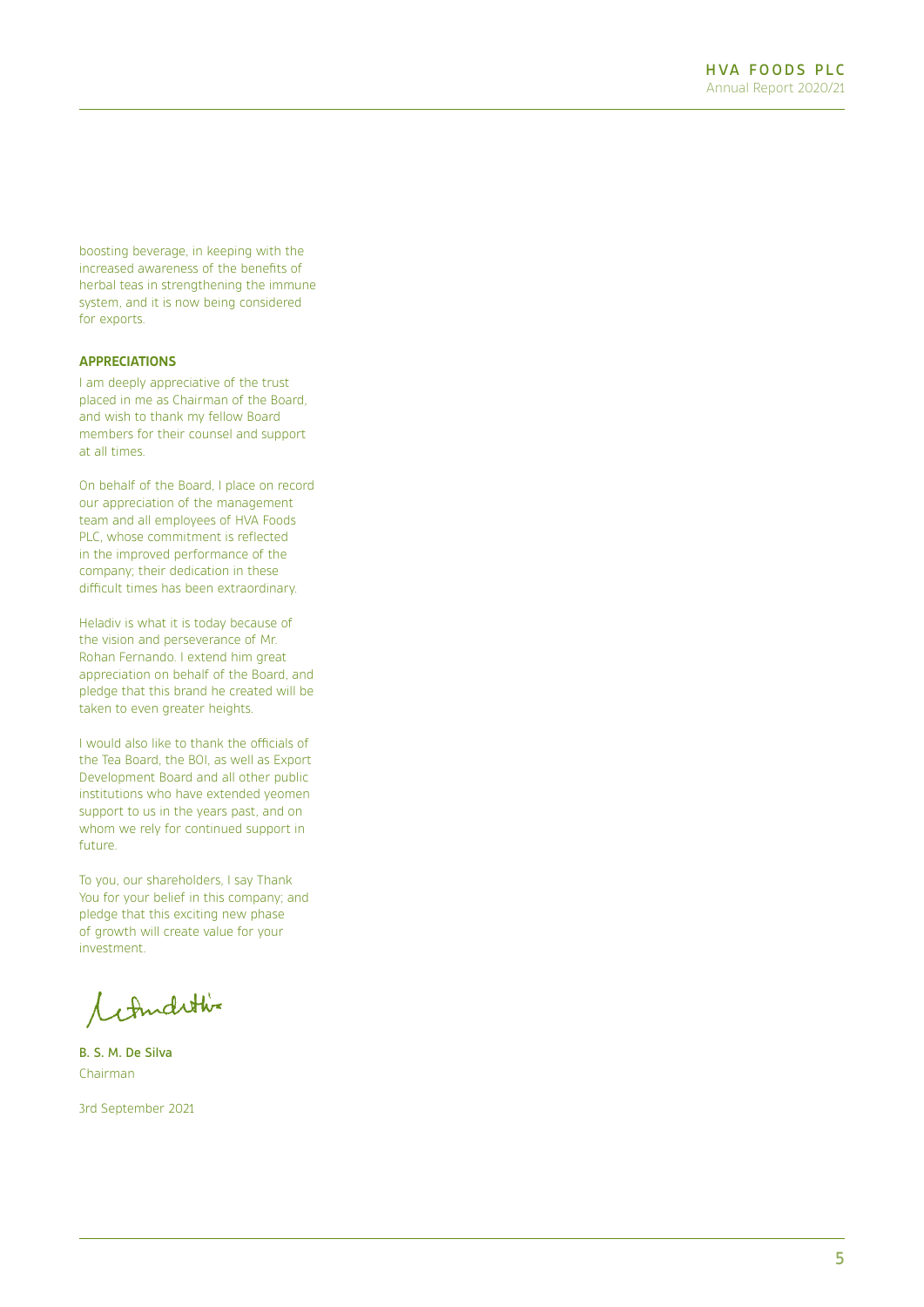## **BOARD OF DIRECTORS**

#### **MR B S M DE SILVA** *Chairman Non Executive/Independent Director*

Mr. de Silva counts over 41 years of experience in the spice industry, especially in the Cinnamon industry and is the Founder Chairman of the Spice Council in Sri Lanka. He has held many positions in the spice industry including the Chairmanship of the Export Development Board Advisory Committee on Splices and Allied products Trade Facilitation and the Ministry of Commerce and Industry Advisory Committee on Spices and Allied products and has been a member of the National Council of Economic Development (NCED) - Export Cluster and the steering committee to form the National Competitiveness Council of the Ministry of Finance. Mr. De Silva is also the president of National Chamber of Exporters of Sri Lanka.

He is the Chairman and Managing Director of B. Darsin De Silva & Sons (Pvt) Ltd., and the Chairman of Cinnamon Trading Academy Limited and the Chairman of Ceylinco General Insurance Limited. He was the Chairman and the Managing Director of Intercom Group of Companies until his retirement in 2014.

As founder Chairman of the Ceylon Cinnamon Association, Mr. De Silva was instrumental in highlighting the importance of the Cinnamon Industry over the last three decades. Mr. De Silva counts over 26 years of experience in the Tourism and Leisure Industry with the Serendib Hotels group, as a Director of Dolphin Hotels PLC and Hotel Sigiriya PLC and several other companies.

He was a Director of the Co-operative Wholesale Establishment (CWE) from 1994 to 2000 and Acting Chairman in 1998; and Chairman of the Committee appointed by the Minister of Trade and Commerce in drafting procurement of the CWE.

#### **MS V S A FERNANDO**

#### *Non Executive/Non Independent Director*

Ms. Fernando is a graduate of the Faculty of Law, University of Colombo and an Attorney-at-law by profession. She counts over 26 years of experience in the field of communication and is the cofounder and Joint Managing Director of the TRIAD group of companies. She also serves on the Board of Citrus Leisure PLC, Derana Network of Media Companies and George Steuart and Company Ltd.

#### **MR M P D COORAY** *Non-Executive/Independent Director*

Appointed Director in January 2021. Mr Cooray is a Fellow Member of the Institute of Chartered Accountants of Sri Lanka and the Chartered Institute of Management Accountants of the United Kingdom.

He has worked with Ernst & Young for over 40 years of which 30 years was as a Senior Assurance and Talent Partner. He functioned as the Deputy Managing Partner from 2016 to 2019 and served as a member of Ernst & Young's Management Committee from the time the Management Committee was established in 1998 until his retirement in 2019. Mr Cooray was instrumental in establishing the Ernst & Young Practice in the Republic of Maldives in 1995 and functioned as the Partner responsible for the overall management of the Maldivian Practice from its inception. He represented Sri Lanka and Maldives for a number of years in the EY ASEAN Regional Partner Forum. He was seconded to EY USA for a year, where practical experience was gained by being part of assurance teams that performed audit engagements on several large enterprises.

Mr Cooray also spearheaded the Ernst and Young Sri Lanka/ Maldives Family Business Centre for Excellence which was instrumental in sending several eminent second generation family members to business schools worldwide. He has also served as a member of the Council of the Chartered Institute of Management Accountants UK.

Mr Cooray is the Managing Director of Management Systems (Pvt) Ltd and a Director of some of its Subsidiaries also serves as a Director of Hatton National Bank PLC , JAT Holdings ( Pvt) Ltd and Life Insurance Corporation (Lanka) Ltd.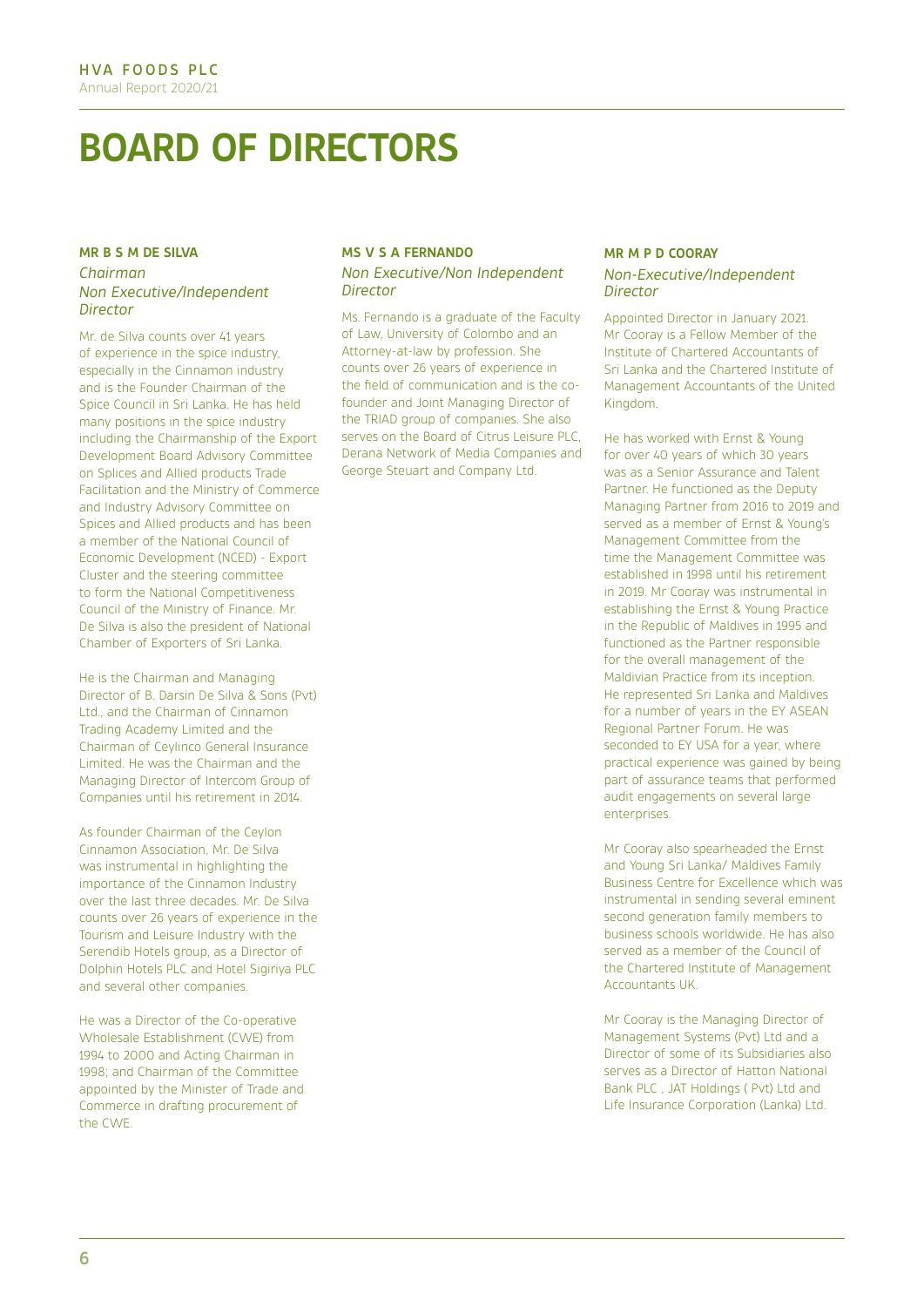#### **MR S A AMERESEKERE**

#### *Non Executive/Non Independent Director*

Mr Ameresekere is Qualified in both business and engineering, has extensive local and foreign exposure in diverse areas of business.

Mr Ameresekere is a Director of George Steuart and Company Ltd, Sri Lanka's oldest business entity established in 1835. He plays a pivotal role in the management and strategic planning of the Group's diversified sectors including healthcare, tea exports, FMCG, financial services, industrial solutions and travel & leisure. Accordingly, he holds several key positions within the group including directorships of all of its listed entities - Citrus Leisure PLC and its subsidiaries, Colombo Land and Development Company PLC.

Mr Ameresekere also serves as the Director / CEO of Triad (Pvt) Ltd one of Sri Lanka's leading creative communication companies. The Triad group integrates a cluster of specialized communications companies, which offer its clients an unmatched holistic and synchronized communication solution.

Mr Ameresekere holds a Master's degree in Engineering Management from the University of Southern California, Los Angeles and a Bachelor's degree in Industrial and Operations Engineering from the University of Michigan, Ann Arbor.

#### **MR W G U I RANAWEERA** *Non Executive/Non Independent Director*

Mr. Ranaweera holds a BA (Hons) in Economics and Business from University of Kent in Canterbury United Kingdom and is an Associate Member of the Chartered Institute of Management Accountants, United Kingdom (ACMA, CGMA).

Mr. Ranaweera currently holds the position of Group Chief Financial Officer of George Steuart & Company Limited and is a Director of several subsidiary companies of George Steuart Group, the oldest corporate house in Sri Lanka and one of the largest conglomerates in the country.

Prior to the above appointment Mr. Ranaweera was the Director/Chief Executive officer of George Steuart Finance PLC which was a registered finance company now known as Prime Finance PLC.

Mr. Ranaweera carries with him several years of experience in Financial Consultancy and Advisory where he has specialized in Mergers & Acquisitions, Buy side/Sell side Advisory and fund raising for Corporates and SMEs with Private Equity and Venture Capital Funds. His Experiences in finance ranges from Banking, Financial Services, Manufacturing, Automative, Consumer Goods, Leisure, Pharmaceutical and Aviation sectors for both international and domestic clients.

#### **MR C HETTIARACHCHI**  *Chief Executive Officer Executive Director*

Mr. Hettiarachchi counts over 18 years of experience in leading multinationals both in Sri Lanka and Australia, with a proven track record in the fields of Marketing and Business Administration as well as establishing and driving start-ups prior to joining HVA Foods PLC as the Chief Marketing Officer in 2018. Mr. Hettiarachchi started his career at Unilever Sri Lanka Ltd as a management trainee and has managed flagship brands such as Pears, Rin and Sunlight. He has also worked in senior management positions in SPC Ardmona (A subsidiary of Coca Cola Amatil Australia) and J H Heinz Co in Australia.

Mr. Hettiarachchi holds a Bachelor's Degree from Manchester Metropolitan University, UK and a Master of Business Administration from La Trobe University Australia.

He is currently serving as an advisory committee member to the Tea Exporters Association of Sri Lanka and is the current Vice President of the Sri Lanka USA Business Council.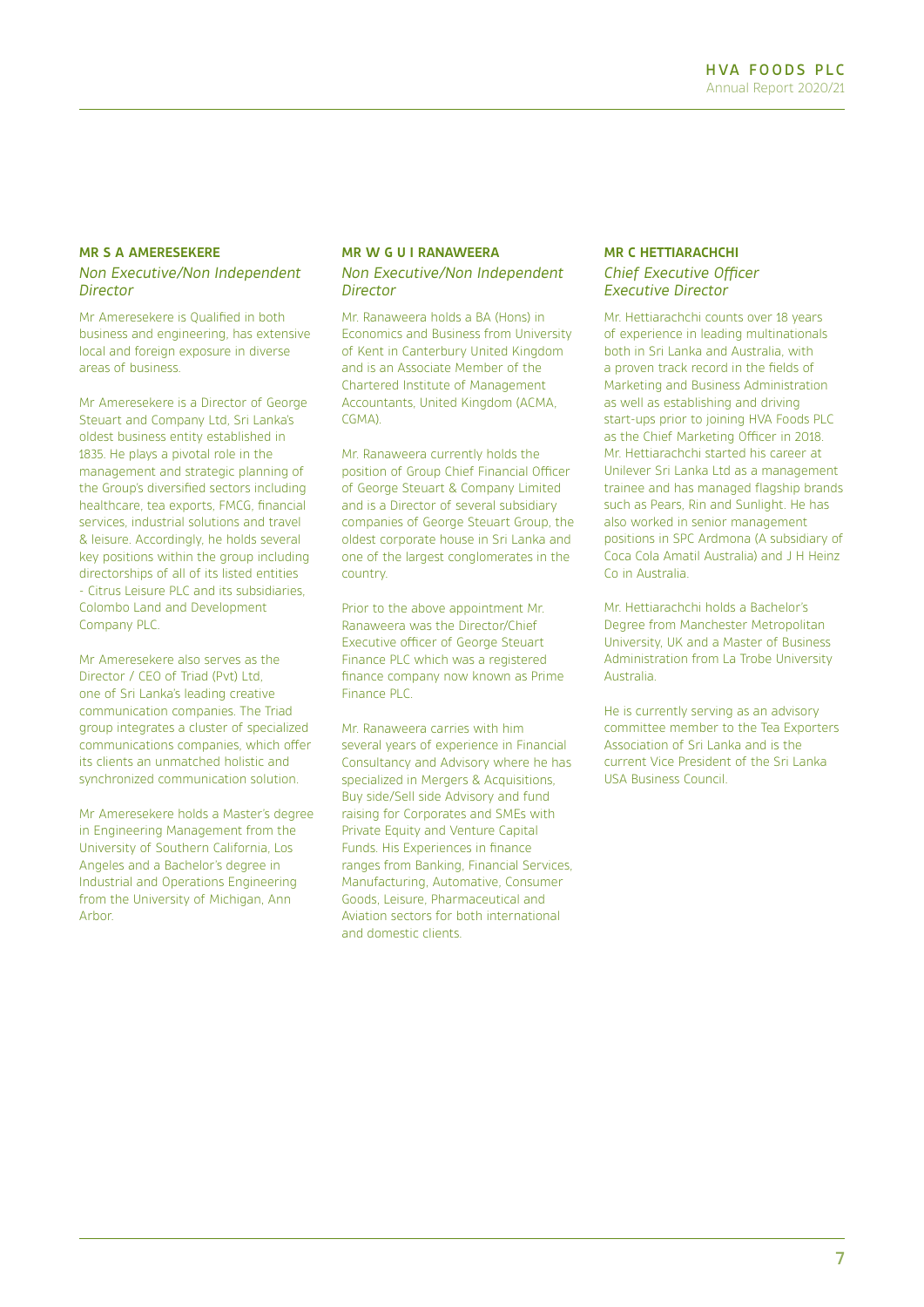# **SENIOR MANAGEMENT**

**MR. C HETTIARACHCHI** *CEO / Executive Director* 

**MR. W R KURU-UTUMPALA** *General Manager, Operations*

**MR. G S INDIKA** *Finance Manager*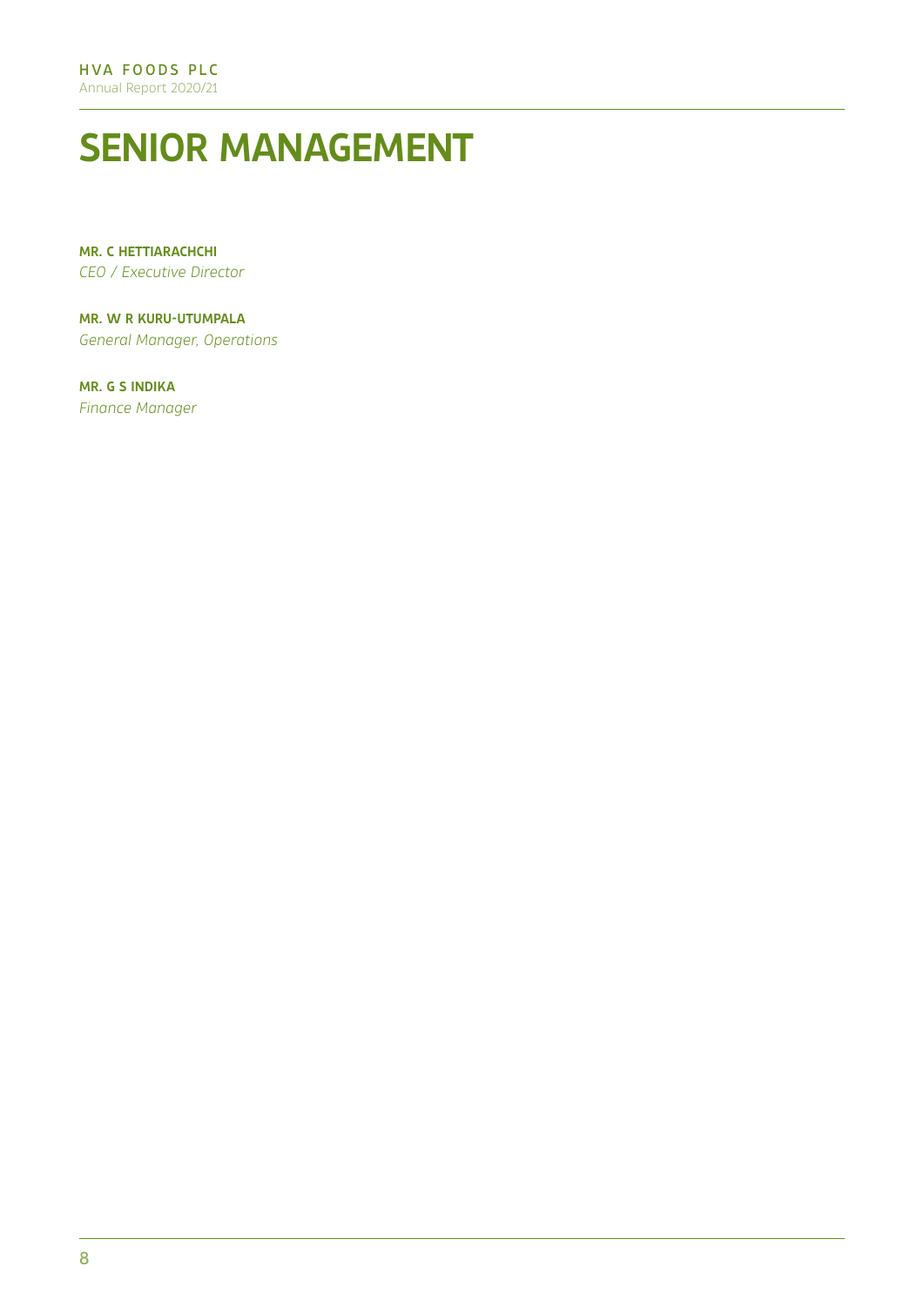## **HVA GROUP ETHICS AND PRINCIPLES OF ENGAGEMENT**

#### **LABOUR ETHICS**

The HVA group ensures compliance with all legal parameters needed by the govt, in line with the recommendations of the International Labour Organisation (ILO). The HVA Group's labour recruitment policy is designed to avoid bias towards any gender, race or faith. Furthermore our recruitment policy includes provisions to engage differently- abled persons. We have a zero tolerance policy towards child labour while a minimum age of eighteen is obligatory for those securing employment.

#### **STAFF WELFARE ETHICS**

At HVA, employees welfare is paramount as we believe our employees are the most vital asset of the company. Among our welfare ethics, we practice the following principles and programmes:

#### **WAGES**

Staff wages are higher than the minimum level suggested by statute. All workers are entitled to a profit bonus disbursed on a carefully designed format that has been operational for the past 5 years, without any complaints from the workers. Each year workers are appraised face to face on a simple but extremely effective format for concurrence on performance and skills.

#### **MEDICAL BENEFITS**

The workers are provided medical insurance cover that provides for but in patients and out-patient treatment. A certified doctor makes regular visits to the company's premises in stipulated time intervals to address any medical attention need of employees.

#### **STAFF MEALS**

Improving on our previous approach of providing a subsidized mid-day meal to the workers, the company has currently extended this facility to cover all three meals to workers throughout their operating hours.

#### **EXTENDED FAMILY BENEFITS**

At the start of each year, all children of workers are supplied with school text books and accessories as well as medically recommended school bags, lunch boxes and even shoes to assist and encourage the schooling of those youngsters.

#### **STAFF DIGNITY**

The dignity of all workers is secured through a staff access mechanism for the discussion of grievances at numerous levels, expedited by the Human Resource department.

#### **WORKING ENVIRONMENT**

All buildings are positioned in such a way as to generate natural light and climate management with a dust-free and heat subtle operating surroundings. The massive extent of land in the compound is planted with trees in the manner of a forest garden.

#### **RECYCLING WASTE**

All man-made waste is recycled at the point of waste generation. Biodegradable waste is recycled in a large purpose engineered compost tank. Paper, aluminium, plastics and metallic element waste are separated at the point of waste and sold to recyclers. Human waste generated in washrooms is subject to aerobic and anaerobic activity to be transformed to sludge for straightforward and safe disposal. The cluster operates an outsized organic farm growing fruits and vegetables as a part of its commitment to scale back its carbon footprint. The farm, initiated in 1996, is earmarked for growth into a mega project to supply organic fruits and vegetables for national and international markets. Most of the waste converted to compost within the cluster is used within the organic farm.

#### **SHARP EYE ON DENGUE ERADICATION**

The wipeout of dengue has currently become a national priority. in this

regard, the corporate, led by the Board of Directors, has enforced an effective programme to regulate and eradicate the dengue epidemic. Daily, weekly and monthly programmes are enforced to examine for dengue breeding places as well as to apply prescribed treatment for wipeout of mosquito larvae.

#### **ENERGY ETHIC**

The energy policy of the company helps cut back energy prices in production while reducing the draw on the national power supply that is dependent mainly on fossil fuels such as oil and coal. In this regard, all company buildings are positioned on the east-west solar path to facilitate most illumination throughout the day from 6am to

6pm, requiring very little or no lighting of bulbs. As a result the share of energy value in reference to the turnover of the cluster is less than 0.4%.

#### **RAW MATERIAL SOURCING PRINCIPLES**

As an HACCP compliant Company, all raw materials are sourced through a well-known supplier list. All teas are purchased through legal means specified and supervised by the Ceylon Tea Traders Association (CTTA) and the Ceylon Tea Board (SLTB). As a result the costs of procured tea mirrors true worth, thereby activating a trickledown result to the tea farmer and estate workers.

#### **STATUTORY ETHICS**

The HVA group together with one of its main subsidiaries, HVA Foods PLC, operative as a public quoted company, is transparent for public scrutiny. It is the policy of the HVA group to comply entirely with all government taxes and levies, employee profit contributions to EPF and ETF funds as well as correct declaration of transactions to the internal and external auditors. By virtue of applying ethics and principles diligently in our day to day operations, the corporate is proud to declare that all our products are ethically produced and guilt-free.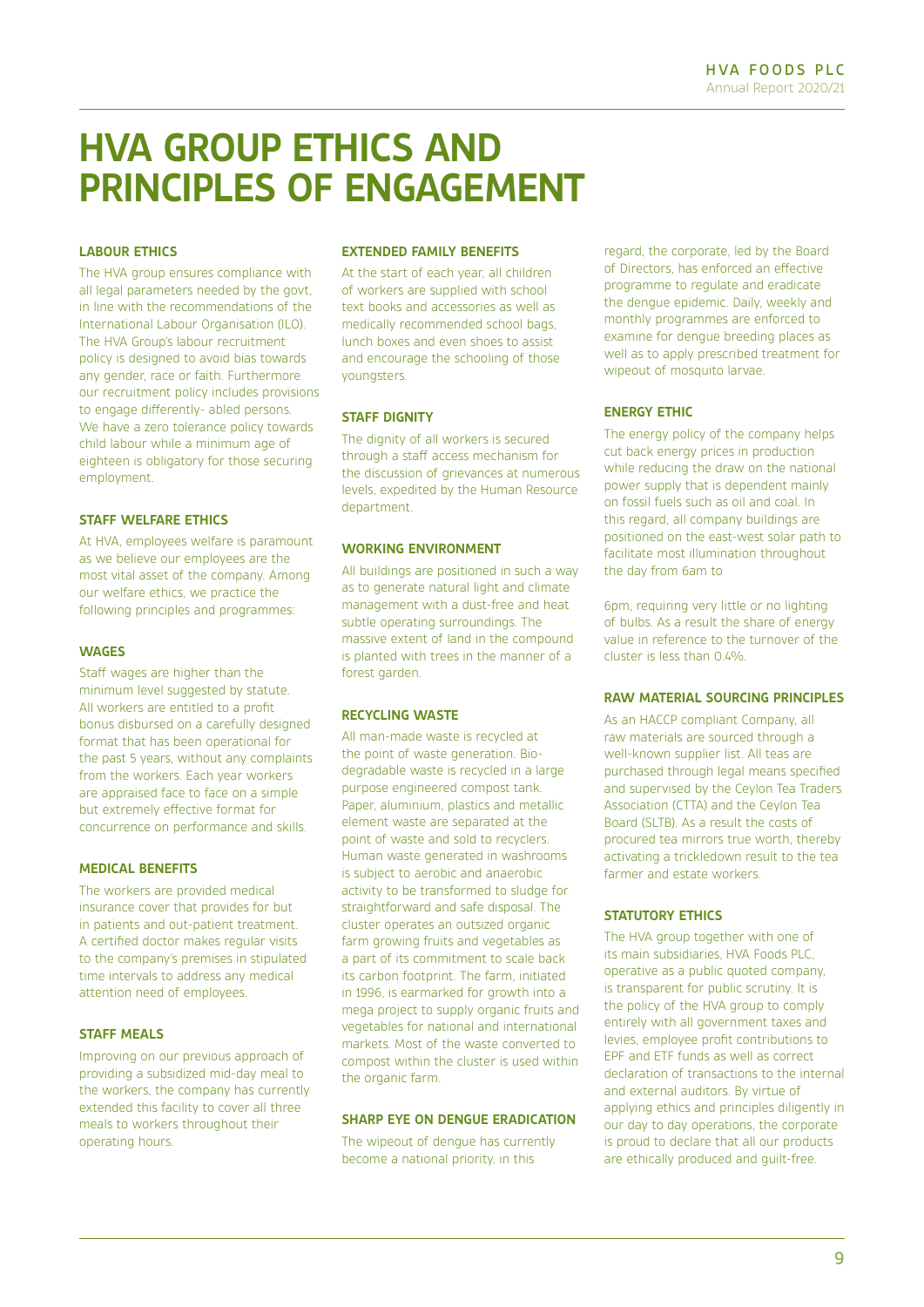# **CORPORATE GOVERNANCE**

The Directors acknowledge their responsibility for the Company's corporate governance and the need to ensure the highest standards of accountability to all stakeholders. HVA Foods PLC is fully committed to the principles of good governance and recognises that good corporate governance is the cornerstone of a successful organisation. The Company is committed to acting with integrity, transparency and fairness in all of its dealings and considerable emphasis is placed by the Board on the development of systems, processes and procedures to ensure the maintenance of high standards throughout the organisation.

#### **BOARD OF DIRECTORS**

The Board is the highest authority and it provides leadership to achieve the Company's strategic goals and compliance with generally accepted corporate governance practices, the requirements under the Listing Rules of the Colombo Stock Exchange and the Code of Best Practice issued by the Institute of Chartered Accountants of Sri Lanka.

#### **COMPOSITION OF THE BOARD**

The Board comprises of six Directors who possess a broad range of skills and experience across a range of skills and experience across a range of industries and functional areas. A detailed profile of each member of the Board appear on pages 06 and 07 of this Annual Report

As at the reporting date, the Board comprised of one (01) Executive and five (05) Non-Executive Directors.

#### **NON-EXECUTIVE DIRECTORS/ EXECUTIVE DIRECTOR**

Five members of the Board namely the Chairman - Mr. B. S. M. De Silva and Directors - Ms. V. S. A. Fernando, Mr. M. P. D. Cooray, Mr. S. A. Ameresekere and Mr. W. G. U. I. Ranaweera are Non- Executive Director and Mr C Hettiarachchi functions as an Executive Director.

#### **INDEPENDENCE OF DIRECTORS**

Based on declarations submitted by the Non-Executive Directors, the Board has determined that two Non Executive Directors out of six, namely, Mr. B. S. M. De Silva and Mr. M. P. D. Cooray are "Independent Directors" in terms of Rule 7.10.3 (a).

#### **RETIREMENT OF DIRECTORS**

At each Annual General Meeting one third of the Directors except those appointed to the office of Chairman, Deputy Chairman, Chief Executive, Managing or Joint Managing Director or other Executive Director, retire by rotation.

All Directors who are appointed as additional Directors or to fill causal vacancies retire at the next Annual General Meeting following their appointment and offer themselves for re-election by the Shareholders.

#### **CHAIRMAN AND CHIEF EXECUTIVE OFFICER**

With effect from 22nd January 2021, the roles of the Chairman and Executive Directors have been separated with a clear distinction of responsibilities, which ensures balance of power and authority. Mr. B S M De Silva who is an Independent Non-Executive Director is the Chairman of the Board of Directors and Mr. Charithra Hettiarachchi functions as the Chief Executive Officer/ Executive Director.

#### **BOARD MEETINGS**

The Board meets regularly at quarterly intervals and more frequently whenever it is necessary, to ensure the effective discharge of its duties and any other matter directed to the Board which can be resolved by circular resolution, is decided by Resolutions in writing.

The Board reviews strategic and operational issues, approves interim and annual financial statements and annual budgets, assesses performance, internal controls and risk management and ensures compliance with all statutory and regulatory obligations. Further, procedures are in place for the Directors to seek professional advice at the Company's expense when it is requested by the Board members.

The Board met 7 times during the period under review and the attendance is given below:

Directors' Attendance at the Board Meeting from 01.04.2020 to 31.03.2021

| Name of the Director  | 2020                                               |            |            |            |            | 2021       |                                 |
|-----------------------|----------------------------------------------------|------------|------------|------------|------------|------------|---------------------------------|
|                       | 25.06.2020                                         | 26.08.2020 | 11.11.2020 | 22.01.2021 | 08.02.2021 | 12.02.2021 | 09.03.2021                      |
| Mr. B S M De Silva    | ✓                                                  | ✓          | ✓          | ✓          | ✓          | ✓          | ✓                               |
| Ms. V S A Fernando    | ✓                                                  | ✓          | ✓          | ✓          | ✓          |            | ✓                               |
| Ms. M P D Cooray      | Appointed w. e. f. 22.01.2021                      |            |            | ✓          | ✓          | ✓          |                                 |
| Mr. S A Ameresekere   | Appointed w. e. f. 22.01.2021<br>✓<br>✓<br>✓       |            |            |            |            |            |                                 |
| Mr. W G U I Ranaweera | Appointed w. e. f. 22.01.2021<br>✓<br>✓            |            |            | ✓          |            |            |                                 |
| Mr. C. Hettiarachchi  | Appointed w. e. f. 22.01.2021<br>$\checkmark$<br>✓ |            |            |            |            |            |                                 |
| Mr A R H Fernando     | ✓                                                  |            |            |            | ✓          |            | Resigned w. e. f.<br>24.02.2021 |
| Mr D Hettiarachchi    | ✓                                                  | ✓          | ✓          | ✓          |            |            | Resigned w. e. f. 22.01.2021    |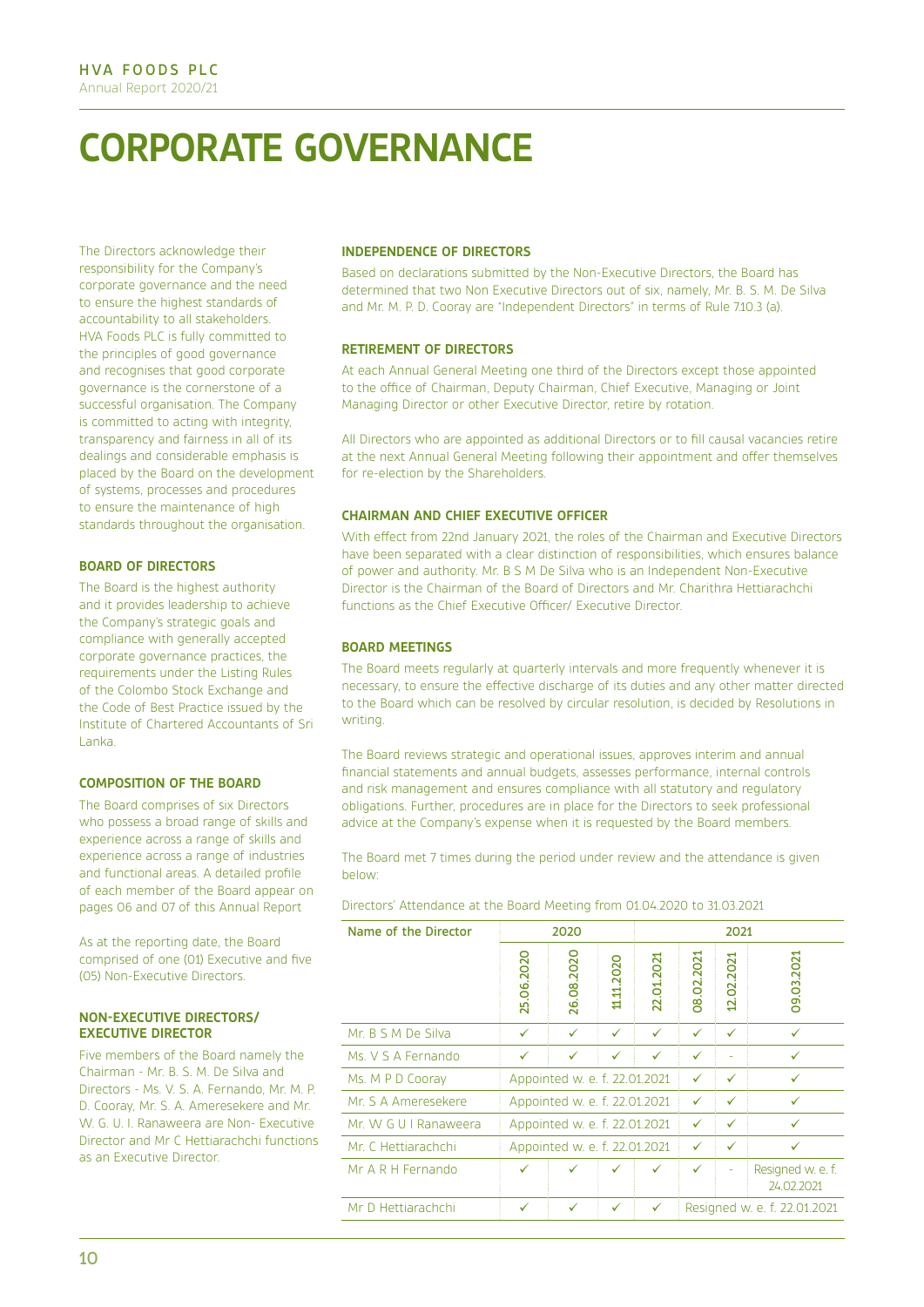#### **BOARD SUB COMMITTEES**

The Board of Directors has formed three Sub Committees in compliance with the Listing Rules of the Colombo Stock Exchange.

Current composition of Board Sub Committees is set out in the Annual Report of the Board of Directors appearing on page 21. As required by the Listing Rules, the Report of the Audit Committee, the Report of the Remuneration Committee and the Related Party Transactions Review Committee Report appear on pages 13 to 17 respectively.

#### **MEETINGS OF BOARD SUB COMMITTEES**

The Audit Committee and Related Party Transactions Review Committee meet quarterly with provision to schedule additional meetings if required. The Remuneration Committee meets as and when necessary.

The attendance at Board Sub Committee Meetings held during the year was as follows:

#### **Audit Committee**

| Name of<br><b>Director</b>                             | <b>Status</b> | Attendance |
|--------------------------------------------------------|---------------|------------|
| Mr. M P D Cooray<br>(Chairman)                         | NED/<br>IND   | 1/4        |
| Mr B S M De<br>Silva (Member)                          | NED/<br>IND   | 4/4        |
| $Mr$ W G U I<br>Ranaweera<br>(Member)                  | <b>NFD</b>    | 1/4        |
| Mr D<br>Hettiarachchi<br>(Ceased w.e.f.<br>22.01.2021) | NED/<br>IND   | 3/3        |

#### **Remuneration Committee**

| Name of<br>Director                                    | <b>Status</b> | Attendance |
|--------------------------------------------------------|---------------|------------|
| Mr B S M De<br>Silva (Chairman)                        | NED/<br>IND   | 2/2        |
| Mr. M P D Cooray<br>(Member)                           | NED/<br>IND   | 1/2        |
| Mr. W. G. U. I<br>Ranaweera<br>(Member)                | NFD           | 1/2        |
| Mr D<br>Hettiarachchi<br>(Ceased w.e.f.<br>22.01.2021) | NED/<br>IND   | 1/1        |

#### **Related Party Transactions Review Committee**

| Name of<br><b>Director</b>                             | Status             | Attendance |
|--------------------------------------------------------|--------------------|------------|
| Mr. M P D Cooray<br>(Chairman)                         | NED/<br><b>IND</b> | 2/5        |
| Mr B S M De<br>Silva (Member)                          | NED/<br><b>IND</b> | 5/5        |
| Mr. S A<br>Ameresekere<br>(Member)                     | NED                | 2/5        |
| MrA R H<br>Fernando<br>(Ceased w.e.f.<br>24.02.2021)   | NED                | 3/3        |
| Mr D<br>Hettiarachchi<br>(Ceased w.e.f.<br>22.01.2021) | NED/<br><b>IND</b> | 3/3        |

#### **COMPANY SECRETARY**

P W Corporate Secretarial (Pvt) Ltd acts as the Company Secretary. The Company Secretary maintains minutes of all Board, Audit Committee, Related Party Transactions Review Committee, Remuneration Committee, meetings and attends to Shareholder related matters. The Company Secretary assists in ensuring the Board procedures are followed.

The Company Secretary is also responsible for timely circulation of information and papers related to Board and Sub – Committee meetings and

advice on matters relating to corporate governance. Board procedures, rules and regulations. All Directors have access to the advice and services of the Company Secretary.

#### **ADVICE AND GUIDANCE TO SENIOR MANAGEMENT**

Advice and Guidance is provided to the Senior Management team at monthly performance review meetings which provide an opportunity to evaluate progress and ensure accountability of the Senior Management team. Performance targets for the Senior Management team are set at the beginning of the financial year by the Board which is in line with the short term, medium term and long term objectives of the Company. This is an ongoing process and is reviewed periodically. A strong focus on training and career development has created a committed and empowered workforce which continues to generate value and drive the Company towards high standards of achievement.

#### **INTERNAL CONTROLS**

The Board is responsible for the Company's internal controls. In this respect controls are established for safeguarding the Company's assets, making available accurate and timely information and imposing greater discipline on decision making. The process is strengthened by regular review by the Audit Committee on internal controls and procedures in the areas of finance, operations, human resources, and relevant legal and regulatory compliance. The Company is ISO 22000:2005 certified. All systems are well documented with clearly defined processes, duties and responsibilities.

#### **COMPLIANCE WITH LAWS AND REGULATIONS**

All necessary steps have been taken by the Board and the Management to ensure compliance with all relevant laws and regulations. The services of Lawyers, Auditors and other Consultants are obtained whenever it is necessary, to provide assurance to the Board in this respect.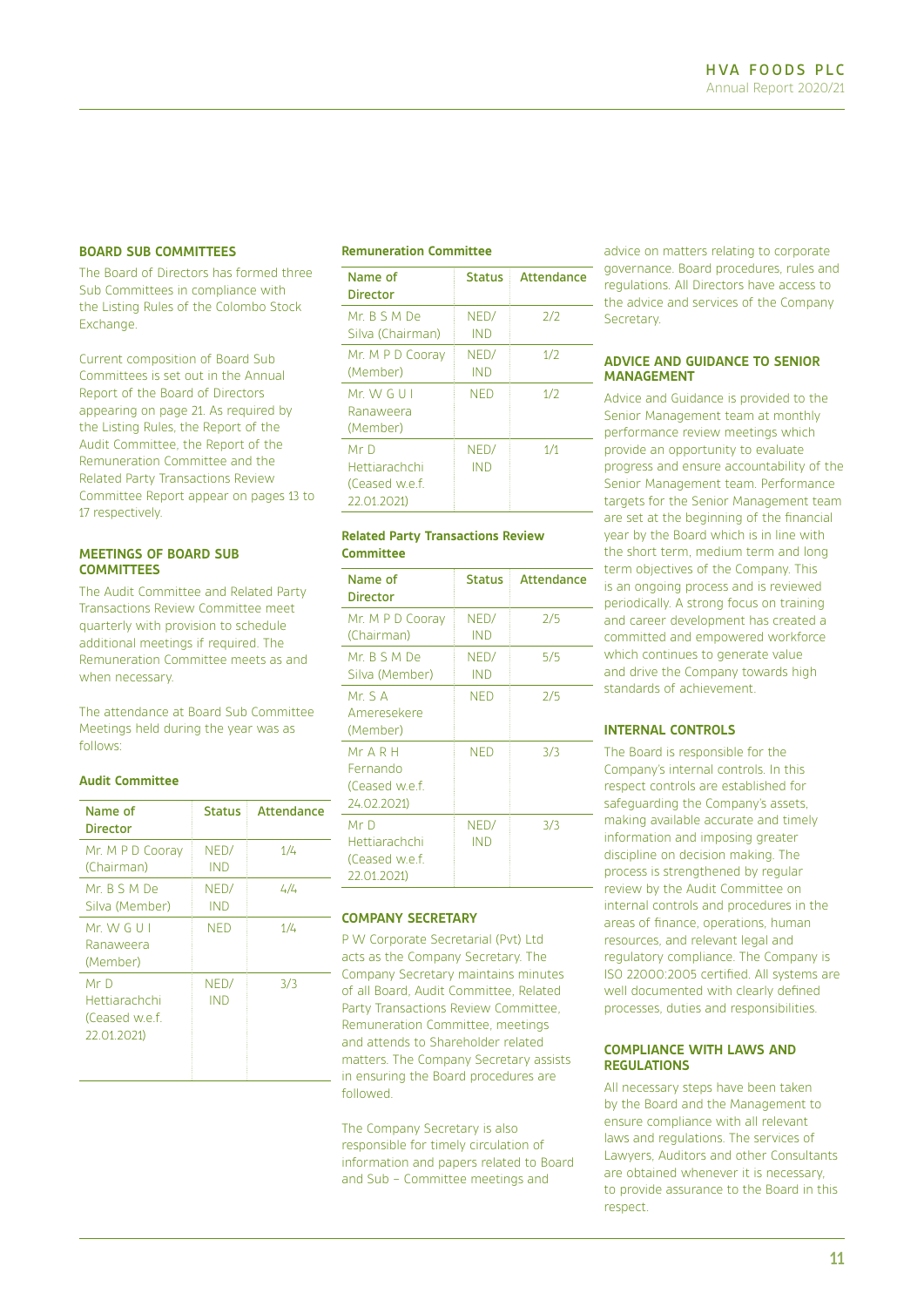## **CORPORATE GOVERNANCE**

#### **GOING CONCERN**

The Directors have reviewed the Company's budgets, capital expenditure requirements and future cash flows and are satisfied that the Company has sufficient resources to continue in operations for the foreseeable future. Therefore, the Going concern principle has been adopted in the preparation of the Financial Statements.

#### **FINANCIAL REPORTING**

The Board aims to provide and present a balanced assessment of the Company's position and prospects in compliance with the Sri Lanka Accounting Standards (LKAS / SLFRS) and the relevant Statutes and has established formal and transparent processes for financial reporting and internal controls. The Statement of Directors' Responsibilities for the Financial Reporting is given on page 77 of this Report.

#### **CORPORATE DISCLOSURES AND SHAREHOLDER RELATIONSHIP**

The Company is committed to providing timely and accurate disclosure of all price sensitive information, financial results and significant developments to all shareholders, the Colombo Stock Exchange and where necessary, to the general public.

Shareholders are provided with the Annual Report and, the Company disseminates to the market, Interim Financial Statements in accordance with the Listing Rules of the Colombo Stock Exchange. The Annual General Meeting provides a platform for shareholders to discuss and seek clarifications on the activities of the Company and its subsidiaries.

#### **COMPLIANCE**

The Company has complied with Rule 7.10 of the Listing Rules of the Colombo Stock Exchange on 'Corporate Governance'.

By Order of the Board HVA Foods PLC

Digyeoinglo

#### P W Corporate Secretarial (Pvt) Ltd

Director/Secretaries

3rd September 2021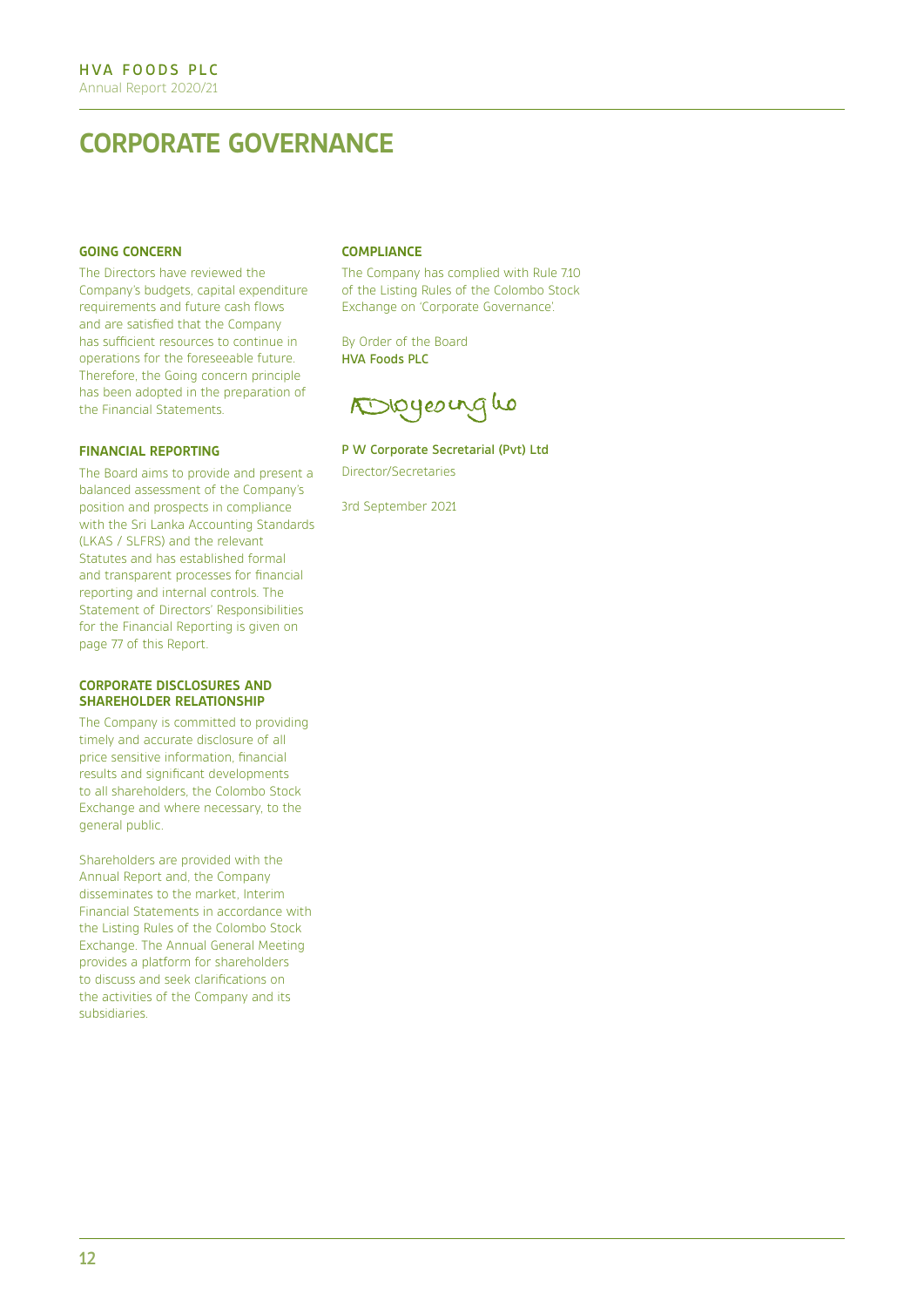## **AUDIT COMMITTEE REPORT**

#### **COMPOSITION OF THE COMMITTEE**

The Audit Committee of HVA Foods PLC comprises of three (03) Non-Executive Directors, two (02) of whom are Independent.

The Committee was reconstituted during the year under review following the change of majority shareholding. The Composition of the Committee since 22nd January 2021, is as follows:

Mr. M P D Cooray - Independent Non-Executive Director - Chairman of the Committee (appointed with effect from 22nd January 2021)

Mr. B S M De Silva - Independent Non-Executive Director - Member

Mr. W G U I Ranaweera - Non-Independent Non-Executive Director – Member (appointed with effect from 22nd January 2021)

The Chairman of the Committee, Mr. M P D Cooray, is Fellow Member of the Institute of Chartered Accountants of Sri Lanka and the Chartered Institute of Management Accountants of the United Kingdom. Mr. W. G. U. I. Ranaweera is an Associate Member of the Chartered Institute of Management Accountants, United Kingdom (ACMA, CGMA).

Mr. D Hettiarachchi served in the Committee up to 22nd January 2021.

Head of Finance also attend to meetings of the Audit Committee when required.

The Company Secretary acts as Secretary to the Audit Committee.

Messrs BDO Partners, Independent Auditors are requested to be present as and when required.

#### **MEETINGS**

The Committee met four times during the period under review.

Member's Attendance at the Audit Committee Meetings from 01.04.2020 to 31.03.2021 is as follows.

| Name of the Director              |            | 2020                          |            | 2021                           |
|-----------------------------------|------------|-------------------------------|------------|--------------------------------|
|                                   | 25.06.2020 | 26.08.2020                    | 11.11.2020 | 03.02.2021                     |
| Mr. M P D Cooray<br>(Chairman)    |            | Appointed w. e. f. 22.01.2021 |            |                                |
| Mr. B S M De Silva<br>(Member)    | ✓          |                               |            |                                |
| Mr. W G U I Ranaweera<br>(Member) |            | Appointed w. e. f. 22.01.2021 |            |                                |
| Mr D Hettiarachchi                | ✓          |                               |            | Ceased<br>w.e.f.<br>22 01 2021 |

#### **THE ROLE OF THE AUDIT COMMITTEE**

The Audit Committee is empowered by the Board of Directors to examine all matters relating to the financial status of the Company, and its internal and external audits. The Committee pursues and promotes good Corporate Governance by actively creating awareness and providing advice to management on Risk Management, appropriate internal control practices, and other related activities of the Company in compliance with the rules and regulations of the Colombo Stock Exchange. The proceedings of the Audit Committee are regularly reported to the Board of Directors through formal minutes.

- » Monitoring the financial reporting process.
- » Monitoring the statutory audit of the Group's Financial Statements.
- » The Company's compliance with legal and regulatory requirements.
- » Reviewing the Group's Financial Statements and the material financial reporting judgments contained therein.
- The Committee evaluates the internal control reports and compliance reports furnished by the management and are satisfied that an effective internal control system is in place.
- » Ensure the independence of the External Auditors and recommend the appointment of Independent Auditors and their fees
- Identification of risks that would impact on the Company's business.
- » Based on the proceedings of the Audit Committee meetings, recommendations and observations were reported to the Board for appropriate action.
- » Advising the Board on the appointment and removal of the External Auditors and the remuneration and terms of engagement of the External Auditors.

#### **FINANCIAL REPORTING**

The Committee reviewed and discussed the unaudited Interim Financial Statements and the Financial Statements for the year with the management and the External Auditors ensuring that the Company's financial reporting gives a true ad fair view in accordance with the Sri Lanka Accounting Standards and the information required by the Companies Act No. 07 of 2007 prior to the recommendation of same to the Board.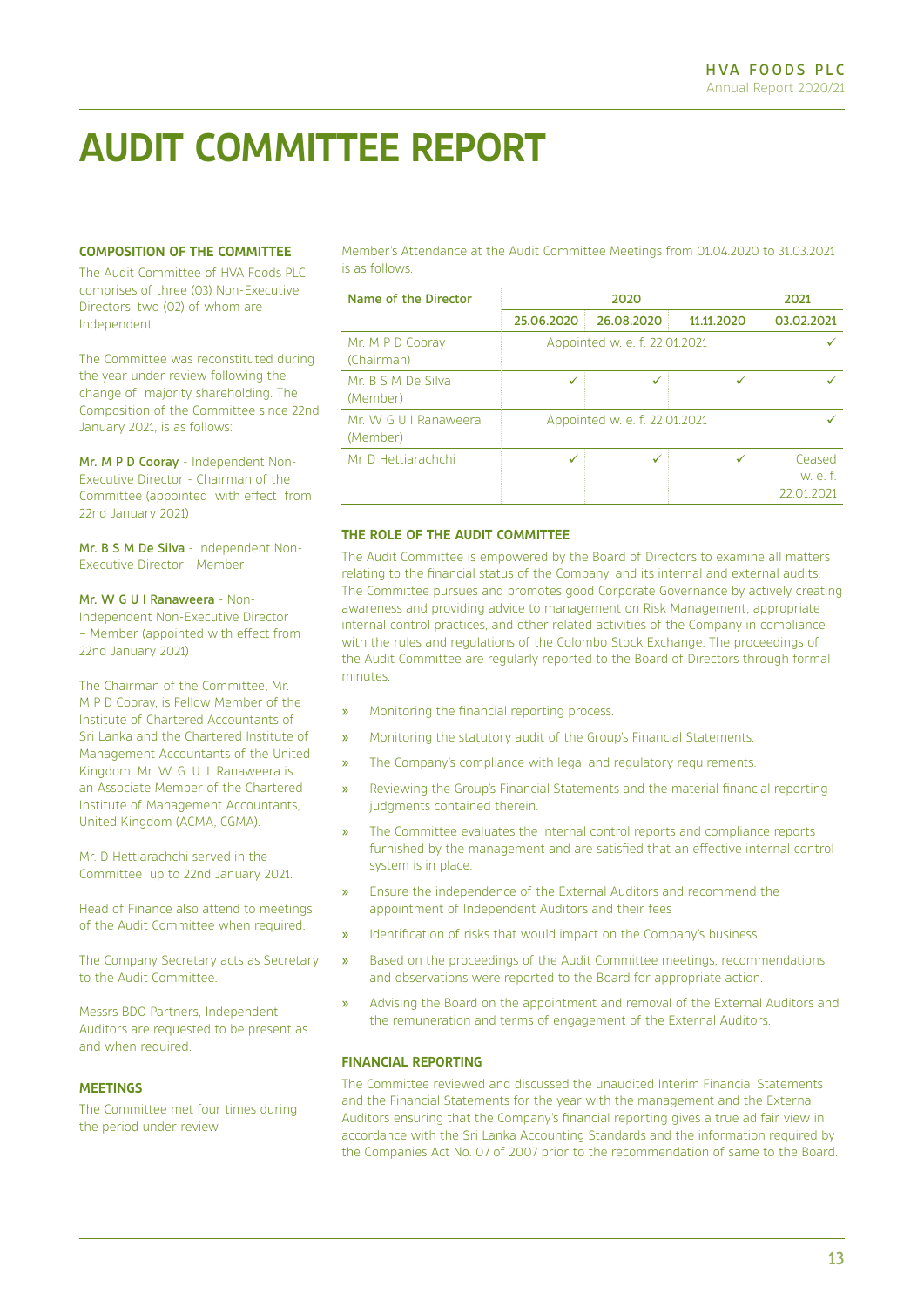## **AUDIT COMMITTEE REPORT**

#### **OPERATIONS OF THE AUDIT COMMITTEE**

The Chairman of the Audit Committee is a Fellow Member of Institute of Chartered Accountants of Sri Lanka. The Statutory Auditors, the Internal Auditors, Chief Executive Officer, Finance Manager attended these meetings of the Audit Committee at the invitation of the Chairman of the Audit Committee. Outsourced Internal Auditors, Messrs Ernst & Young are required to attend meetings as and when required.

The internal audit function is carried out by Messrs Ernst & Young, Chartered Accountants. The scope is planned to cover all significant areas of operations in a twelve month cycle. The Internal Audit observations were discussed with Management and corrective action taken as appropriate.

The members of the Audit Committee can, where they judge it necessary to discharge their responsibilities, obtain independent professional advice at the Company's expense. The Committee met five times during the financial year ended 31st March 2021.

#### **EXTERNAL AUDITORS**

The Committee held meetings with the External Auditors to review the nature, approach and scope of audit. The Committee also reviewed the Audited Financial Statements with the External Auditors.

The Audit Committee is satisfied that the independence of the External Auditors has not been influenced by any event that results in a conflict of interest. The fees pertaining to audit have been reviewed and recommended to the Board.

The Audit Committee has recommended to the Board of Directors that Messrs BDO Partners continue as Auditors for the ensuing financial year, subject to the approval of the shareholders at the next Annual General Meeting.

#### **INDEPENDENCE OF AUDITORS**

To the extent that the Audit Committee is aware, the Auditors do not have any relationship with (other than that of the Auditor), or interest in, the Company and the Group, which in the opinion of the Audit Committee, may reasonably be considered to have a bearing on their independence within the meaning of the Code of Professional Conduct and Ethics issued by The Institute of Chartered Accountants of Sri Lanka as at the reporting date.

#### **RE-APPOINTMENT OF AUDITORS**

The Audit Committee, having considered the External Auditors' performance during their period in office, recommends their re-appointment for the financial year ending 31st March 2022, subject to the approval of the shareholders at the next Annual General Meeting.

#### **CONCLUSION**

The Audit Committee is satisfied that the Company's accounting policies and operational controls provide reasonable assurance that the affairs of the Company are managed in accordance with the set rules and that systems are in place to minimise the impact of identifiable risks.

The Committee further assessed the future prospects of its business operations and is satisfied with the going concern assumption used in the preparation of the Financial Statements as being appropriate.

This report was approved by the Board and signed on its behalf by:

Mr. M P D Cooray

*Chairman - Audit Committee* 

3rd September 2021 Colombo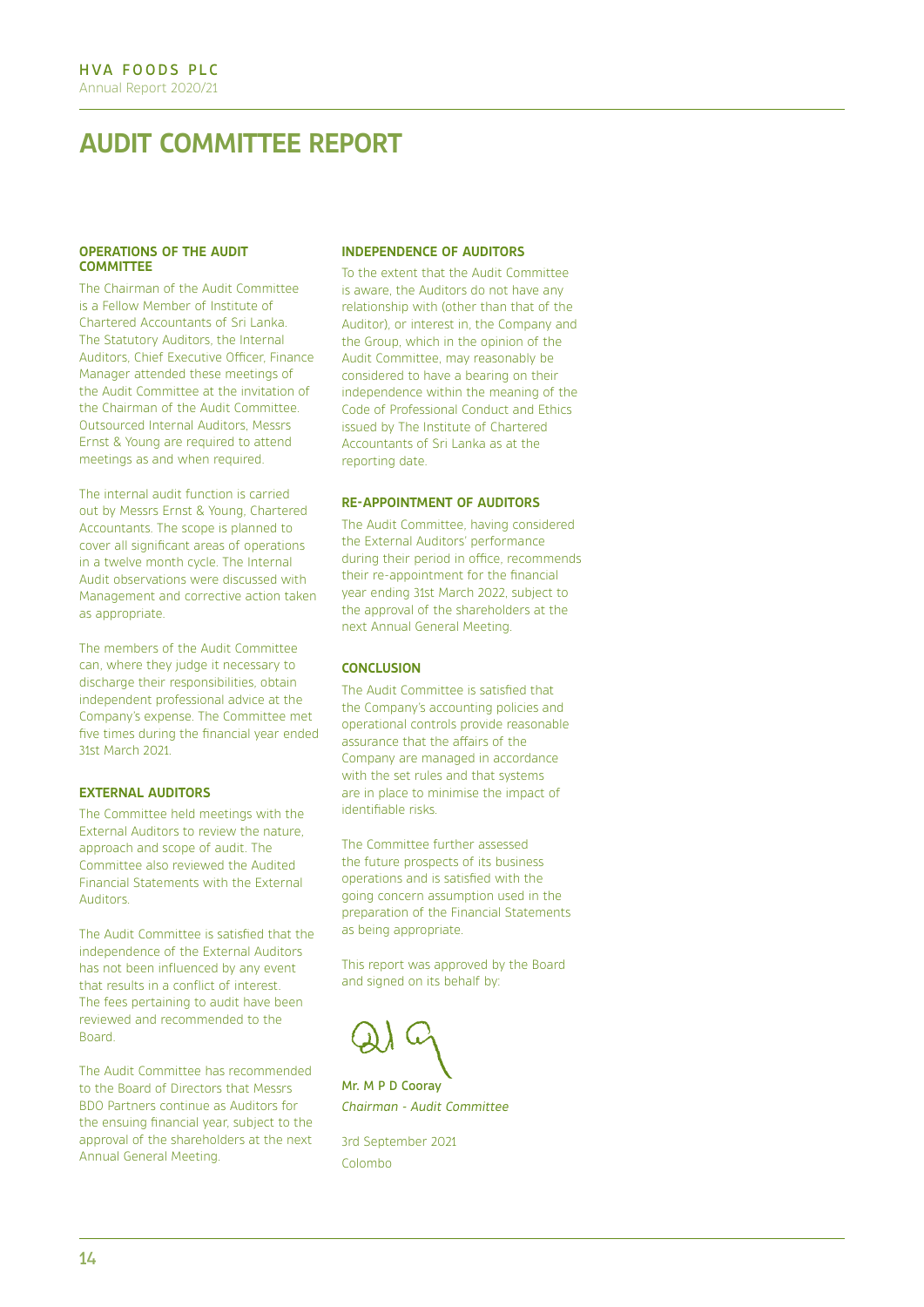## **REMUNERATION COMMITTEE REPORT**

#### **COMPOSITION OF THE COMMITTEE**

The Remuneration Committee of HVA Foods PLC, appointed by and responsible to the Board of Directors, comprises of three (03) Non-Executive Directors, two (02) of whom are Independent.

The Committee was reconstituted during the year under review following the change of majority shareholding. The Composition of the Committee since 22nd January 2021, is as follows:

Mr. B S M De Silva - Independent Non-Executive Director - Chairman of the Committee

Mr. M P D Cooray - Independent Non-Executive Director - Member (Appointed with effect from 22.01.2021)

Mr. W G U I Ranaweera - Non-Independent Non-Executive Director – Member (Appointed with effect from 22.01.2021)

Mr. D Hettiarachchi served in the Committee up to 22nd January 2021.

#### **MEETINGS**

The Committee met twice during the financial year under review. A Report of decisions approved and recommended by the Committee is reported to the Board of Directors.

Member's Attendance at the Remuneration Committee Meetings from 01.04.2020 to 31.03.2021 is as follows.

| Name of the Director           | 2020                             | 2021                          |
|--------------------------------|----------------------------------|-------------------------------|
|                                | 25.06.2020                       | 03.02.2021                    |
| Mr. B S M De Silva (Chairman)  |                                  |                               |
| Mr. M P D Cooray (Member)      | Appointed w. e. f.<br>22.01.2021 |                               |
| Mr. W G U I Ranaweera (Member) | Appointed w. e. f.<br>22 01 2021 |                               |
| Mr. D Hettiarachchi            |                                  | Ceased w. e. f.<br>22 01 2021 |

#### **REMUNERATION POLICY**

The Remuneration policy of the Company endeavours to attract, motivate and retain quality management in a competitive environment with the relevant expertise necessary to achieve the objectives of the Company. The Committee focuses and is responsible to ensure that the total package is competitive to attract the best talent for the benefit of the Company.

The remuneration policy of the Company is determined considering the following factors:

- » Annual Increments are given to all confirmed employees (prorated less than one year) unless there is an issue of impropriety or misconduct that is being investigated
- » The overall cost of the increments is treated as a guideline taking into the account the profitability of the Company
- » Increments are granted based on the performance of staff and their contribution for which the views of the supervising staff are noted
- » Annual bonuses are granted in line with industry norms and realized profits
- The remuneration paid to the executive and non- executive **Directors**

#### **SCOPE**

The Committee reviews all significant changes in the corporate sector in determining salary structures and terms and conditions relating to staff at Senior Executive level. In this decision-making process, necessary information and recommendations are obtained from the Chief Executive Officer. The Committee deliberates and recommends to the Board of Directors the remuneration packages and annual increments and bonuses of the Chief Executive Officer, members of the Corporate Management and Senior Executive staff and lays down guidelines for the compensation structure for all Executive staff and overviews the implementation thereof. The Chief Executive Officer who is responsible for the overall management of the Company attends all meetings by invitation and participates in the deliberations except when his own performance and compensation package is discussed.

1 Androthis

Mr. B S M De Silva *Chairman - Remuneration Committee*

3rd September 2021 Colombo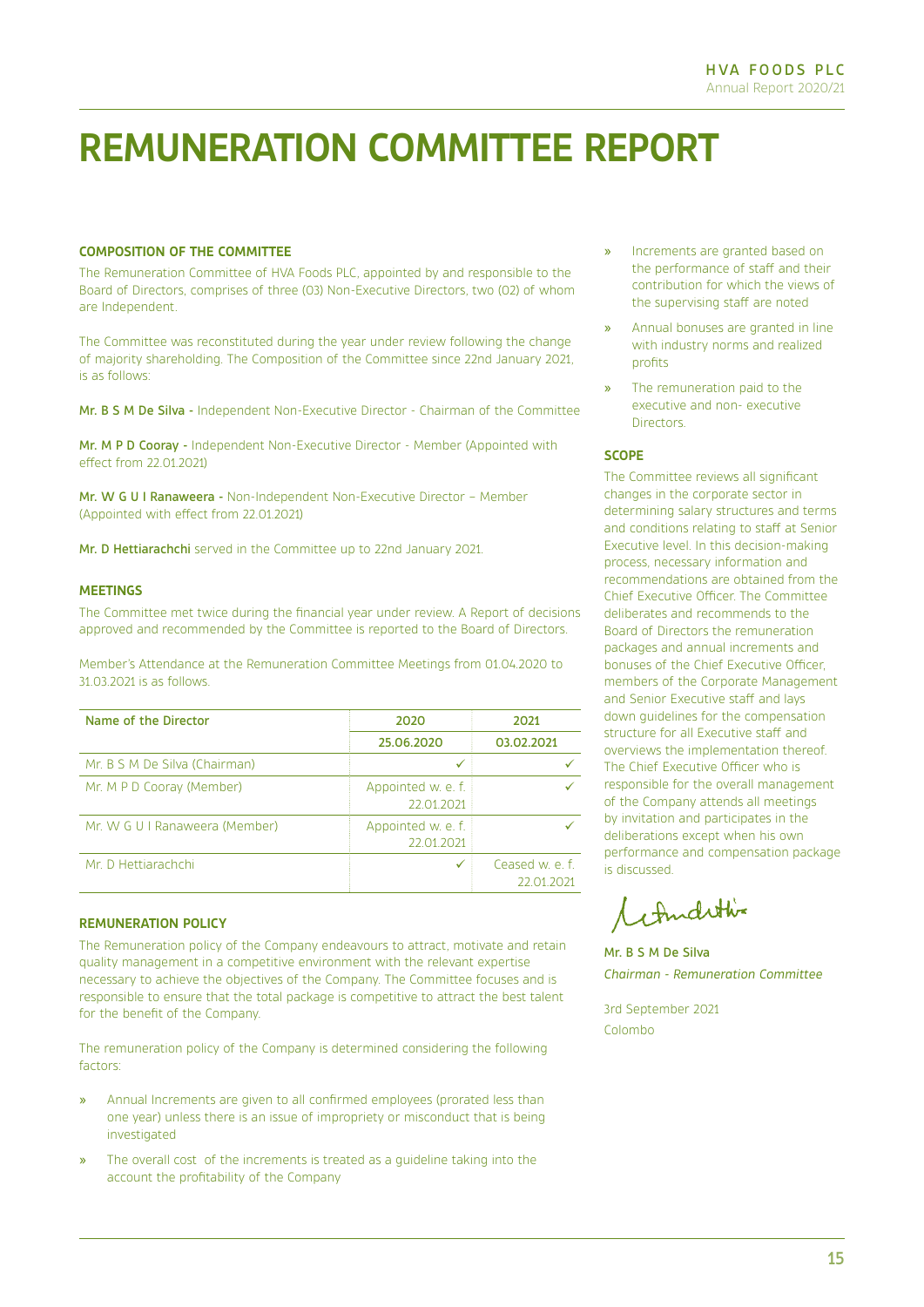## **RELATED PARTY TRANSACTIONS REVIEW COMMITTEE REPORT**

The Related Party Transactions Review Committee (RPTRC) of the Company was formed by the Board in 6th February 2015 in accordance with Section 9 of the Listing Rules of the Colombo Stock Exchange to ensure compliance with those Rules facilitating independent review, approval and oversight of Related Party Transactions of the Company.

#### **COMPOSITION OF THE COMMITTEE**

The Committee comprises of three ( 03) Non-Executive Directors, two (02) of whom are Independent.

The Committee was reconstituted during the year under review following the change of majority shareholding. The Composition of the Committee since 22nd January 2021, is as follows:

The names of the members of the Related Party Transactions Review Committee are as follows :

Mr. M P D Cooray - Independent Non-Executive Director - Chairman of the Committee (appointed with effect from 22.01.2021)

Mr. B S M De Silva - Independent Non-Executive Director - Member

Mr. S A Ameresekere - Non-Independent Non-Executive Director – Member (appointed with effect from 22.01.2021)

Messrs D Hettiarachchi and A R H Fernando served in the Committee up to 22nd January 2021 and up to 24th February 2021, respectively.

#### **MEETINGS**

The Committee met five times during the financial year under review.

The members of the management attend the meetings upon invitation to brief the Committee on specific issues.

The Company Secretary functions as the Secretary to the Related Party Transactions Review Committee.

Member's Attendance at the Related Party Transactions Review Committee Meetings from 01.04.2020 to 31.03.2021 :

| Name of the Director            |                                    | 2020                          |            |            | 2021                        |
|---------------------------------|------------------------------------|-------------------------------|------------|------------|-----------------------------|
|                                 | 25.06.2020                         | 26.08.2020                    | 11.11.2020 | 12.02.2021 | 09.03.2021                  |
| Mr. M P D Cooray<br>(Chairman)  |                                    | Appointed w. e. f. 22.01.2021 |            |            |                             |
| Mr. B S M De Silva<br>(Member)  | ✓                                  | ✓                             | √          | √          |                             |
| Mr. S A Ameresekere<br>(Member) | Appointed w. e. f. 22.01.2021<br>✓ |                               |            |            |                             |
| Mr A R H Fernando               | ✓                                  | ✓                             | √          |            | Ceased w.e.f.<br>24.02.2021 |
| Mr. D Hettiarachchi             |                                    |                               |            |            | Ceased w.e.f. 22,01,2021    |

#### **RELATED PARTY TRANSACTIONS DURING THE YEAR UNDER REVIEW**

- The Committee reviewed the disclosure requirements relating to both recurrent and non-recurrent transactions entered into by the Company during the year under review.
- The aggregate value of recurrent RPTs entered into by the Company during the year were below the threshold for disclosure in the Annual Report as per the Listing Rules.

#### **DUTIES OF THE RELATED PARTY TRANSACTIONS REVIEW COMMITTEE**

- » The Related Party Transactions Review Committee ("the Committee") is tasked with reviewing all Related Party Transactions of the Company and ensuring that it complies with the Listing Rules of the Colombo Stock Exchange (CSE) and other relevant statutes and regulations.
- » The Committee reviews and pre-approves all proposed non-recurrent Related Party Transactions of the Company.
- » The Committee reviews all recurrent Related Party Transactions on a quarterly basis and annually to ensure compliance with the limits and reporting guidelines specified by the Listing Rules of CSE.
- Scheduling quarterly meetings to review and report to the Board, on matters involving RPT falling under its terms of Reference.
- » To review the disclosures requirements relating to the Related Party Transactions.
- » Obtain knowledge or expertise to assess all aspects of proposed related party transactions where necessary including obtaining appropriate professional and expert advice from suitably qualified persons.
- » Ensure that all transactions with related parties are in the best interest of the Company and for all shareholders and adequate transparency is maintained.
- » Establish guidelines and policies for the management and reporting of related party transactions.

#### **KEY MANAGEMENT PERSONNEL**

Key management personnel include all the members of the Board of Directors of the Company having authority and responsibilities for planning, directing and controlling the activities of the Company.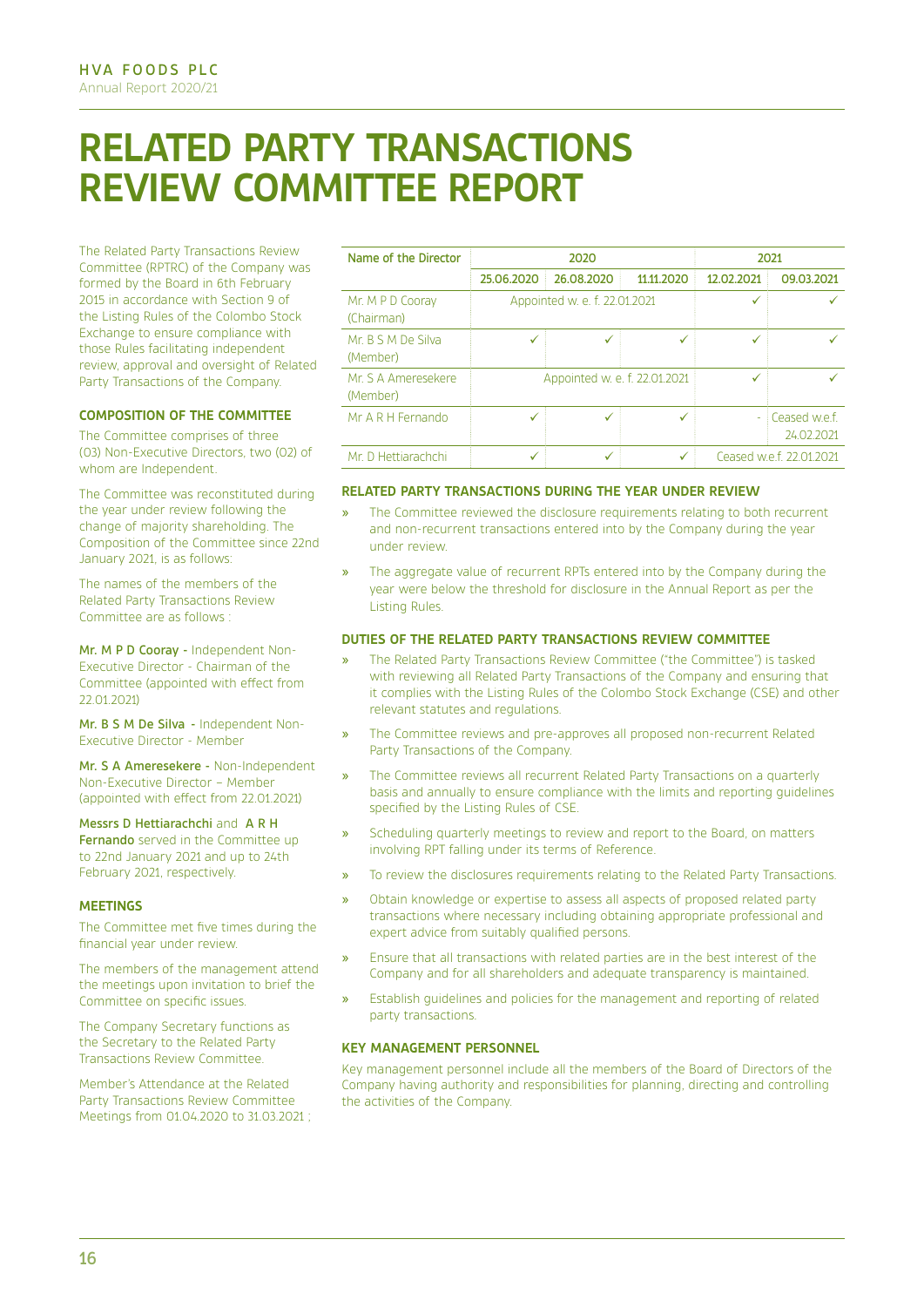#### **COMMITTEE EVALUATION**

The Board conducted the annual evaluation of the Committee during the year and the review concluded that the Committee continues to operate effectively.

#### **DECLARATION**

In terms of Rule 9.3.2 (d) of the Listing Rules of the Colombo Stock Exchange, a declaration by the Board of Directors as an affirmative statement of the compliance with the Listing Rules pertaining to Related Party Transactions is given on page 22 of the Annual Report.

Mr. M P D Cooray

*Chairman - Related Party Transactions Review Committee*

3rd September 2021 Colombo

17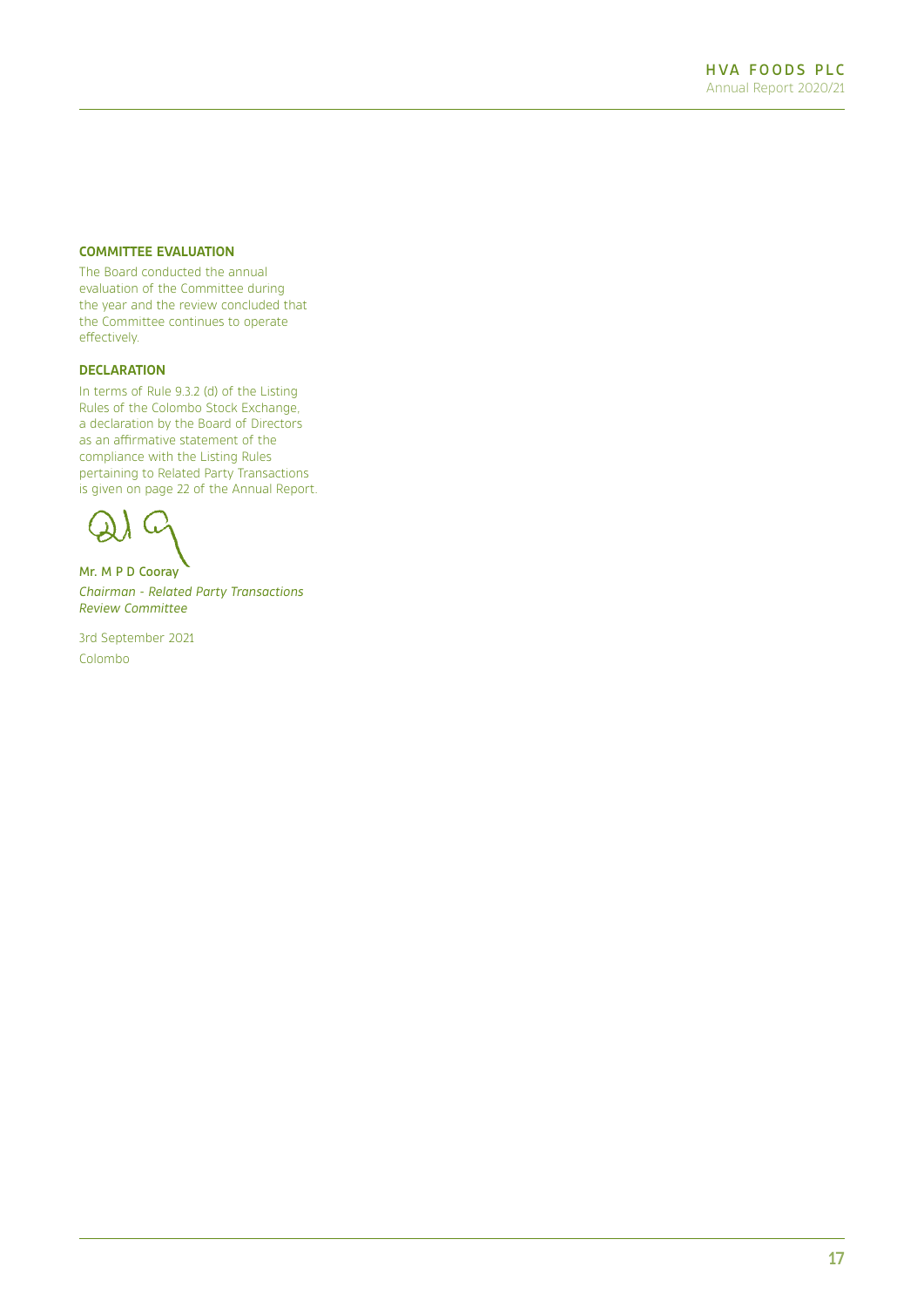# **RISK MANAGEMENT**

The Company empowers workers at all levels to contribute to and be part of risk management and has recognized the following as key risks for HVA Foods PLC.

#### **MARKET RISK**

The Company operates globally and follows a policy of geographic diversification on exports sales. Each hub is supported by assigned managers who maintain close partnerships with foreign agents/buyers (inter alia) through periodic visits to those markets. Further, the company operates in domestic markets through native distributors, supermarkets and HTC cafés. In order to mitigate market risk, the company has in place mechanisms for constant and active awareness of changing conditions in each market.

#### **SUPPLY RISK**

Individual business units constantly monitor changes in actual and potential supplier sources and take acceptable action to scale back exposure to factors such as adverse movements in material value. In rare events of high price fluctuations, material inputs are managed to scale back the impact on customers.

#### **CREDIT RISK**

The main objective is to manage the impact on the Company of potential default by outstanding debtors, in the present competitive business atmosphere. The company evaluates the credit-worthiness of customers at the pre-shipment stage and maintains applicable credit administration, analysis and observance procedures. In addition, credit insurance policies obtained from the Sri Lanka Export Credit Insurance Corporation cover the risks addressed under this category wherever required.

#### **LIQUIDITY RISK**

HVA Foods PLC manages liquidity by endeavouring to invariably have adequate liquidity to satisfy its liabilities when they fall due. It maintains cash and money equivalents at a level surpassing expected cash outflows (other than on

trade payables) in the immediate future, and closely monitors the quantity of expected assets and trade liabilities. In addition, it maintains unutilised lines of credit to meet any unforeseen circumstance.

#### **EXCHANGE RATE RISK**

Most of HVA Foods PLC revenue is generated in foreign currency. Exposure to fluctuations within the relative values of these currencies is substantial. Company's exchange payments are matched against export receipts, making a natural hedge. It is HVA Foods PLC policy to not engage in foreign currency speculation.

#### **OPERATIONAL RISK**

This class of risk arises as a results of business process errors, systems and procedural failures, natural disasters, human error, non-compliance with internal policies and external laws and rules and fraud. Although such risks cannot be completely avoided, HVA Foods PLC strives to reduce them by actively evaluating and refining its internal controls and reviewing its operational processes.

At HVA Foods PLC, audits on internal controls are carried out by internal auditors M/s Ernst & Young, who report findings relating to control weaknesses and non- compliance to the Audit Committee. The Audit Committee oversees the effectiveness of the Company's internal controls. HVA Foods PLC is committed to 'Business Continuity Planning' (BCP), which suggests that operational risks flowing from a disaster are managed by early preparation. The BCP process at HVA Foods PLC considers every division on an individual basis, with the aim of facilitating business recovery within the shortest possible time, and with minimal adverse impact on stakeholder value.

#### **HUMAN RESOURCES**

Risks connected to human resources are managed to mitigate operational risks for the corporate. Measures are in place for regular coaching of workers and key operational personnel, while structured performance appraisal processes are in place.

#### **IT SYSTEMS**

Geographically separate locations from the head office are given on-line systems access for observance and controlling functions. Such access is subject to adequate controls to prevent unauthorised access.

The Company has taken measures for on-line and offline backup procedures for information storage. Additionally alternative security measures have also been enforced through firewall and virus protection.

#### **REPUTATION RISK**

The name of HVA Foods PLC is of utmost importance in maintaining and increasing business. HVA Foods PLC strongly believes that the success it has achieved is primarily thanks to our high standards of integrity in all our activities. A series of rigorous quality controls are in place to confirm that customers receive merchandise and services that meet expected standards. The company strives to create unique merchandise which is extremely difficult to counterfeit.

#### **LEGAL AND REGULATION RISK**

The Company's policy is to conform to strict compliance with legal and regulatory necessities and to establish integrity in its dealings. Such policies are strictly enforced throughout the organisation by making certain that workers at all levels are responsive to the Company's commitment in this regard.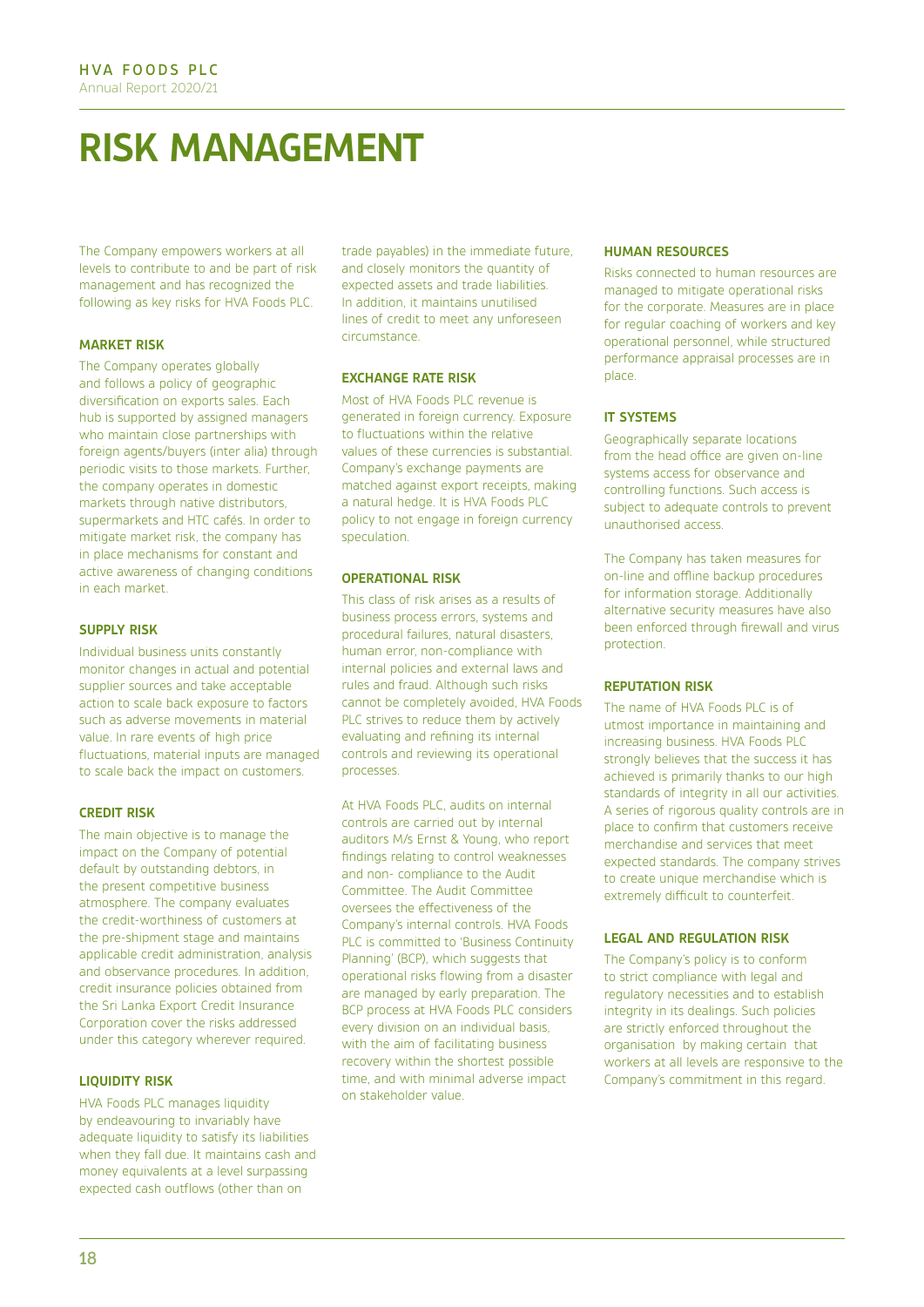## **ANNUAL REPORT OF THE BOARD OF DIRECTORS ON THE AFFAIRS OF THE COMPANY**

The Board of Directors of H V A Foods PLC has pleasure in presenting to the shareholders their Annual Report on the affairs of the Company together with the Audited Financial Statements of the Company and the Consolidated Financial Statements of the Company and its subsidiary for the financial year ended 31st March 2021, conforming to all relevant statutory requirements.

This Report provides the information as required by the Companies Act, No.07 of 2007, Listing Rules of the Colombo Stock Exchange and the recommended best practices.

#### **GENERAL**

H V A Foods PLC is a Public Limited Company which was incorporated under the Companies Act, No. 17 of 1982 as a Private Limited Company on 22nd August 1997 and re-registered as per the Companies Act, No. 07 of 2007 on 8th January 2008 with PV 1765 as the new number assigned to the Company. The Company was converted to a public limited liability company on 3rd November 2010 and it obtained a listing on the Colombo Stock Exchange on 15th February 2011.

Consequent to the listing on the Colombo Stock Exchange, the name of the Company was changed to "H V A Foods PLC" on 4th May 2011 with Company No PV 1765 PB/PQ as the new number assigned to the Company.

During the year under review up to 10th February 2021 the Company was a subsidiary of HVA Lanka Exports (Private) Limited, which was principally involved in exporting bulk tea. Consequent to the acquisition of 51.1% of the issued shares of the Company by George Steuart and Company Limited, the Company became a subsidiary of George Steuart and Company Limited which has a diverse range of businesses.

.

#### **PRINCIPAL ACTIVITIES**

During the year under review the principal activities of the Company were processing, packing and export of value added teas. The Company was also engaged in the development, manufacture and distribution of tea extract-based products, contract packing of teas and franchise operations of tea cafes. The Company's wholly owned subsidiary, HVA Holdings (Private) Limited is the owner of the worldwide franchise for the 'Heladiv' trademark and other brands used for the business of the Company.

#### **REVIEW OF OPERATIONS**

The Management discussion and Analysis cover the operations of the Company during the financial year under review.

The Company had recorded a consolidated revenue of Rs 1.16 Bn as against the 0.85 Bn achieved in the previous year. Exports to the Middle East, African and European regions performed satisfactorily when compared with the previous year's turnover. But Russia and the CIS states generated lower than the expected revenue. During the year, turnover of the Company increased by 37% compared to the previous year. The Company's gross profit margin increased to 11% compared to the level of 10% in the previous year. Distribution expenses were increased by 14% in comparison to the previous year. Reported profit before tax was Rs 73.3 Mn and the effect of relevant tax benefit for the period amounted to Rs 5.3 Mn. After all the aforementioned expenses and charges, the Company recorded an after-tax profit of Rs. 78.6 Mn and a positive comprehensive income of Rs. 78.6 Mn during the year. Statement of Comprehensive Income of the Company are set out on page 28 of the Annual Report.

#### **FINANCIAL STATEMENTS**

The Financial Statements of the Company and the Consolidated Financial Statements of the Group have been

prepared in accordance with Sri Lanka Accounting Standards comprising Sri Lanka Financial Reporting Standards (SLFRS) and the Sri Lanka Accounting Standards (LKAS) laid down by The Institute of Chartered Accountants of Sri Lanka and comply with the requirements of the Companies Act

No. 07 of 2007 and the Listing Rules of the Colombo Stock Exchange.

The aforesaid Financial Statements, duly signed by the Chief Financial Officer, two Directors on behalf of the Board and the Auditors are included in this Annual Report and form an integral part of the Annual Report of the Board of Directors.

#### **AUDITORS' REPORT**

The Report of the Auditors on the Financial Statements is given on pages 24 to 27

#### **ACCOUNTING POLICIES**

The accounting policies adopted by the Company in the preparation of Financial Statements are given on pages 32 to 42 and are consistent with those of the previous period.

#### **DIRECTORS**

As at end of the financial year under review, the Board consisted of six Directors namely, one Executive Director and five Non-Executive Directors, two (02) of whom are Independent.

The names of the Directors who held office as at the end of the accounting period are given below and their brief profiles appear on pages 06 to 07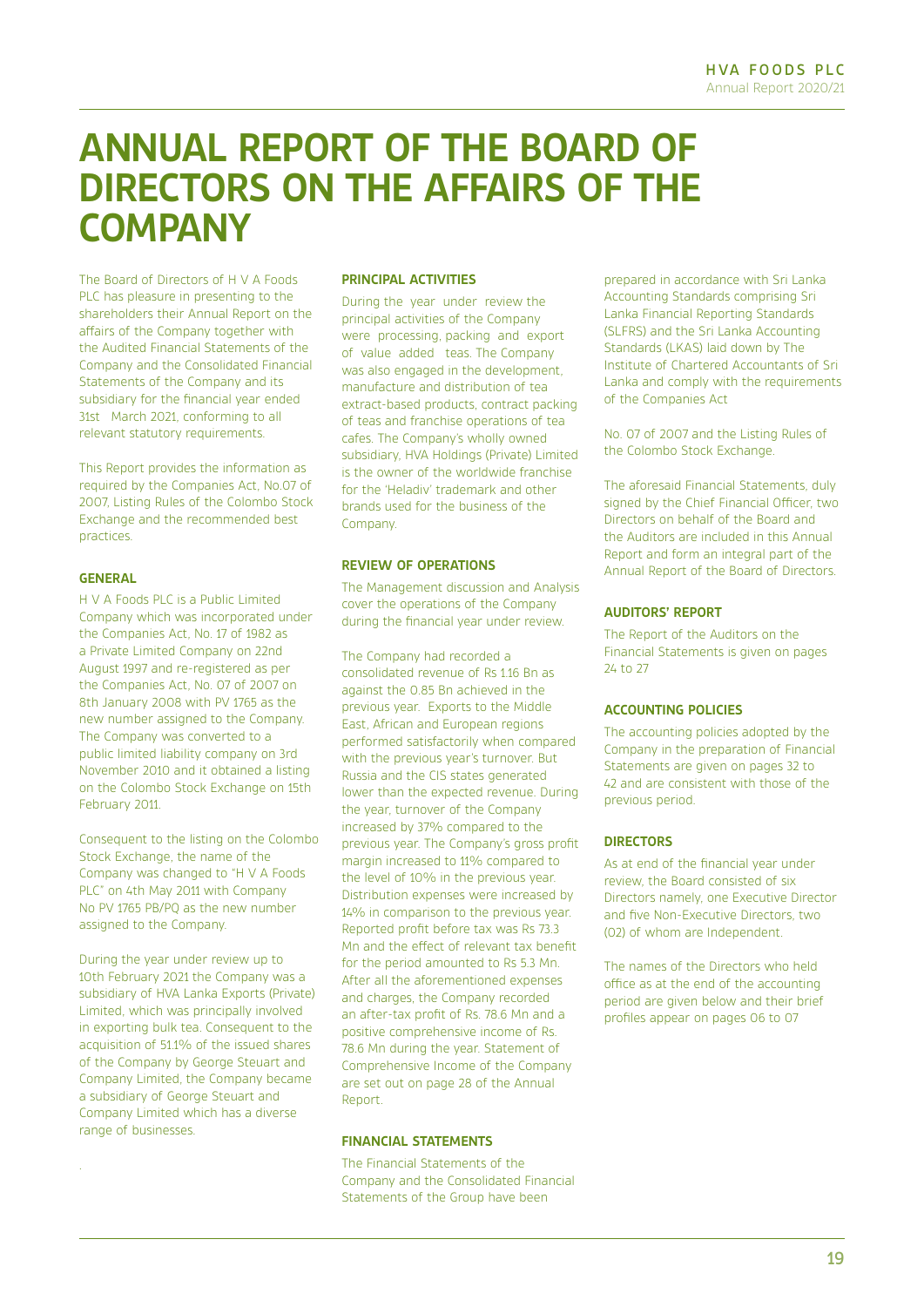## **ANNUAL REPORT OF THE BOARD OF DIRECTORS ON THE AFFAIRS OF THE COMPANY**

#### Executive Director

Mr. C Hettiarachchi

#### Non-Independent Non-Executive Directors

Ms. V S A Fernando Mr S A Ameresekere Mr. W G U I Ranaweera

#### Independent Non-Executive Directors

Mr. B S M De Silva Mr. M P D Cooray

#### Directors of the subsidiary company, HVA Holdings (Private) Limited as at 31st March 2021

Ms. V S A Fernando Mr S A Ameresekere

#### **CHANGES IN THE DIRECTORATE OF THE COMPANY**

Mr. M P D Cooray was appointed as an Independent Non-Executive Director with effect from 22nd January 2021.

Messrs S A Ameresekere and W G U I Ranaweera was appointed as Non-Independent Non-Executive Directors with effect from 22nd January 2021.

Mr Charithra Hettiarachchi was appointed as an Executive Director with effect from 22nd January 2021.

Mr B S M De Silva was appointed as the Chairman of the Board of Directors with effect from 22nd January 2021.

Mr A R H Fernando resigned as a Non-Independent Non-Executive Director with effect from 24th February 2021.

#### **Changes in the Directorate of the Subsidiary Company**

Consequent to the change of majority control of the Company, Mr A R H Fernando who was the Chairman of H V A Holdings (Private) Limited, tendered his resignation and Mr S A Ameresekere was appointed to the Board to fill the said casual vacancy.

#### **Recommendation for re-election of Directors who retire by rotation**

Mr M P D Cooray retires by rotation in terms of Article 88(i) of the Articles of Association of the Company and being eligible is recommended by the Directors for re-election.

Directors' Shareholding in the Company

| Name of the Director                          | No. of       | No. of       |
|-----------------------------------------------|--------------|--------------|
|                                               | shares as at | shares as at |
|                                               | 31.03.2021   | 31.03.2020   |
| Mr. B S M De Silva/ Acuity Partners (Pvt) Ltd | 800          | 800          |
| Ms. V S A Fernando                            | Nil          | Nil          |
| Ms. M P D Cooray                              | Nil          | Nil          |
| Mr. S A Ameresekere                           | Nil          | Nil          |
| Mr. W G U I Ranaweera                         | Nil          | Nil          |
| Mr. C. Hettiarachchi                          | Nil          | Nil          |

#### **INDEPENDENCE OF DIRECTORS**

Based on the declarations submitted by the Non-Executive Directors, the Board has determined that two (02) Non-Executive Directors, namely, Messrs B S M De Silva and M P D Cooray are 'Independent' in terms of Rule 7.10.3 (a) of the Listing Rules.

#### **DIRECTORS INTERESTS IN CONTRACTS OR PROPOSED CONTRACTS AND INTEREST REGISTER**

The Company maintains an Interest Register in terms of the Companies Act No. 07 of 2007, which is deemed to form part and parcel of this Annual Report and is available for inspection upon request.

#### **DIRECTORS' REMUNERATION**

The Directors' Remuneration is disclosed under key management personnel compensation in Note 38.2.1 to the Financial Statements on page 70

#### **DIRECTORS' RESPONSIBILITY FOR FINANCIAL REPORTING**

The Directors are responsible for the preparation of the Financial Statements of the Company and the Group, which reflect a true and fair view of their state of affairs.

The Directors are of the view that the Statement of Income, Statement of Financial Position, Statement of Changes in Equity, Cash Flow Statement and Notes to Financial Statements appearing on pages 28 to 76. have been prepared in conformity with the requirements of the Sri Lanka Accounting Standards, Companies Act, No.07 of 2007, Sri Lanka Accounting and Auditing Standards Act, No. 15 of 1995 and the amendments thereto and the Listing Rules of the Colombo Stock Exchange.

The Statement of Director Responsibility for Financial Reporting is given on page 77. .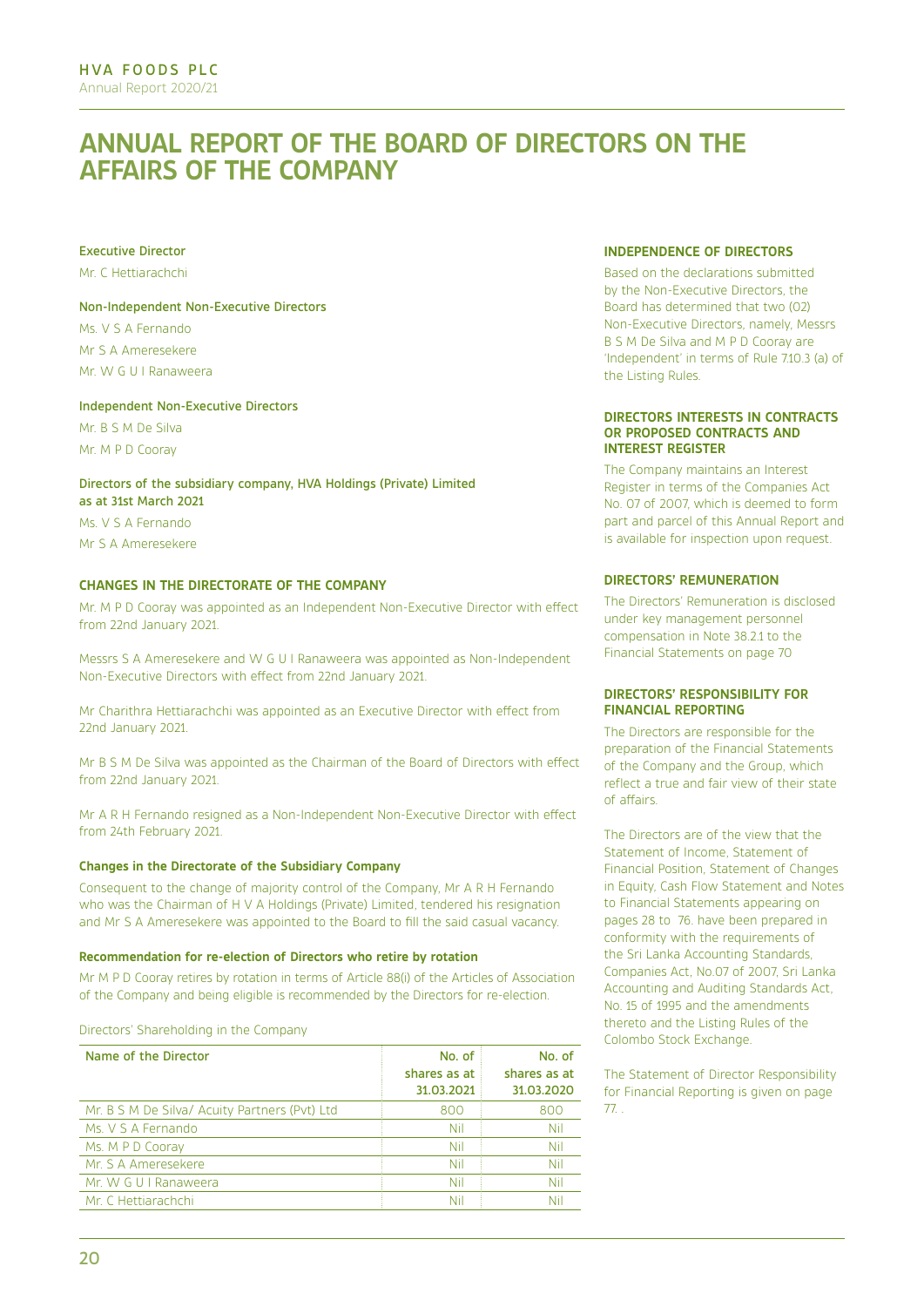#### **CORPORATE GOVERNANCE**

The Directors place a high degree of importance on sound corporate governance practices and are committed to the highest standards of corporate governance within the organization.

The Directors confirm that, the Company is in compliance with the Corporate Governance Rules contained in the Listing Rules of the Colombo Stock Exchange.

The report on Corporate Governance is given on pages 10 to 12 of the Annual Report.

#### **AUDIT COMMITTEE**

The Audit Committee comprises of three (03) Non-Executive Directors, two (02) of whom are Independent.

Mr. M P D Cooray - Independent Non-Executive Director - Chairman of the Committee

Mr. B S M De Silva - Independent Non-Executive Director - Member

Mr. W G U I Ranaweera - Non-Independent Non-Executive Director - Member

The Report of the Audit Committee is appears on page 13 to 14.

#### **REMUNERATION COMMITTEE**

The Remuneration Committee comprises of three (03) Non-Executive Directors, two (02) of whom are Independent;

Mr. B S M De Silva - Independent Non-Executive Director - Chairman of the Committee

Mr. M P D Cooray - Independent Non-Executive Director - Member

Mr. W G U I Ranaweera - Non-Independent Non-Executive Director - Member

The Report of the Remuneration Committee is appears on page 15

#### **RELATED PARTY TRANSACTIONS REVIEW COMMITTEE**

The Related Party Transactions Review Committee comprises of three (03) Non-Executive Directors, two (02) of whom are Independent;

Mr. M P D Cooray - Independent Non-Executive Director - Chairman of the Committee

Mr. B S M De Silva - Independent Non-Executive Director - Member

Mr. S A Ameresekere - Non-Independent Non-Executive Director - Member

The Report of the Related Party Transactions Review Committee is appears on pages 16 to 17.

Declaration - Compliance with Rule 9 of the Listing Rules

The Directors declare that the Company is in compliance with Rule 9 of the Listing Rules of the Colombo Stock Exchange pertaining to Related Party Transactions during the financial year ended 31st March 2021.

#### **AUDITORS**

Messrs BDO Partners, Chartered Accountants served as the Auditors of the Company during the year under review. A provision of Rs.1,299,996/- is recorded as Audit Fee by HVA Foods PLC and Rs.16,400/- by HVA Holdings (Pvt) Ltd

The Auditors have expressed their willingness to continue in office. The Audit Committee at a meeting held on 3rd September 2021 recommended that they be re-appointed as Auditors. A resolution to re-appoint the Auditors and to authorise the Directors to determine their remuneration will be proposed at the Annual General Meeting.

#### **STATED CAPITAL**

The Stated Capital of the Company as at 31st March 2021 was Rs. 333,857,588/ represented by 66,428,660 ordinary shares (Rs. 333,857,588/- represented by 66,428,660 ordinary shares as at 31st March 2020).

#### **INVESTOR INFORMATION**

Information on the distribution of shareholding, analysis of shareholders, market value per share, earnings per share, net assets per share, twenty largest shareholders of the Company, percentage of shares held by the public as per the Listing Rules of the Colombo Stock Exchange are given on pages 78 to 79 under Shareholders' Information.

#### **PUBLIC SHAREHOLDING PERCENTAGE**

The percentage of public shareholding as at 31st March 2021 is 38.094% (25,305,264 shares held by public shareholders)

#### **RISK MANAGEMENT AND INTERNAL CONTROL**

The Board confirms that there is an ongoing process for identifying, evaluating and managing any significant risks faced by the Company.

#### **EMPLOYMENT POLICY**

The Company's employment policy is totally non-discriminatory which respects individuals and provides career opportunities irrespective of the gender, race or religion.

As at 31st March 2021, 54 persons were in employment (64. persons as at 31st March 2020). There were no material issues pertaining to employees and industrial relations during the financial year.

#### **STATUTORY PAYMENTS**

The Directors confirm that to the best of their knowledge, all payments in respect of statutory liabilities including EPF, ETF and taxes as applicable have been made within the stipulated periods during the financial year.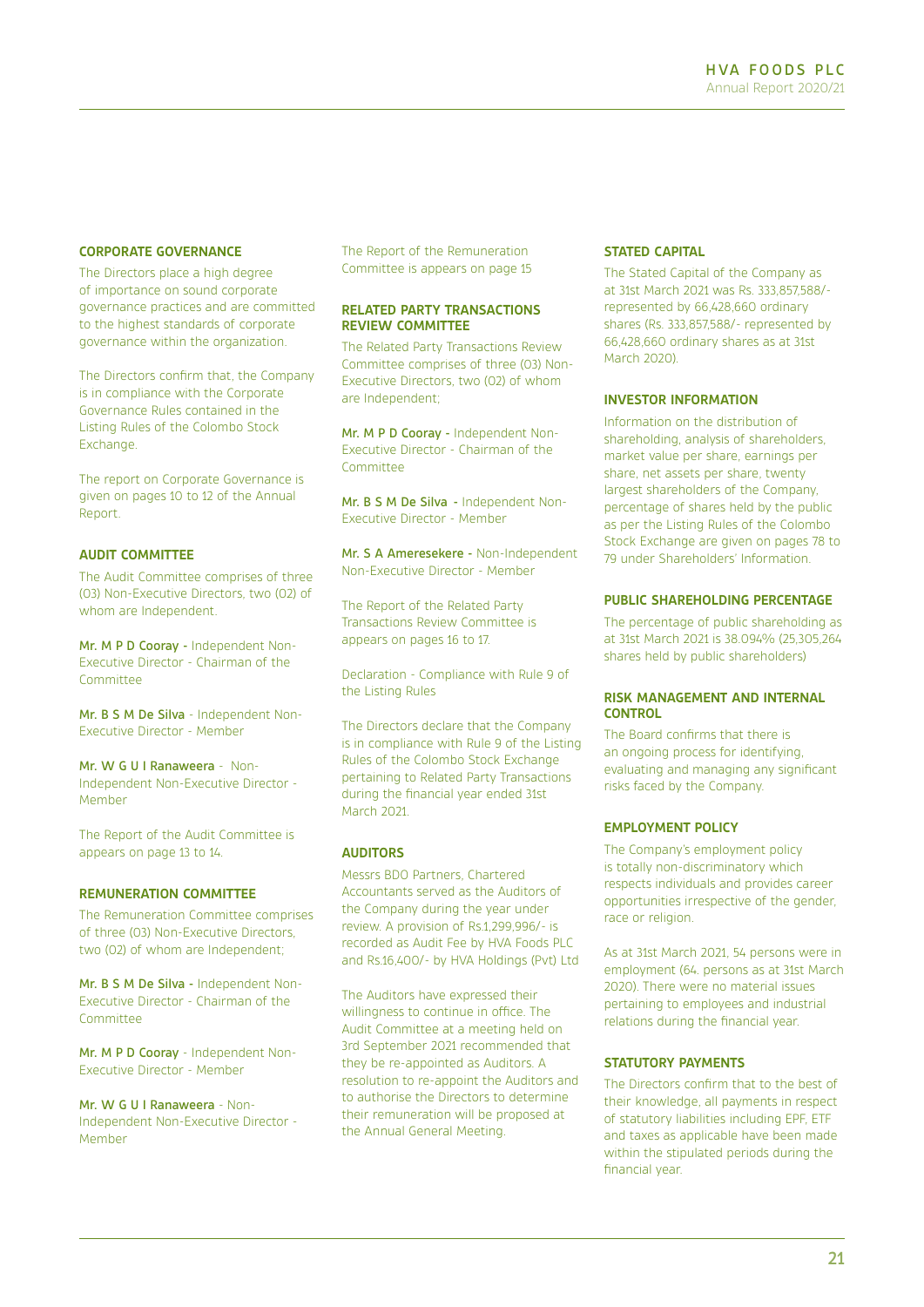## **ANNUAL REPORT OF THE BOARD OF DIRECTORS ON THE AFFAIRS OF THE COMPANY**

#### **RESERVES**

The reserves of the Company with the movements during the year are given on page 55 in the Financial Statements.

#### **PROPERTY, PLANT & EQUIPMENT**

Details and movements of property, plant and equipment are given in Note 12 to the Financial Statements on pages 46 to 48

The revaluation details of the Land and Building are given in Note 12.6 on page 48. The revalued Land & Buildings were located at 39A, Linton Road, Kandana and were subsequently disposed of for a total consideration of Rs. 338mn

#### **INVESTMENTS AND FINANCIAL INSTRUMENTS**

Details of investments and financial instruments held by the Company are disclosed in Note 14 & 36 to the Financial Statements on pages 49 & 62

#### **CAPITAL COMMITMENTS**

There were no material capital expenditure commitments other than those disclosed in Note 40 to the Financial Statements on page 73

#### **CONTINGENT LIABILITIES**

Details of Contingent Liabilities as at 31st March 2021 are set out in Note 40 to the Financial Statements on page 73

#### **DONATIONS**

No Donations were made by the Company and the subsidiary during the year under review.

#### **DIVIDENDS**

Directors do not recommend a dividend for the year under review.

#### **RELATED PARTY TRANSACTIONS/DISCLOSURES DURING THE YEAR**

Non-Recurrent Related Party Transactions – Disclosure in terms of Rule 9.3.2(a) of the Listing Rules

The information pertaining to the non-recurrent Related Party Transaction that was concluded during the year under review is set out in Note 38.3.2 on page 72:

#### **RECURRENT RELATED PARTY TRANSACTIONS – DISCLOSURE IN TERMS OF RULE 9.3.2(B) OF THE LISTING RULES**

The information pertaining to the Recurrent Related Party Transaction that was concluded during the year under review is set out in Note 38.3.2 on page 72:

#### **EVENTS OCCURRING AFTER THE REPORTING DATE**

Details of Events after reporting date are set out in Note 39 on page 73.

#### **GOING CONCERN**

After making adequate enquiries from the management and from based on the Annual Budget approved by the Directors, the Directors are satisfied that the Company has adequate resources to continue its operations in the foreseeable future as disclosed in Note 41 on page 73.

#### **ENVIRONMENTAL PROTECTION**

To the best of knowledge of the Board, the Company has not engaged in any activity that is harmful or hazardous to the environment. The Directors also confirm that to the best of their knowledge and belief that the Company has complied with the relevant environmental laws and regulations.

#### **ANNUAL GENERAL MEETING**

The Annual General Meeting of the Company will be held by electronic means on Thursday, 30th September 2021 at 10.30 a.m. centered at the Registered Office of the Company at No.118, Braybrooke Place, Colombo 02.

The Notice of the Annual General Meeting appears on page 82.

This Annual Report is signed for and on behalf of the Board of Directors by

Andethin B S M De Silva

*Chairman*

M P D Cooray

*Director*

P W Corporate Secretarial (Pvt) Ltd *Secretaries*

3rd September 2021 Colombo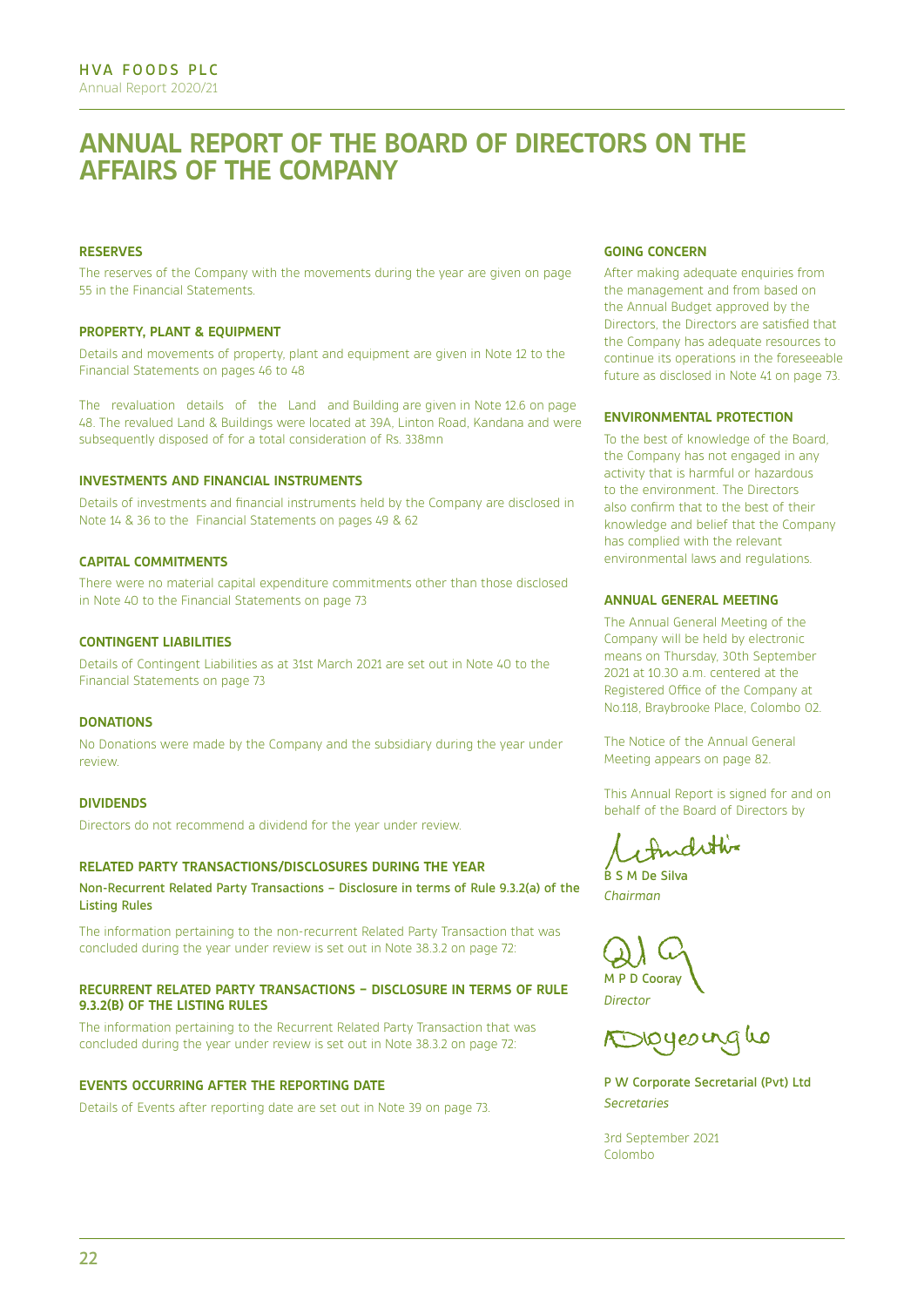# FINANCIAL STATEMENTS

Independent Auditors' Report 24 Statement of Comprehensive Income 28 Statement of Financial Position 29 Statement of Changes in Equity 30 Statement of Cash Flows 31 Notes to the Financial Statements 32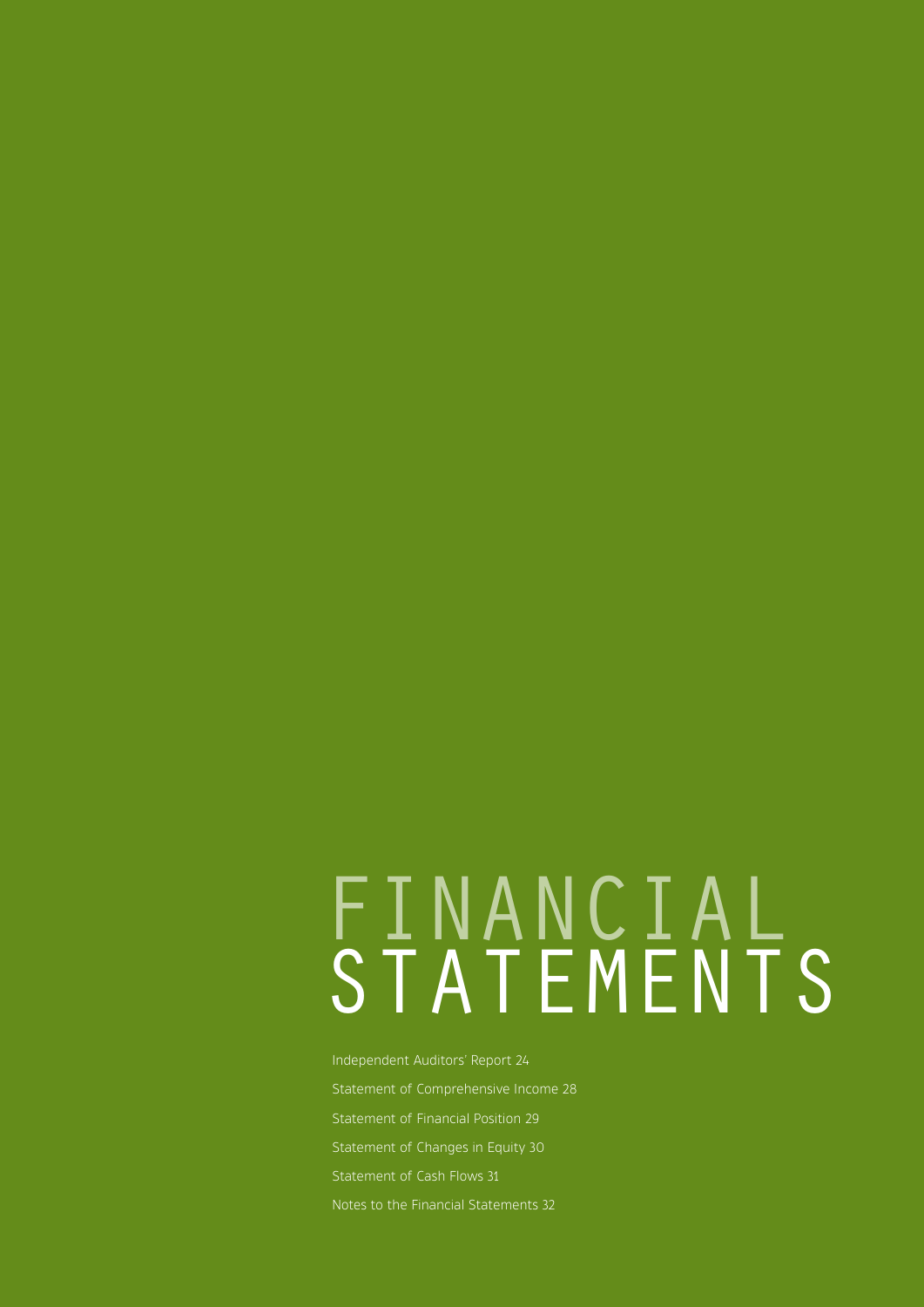## **INDEPENDENT AUDITORS' REPORT**



Tel Fax E-mail

+94-11-2421878-79-70 +94-11-2387002-03 +94-11-2336064 bdopartners@bdo.lk Website : www.bdo.lk

**Chartered Accountants** "Charter House" 65/2, Sir Chittampalam A Gardiner Mawatha Colombo<sub>02</sub> Sri Lanka

#### **TO THE SHAREHOLDERS OF HVA FOODS PLC**

#### Report on the Audit of the Financial Statements

#### **Opinion**

We have audited the financial statements of HVA Foods PLC ("the Company") and the consolidated financial statements of the Company and its subsidiary ("the Group"), which comprise the statement of financial position as at 31st March 2021, and the statement of comprehensive income, statement of changes in equity and statement of cash flows for the year then ended, and a summary of significant accounting policies and other explanatory information as set out in pages 32 to 76.

In our opinion, the accompanying financial statements of the Company and the Group give a true and fair view of the financial position of the Company and Group as at 31st March 2021, and of their financial performance and cash flows for the year then ended in accordance with Sri Lanka Accounting Standards.

#### Basis for Opinion

We conducted our audit in accordance with Sri Lanka Auditing Standards (SLAuSs). Our responsibilities under those standards are further described in the Auditor's Responsibilities for the Audit of the Financial Statements section of our report. We are independent of the Group in accordance with the Code of Ethics issued by CA Sri Lanka (Code of Ethics) and we have fulfilled our other ethical responsibilities in accordance with the Code of Ethics. We believe that the audit evidence we have obtained is sufficient and appropriate to provide a basis for our opinion.

#### Key Audit Matters

Key audit matters are those matters that, in our professional judgment, were of most significance in our audit of the financial statements of the current period. These matters were addressed in the context of our audit of the financial statements as a whole, and in forming our opinion thereon, and we do not provide a separate opinion on these matters.

#### a) Carrying Value of Inventories

Refer to Note 3.9 for the accounting policies and Note 16 for notes to the financial statements on Inventories.

| <b>Risk Description</b>                                                                                                                                                                                                                                                                                                                                                                                                                      | <b>Our Responses</b>                                                                                                                                                                                                                                                                                                                                      |
|----------------------------------------------------------------------------------------------------------------------------------------------------------------------------------------------------------------------------------------------------------------------------------------------------------------------------------------------------------------------------------------------------------------------------------------------|-----------------------------------------------------------------------------------------------------------------------------------------------------------------------------------------------------------------------------------------------------------------------------------------------------------------------------------------------------------|
| As shown in Note 16, the Group holds inventory of Rs. 154,793,112/-<br>and management judgment is applied to the cost of inventories<br>in order to accurately reflect the manufacturing costs incurred in<br>bringing them to their current condition and physical location. This<br>primarily relates to the assessment of direct labour costs incurred.<br>manufacturing overheads to be absorbed and other relevant<br>production costs. | Our audit procedures included;<br>» Evaluating the design and implementation of the Group's key<br>controls relating to the existence of inventory quantities and<br>assessment of inventory valuation and inventory provisioning.<br>» Attending to the inventory physical count conducted by the<br>management and performing the following procedures: |
| A risk surrounding the carrying value of inventory when compared<br>to the net realizable value as a result of inadequate provisioning<br>has also been identified. Establishing a provision for slow-<br>moving, obsolete, and damaged inventory involves estimates and<br>judgments, considering forecast sales and historical usage of<br>information.                                                                                    | - Observing management's inventory count procedures to<br>assess compliance with Group's policy and proper conduct of<br>the count.<br>- Making inquiries regarding obsolete inventory items and<br>inspecting the condition of items counted.                                                                                                            |

BDO Partners, a Sri Lankan Partnership, is a member of BDO International Limited, a UK company limited by guarantee, and forms part of the international BDO network of independent member firms

Sujeewa Rajapakse FCA, FCMA, MBA. Ashane J.W. Jayasekara FCA, FCMA (UK), MBA. H. Sasanka Rathnaweera FCA, ACMA.<br>R. Vasanthakumar Bsc (Acc), ACA. F. Sarah Z. Afker ACA, ACMA (UK), CGMA, MCSI (UK). M.N. Mohamed Nabeel ACA. D Partners  $\sim$ Madhura V. De Silva FCA, MSc.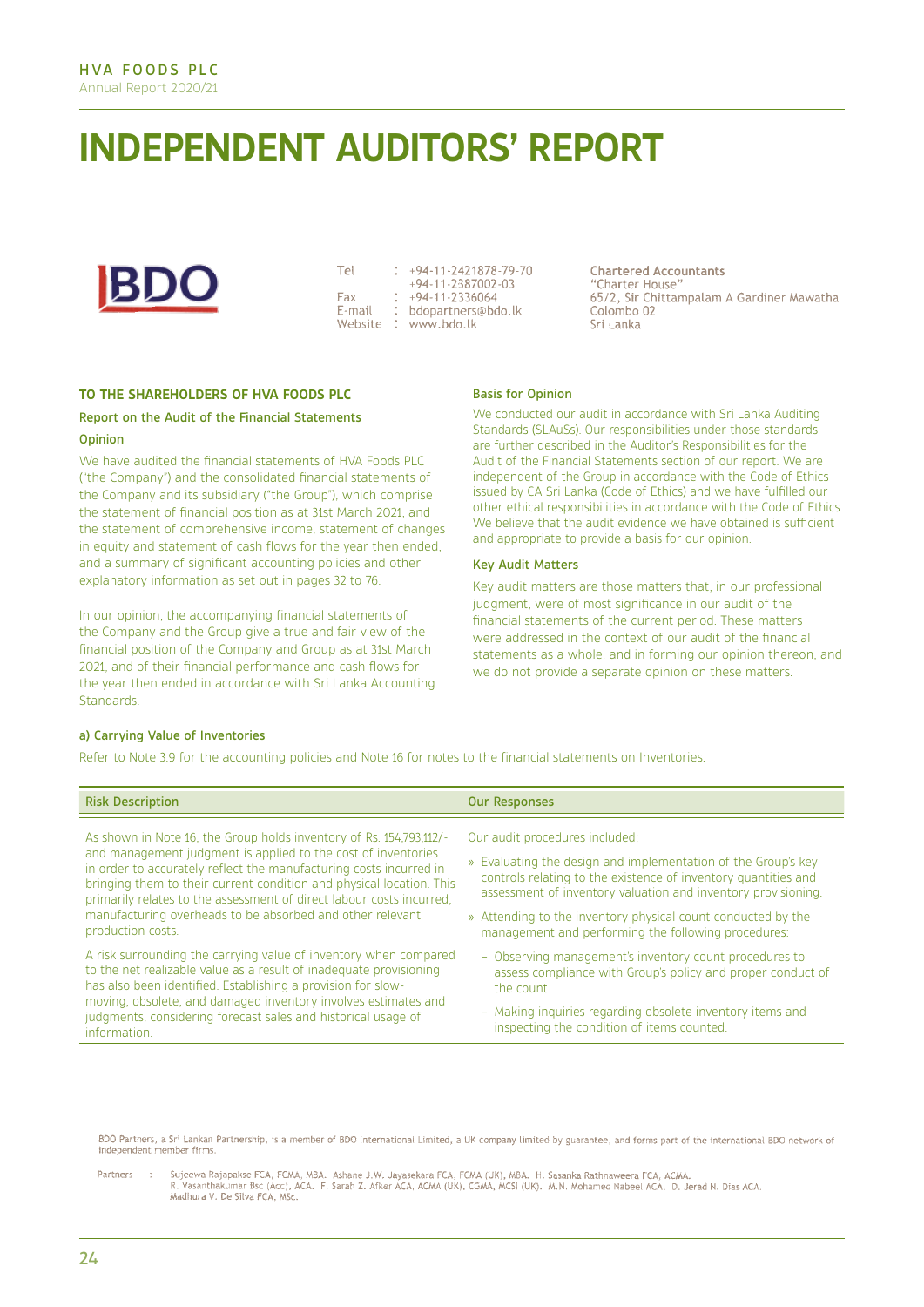| <b>Risk Description</b>                                                                                                                                                                                                                                                                                    | <b>Our Responses</b>                                                                                                                                                                                                                                                                                                                                                                                           |
|------------------------------------------------------------------------------------------------------------------------------------------------------------------------------------------------------------------------------------------------------------------------------------------------------------|----------------------------------------------------------------------------------------------------------------------------------------------------------------------------------------------------------------------------------------------------------------------------------------------------------------------------------------------------------------------------------------------------------------|
| Further, determination of whether inventories will be realized<br>at the stated amounts, especially considering the COVID 19<br>outbreak, requires management to exercise judgments and apply<br>assumptions relating to realization of inventories considering the<br>markets where inventories are sold. | » Comparing the quantities counted to the quantities recorded to<br>ensure that accounting records have properly been updated for<br>physical quantities existed as of the reporting date.<br>» On a sample basis, testing the accuracy of valuation of raw<br>materials, work in progress and finished goods, bearing in mind<br>the appropriateness of costing methods used and absorption<br>rates applied. |
|                                                                                                                                                                                                                                                                                                            | » Inspecting the post period sales transactions to evaluate<br>whether inventories are measured at lower of cost or net.<br>realizable value.                                                                                                                                                                                                                                                                  |
|                                                                                                                                                                                                                                                                                                            | » Inquiring from the management with regards to the impact of<br>COVID 19 outbreak on the sales and verify whether there have<br>been inventories not sold or sold at a lesser price due to COVID<br>19 outbreak.                                                                                                                                                                                              |
|                                                                                                                                                                                                                                                                                                            | » Assessing whether the Group's policies had been consistently<br>applied and the adequacy of the financial statements<br>disclosures in respect of the judgment and estimation made for<br>inventory provisioning.                                                                                                                                                                                            |

#### b) Acquisition of the Business of HVA Lanka Exports (Pvt) Ltd

Refer to Note 3.5 for the accounting policies and Note 13 for notes to the financial statements on Intangible assets.

| <b>Risk Description</b>                                                                                                                                                                                                                                                                                                                                                                                                                                                                                                                                                                                                                                                                                                                                          | <b>Our Responses</b>                                                                                                                                                                                                                                                                                                                                                                                                                                                                                                                                                                                                                                                                                                                                                                                                                                                                      |
|------------------------------------------------------------------------------------------------------------------------------------------------------------------------------------------------------------------------------------------------------------------------------------------------------------------------------------------------------------------------------------------------------------------------------------------------------------------------------------------------------------------------------------------------------------------------------------------------------------------------------------------------------------------------------------------------------------------------------------------------------------------|-------------------------------------------------------------------------------------------------------------------------------------------------------------------------------------------------------------------------------------------------------------------------------------------------------------------------------------------------------------------------------------------------------------------------------------------------------------------------------------------------------------------------------------------------------------------------------------------------------------------------------------------------------------------------------------------------------------------------------------------------------------------------------------------------------------------------------------------------------------------------------------------|
| The Company has acquired the business and certain assets<br>of HVA Lanka Exports (Pvt) Ltd for a total consideration of<br>Rs.290,000,000/-, in March 2021. The acquisition is accounted for<br>as a business combination as per the requirements of SLFRS 3 -<br><b>Business Combination.</b><br>The primary element of the valuation and purchase price<br>allocation process was to assess the fair value of tangible and<br>intangible assets in the form of land, inventories, and trademark.<br>The resulting goodwill amounted to Rs. 263,849,498/-.<br>The acquisition of aforementioned business is a key audit matter<br>in the audit due to the high level of management judgement used<br>in determining the fair value for the net assets acquired. | Our audit procedures included;<br>» Review of the asset purchase agreements to determine<br>whether the appropriate tangible and intangible assets have<br>been identified and that no unusual terms exist that have not<br>been accounted for.<br>» For the intangible asset, we assessed the methodology adopted<br>by management for calculating the fair value of trademark.<br>We also audited the key assumptions in the valuation model<br>including cash flow forecast and royalty rate applied.<br>» Assessing the reasonableness of fair value estimation of<br>tangible assets acquired, including land and inventories.<br>» Testing the mathematical accuracy of the underlying<br>calculations of fair value of tangible and intangible assets<br>acquired and goodwill on acquisition.<br>» Reviewing the adequacy of the disclosures made in the financial<br>statements. |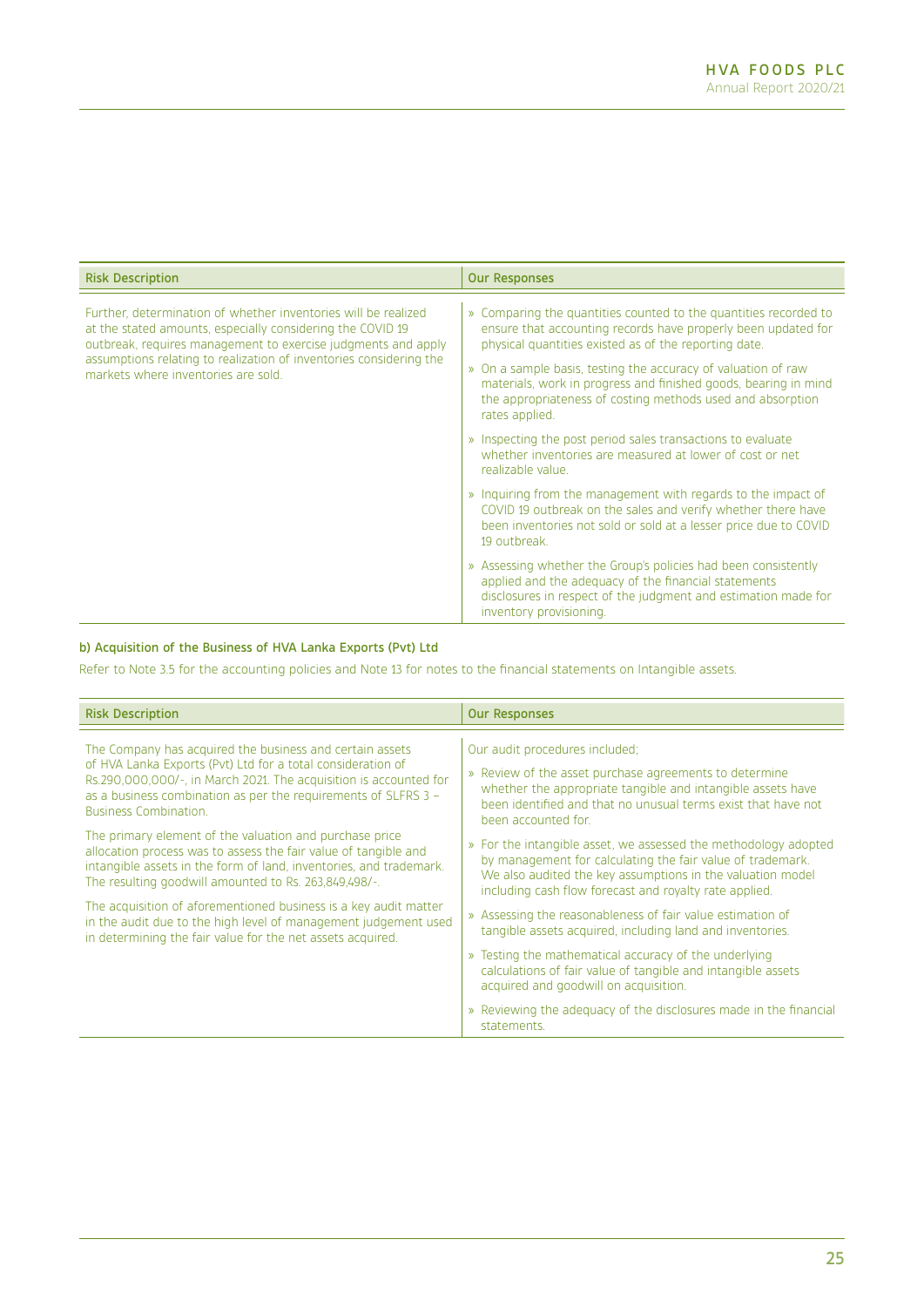## **INDEPENDENT AUDITORS' REPORT**



#### c) Impairment Assessment on the Intangible Assets of Trademark

Refer to Note 3.5 for the accounting policies and Note 15 for notes to the financial statements on Intangible assets..

| <b>Our Responses</b>                                                                                                                                                                                                                                                                                                                                                                                                                                                                                                                                                                                                                                                                                                                                                                                                                                                                                                                                                                                                                                                                                                                                                                                                                                                                                                                                                              |
|-----------------------------------------------------------------------------------------------------------------------------------------------------------------------------------------------------------------------------------------------------------------------------------------------------------------------------------------------------------------------------------------------------------------------------------------------------------------------------------------------------------------------------------------------------------------------------------------------------------------------------------------------------------------------------------------------------------------------------------------------------------------------------------------------------------------------------------------------------------------------------------------------------------------------------------------------------------------------------------------------------------------------------------------------------------------------------------------------------------------------------------------------------------------------------------------------------------------------------------------------------------------------------------------------------------------------------------------------------------------------------------|
| Our audit procedures included;<br>» Assessing the accuracy of royalty rates for the respective market segment based on<br>valuation report given by the external specialist at the time of acquisition.<br>» Assessing the cash flow forecast prepared by the management against our own<br>expectations based on our knowledge of the Group and experience of the industry in<br>which it operates.<br>» Challenging management's forecasted revenues, growth rates, profit margins, tax rates<br>and discount rates based on our knowledge of the subsidiary operations and compared<br>them against historical forecasts and performance and industry benchmarks. This<br>included obtaining an understanding of management's planned strategies around<br>business expansion, revenue stream growth strategies and cost initiatives, the progress<br>of negotiations with target customers, the review of secured and lost contracts,<br>and the analyses of the impact to the recoverable amounts when breakeven or<br>independently derived discount rates were applied.<br>» Testing the mathematical accuracy of the underlying calculations in the Group's<br>discounted cash flow valuation models.<br>» Assessing whether the impact of COVID 19 outbreak has been considered when<br>preparing impairment assessment and evaluating the reasonableness of assumptions |
| and judgments made in this regard.<br>» Assessing the adequacy of the disclosures in the financial statements.                                                                                                                                                                                                                                                                                                                                                                                                                                                                                                                                                                                                                                                                                                                                                                                                                                                                                                                                                                                                                                                                                                                                                                                                                                                                    |
|                                                                                                                                                                                                                                                                                                                                                                                                                                                                                                                                                                                                                                                                                                                                                                                                                                                                                                                                                                                                                                                                                                                                                                                                                                                                                                                                                                                   |

#### Other Information

Other information consists of the information included in the Annual Report, other than the financial statements and our auditor's report thereon. Management is responsible for the other information.

Our opinion on the financial statements does not cover the other information and we do not express any form of assurance conclusion thereon.

In connection with our audit of the financial statements, our responsibility is to read the other information and, in doing so, consider whether the other information is materially inconsistent with the financial statements or our knowledge obtained in the audit or otherwise appears to be materially misstated. If, based on the work we have performed, we conclude that there is a material misstatement of this other information, we are required to report that fact. We have nothing to report in this regard.

#### Responsibilities of the Management and Those Charged with Governance for the Financial Statements

Management is responsible for the preparation of the financial statements that give a true and fair view in accordance with Sri Lanka Accounting Standards, and for such internal control as the management determines is necessary to enable the preparation of financial statements that are free from material misstatement, whether due to fraud or error.

In preparing the financial statements, the management is responsible for assessing the Group's ability to continue as a going concern, disclosing, as applicable, matters related to going concern and using the going concern basis of accounting unless the management either intends to liquidate the Group or to cease operations, or has no realistic alternative but to do so.

Those charged with governance are responsible for overseeing the Company's and Group's financial reporting process.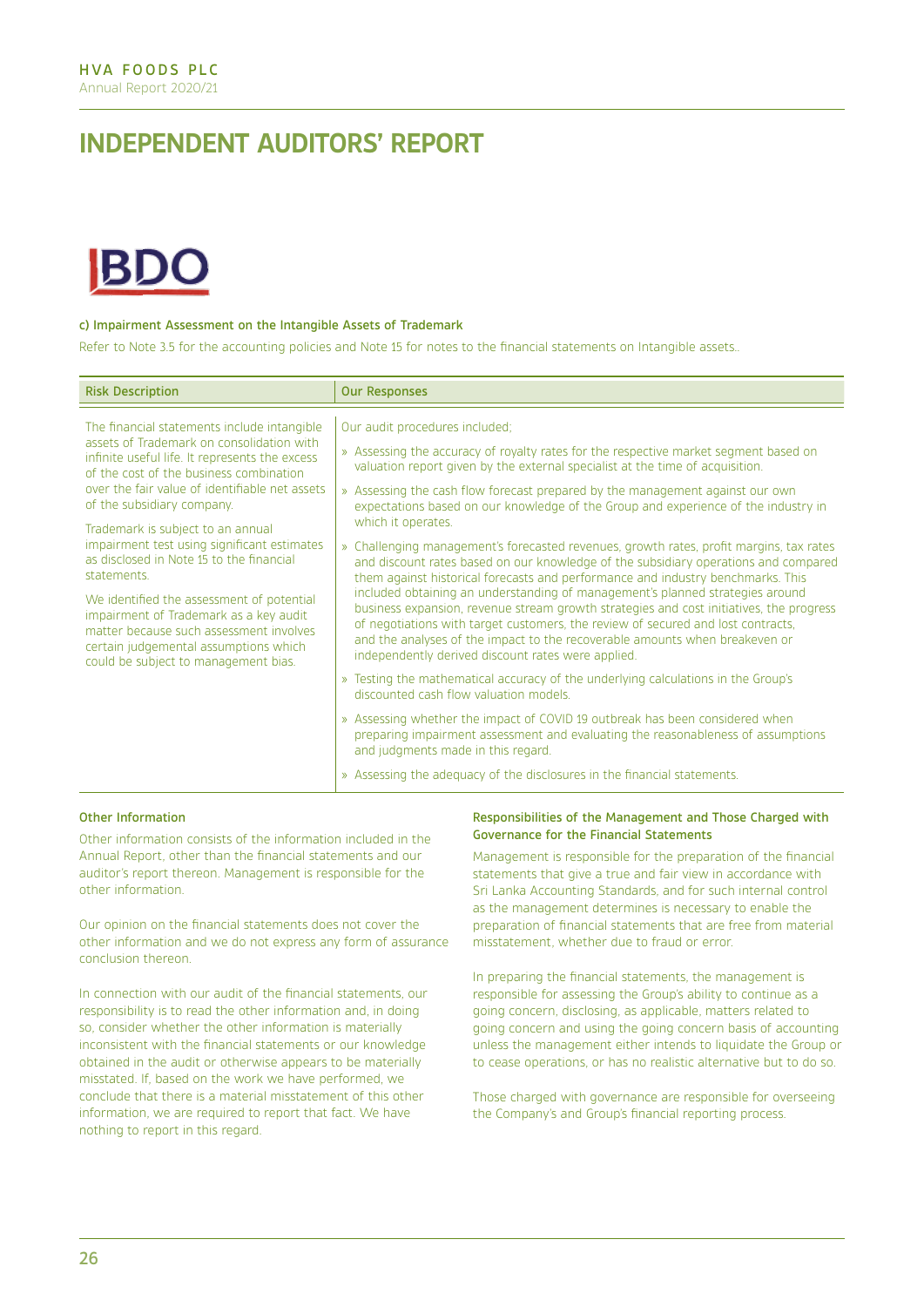#### Auditor's Responsibilities for the Audit of the Financial **Statements**

Our objectives are to obtain reasonable assurance about whether the financial statements as a whole are free from material misstatement, whether due to fraud or error, and to issue an auditor's report that includes our opinion. Reasonable assurance is a high level of assurance but is not a guarantee that an audit conducted in accordance with SLAuSs will always detect a material misstatement when it exists. Misstatements can arise from fraud or error and are considered material if, individually or in the aggregate, they could reasonably be expected to influence the economic decisions of users taken on the basis of these financial statements.

As part of an audit in accordance with SLAuSs, we exercise professional judgment and maintain professional scepticism throughout the audit. We also:

- » Identify and assess the risks of material misstatement of the financial statements, whether due to fraud or error, design and perform audit procedures responsive to those risks and obtain audit evidence that is sufficient and appropriate to provide a basis for our opinion. The risk of not detecting a material misstatement resulting from fraud is higher than for one resulting from error, as fraud may involve collusion, forgery, intentional omissions, misrepresentations or the override of internal control.
- » Obtain an understanding of internal control relevant to the audit in order to design audit procedures that are appropriate in the circumstances, but not for the purpose of expressing an opinion on the effectiveness of the Company and Group's internal control.
- » Evaluate the appropriateness of accounting policies used and the reasonableness of accounting estimates and related disclosures made by management.
- » Conclude on the appropriateness of management use of the going concern basis of accounting and, based on the audit evidence obtained, whether a material uncertainty exists related to events or conditions that may cast significant doubt on the Group's ability to continue as a going concern. If we conclude that material uncertainty exists, we are required to draw attention in our auditor's report to the related disclosures in the financial statements or, if such disclosures, are inadequate, to modify our opinion. Our conclusions are based on the audit evidence obtained up to the date of our auditor's report. However, future events or conditions may cause the Group to cease to continue as a going concern.
- » Evaluate the overall presentation, structure and content of the financial statements, including the disclosures, and whether the financial statements represent the underlying transactions and events in a manner that achieves fair presentation.

» Obtain sufficient appropriate audit evidence regarding the financial information of the entities or business activities within the Group to express an opinion on the consolidated financial statements. We are responsible for the direction, supervision and performance of the Group's audit. We remain solely responsible for our audit opinion.

We communicate with those charged with governance regarding, among other matters, the planned scope and timing of the audit and significant audit findings, including any significant deficiencies in internal control that we identify during our audit.

We also provide those charged with governance with a statement that we have complied with relevant ethical requirements in accordance with the Code of Ethics regarding independence and to communicate with them all relationships and other matters that may reasonably be thought to bear on our independence, and where applicable, related safeguards.

From the matters communicated with those charged with governance, we determine those matters that were of most significance in the audit of the financial statements of the current period and are therefore the key audit matters. We describe these matters in our auditor's report unless law or regulation precludes public disclosure about the matter or when, in extremely rare circumstances, we determine that a matter should not be communicated in our report because the adverse consequences of doing so would reasonably be expected to outweigh the public interest benefits of such communication..

#### Report on Other Legal and Regulatory Requirements

As required by Section 163 (2) of the Companies Act No. 07 of 2007, we have obtained all the information and explanations that were required for the audit and, as far as appears from our examination, proper accounting records have been kept by the Company.

CA Sri Lanka membership number of the engagement partner responsible for signing this independent auditor's report is 4291.

O Penyness

### CHARTERED ACCOUNTANTS

Colombo.

.

03rd September, 2021 JD/dm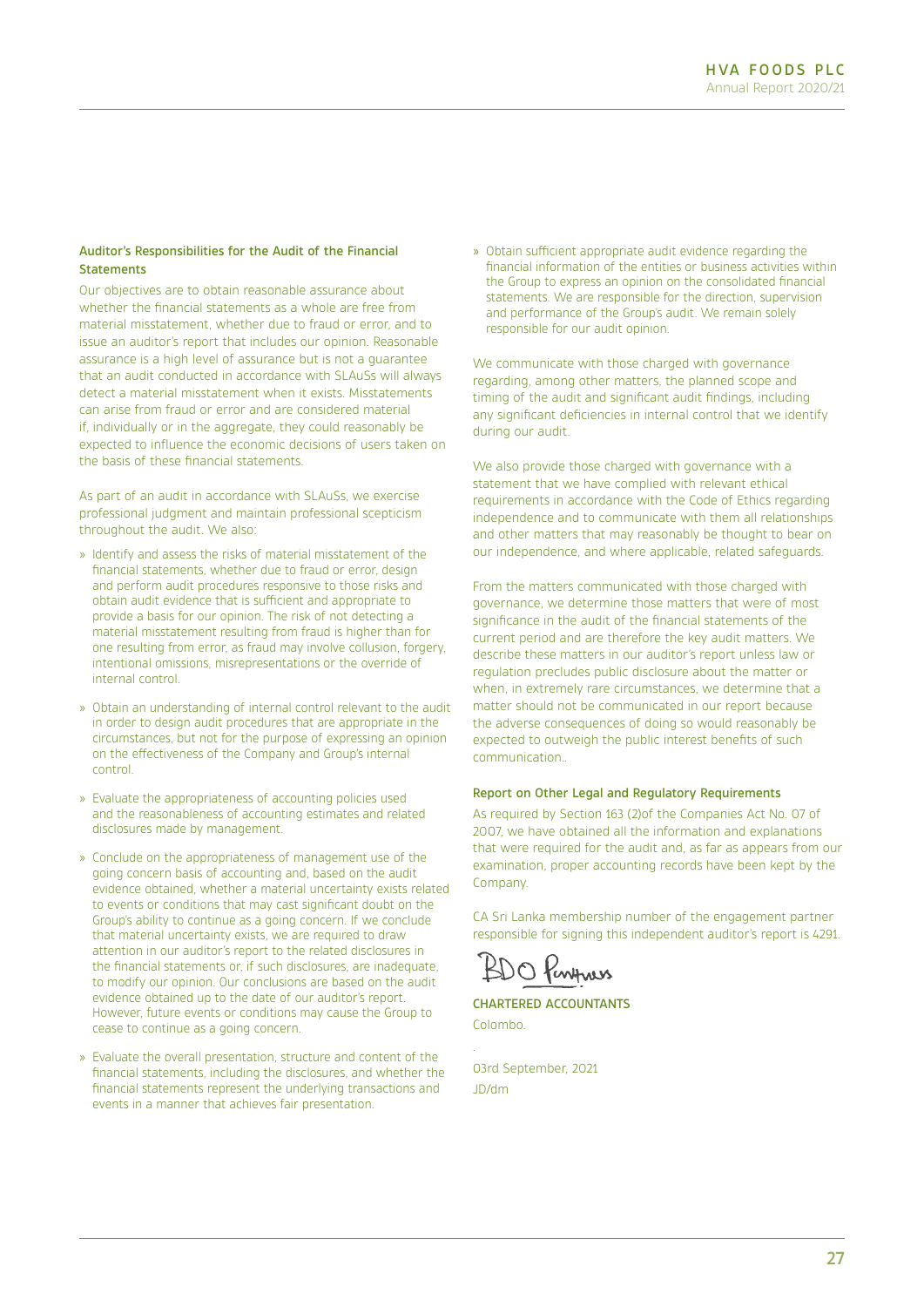# **STATEMENT OF COMPREHENSIVE INCOME**

|                                                                  |                |                 | Group           | Company         |                 |  |
|------------------------------------------------------------------|----------------|-----------------|-----------------|-----------------|-----------------|--|
| For the year ended 31 March                                      |                | 2021            | 2020            | 2021            | 2020            |  |
|                                                                  |                | Rs.             | Rs.             | Rs.             | Rs.             |  |
| Revenue                                                          | 5              | 1,164,440,585   | 850,380,041     | 1,164,440,585   | 850,380,041     |  |
| Cost of sales                                                    |                | (1,032,347,737) | (763, 337, 326) | (1,032,347,737) | (763, 337, 326) |  |
| <b>Gross profit</b>                                              |                | 132,092,848     | 87,042,715      | 132,092,848     | 87,042,715      |  |
| Other operating income                                           | $\overline{7}$ | 6,274,176       | 19.868.890      | 6,193,976       | 19.868.890      |  |
| Distribution expenses                                            |                | (20.979.965)    | (18,447,804)    | (20, 979, 965)  | (18,447,804)    |  |
| <b>Administration expenses</b>                                   |                | (275, 596, 387) | (135,717,204)   | (275, 547, 187) | (135,703,004)   |  |
| Reversal of impairment provision on related party<br>receivables | 19             | 322,813,036     | 21,296,692      | 322,813,036     | 21,296,692      |  |
| Results from operating activities                                | 8              | 164,603,708     | (25,956,711)    | 164,572,708     | (25, 942, 511)  |  |
| Net finance expenses                                             | 9              | (91, 282, 659)  | (115,469,103)   | (91, 279, 059)  | (115,464,904)   |  |
| Profit/(loss) before income tax                                  |                | 73,321,049      | (141, 425, 814) | 73,293,649      | (141, 407, 415) |  |
| Income tax expense                                               | 10             | 5,269,058       | 15,797,559      | 5,269,058       | 15,797,559      |  |
| Profit/(loss) for the year                                       |                | 78,590,107      | (125.628.255)   | 78,562,707      | (125,609,856)   |  |
|                                                                  |                |                 |                 |                 |                 |  |
| Other comprehensive income                                       |                |                 |                 |                 |                 |  |
| Items that will not be re-classified to profit or loss           |                |                 |                 |                 |                 |  |
| Actuarial gain on retirement benefit obligations                 | 27             | 84,912          | 2,688,754       | 84,912          | 2.688.754       |  |
| Tax on other comprehensive income                                | 26             | (11, 888)       | (293, 372)      | (11.888)        | (293, 372)      |  |
| Total other comprehensive income                                 |                | 73,024          | 2,395,382       | 73,024          | 2,395,382       |  |
| Total comprehensive income for the year                          |                | 78,663,131      | (123, 232, 873) | 78,635,731      | (123, 214, 474) |  |
| Profit/(loss) attributable to;                                   |                |                 |                 |                 |                 |  |
| Owners of the Company                                            |                | 78,590,107      | (125, 628, 255) | 78.562.707      | (125,609,856)   |  |
| Non-controlling interest                                         |                |                 |                 |                 |                 |  |
| Profit/(loss) for the year                                       |                | 78,590,107      | (125, 628, 255) | 78,562,707      | (125,609,856)   |  |
| Total comprehensive income attributable to;                      |                |                 |                 |                 |                 |  |
| Owners of the Company                                            |                | 78,663,131      | (123, 232, 873) | 78,635,731      | (123, 214, 474) |  |
| Non-controlling interest                                         |                |                 |                 |                 |                 |  |
| Total comprehensive income for the year                          |                | 78,663,131      | (123, 232, 873) | 78,635,731      | (123, 214, 474) |  |
|                                                                  |                |                 |                 |                 |                 |  |
| Basic earning per share                                          | 11             | 1.18            | (1.89)          | 1.18            | (1.89)          |  |

Figures in brackets indicate deductions.

The accounting policies and notes on pages 32 to 76 are an integral part of these financial statements.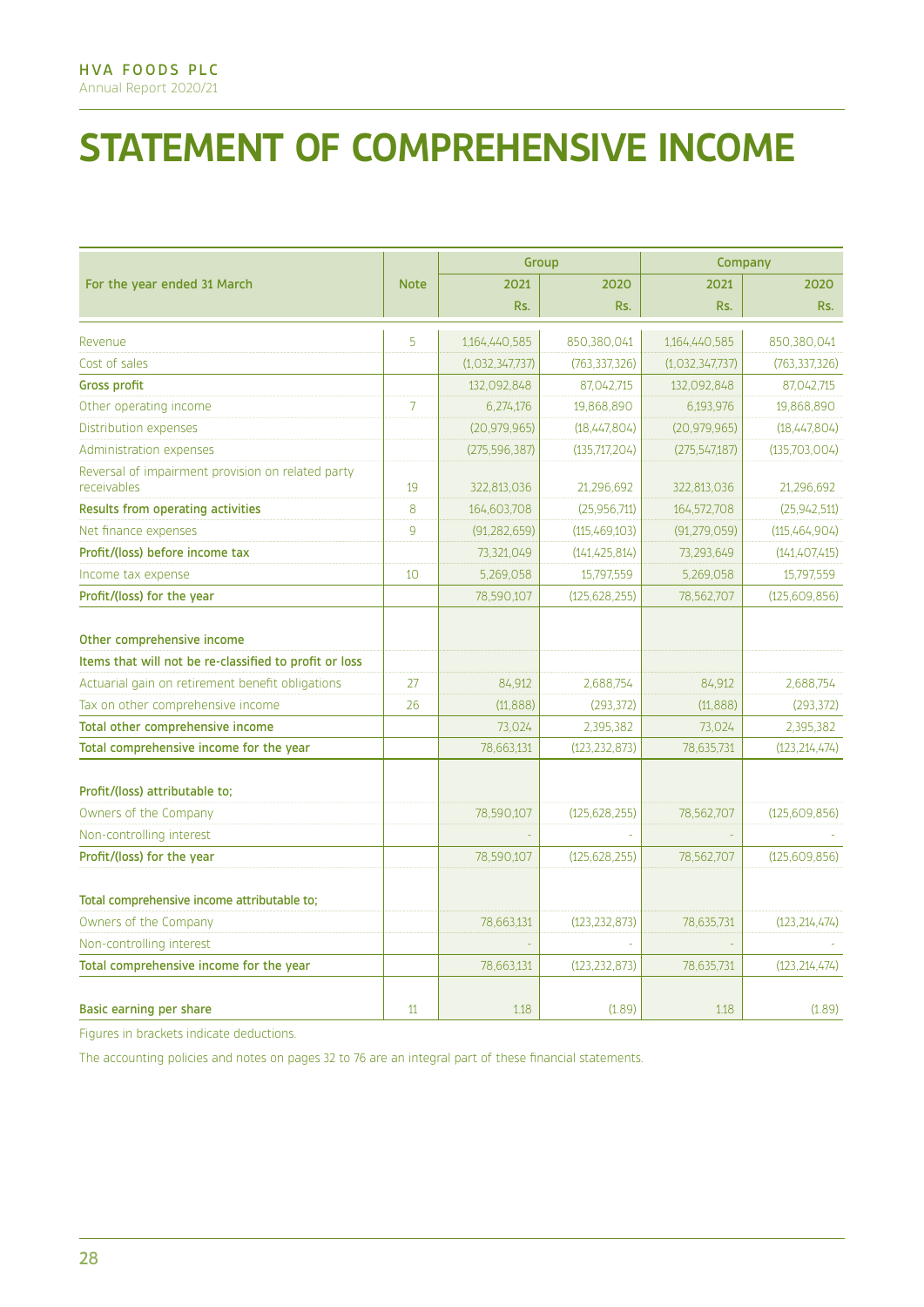## **STATEMENT OF FINANCIAL POSITION**

|                                                        |                 | Group           |                 | Company         |                 |  |
|--------------------------------------------------------|-----------------|-----------------|-----------------|-----------------|-----------------|--|
| As at 31 March                                         | <b>Note</b>     | 2021            | 2020            | 2021            | 2020            |  |
|                                                        |                 | Rs.             | Rs.             | Rs.             | Rs.             |  |
| <b>ASSETS</b>                                          |                 |                 |                 |                 |                 |  |
| <b>Non-current assets</b>                              |                 |                 |                 |                 |                 |  |
| Property, plant and equipment                          | 12              | 50,190,533      | 367,597,459     | 50,190,533      | 367,597,459     |  |
| Goodwill                                               | 13              | 263.849.498     |                 | 263.849.498     |                 |  |
| Investment in subsidiary                               | 14              |                 |                 | 45,000,001      | 45,000,001      |  |
| Other intangible assets                                | 15              | 52,181,337      | 47,731,337      | 7.242,340       | 2,792,340       |  |
| Deferred tax assets                                    | 30              | 14.776.364      | 9.201.726       | 14.776.364      | 9.201.726       |  |
| <b>Total non-current assets</b>                        |                 | 380,997,732     | 424,530,522     | 381,058,736     | 424,591,526     |  |
| <b>Current assets</b>                                  |                 |                 |                 |                 |                 |  |
| Inventories                                            | 16              | 154.793.112     | 112.854.431     | 154.793.112     | 112.854.431     |  |
| Financial assets - Fair value through profit or loss   | 17              | 2,236,894       | 1,383,406       | 2,236,894       | 1,383,406       |  |
| Trade receivables                                      | 18              | 227,770,025     | 238.773.701     | 227,770,025     | 238,773,701     |  |
| Amounts due from related parties                       | 19              | 136.715         | 42,512,545      | 213.515         | 42,622,745      |  |
| Pre-payments and other receivables                     | 20              | 7.730.104       | 20,954,468      | 7.730.104       | 20.954.468      |  |
| Deposits and advances                                  | 21              | 69,744,343      | 14,099,263      | 69,744,343      | 14,099,263      |  |
| Income tax recoverable                                 | 35              |                 | 375,545         |                 | 375,545         |  |
| Cash and cash equivalents                              | $\overline{22}$ | 150,829,210     | 34,757,655      | 150,818,905     | 34,743,750      |  |
| <b>Total current assets</b>                            |                 | 613,240,403     | 465,711,014     | 613,306,898     | 465,807,309     |  |
| Non-current assets classified as held for sale         | 23              | 291.537.524     |                 | 291.537.524     |                 |  |
| <b>Total assets</b>                                    |                 | 1.285.775.659   | 890.241.536     | 1.285.903.158   | 890,398,835     |  |
| <b>EQUITY AND LIABILITIES</b>                          |                 |                 |                 |                 |                 |  |
| Stated capital                                         | 24              | 333.857.588     | 333.857.588     | 333.857.588     | 333.857.588     |  |
| Revaluation reserve                                    | $\overline{25}$ | 237.613.039     | 237,613,039     | 237.613.039     | 237,613,039     |  |
| <b>Accumulated losses</b>                              | 26              | (555, 691, 982) | (634, 355, 113) | (555, 548, 083) | (634, 183, 814) |  |
| Total equity attributable to the equity holders of the |                 |                 |                 |                 |                 |  |
| Company                                                |                 | 15,778,645      | (62,884,486)    | 15,922,544      | (62,713,187)    |  |
| Non-controlling interest                               |                 |                 |                 |                 |                 |  |
| <b>Total equity</b>                                    |                 | 15,778,645      | (62,884,486)    | 15,922,544      | (62,713,187)    |  |
|                                                        |                 |                 |                 |                 |                 |  |
| <b>Non-current liabilities</b>                         |                 |                 |                 |                 |                 |  |
| Retirement benefit obligations                         | 27              | 6.502.105       | 18.344.855      | 6.502.105       | 18.344.855      |  |
| Interest-bearing loans and borrowings - non current    | 28              | 246.540.477     | 262.955.966     | 246.540.477     | 262.955.966     |  |
| Government grant - non current                         | 29              | 9,984,526       | 11,093,926      | 9,984,526       | 11,093,926      |  |
| <b>Total non-current liabilities</b>                   |                 | 263.027.108     | 292.394.747     | 263,027,108     | 292.394.747     |  |
| <b>Current liabilities</b>                             |                 |                 |                 |                 |                 |  |
| Trade payables                                         | 31              | 33,001,613      | 42,195,910      | 33,001,613      | 42,195,910      |  |
| Interest-bearing loans and borrowings - current        | 28              | 696,369,563     | 515.674.913     | 696,369,563     | 515.674.913     |  |
| Government grant - current                             | 29              | 1,109,400       | 1,109,400       | 1,109,400       | 1,109,400       |  |
| Income tax payable                                     | $\overline{35}$ | 317.468         |                 | 317.468         |                 |  |
| Deposits and advances                                  | $\overline{32}$ | 133,764,447     | 18,689,848      | 133,764,447     | 18,689,848      |  |
| Accrued expenses and other payables                    | 33              | 55,612,497      | 46,764,531      | 55,596,097      | 46,750,531      |  |
| Amount due to related party                            | 34              | 47,443,616      |                 | 47,443,616      |                 |  |
| <b>Bank overdrafts</b>                                 | 22              | 39,351,302      | 36,296,673      | 39,351,302      | 36,296,673      |  |
| <b>Total current liabilities</b>                       |                 | 1,006,969,906   | 660.731.275     | 1,006,953,506   | 660.717.275     |  |
| <b>Total liabilities</b>                               |                 | 1,269,997,014   | 953.126.022     | 1,269,980,614   | 953,112,022     |  |
| <b>Total equity and liabilities</b>                    |                 | 1,285,775,659   | 890,241,536     | 1,285,903,158   | 890,398,835     |  |

Figures in brackets indicate deductions.

The accounting policies and notes on pages 32 to 76 form an integral part of these financial statements.

These financial statements are prepared in compliance with the requirements of the Companies Act No. 07 of 2007.

Mr. G<sup>/</sup>S Indika *Finance Manager*

The Board of Directors is responsible for the preparation and presentation of these financial statements. Approved and Signed for and on behalf of the Board.

 $\omega$ C.

*Director Director*  Colombo 03rd September, 2021

Literalities

Mr. M P D Cooray Mr. B S M De Silva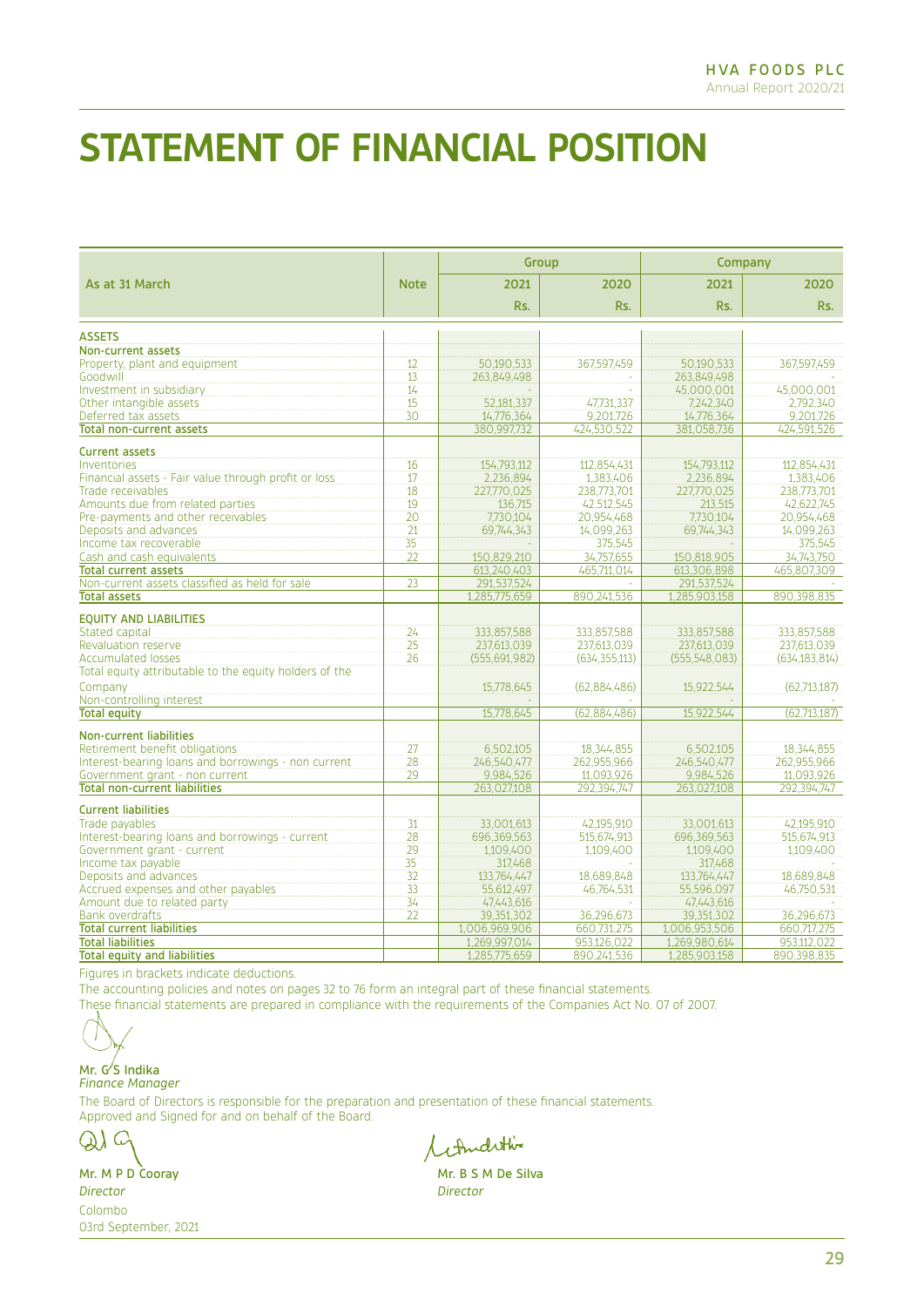# **STATEMENT OF CHANGES IN EQUITY**

#### **Group**

| For the year ended 31 March         | Attributable to equity holders of the company |                         |                       |                 | Non-                    | <b>Total</b>    |
|-------------------------------------|-----------------------------------------------|-------------------------|-----------------------|-----------------|-------------------------|-----------------|
|                                     | <b>Stated</b><br>capital                      | Revaluation<br>reserves | Accumulated<br>losses | <b>Total</b>    | controlling<br>interest |                 |
| Balance as at 31st March 2019       | 333,857,588                                   | 237,613,039             | (511, 122, 240)       | 60,348,387      |                         | 60,348,387      |
| Comprehensive income                |                                               |                         |                       |                 |                         |                 |
| Loss for the year                   |                                               |                         | (125, 628, 255)       | (125, 628, 255) |                         | (125, 628, 255) |
| Other comprehensive income          |                                               |                         |                       |                 |                         |                 |
| Defined benefit plan actuarial gain |                                               | ٠                       | 2,688,754             | 2,688,754       |                         | 2,688,754       |
| Tax on other comprehensive income   |                                               | $\sim$                  | (293, 372)            | (293, 372)      |                         | (293, 372)      |
| <b>Total comprehensive income</b>   |                                               | ÷                       | (123, 232, 873)       | (123, 232, 873) |                         | (123, 232, 873) |
| Balance as at 31st March 2020       | 333,857,588                                   | 237,613,039             | (634, 355, 113)       | (62,884,486)    |                         | (62,884,486)    |
| Comprehensive income                |                                               |                         |                       |                 |                         |                 |
| Profit for the year                 |                                               | ×                       | 78,590,107            | 78,590,107      |                         | 78,590,107      |
| Other comprehensive income          |                                               |                         |                       |                 |                         |                 |
| Defined benefit plan actuarial gain |                                               |                         | 84,912                | 84,912          |                         | 84,912          |
| Tax on other comprehensive income   |                                               |                         | (11, 888)             | (11, 888)       |                         | (11, 888)       |
| <b>Total comprehensive income</b>   |                                               | ٠                       | 78,663,131            | 78,663,131      |                         | 78,663,131      |
| Balance as at 31st March 2021       | 333,857,588                                   | 237.613.039             | (555, 691, 982)       | 15,778,645      |                         | 15,778,645      |

#### **Company**

| For the year ended 31 March         | <b>Stated</b><br>capital | Revaluation<br>reserves | Accumulated<br>losses | <b>Total</b>    |
|-------------------------------------|--------------------------|-------------------------|-----------------------|-----------------|
|                                     |                          |                         |                       |                 |
| Balance as at 31st March 2019       | 333,857,588              | 237,613,039             | (510, 969, 340)       | 60,501,287      |
| Comprehensive income                |                          |                         |                       |                 |
| Loss for the year                   |                          | ٠                       | (125,609,856)         | (125,609,856)   |
| Other comprehensive income          |                          |                         |                       |                 |
| Defined benefit plan actuarial gain | $\sim$                   |                         | 2,688,754             | 2,688,754       |
| Tax on other comprehensive income   | ÷                        | ٠                       | (293, 372)            | (293, 372)      |
| Total comprehensive income          | ٠                        | ٠                       | (123, 214, 474)       | (123, 214, 474) |
| Balance as at 31st March 2020       | 333,857,588              | 237,613,039             | (634, 183, 814)       | (62,713,187)    |
| Comprehensive income                |                          |                         |                       |                 |
| Profit for the year                 |                          | ٠                       | 78,562,707            | 78,562,707      |
| Other comprehensive income          |                          |                         |                       |                 |
| Defined benefit plan actuarial gain | ٠                        | ٠                       | 84,912                | 84,912          |
| Tax on other comprehensive income   | ٠                        |                         | (11, 888)             | (11, 888)       |
| <b>Total comprehensive income</b>   |                          |                         | 78,635,731            | 78,635,731      |
| Balance as at 31st March 2021       | 333,857,588              | 237,613,039             | (555,548,083)         | 15,922,544      |

Figures in brackets indicate deductions.

The accounting policies and notes on pages 32 to 76 are an integral part of these financial statements.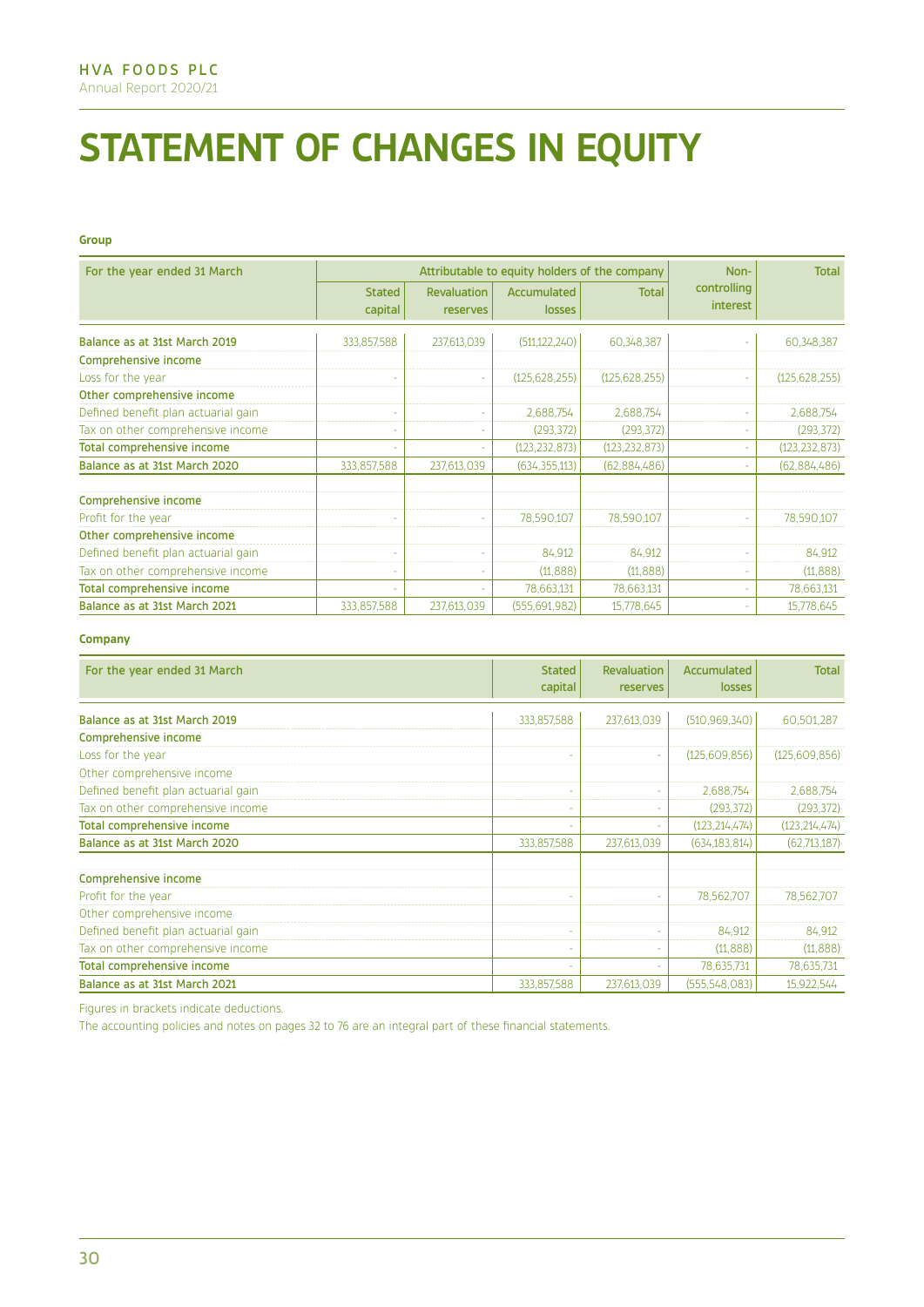## **STATEMENT OF CASH FLOWS**

|                                                                                             | Group                            |                                    | Company                          |                              |  |
|---------------------------------------------------------------------------------------------|----------------------------------|------------------------------------|----------------------------------|------------------------------|--|
| For the year ended 31 March                                                                 | 2021                             | 2020                               | 2021                             | 2020                         |  |
|                                                                                             | Rs.                              | Rs.                                | Rs.                              | Rs.                          |  |
| Cash flow from operating activities                                                         |                                  |                                    |                                  |                              |  |
| Profit/(loss) before tax                                                                    | 73,321,049                       | (141, 425, 814)                    | 73,293,649                       | (141, 407, 415)              |  |
| <b>Adjustments for:</b>                                                                     |                                  |                                    |                                  |                              |  |
| Depreciation on property, plant and equipment                                               | 16,780,034                       | 17,042,712                         | 16,780,034                       | 17,042,712                   |  |
| Provision for defined benefit obligations - gratuity                                        | 2,812,234                        | 3,282,091                          | 2,812,234                        | 3,282,091<br>(245, 956)      |  |
| Interest income on deposits and savings<br>Provision/(reversal) on inventories              | (293,965)<br>(2,591,591)         | (245, 956)<br>28,104,460           | (293, 965)<br>(2,591,591)        | 28.104.460                   |  |
| Provision/(reversal) on trade receivables                                                   | 123,269,309                      | 14,745,071                         | 123,269,309                      | 14,745,071                   |  |
| Reversal of impairment provision on related party receivables                               | (322, 813, 036)                  | (21.296.692)                       | (322, 813, 036)                  | (21.296.692)                 |  |
| Income tax written off                                                                      | 375,545                          |                                    | 375,545                          |                              |  |
| Dividend income                                                                             | (38,100)                         | (15,800)                           | (38,100)                         | (15,800)                     |  |
| Amortization of government grant                                                            | (1,109,400)                      | (1,109,400)                        | (1,109,400)                      | (1,109,400)                  |  |
| Loss/(gain) on fair valuation of financial investments                                      | (853,488)                        | 285,501                            | (853,488)                        | 285,501                      |  |
| Unrealized exchange loss on borrowings                                                      | 19,484,733                       | 26,611,781                         | 19,484,733                       | 26,611,781                   |  |
| Interest on lease                                                                           | 1,412,973                        | 1,861,603                          | 1,412,973                        | 1,861,603                    |  |
| Interest expenses                                                                           | 73,433,333                       | 76,248,698                         | 73,433,333                       | 76,248,698                   |  |
| Write back of other payables                                                                | (4, 244, 913)                    | (13, 228, 926)                     | (4,164,713)                      | (13, 228, 926)               |  |
| Write off - other receivables<br>Write off - trade receivables                              | 27,640,254<br>5.904.074          |                                    | 27,640,254<br>5,904,074          |                              |  |
| Loss on disposal of property, plant and equipment                                           | 1,578,324                        | $\omega$                           | 1,578,324                        |                              |  |
|                                                                                             | (59, 253, 680)                   | 132.285.143                        | (59, 173, 480)                   | 132,285,143                  |  |
| Operating loss before working capital changes                                               | 14,067,369                       | (9,140,671)                        | 14,120,169                       | (9, 122, 272)                |  |
|                                                                                             |                                  |                                    |                                  |                              |  |
| Increase in inventories                                                                     | (20.318.588)                     | (45, 240, 363)                     | (20, 318, 588)                   | (45, 240, 363)               |  |
| (Increase)/decrease in trade receivables                                                    | (118, 169, 708)                  | 80,660,240                         | (118, 169, 708)                  | 80,660,240                   |  |
| Decrease in pre-payments and other receivables                                              | 13,224,364                       | 1,104,283                          | 13,224,364                       | 1,104,283                    |  |
| Decrease in amounts due from related parties                                                | 365,188,866                      | 45,868,595<br>19,781,658           | 365,222,266                      | 45,824,395<br>19,781,658     |  |
| (Increase)/decrease in deposits & advances receivables<br>Decrease in trade payables        | (55.645.080)<br>(9, 194, 297)    | (10, 325, 699)                     | (55,645,080)<br>(9,194,297)      | (10, 325, 699)               |  |
| Increase in amount due to related party                                                     | 47,443,616                       |                                    | 47,443,616                       |                              |  |
| Increase/(decrease) in deposits & advances payables                                         | 87,434,345                       | (2,115,226)                        | 87,434,345                       | (2,115,226)                  |  |
| Increase in accrued expenses & other creditors                                              | 13,092,879                       | 24, 254, 243                       | 13,010,279                       | 24, 284, 243                 |  |
| Cash generated from operations                                                              | 337,123,766                      | 104,847,060                        | 337,127,366                      | 104,851,259                  |  |
|                                                                                             |                                  |                                    |                                  |                              |  |
| Interest paid                                                                               | (73, 433, 333)<br>(14, 570, 072) | (76, 248, 698)<br>(895,016)        | (73, 433, 333)<br>(14, 570, 072) | (76, 248, 698)<br>(895,016)  |  |
| Gratuity paid<br>Net cash generated from operating activities                               | 249,120,361                      | 27,703,346                         | 249,123,961                      | 27,707,545                   |  |
|                                                                                             |                                  |                                    |                                  |                              |  |
| Cash flows from investing activities                                                        |                                  |                                    |                                  |                              |  |
| Acquisition of property, plant and equipment                                                | (695.856)                        | (2,841,315)                        | (695, 856)                       | (2,841,315)                  |  |
| Acquisition of intangible assets                                                            |                                  | (35,000)                           |                                  | (35,000)                     |  |
| Acquisition of business - HVA Lanka Exports (Pvt) Ltd                                       | (290,000,000)                    | 245,956                            | (290,000,000)                    |                              |  |
| Interest received<br>Dividend received                                                      | 293,965<br>38,100                | 15,800                             | 293,965<br>38,100                | 245,956<br>15,800            |  |
| Proceeds from sale of property, plant and equipment                                         | 10,878,900                       | $\sim$                             | 10,878,900                       |                              |  |
| Net cash used in investing activities                                                       | (279,484,891)                    | (2,614,559)                        | (279,484,891)                    | (2,614,559)                  |  |
|                                                                                             |                                  |                                    |                                  |                              |  |
| Cash flows from financing activities                                                        |                                  |                                    |                                  |                              |  |
| Payments of finance lease liabilities                                                       | (12,808,479)                     | (1,930,174)                        | (12,808,479)                     | (1,930,174)                  |  |
| Proceeds from interest bearing loans and borrowings                                         | 255,947,779                      | 347,382,578                        | 255,947,779                      | 347,382,578<br>(450.379.733) |  |
| Repayment of interest bearing loans and borrowings<br>Net cash used in financing activities | (99, 757, 844)<br>143,381,456    | (450, 379, 733)<br>(104, 927, 329) | (99, 757, 844)<br>143,381,456    | (104, 927, 329)              |  |
|                                                                                             |                                  |                                    |                                  |                              |  |
| Net increase/(decrease) in cash and cash equivalents                                        | 113,016,926                      | (79.838.542)                       | 113,020,526                      | (79, 834, 343)               |  |
| Cash and cash equivalents at the beginning of the year (Note A)                             | (1,539,018)                      | 78,299,524                         | (1,552,923)                      | 78,281,420                   |  |
| Cash and cash equivalents at the end of the year (Note B)                                   | 111,477,908                      | (1,539,018)                        | 111,467,603                      | (1,552,923)                  |  |
| At the beginning (Note A)                                                                   |                                  |                                    |                                  |                              |  |
| Cash in hand and balance at bank                                                            | 34,757,655                       | 85,757,591                         | 34,743,750                       | 85,739,487                   |  |
| Bank overdraft                                                                              | (36, 296, 673)                   | (7,458,067)                        | (36, 296, 673)                   | (7,458,067)                  |  |
|                                                                                             | (1,539,018)                      | 78,299,524                         | (1, 552, 923)                    | 78,281,420                   |  |
| At the end (Note B)                                                                         |                                  |                                    |                                  |                              |  |
| Cash in hand and balance at bank                                                            | 150,829,210                      | 34,757,655                         | 150,818,905                      | 34,743,750                   |  |
| Bank overdraft                                                                              | (39, 351, 302)                   | (36, 296, 673)                     | (39,351,302)                     | (36, 296, 673)               |  |
|                                                                                             | 111,477,908                      | (1,539,018)                        | 111,467,603                      | (1,552,923)                  |  |

Figures in brackets indicate deductions.

The accounting policies and notes on pages 32 to 76 are an integral part of these financial statements.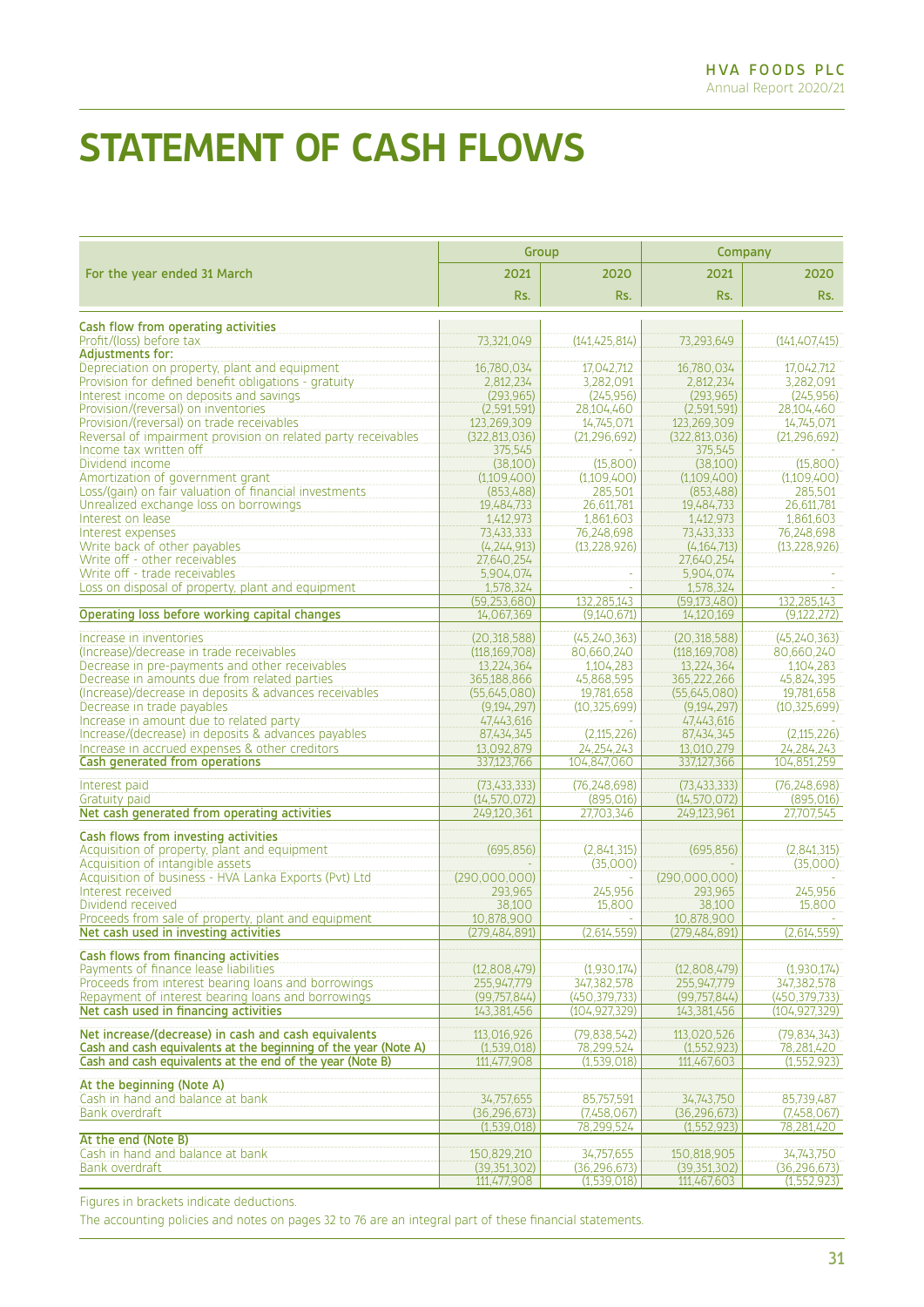# **NOTES TO THE FINANCIAL STATEMENTS**

#### **1. CORPORATE INFORMATION**

#### 1.1 Reporting entity

HVA Foods PLC (the "Company") is a public quoted company domiciled in Sri Lanka. The Company was incorporated on 02nd August, 1997 and the registered office of the Company is located at No. 118, Braybrooke Place, Colombo 02.

Ordinary shares of the Company are listed on the Colombo Stock Exchange and the Company became a public quoted Company on 04th May 2011.

#### 1.2 Principal activities and nature of operations

The principal activity and nature of operations of the Company are processing, packing and exporting of value-added teas. The Company also engages in the development, manufacture and distribution of tea extractbased products and franchise operation of tea cafes.

#### 1.3 The parent entity

George Steuart and Company Limited is the parent entity which owned 51.1% of ordinary shares of the Company

#### 1.4 Consolidated Financial Statements

The Consolidated Financial Statements of HVA Foods PLC, as at and for the year ended 31st March 2021 comprise the Company and its subsidiary company (together referred to as the "Group" and individually as "Group entities").

The financial statements of all Companies in the Group are prepared for a common financial year, which ends on 31st March.

#### **2. BASIS OF PREPARATION**

#### 2.1 Statement of compliance

The financial statements which comprise the statement of financial position, statement of comprehensive income, statement of changes in equity, statement of cash flows and the summary of significant accounting policies and other explanatory information have been prepared in accordance with Sri Lanka Accounting Standards (LKAS/ SLFRS), and the requirements of the Companies Act, No. 07 of 2007 and provide appropriate disclosures as required by the listing rules of the Colombo Stock Exchange.

The financial statements were authorized for issue by the Board of Directors on 03rd September, 2021.

#### 2.2 Responsibility for the financial statements

The Board of Directors take responsibility for the preparation of these financial statements in accordance with the requirements of Companies Act No.07 of 2007 and Sri Lanka Accounting Standards.

#### 2.3 Basis of measurement

The financial statements have been prepared on the historical cost basis except for the following account balances:

- The liability for defined benefit obligation recognized is actuarially valued and recognized at the present value of the defined benefit obligation.
- Land and buildings, machinery and stores equipment are measured at cost at the time of acquisition and subsequently at revalued amounts less accumulated depreciation and impairment losses.
- Financial instruments classified as fair value through profit and loss are measured at fair value.

#### 2.4 Going concern

The Directors have assessed the Group's ability to continue as a going concern and they are satisfied that it has the resources to continue in the business for the foreseeable future. Furthermore, the Board is not aware of any material uncertainties that may cast significant doubt upon the Groups ability to continue as a going concern and they do not intend either to liquidate or cease operations of the Group. Therefore, the financial statements continue to be prepared on the going concern basis.

Further, in determining the basis of preparing the financial statements for the year ended 31st March 2021, based on available information, the management has assessed the existing and anticipated effects of COVID-19 on the Group and the appropriateness of the use of the going concern basis. As at reporting date, the Group evaluated the resilience of its business considering a wide range of factors under multiple scenarios, relating to expected revenue streams, cost management, profitability, the ability to defer non-essential capital expenditure, debt repayment schedules, if any, cash reserves and potential sources of financing facilities, if required, and the ability to continue providing service to ensure businesses continue as least impacted as possible.

The going concern of the Group is discussed in detail under Note 41 to the financial statements.

#### 2.5 Functional and presentation currency

The financial statements are presented in Sri Lankan Rupees, which is the functional currency of the Company and the Group. All amounts have been rounded to the nearest rupee, unless stated otherwise.

There was no change in the Group's presentation and functional currency during the year.

#### 2.6 Use of estimates and judgments

In preparing these financial statements, management has made judgments, estimates and assumptions that affect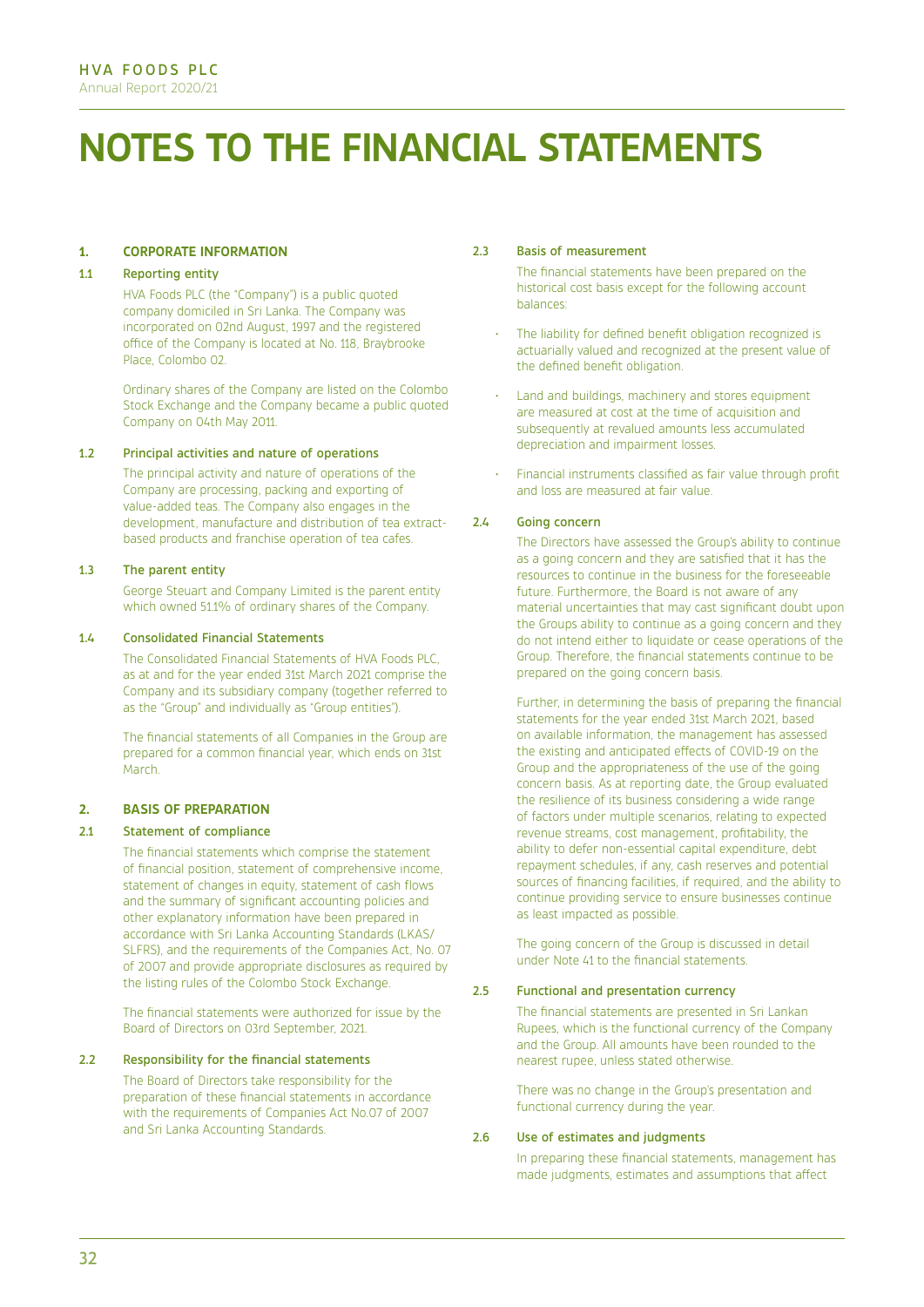the application of accounting policies of the Group and the reported amounts of assets, liabilities, income and expenses. Actual results may differ from these estimates.

Estimates and underlying assumptions are reviewed on an on-going basis. Revisions to accounting estimates are recognized in the period in which the estimates are revised and in any future periods affected.

In determining significant management judgments, estimates and assumptions, the impact of the COVID 19 pandemic has been considered as of reporting date and specific considerations have been disclosed under the relevant notes to the financial statements.

In particular, information about significant areas of estimation uncertainty and critical judgments in applying accounting policies that have the most significant effect on the amounts recognized in the financial statements are described in the following notes:

| <b>Critical accounting</b><br>estimate/judgment | <b>Disclosure</b><br>note |
|-------------------------------------------------|---------------------------|
| Property, plant and equipment                   | 12                        |
| Inventories                                     | 16                        |
| Trade receivables                               | 18                        |
| Retirement benefits obligations                 | 27                        |
| Deferred taxation                               | 30                        |
| Commitments and contingencies                   |                           |

#### 2.7 Materiality and aggregation

Each material class of similar items is presented separately in the financial statements. Items of a dissimilar nature or function are presented separately unless they are immaterial.

#### 2.8 Comparative information

The presentation and classification of the financial statements of the previous year are amended, where relevant for better presentation and to be comparable with those of the current year.

#### 2.9 Changes in Accounting Policies

The Group has consistently applied the accounting policies to all periods presented in these financial statements, except for the changes arising out of the amendments to the Accounting Standards as set out below:

#### 2.10 New Accounting Standards issued during the year/ changes to already existing Accounting Standards

The Group applied for the first time the following amendments to Accounting Standards, which are effective for annual period beginning on or after January 01, 2020. The Group has not early adopted any other accounting standards, interpretation or amendments that have been issued but not effective.

#### 2.10.1 Amendments to LKAS 1 and LKAS 8: Definition of **Material**

In November 2018, the CA Sri Lanka issued amendments to Sri Lanka Accounting Standard – LKAS 1 on "Presentation of Financial Statements" and Sri Lanka Accounting Standard – LKAS 8 on "Accounting Policies, Changes in Accounting Estimates and Errors" to align the definition of 'material' across the standards and to clarify certain aspects of the term 'definition'. The new definition states that, 'Information is material if omitting, misstating or obscuring it could reasonably be expected to influence the decisions that the primary users of general-purpose financial statements make on the basis of those financial statements, which provide financial information about a specific reporting entity.' These amendments had no impact on the financial statements of, nor is there expected to be any future impact on the financial statements of the Group.

#### 2.10.2 Amendments to the conceptual framework for financial reporting

CA Sri Lanka issued a revised Conceptual Framework which included some new concepts, updated definitions and recognition criteria for assets and liabilities and clarified some important concepts. Key changes include:

- increasing the prominence of stewardship in the objective of financial reporting
- » reinstating prudence as a component of neutrality
- » defining a reporting entity, which may be a legal entity, or a portion of an entity
- » revising the definitions of an asset and a liability
- » removing the probability threshold for recognition and adding guidance on de-recognition
- » adding guidance on different measurement basis, and
- » stating that profit or loss is the primary performance indicator and that, in principle, income and expenses in other comprehensive income should be recycled where this enhances the relevance or faithful representation of the financial statements.

These amendments had no impact on the financial statements of the Group.

#### 2.10.3 Practical expedient: SLFRS 16 - COVID-19 Related Rent Concessions

This practical expedient provides relief to lessees from applying SLFRS 16 guidance on lease modification accounting for rent concessions arising as a direct consequence of the COVID-19 Pandemic. As a practical expedient, a lessee may elect not to assess whether a COVID-19 related rent concession from a lessor is a lease modification. A lessee that makes this election accounts for any change in lease payments resulting from COVID-19 related rent concession the same way it would account for the change under SLFRS16, if the change were not a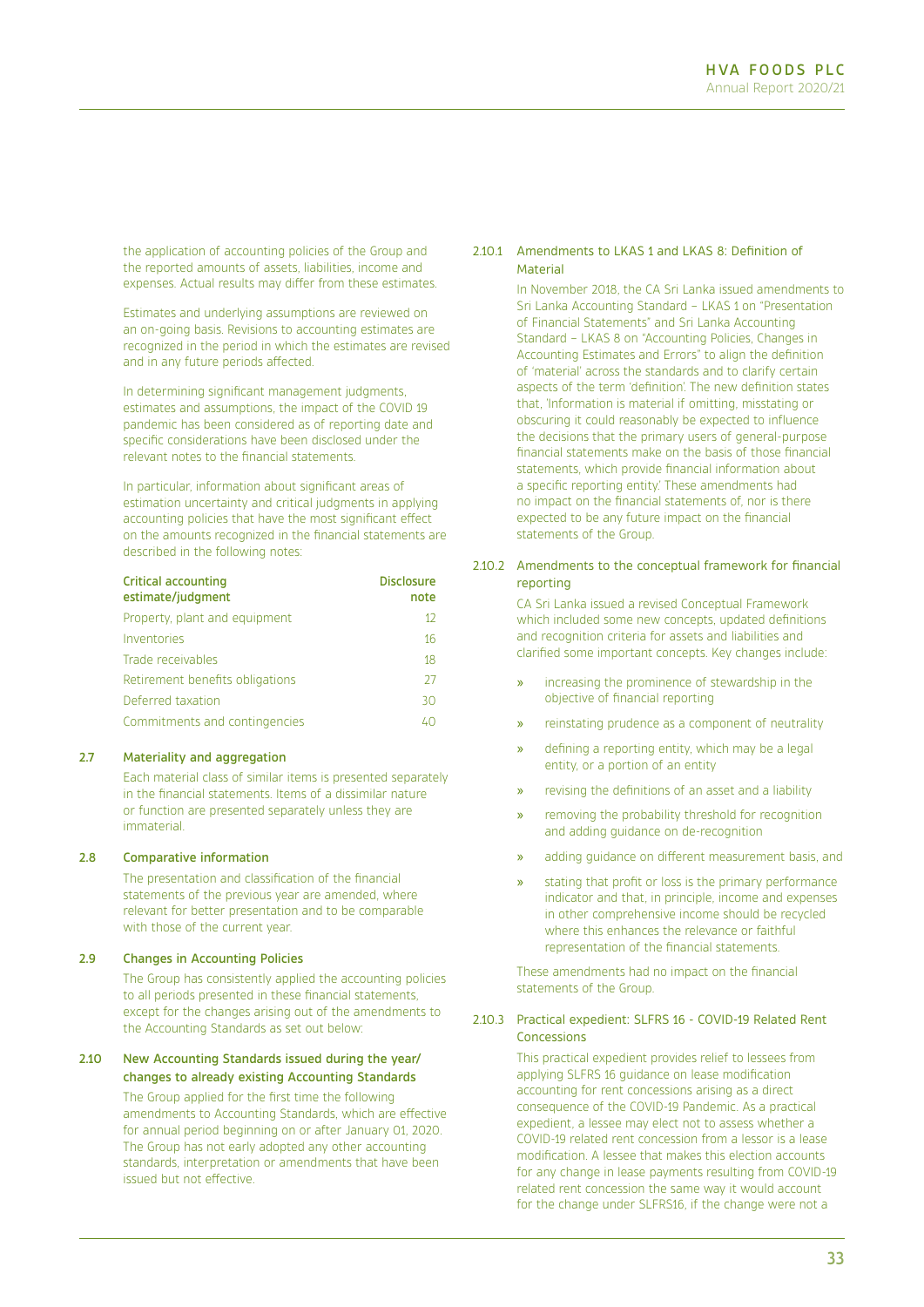## **NOTES TO THE FINANCIAL STATEMENTS**

lease modification. This practical expedient applies to rent concessions for which any reduction in lease payments affects only the payments originally due on or before 30th June 2022.

This amendment is not expected to have a material impact on the financial statements of the Group in the foreseeable future.

#### **3. SUMMARY OF SIGNIFICANT ACCOUNTING POLICIES**

The accounting policies set out below have been applied consistently to all periods presented in these financial statements, unless otherwise indicated. The accounting policies of the Company have been consistently applied by the Group entities where applicable and deviations if any, have been disclosed accordingly.

#### 3.1 Basis of consolidation

The consolidated financial statements (referred to as the "Group") comprise the financial statements of the Company and its subsidiary Company.

#### 3.1.1 Subsidiaries

Subsidiaries are entities controlled by the Group. The financial statements of subsidiaries are included in the consolidated financial statements from the date that control commences until the date that control ceases.

The financial statements have been prepared using uniform accounting policies for like transactions and other events in similar circumstances. The consolidated financial statements are prepared the to the common financial year end of 31st March. There are no significant restrictions on the ability of the subsidiary company to transfer its funds to the parent entity in the form of cash dividends or to repay loans and advances.

» HVA Holdings (Pvt) Limited – the subsidiary company, which is incorporated in Sri Lanka, has been consolidated with the Company.

#### 3.1.2 Acquisition of non-controlling interest

Acquisition of non-controlling interests are accounted for as transactions with equity holders in their capacity as equity holders. Therefore, no goodwill is recognized as a result of such transactions.

#### 3.1.3 Goodwill on consolidation

Goodwill represents the excess of the cost of an acquisition of a subsidiary over the Group's interest in the net fair value of the identifiable assets, liabilities and contingent liabilities acquired. The goodwill is initially recognized at cost. Such goodwill is identified into a cash generating unit and is annually tested for impairment. After initial recognition, the goodwill is stated at cost less accumulated impairment losses. The goodwill arising on acquisition of subsidiaries is presented as an intangible asset. If the Group's interest in the net fair value of the

identifiable assets, liabilities and contingent liabilities exceed the cost of the acquisition of the entity, it is recognized immediately in the consolidated statement of comprehensive income.

#### 3.1.4 Transactions eliminated on consolidation

Intra-group balances and transactions, and any unrealised income and expenses arising from intra-group transactions, are eliminated in preparing the consolidated financial statements.

#### 3.2 Foreign currency

#### 3.2.1 Foreign currency transactions

Transactions in foreign currencies are translated to the functional currency, at exchange rates at the dates of the transactions. Export sales contracts which were transacted in foreign currency are converted to functional currency at the rates of exchange prevailing at the date when revenue is recognized.

Monetary assets and liabilities denominated in foreign currencies at the reporting date are retranslated to functional currency at the exchange rate at that date. The foreign currency gain or loss on monetary items is the difference between amortized cost in the functional currency at the beginning of the year, adjusted for effective interest and payments during the year, and the amortized cost in foreign currency translated at the exchange rate at the end of the period. Foreign currency differences arising on retranslation are generally recognized in profit or loss.

Non-monetary assets and liabilities denominated in foreign currencies that are measured at fair value are retranslated to the functional currency at the exchange rate at the date that the fair value was determined. Foreign currency differences arising on retranslation are recognized in profit or loss. Non-monetary items that are measured in terms of historical cost in a foreign currency are translated using the exchange rate at the date of the transaction.

#### 3.3 Financial instruments – initial recognition and subsequent measurement

#### 3.3.1 Financial assets

#### *3.3.1.1 Initial recognition and subsequent measurement*

The Group classifies its financial assets into one of the categories discussed below, depending on the purpose for which the asset was acquired. The Group's accounting policy for each category is as follows:

#### *a) Amortised cost*

These assets arise principally from the provision of goods and services to customers (trade and receivables), but also incorporate other types of financial assets where the objective is to hold these assets in order to collect contractual cash flows and the contractual cash flows are solely payments of principal and interest. They are initially recognised at fair value plus transaction costs that are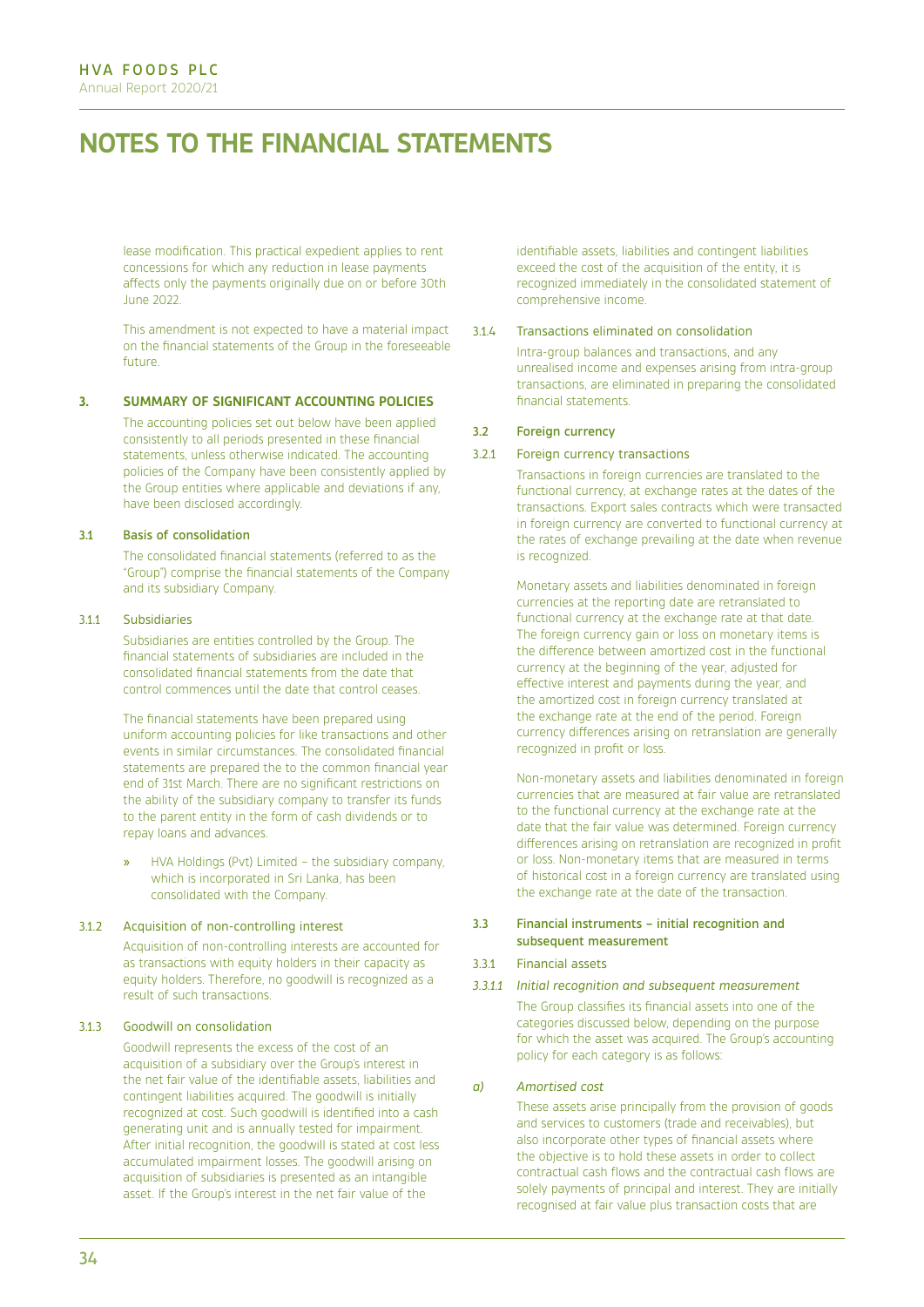directly attributable to their acquisition or issue, and are subsequently carried at amortised cost using the effective interest rate method, less provision for impairment.

Impairment provisions for trade receivables are recognised based on the simplified approach within SLFRS 9 – Financial Instruments, using a provision matrix in the determination of the lifetime expected credit losses. During this process, the probability of the non-payment of the trade receivables is assessed. This probability is then multiplied by the amount of the expected loss arising from default to determine the lifetime expected credit loss for the trade receivables. For trade receivables, which are reported net, such provisions are recorded in a separate provision account with the loss being recognised within cost of sales in the statement of comprehensive income. On confirmation that the trade receivable will not be collectable, the gross carrying value of the asset is written off against the associated provision.

Impairment provisions for receivables from related parties and loans to related parties are recognised based on a generally expected credit loss model. The methodology used to determine the amount of the provision is based on whether there has been a significant increase in credit risk since initial recognition of the financial asset. For those where the credit risk has not increased significantly since initial recognition of the financial asset, twelve months' expected credit losses along with gross interest income are recognised. For those for which credit risk has increased significantly, lifetime expected credit losses along with the gross interest income are recognised. For those that are determined to be credit impaired, lifetime expected credit losses along with interest income on a net basis are recognised.

The Group's financial assets measured at amortised cost comprise trade and other receivables, amounts due from related parties and cash and cash equivalents.

Cash and cash equivalents include cash in hand and demand deposits held with banks.

### *b) Fair value through other comprehensive income*

Financial assets are measured at fair value through other comprehensive income if the financial asset is held within a business model whose objective is achieved by both collecting contractual cash flows and selling financial assets and the contractual terms of the financial asset give rise on the specified dates to cash flows that are solely payments of principal and interest on the principal amount outstanding. They are carried at fair value with changes in fair value recognised in other comprehensive income and accumulated in fair value through other comprehensive income reserve. Upon disposal, any balance within fair value through other comprehensive income reserve is reclassified directly to retained earnings and is not reclassified to profit or loss.

Purchases and sales of financial assets measured at fair value through other comprehensive income are recognised on settlement date with any change in fair value between trade date and settlement date being recognised in the fair value through other comprehensive income reserve.

### *c) Financial assets at fair value through profit or loss*

When any of the above-mentioned conditions for classification of financial assets is not met, a financial asset is classified as "at fair value through profit or loss" and measured at fair value with changes in fair value recognized in profit or loss.

A financial asset measured at fair value through profit or loss is recognized initially at fair value and its transaction cost is recognized in profit or loss when incurred. A gain or loss on a financial asset measured at fair value through profit or loss is recognized in profit or loss, and presented in "finance income" or "finance cost" in the statement of income for the reporting period in which it arises.

Financial assets at fair value through profit or loss of the Group include investment in quoted and non-quoted shares.

## *3.3.1.2 De-recognition*

The Group de-recognises a financial asset when, and only when:

- a) the contractual rights to the cash flows from the financial asset expire, or
- b) it transfers the financial asset and the transfer qualifies for derecognition.

The Group transfers a financial asset if, and only if, it either transfers the contractual rights to receive the cash flows of the financial asset, or retains the contractual rights to receive the cash flows of the financial asset, but assumes a contractual obligation to pay the cash flows to one or more recipients in an arrangement.

When the Group transfers a financial asset, the Group evaluates the extent to which it retains the risks and rewards of the ownership of the financial asset. In this case:

- a) if the Group transfers substantially all the risks and rewards of ownership of the financial asset, the Group derecognises the financial asset and recognises separately as assets or liability any rights and obligations created or retained in the transfer.
- b) if the Group retains substantially all the risks and rewards of ownership of the financial asset, the Group continues to recognise the financial asset.
- c) if the Group neither transfers nor retains substantially all the risks and rewards of ownership of the financial asset, the Group determines whether it has retained control of the financial asset.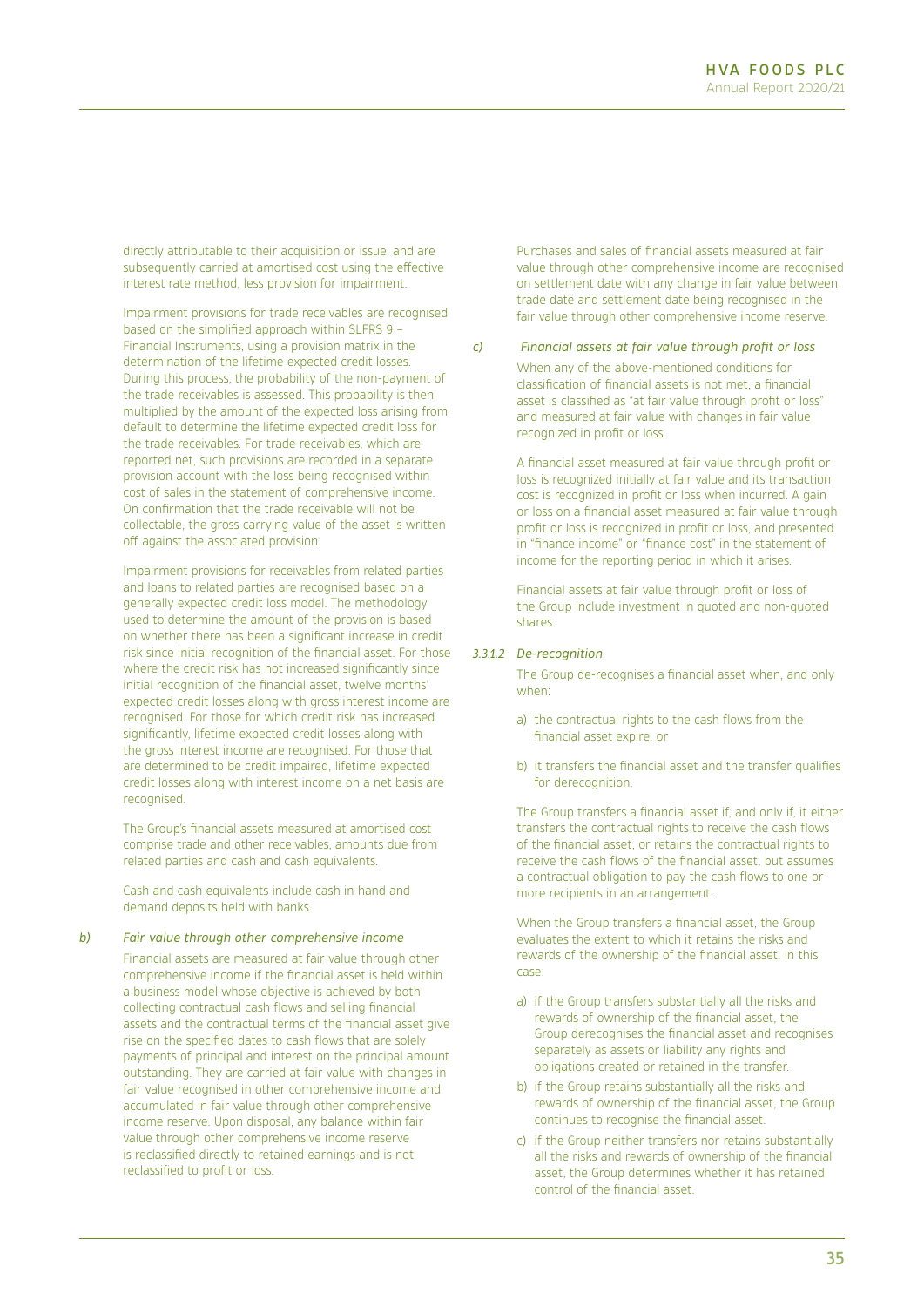### 3.3.1.3 Impairment of financial assets

The Group recognises a loss allowance for expected credit losses on financial assets measured at amortised cost or at fair value through other comprehensive income. The Group, at each reporting date measures the loss allowance for a financial instrument at an amount equal to the lifetime expected credit losses if the credit risk on that financial instrument has increased significantly since the initial recognition. For trade and other receivables, the Group measures the loss allowance at an amount equal to lifetime expected credit losses.

## 3.3.2 Cash and cash equivalents

Cash and cash equivalents are defined as cash in hand, demand deposits and short-term highly liquid investments, readily convertible to known amounts of cash and subject to an insignificant risk of changes in value. For the purpose of the cash flow statement, cash and cash equivalents consist of cash in hand and deposits in banks net of outstanding bank overdrafts. Investments with short maturities i.e. three months or less from the date of acquisition are also treated as cash equivalents.

### 3.3.3 Financial liabilities

### *3.3.2.1 Initial recognition and measurement*

All financial liabilities are recognized initially at fair value. This includes directly attributable transaction costs. The financial liabilities are subsequently measured at amortised cost or fair value through profit or loss, as discussed below.

### *3.3.2.2 Classification of financial liabilities*

a) Financial liabilities measured at amortized cost

A financial liability other than those measured at fair value through profit or loss is classified as a financial liability measured at amortized cost. A financial liability at amortized cost is initially measured at fair value less transaction cost directly attributable to the issuance of the financial liability. After initial recognition, the financial liability is measured at amortized cost based on the effective interest rate method.

b) Financial liabilities measured at fair value through profit or loss

A financial liability measured at fair value through profit or loss is initially measured at fair value. After initial recognition, the financial liability is measured at fair value with subsequent changes recognized as profit or loss.

The financial liabilities of the Group include trade and other payables, and interest-bearing borrowings. Those financial liabilities are measured at amortized cost.

## *3.3.2.3 De-recognition*

A financial liability is de-recognized when the obligation under the liability is discharged or cancelled or expires. When an existing financial liability is replaced by another

from the same lender on substantially different terms, or the terms of an existing liability are substantially modified, such an exchange or modification is treated as a derecognition of the original liability and the recognition of a new liability, and the difference in the respective carrying amounts is recognized in the statement of comprehensive income.

#### 3.3.3 Offsetting of financial instruments

Financial assets and financial liabilities are offset, and the net amount reported in the statement of financial position if, and only if, there is a currently enforceable legal right to offset the recognized amounts and there is an intention to settle on a net basis, or to realize the assets and settle the liabilities simultaneously.

#### 3.3.4 Fair value of financial instruments

The fair value of financial instruments that are traded in active markets at each reporting date is determined by reference to quoted market prices or dealer price quotations (bid price for long positions and ask price for short positions), without any deduction for transaction costs. For financial instruments that are not traded in an active market, the fair value is determined using appropriate valuation techniques. Such techniques may include using recent arm's length market transactions; reference to the current fair value of another instrument that is substantially the same, a discounted cash flow analysis or other valuation models. An analysis of fair values of financial instruments and further details as to how they are measured are provided in the Note 37 to the financial statements.

### 3.4 Property, plant and equipment

## 3.4.1 Recognition and measurement

Land and buildings, machinery and store equipment are stated at fair value less accumulated depreciation and accumulated impairment losses. All other items of property, plant and equipment are measured at cost less accumulated depreciation and accumulated impairment losses, if any.

Cost includes expenditure that is directly attributable to the acquisition of the asset. The cost of self-constructed assets includes the cost of materials and direct labour, any other costs directly attributable to bringing the assets to a working condition for their intended use, and the costs of dismantling and removing the items and restoring the site on which they are located.

Purchased software that is integral to the functionality of the related equipment is capitalized as part of that asset.

When parts of an item of property, plant and equipment have different useful lives, they are accounted for as separate items (major components) of property, plant and equipment.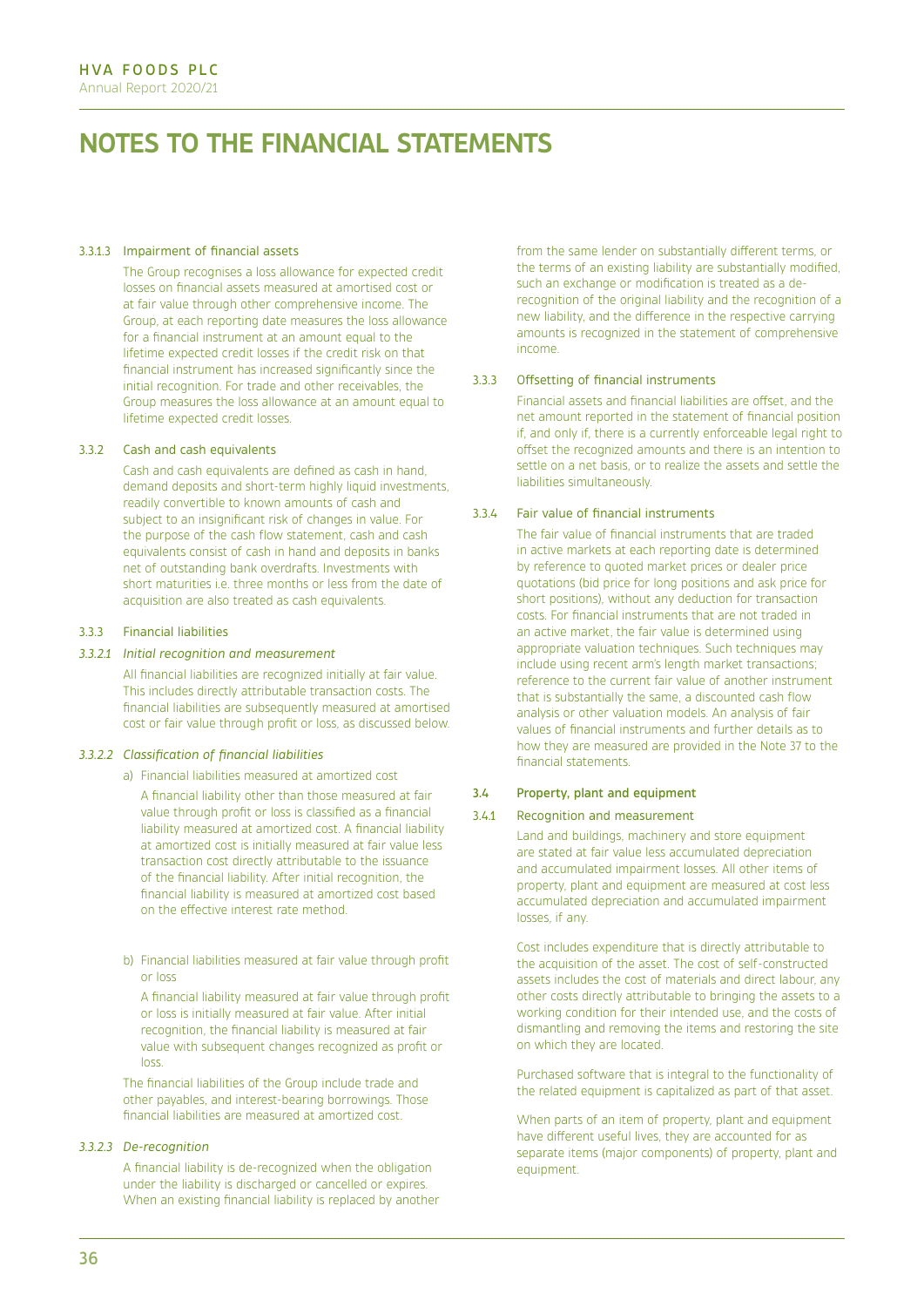## 3.4.2 Subsequent costs

The cost of replacing a part of an item of property, plant and equipment are recognized in the carrying amount of the item if it is probable that the future economic benefits embodied within the part will flow to the Group and its cost can be measured reliably. The cost of day-to-day servicing of property, plant and equipment are expensed as incurred.

### 3.4.3 Depreciation

Depreciation is calculated over the depreciable amount, which is the cost of an asset, or other amount substituted for cost, less its residual value.

Depreciation is recognized in profit and loss on a straightline basis over the estimated useful lives of each part of an item of property, plant and equipment. Depreciation of an asset begins when it is available for use and ceases at the earlier of the date that the asset is classified as held for sale and the date that the asset is derecognized. Lease assets are depreciated over the shorter of the lease term and the useful lives of equivalent owned assets unless it is reasonably certain that the Group will have ownership by the end of the lease term. Land is not depreciated.

Depreciation method, useful lives and residual values are reviewed at each financial year-end and adjusted if appropriate. The estimated useful lives are as follows.

| <b>Building</b>              | 20 years       |
|------------------------------|----------------|
| Motor vehicles               | 04 to 06 years |
| Stores equipment             | 05 to 20 years |
| Furniture and fittings       | 10 years       |
| Plant and machinery          | 05 to 20 years |
| Tea-room equipment           | 04 years       |
| Office equipment             | 04 years       |
| Irrigation equipment         | 04 years       |
| Tea cafe assets              | 05 years       |
| Ice tea equipment and others | 04 years       |

### 3.4.4 De-recognition

The carrying amount of an item of property, plant and equipment are de-recognized on disposal or when no future economic benefits are expected from it. The gain or loss arising on derecognition of an item of property, plant and equipment are included in the statement of comprehensive income when the item is de-recognized.

When replacement costs are recognized in the carrying amount of an item of property and equipment, the remaining carrying amount of the replaced part is derecognized. Major inspection costs are capitalized. At each such capitalization, the remaining carrying amount of the previous cost of inspection is de-recognized.

#### 3.4.5 Gain and losses on disposal

Gains and losses on disposal of an item of property, plant and equipment are determined by comparing the proceeds from disposal with the carrying amount of property, plant and equipment, and are recognized net within "other income/other expenses" in the statement of profit or loss and other comprehensive income. When re-valued assets are sold, the amounts included in the revaluation surplus reserve are transferred to retained earnings.

### 3.4.6 Revaluation of Property, plant and equipment

A revaluation of an item of property, plant and equipment (PPE) is carried out when there is substantial difference between the fair value and the carrying amount. Valuation of the land and buildings, machinery and store equipment are undertaken by professionally qualified valuers at a minimum of 04--05 years.

On revaluation of an item of PPE, any increase in the carrying amount is recognized in other comprehensive income and accumulated in equity, under revaluation reserve or used to reverse a previous revaluation decrease relating to the same item of PPE, which was charged to profit or loss. In this circumstance, the increase is recognized as income to the extent of the previous write down. Any decrease in the carrying amount is recognized as an expense in profit or loss or debited in the other comprehensive income to the extent of any credit balance existing in the capital reserve in respect of that item of PPE. The decrease recognized in other comprehensive income reduces the amount accumulated in equity under capital reserves. Any balance remaining in the revaluation reserve in respect of an item of PPE is transferred directly to retained earnings on retirement or disposal of the item of PPE.

## 3.4.7 Leases

The determination of whether an arrangement is a lease or it contains a lease, is based on the substance of the arrangement and requires an assessment of whether the fulfilment of the arrangement is dependent on the use of a specific asset or assets and the arrangement conveys a right to use the asset.

## 3.4.7.1 Finance leases

### *Finance leases – Group as a lessee:*

Finance leases that transfer substantially all risks and benefits incidental to ownership of the leased item to the Group, are capitalized at the commencement of the lease at the fair value of the leased property or, if lower, at the present value of the minimum lease payments. Lease payments are apportioned between finance charges and reduction of the lease liability so as to achieve a constant rate of interest on the remaining balance of the liability.

A leased asset is depreciated over the useful life of the asset. However, if there is no reasonable certainty that the Group will obtain ownership by the end of the lease term,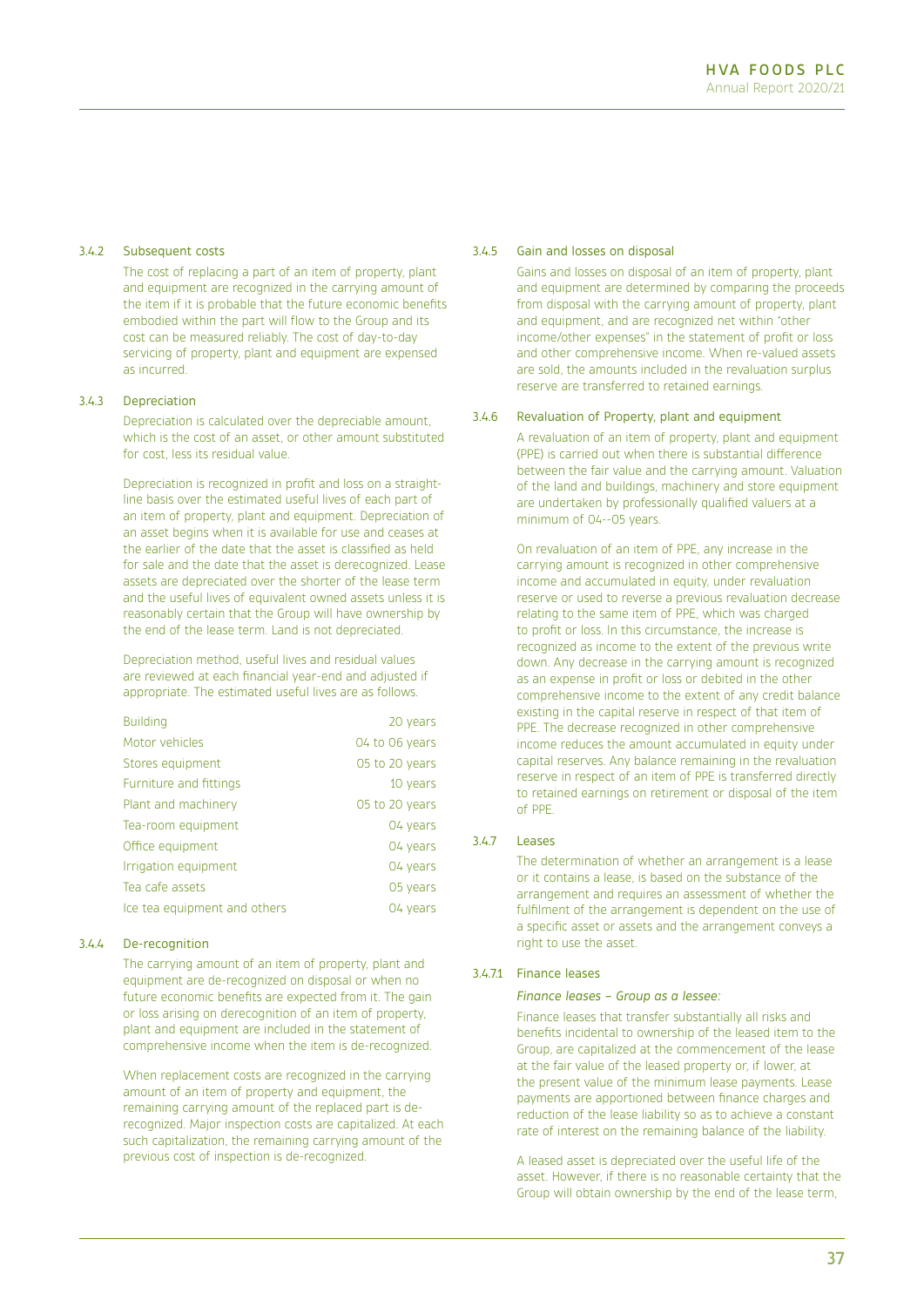the asset is depreciated over the shorter of the estimated useful life of the asset and the lease term.

## 3.5 Intangible assets

Intangible assets acquired separately are measured on initial recognition at cost. The cost of intangible assets acquired in a business combination is their fair value at the date of acquisition. Internally generated intangibles, excluding capitalised development costs, are not capitalised and the related expenditure is reflected in profit or loss in the period in which the expenditure is incurred.

The intangible assets of the Group include following:

#### a) Goodwill

Goodwill represents the excess of the cost of an acquisition over the fair value of the Company's share of the net identifiable assets of the acquired business at the date of acquisition. Goodwill acquired in a business combination is tested annually for impairment and losses on impairment is recognized in arriving profit or loss for the period. Impairment losses on goodwill are not reversed.

### b) Trademarks

Trademarks acquired as part of a business combination, are capitalised as part of intangible assets if the trademark meets the definition of an intangible asset and the recognition criteria are satisfied. Trademarks are reviewed for impairment, annually and losses on impairment is recognized in arriving profit or loss for the period.

#### c) Computer software

All computer software costs incurred, licensed for use by the Group, which are not integrally related to associated hardware, which can be clearly identified, reliably measured and it is probable that they will lead to future economic benefits, are included in the statement of financial position under the category intangible assets and carried at cost less accumulated amortization and any accumulated impairment losses. Subsequent expenditure incurred on software is capitalized only when it is probable that this expenditure will enable the asset to generate future economic benefits in excess of its originally assessed standard of performance and this expenditure can be measured and attributed to the asset reliably. All other expenditure is expensed as incurred.

## The class of intangible assets Useful life

Computer software 4 years

Intangible assets with finite lives are amortised over the useful economic life and assessed for impairment whenever there is an indication that the intangible asset may be impaired. The amortisation period and the amortisation method for an intangible asset with a finite useful life are reviewed at least at the end of each reporting period. Changes in the expected useful life or the expected pattern of consumption of future economic

benefits embodied in the asset are considered to modify the amortisation period or method, as appropriate, and are treated as changes in accounting estimates. The amortisation expense on intangible assets with finite lives is recognised in the statement of profit or loss in the expense category that is consistent with the function of the intangible assets.

Intangible assets with indefinite useful lives are not amortised, but are tested for impairment annually, either individually or at the cash-generating unit level. The assessment of indefinite life is reviewed annually to determine whether the indefinite life continues to be supportable. If not, the change in useful life from indefinite to finite is made on a prospective basis.

An intangible asset is derecognised upon disposal (i.e., at the date the recipient obtains control) or when no future economic benefits are expected from its use or disposal. Any gain or loss arising upon derecognition of the asset (calculated as the difference between the net disposal proceeds and the carrying amount of the asset) is included in the statement of profit or loss.

#### 3.6 Non-current assets held for sale

The group classifies non-current assets as held for sale if their carrying amounts will be recovered principally through a sale rather than through continuing use. Noncurrent assets classified as held for sale are measured, with certain exceptions, at the lower of carrying amount and fair value less costs to sell.

Non-current assets are classified as held for sale if their carrying amount will be recovered principally through a sale transaction rather than through continuing use. This condition is regarded as met only when the asset is available for immediate sale in its present condition subject only to terms that are usual and customary for such a sale and the sale is highly probable. The sale of the asset must be expected to be completed within one year from the date of classification, except in the circumstances where sale is delayed by events or circumstances outside the group's control and the group remains committed to a sale.

### 3.7 Impairment of non-financial assets

The carrying amounts of the Group's non-financial assets, other than deferred tax assets are reviewed at each reporting date to assess whether there is an indication that an asset may be impaired. If any indication exists, or when annual impairment testing of an asset is required, the Group estimates the asset's recoverable amount. An asset's recoverable amount is the higher of an asset's or cash generating unit's fair value less costs to sell and its value in use. Where the carrying amount of an asset or cash – generating unit exceeds its recoverable amount, the asset is considered impaired and is written down to its recoverable amount. In assessing value in use, the estimated future cash flows are discounted to their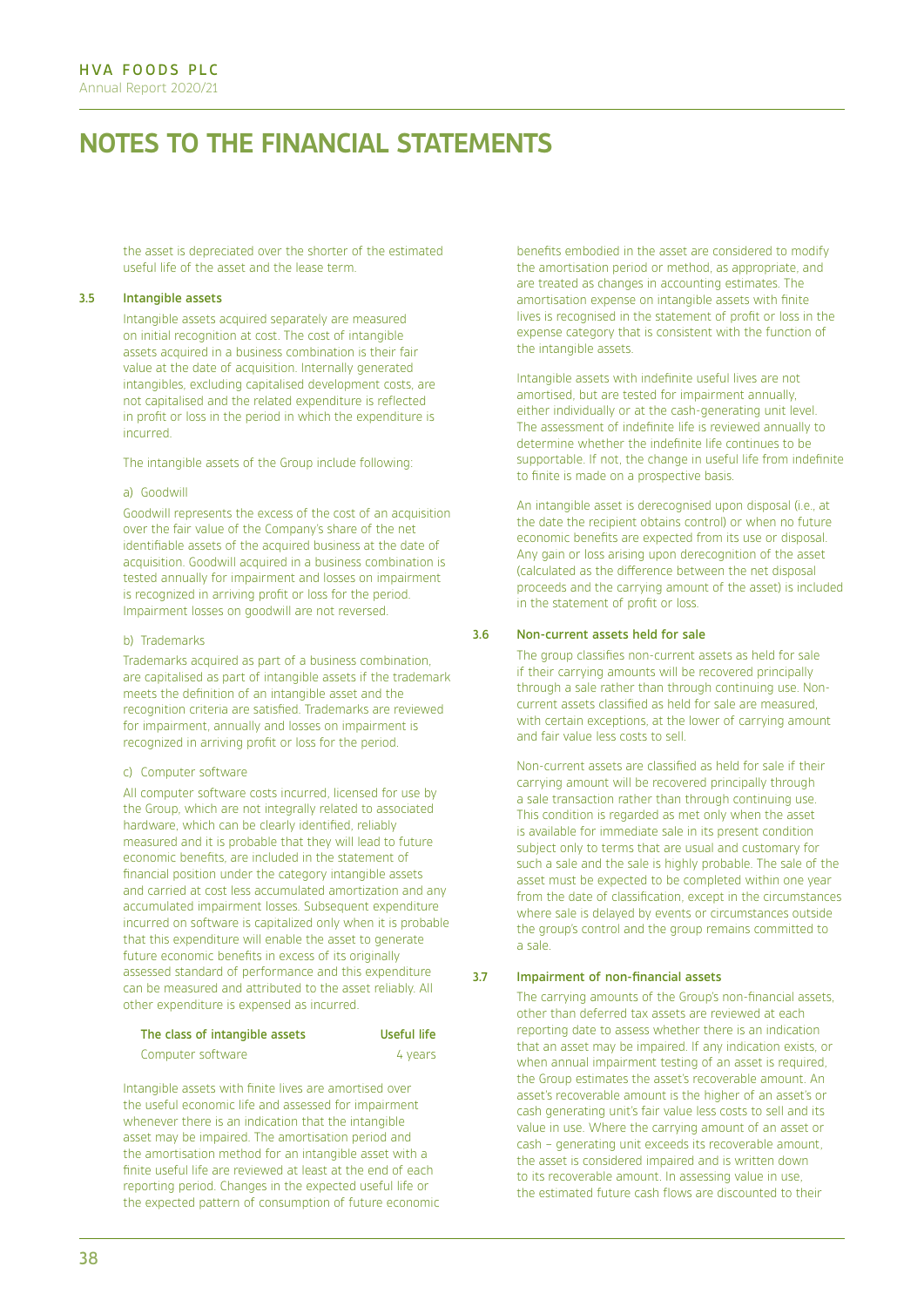present value using a pre-tax discount rate that reflects current market assessments of the time value of money and risks specific to the asset. In determining fair value less costs to sell, an appropriate valuation model is used. These calculations are corroborated by valuation multiples, quoted share price for publicly traded subsidiaries or other available fair value indicators.

## 3.8 Government grants

A government grant is recognized in the statement of financial position initially as deferred income when there is a reasonable assurance that it will be received and the conditions attached to it are complied with.

Grants that compensate the Group for expenses incurred are recognized as revenue in the income statement on a systematic basis in the periods in which the expense is incurred. Grants that compensate the Group for the cost of an asset are recognized in the income statement as revenue on a systematic basis over the useful life.

#### 3.9 Inventories

Inventories are measured at the lower of cost and net realizable value, after making the due allowances for obsolete and slow-moving items. Net realizable value is the price at which inventories can be sold in the ordinary course of business less than estimated cost of completion and the estimated cost necessary to make the sale.

The cost of inventory is determined on the basis of the Weighted Average Cost (WAC) and includes expenditure incurred in acquiring the inventories and bringing them to their existing location and condition. In the case of manufactured inventories and work in progress, cost includes an appropriate share of overheads based on normal operating capacity. Net realizable value is the estimated selling price in the ordinary course of business less the estimated cost of completion and selling expenses.

## 3.10 Liabilities and provisions

Liabilities classified as current liabilities on the statement of financial position are those which fall due for payment on demand or within one year from the reporting date. Non-current liabilities are those balances that fall due for payment later than one year from the reporting date.

All known liabilities have been accounted for in preparing the financial statements.

## 3.10.1 Employee benefits

## *3.10.1.1 Defined contribution plans – Employees' Provident Fund and Employees' Trust Fund*

The Group contributes 12% and 3% of gross salary to the Employees Provident Fund and Employees Trust Fund respectively, in terms of Employees' Provident Fund Act No15 of 1958 as amended and to Employees' Trust Fund in terms of the Employees' Trust Fund Act No.46 of 1980

as amended. Obligations for contributions to Employees Provident Fund and Employees Trust Fund covering all employees are recognized as an expense in the statement of comprehensive income, as incurred.

#### *3.10.1.2 Defined benefit plan*

Defined benefit plan is a post-employment benefit plan other than the defined contribution plan. The liability recognized in the statement of financial position in respect of defined benefit plan is the present value of the defined benefit obligation at the reporting date. The defined benefit obligation is calculated annually by independent actuaries, using the projected unit credit method, as recommended by LKAS 19 "Employee Benefits". The present value of the defined benefit obligation is determined by discounting the estimated future cash outflows using interest rates that apply to the currency in which the benefits will be paid, and that have terms to maturity approximating to the terms of the related liability. The assumptions based on which the results of the actuarial valuation were determined are included in the Note 27 to the financial statements. This liability is not externally funded, and the item is grouped under non-current liabilities in the statement of financial position. However, under The Payment of Gratuity Act No. 12 of 1983, the liability to an employee arises only on completion of five years of continued service.

The Group recognizes all actuarial gains and losses arising from the defined benefit plans in other comprehensive income and expenses related to defined benefit plans in staff expenses in statement of profit or loss.

## *3.10.1.3 Short-term benefits*

Short-term employee benefit obligations are measured on an undiscounted basis and are expensed as the related service is provided. A liability is recognized for the amount expected to be paid under short-term cash bonus or profit-sharing plans if the Group has a present legal or constructive obligation to pay this amount as a result of past service provided by the employee, and the obligation can be estimated reliably.

### 3.10.2 Provisions

A provision is recognized if, as a result of a past event, the Group has a present legal or constructive obligation that can be estimated reliably, and it is probable that an outflow of economic benefits will be required to settle the obligation. Provisions are determined by discounting expected future cash flows at a pre-tax rate that reflects the current market assessment of the time value of money and the risk specific to the liability. Unwinding of discount is recognized as finance cost.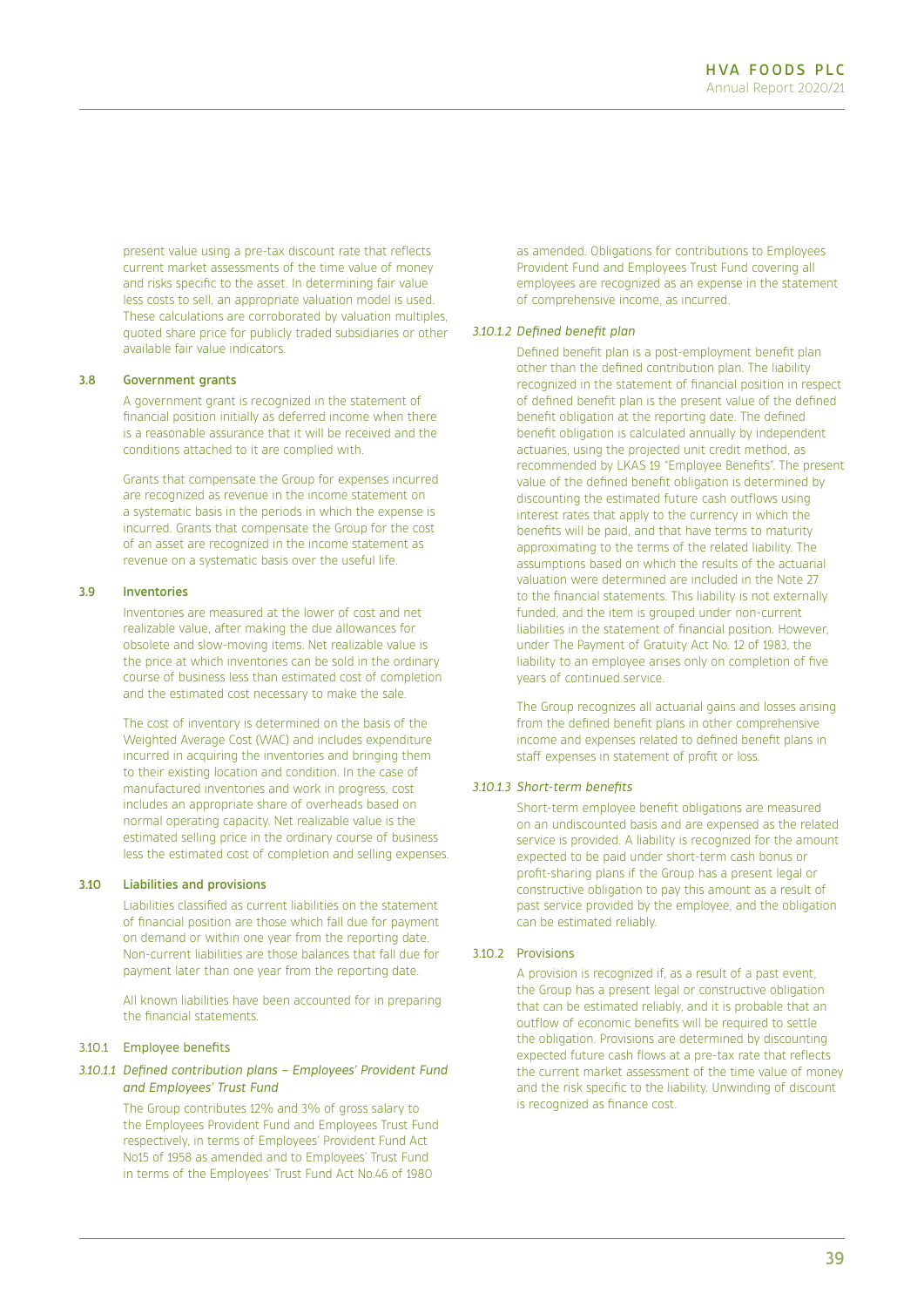### 3.11 Revenue recognition

#### 3.11.1 Revenue

#### *3.11.1.1 Sale of goods*

#### a) Revenue recognition

The Group recognizes revenue when the Group satisfies a performance obligation transferring promised goods or services to a customer. Goods are transferred when the customer obtains the control of that.

b) Performance obligations and timing of revenue recognition

The Group's revenue is mainly derived from selling goods with revenue recognised at a point in time when control of the goods has transferred to the customer. This is generally when the goods are delivered to the customer. There is limited judgment needed in identifying the point at which control passes: once physical delivery of the products to the agreed location has occurred, the Group no longer has physical possession, usually will have a present right to payment (as a single payment on delivery) and retains none of the significant risks and rewards of the goods.

c) Determining the transaction price

Most of the Group's revenue is derived from fixed price contracts and therefore the amount of revenue to be earned from each contract is determined by reference to those fixed prices.

d) Allocating amounts to performance obligations

For contracts with customers, there is a fixed unit price for each product sold. Therefore, there is no judgment involved in allocating the contract price to each unit in such contracts. Where a customer orders more than one product line, the Group is able to determine the split of the total contract price between each product line by reference to each product's stand-alone selling prices (all product lines are capable of being, and are, sold separately).

### *3.11.1.2 Interest income*

Interest income is recognized based on the effective interest rate method and it is accrued in profit or loss.

## *3.11.1.3 Dividend income*

Dividend income is recognized when the shareholders' right to receive the payment is established, which in the case of quoted securities is the ex-dividend date.

## *3.11.1.4 Other income*

Other income consists of income from sources other than the main operational activities. Other income is recognized on an accrual basis.

### *3.11.2 Expenditure*

#### *3.11.2.1 Expenses recognition*

Expenses are recognized in the statement of comprehensive income on the basis of a direct association between the cost incurred and the earning of a specific item of income. All expenditure incurred in the running of the business and in maintaining the property, plant and equipment in a state of efficiency has been charged to revenue in arriving at the profit or loss for the year.

### *3.11.2.2 Finance expenses*

Finance expenses comprise interest expenses on borrowings which are recognized in the profit or loss using the effective interest method, except to the extent that they are directly attributable to the acquisition, construction or production of a qualifying asset, in which case they are capitalized as part of the cost of that asset.

## 3.12 Taxation

### a) Income tax

Income tax expense comprises current and deferred tax. Income tax expense is recognized in profit or loss except to the extent that it relates to items recognized directly in equity, in which case it is recognized in equity or other comprehensive income.

### b) Current taxation

Current tax is the expected tax payable on the taxable income for the year, using tax rates enacted or substantively enacted at the reporting date, and any adjustment to tax payable in respect of previous years.

The provision for income tax is based on the elements of income and expenditure as reported in the financial statements and computed in accordance with the provisions of the Inland Revenue Act No.24 of 2017 and amendments thereto.

#### c) Deferred tax

Deferred tax is recognized using the liability method, providing for temporary differences between the carrying amounts of assets and liabilities for financial reporting purposes and the amounts used for taxation purposes. Deferred tax is not recognized for the following temporary differences: the initial recognition of assets or liabilities in a transaction that is not a business combination and that affects neither accounting nor taxable profit, and differences relating to investments in subsidiaries to the extent that they probably will not reverse in the foreseeable future, and differences measured at the rates that are expected to be applied to the temporary differences when they reverse, based on the laws that have been enacted or substantively enacted by the reporting date.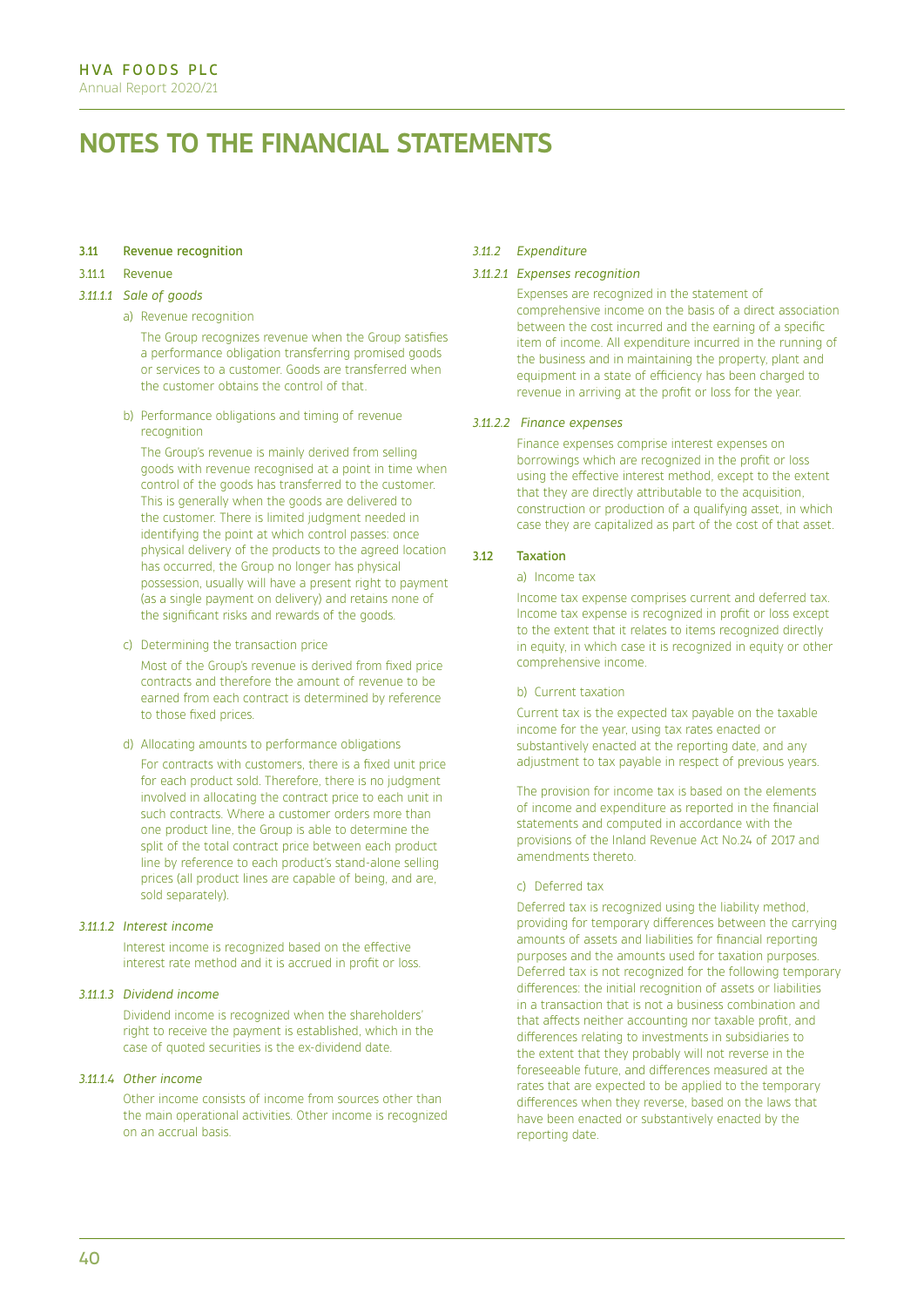In addition, deferred tax is not recognized for taxable temporary differences arising on the initial recognition of goodwill. Deferred tax is measured at the tax rates that are expected to be applied to the temporary differences when they reverse, based on the laws that have been enacted or substantively enacted by the reporting date. Deferred tax assets and liabilities are offset if there is a legally enforceable right to offset current tax liabilities and assets, and they relate to income taxes levied by the same tax authority on the same taxable entity.

A deferred tax asset is recognized to the extent that it is probable that future taxable profits will be available against which the temporary differences can be utilized. Deferred tax assets are reviewed at each reporting date and are reduced to the extent that it is no longer probable that the related tax benefit will be realized.

## 3.13 Events occurring after the reporting date

All material events after the reporting date have been considered and where appropriate adjustments or disclosures have been made in the respective notes to the financial statements.

### 3.14 Comparative information

Except when a standard permit or requires otherwise, comparative information is disclosed in respect of the previous year. Where the presentation or classification of items in the financial statements are amended in the current year, comparative amounts are also reclassified unless it is impracticable.

### 3.15 Segmental information

Segment results that are reported to the Group's chief operating decision maker include items directly attributable to a segment as well as those that can be allocated on a reasonable basis. Unallocated items comprise mainly corporate assets, head office expenses, and tax assets and liabilities. Inter-segment transfers are based on fair market prices. Segment results, assets and liabilities include items directly attributable to a segment as well as those that can be allocated on a reasonable basis.

The Board of Directors believes that it is not practical to provide segmental disclosures relating to segment costs and expenses and subsequently segment profits and losses, since a realistic allocation cannot be made. The fixed assets used in the Group's business are not identifiable to any particular reportable segment and can be used interchangeably among segments. Consequently, management believes that it is not practical to provide segmental disclosures relating to total assets since a realistic analysis among the various operating segments is not possible.

### 3.16 Related party transactions

Disclosure has been made in respect of the transactions in which one party has the ability to control or exercise significant influence over the financial and operating policies/decisions of the other, irrespective of whether a price is charged.

### 3.17 Statement of cash flows

The cash flows of the Group have been presented in using "indirect method" in accordance with LKAS-7: Statement of Cash Flows.

## 3.18 Commitments and contingencies

Contingencies are possible assets or obligations that arise from a past event and would be confirmed only on the occurrence or non-occurrence of uncertain future events, which are beyond the Group's control. Contingent liabilities and commitments are disclosed in Note 40 to the financial statements.

## **4 FINANCIAL RISK MANAGEMENT**

The Group has exposure to the following risks from its use of financial instruments.

- » Credit risk
- » Liquidity risk
- » Market risk
- » Operational risk

This note presents information about the Group's exposure to each of the above risks, the Group's objectives, policies and processes for measuring and managing risk, and the Group's management of capital. Further quantitative disclosures are included throughout the notes to the financial statements.

#### Risk management framework

The Board of Directors has overall responsibility for the establishment and oversight of the Group's risk management framework.

The Group's risk management policies are established to identify and analyze the risks faced by the Group, to set appropriate risk limits and controls, and to monitor risks and adherence to limits. Risk management policies and systems are reviewed regularly to reflect changes in market conditions and the Group's activities. The Group, through its training and management standards and procedures, aims to develop a disciplined and constructive control environment in which all employees understand their roles and obligations.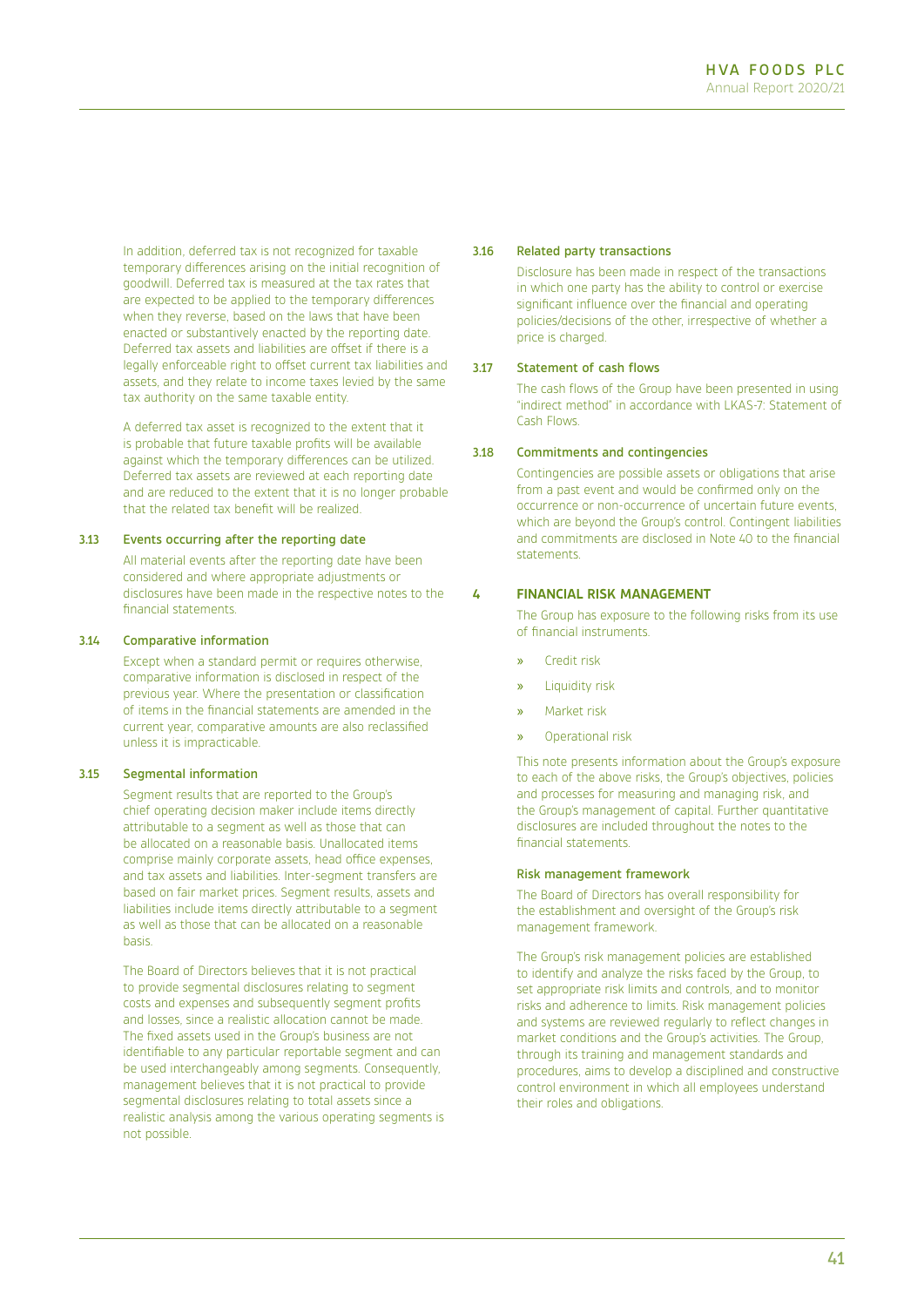## 4.1 Credit risk

Credit risk is the risk of financial loss to the Group if a customer or counterparty to a financial instrument fails to meet its contractual obligations and arises principally from the Group's receivables from customers and investment securities.

The Group is exposed to credit risk on trade receivables and other receivables, investment securities and bank balances.

### 4.1.1 Trade and other receivables

The Group's exposure to credit risk is influenced mainly by the individual characteristics of each customer.

The Group applies the SLFRS 9 simplified approach to measure expected credit losses which use a lifetime expected loss allowance for all trade and other receivables. as disclosed in Note 3.3.1.1.(a)

## 4.2 Liquidity risk

Liquidity risk is the risk that the Group will encounter difficulty in meeting the obligations associated with its financial liabilities that are settled by delivering cash or another financial asset. The Group's approach to managing liquidity is to ensure, as far as possible, that it will always have sufficient liquidity to meet its liabilities when due, under both normal and stressed conditions, without incurring unacceptable losses or risking damage to the Group's reputation.

The Group considered that cash flow scrutiny is paramount and has adopted a disciplined approach across the units including setting up of Group-wide spend control and cash management measures for preserving and increasing liquidity, particularly on account of the impact of COVID-19.

#### 4.3 Market risk

Market risk is the risk that changes in market prices, such as foreign exchange rates, interest rates and equity prices will affect the Group's income or the value of its holdings of financial instruments. The objective of market risk management is to manage and control market risk exposures within acceptable parameters, while optimizing the return.

## 4.3.1 Currency risk

The Group is exposed to currency risk on sales and purchases that are denominated in a currency other than the functional currency of the Group. The currencies in which these transactions primarily are denominated are USD, SGD and Euro. To manage foreign exchange risk arising from those transactions, the Group ensures that it keeps adequate funds in foreign currency in its bank accounts and negotiates terms and conditions in the agreements with the suppliers. Foreign exchange risk arises when commercial transactions or recognized assets or liabilities are denominated in a currency that is not the entity's functional currency.

The uncertainty caused by the COVID 19 pandemic could lead to increased pressure on the local currency resulting in higher foreign exchange risk. However, the management has implemented various policies and strategies over foreign activities to minimize anticipated currency risk, if any.

### 4.4 Operational risk

Operational risk is the risk of direct or indirect loss arising from a wide variety of causes associated with the Group's processes, personnel, technology and infrastructure, and from external factors other than credit, market and liquidity risks such as those arising from legal and regulatory requirements and generally accepted standards of corporate behaviour. Operational risks arise from all of the Group's operations.

The Group's objective is to manage operational risk so as to balance the avoidance of financial losses and damage to the Group's reputation with overall cost effectiveness and to avoid control procedures that restrict initiative and creativity. The primary responsibility for the development and implementation of controls to address operational risk is assigned to management. This responsibility is supported by the development of overall Group standards for the management of operational risk in the following areas:

- » Requirements for appropriate segregation of duties, including the independent authorization of transactions;
- Requirements for the reconciliation and monitoring of transactions;
- » Compliance with regulatory and other legal requirements;
- » Documentation of controls and procedures;
- » Development of contingency plans;
- » Training and professional development;
- » Ethical and business standards;
- » Risk mitigation, including insurance where this is effective.

With the prolonged impact from the disruptive waves of the pandemic, the Group has heightened the importance of having robust governance, processes and system and controls to mitigate the potential operational losses.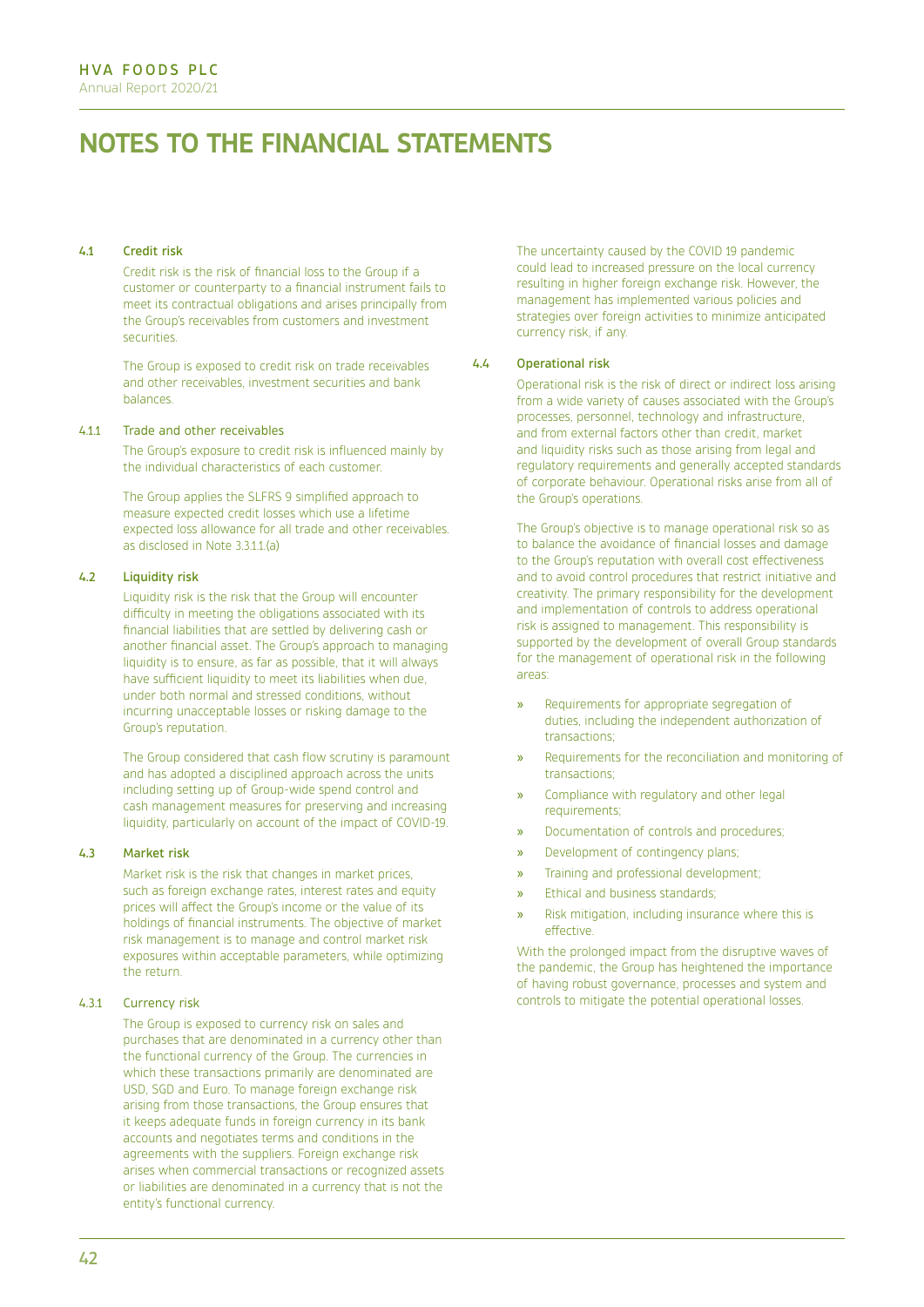|                             |      | Group |      | Company |
|-----------------------------|------|-------|------|---------|
| For the year ended 31 March | 2021 | 2020  | 2021 | 2020    |
|                             | Rs.  | Rs.   | Rs.  | Rs.     |

## **5 REVENUE**

| Export sales                   | 1.123.091.646 | 790.539.567 | 1.123.091.646 | 790.539.567 |
|--------------------------------|---------------|-------------|---------------|-------------|
| Local sales                    | 28.346.313    | 35.085.378  | 28.346.313    | 35.085.378  |
| Revenue from Heladive Tea Café | 13.002.626    | 24.755.096  | 13.002.626    | 24.755.096  |
|                                | 1,164,440,585 | 850.380.041 | 1.164.440.585 | 850.380.041 |

# **6 SEGMENTAL INFORMATION**

# 6.1 Geographical segment analysis (by location of customers)

| Russia and the CIS States | 74,741,930    | 90.927.116  | 74.741.930    | 90,927,116  |
|---------------------------|---------------|-------------|---------------|-------------|
| Far East/Asia             | 220.372.386   | 136.300.731 | 220.372.386   | 136.300.731 |
| Europe                    | 302,872,587   | 201,800,163 | 302.872.587   | 201,800,163 |
| USA /Canada               | 27,986,730    | 21.284.431  | 27.986.730    | 21,284,431  |
| Middle East and Africa    | 538.466.953   | 400.067.600 | 538.466.953   | 400.067.600 |
|                           | 1,164,440,585 | 850.380.041 | 1.164.440.585 | 850.380.041 |

6.2 There are no separately distinguishable expenses, assets and liabilities for the above segments.

## **7 OTHER OPERATING INCOME**

| Disposal of packing materials/ scrap sales income |           | 4,313,400  |           | 4,313,400  |
|---------------------------------------------------|-----------|------------|-----------|------------|
| Amortization of government grant (Note 29)        | 1.109.400 | 1.109.400  | 1.109.400 | 1,109,400  |
| Dividend income -quoted investments               | 38,100    | 15,800     | 38.100    | 15,800     |
| Rent income                                       |           | 1,201,014  |           | 1,201,014  |
| Write back of other payable balances              | 4.244.913 | 13.228.926 | 4,164,713 | 13.228.926 |
| Fair value gain on investments                    | 853.488   |            | 853,488   |            |
| Sundry income                                     | 28.275    | 350        | 28.275    | 350        |
|                                                   | 6.274.176 | 19.868.890 | 6.193.976 | 19.868.890 |

## **8 RESULTS FROM OPERATING ACTIVITIES**

The results from operating activities are stated after charging all expenses including the following:

| Auditor's remuneration                                        | 1,316,396   | 1,285,000  | 1,299,996   | 1,272,000  |
|---------------------------------------------------------------|-------------|------------|-------------|------------|
| Directors' emoluments including non-executive directors' fees | 17,360,800  | 12,768,000 | 17,360,800  | 12,768,000 |
| Depreciation of property, plant and equipment                 | 16,780,032  | 17.042.712 | 16,780,032  | 17.042.712 |
| Legal and secretarial expenses                                | 1,701,240   | 599,461    | 1,668,440   | 599,461    |
| Salaries and wages                                            | 33,268,464  | 38,292,537 | 33,268,464  | 38,292,537 |
| <b>FPF</b>                                                    | 6,115,735   | 6.245.001  | 6,115,735   | 6,245,001  |
| ETF                                                           | 1,528,934   | 1,561,148  | 1,528,934   | 1,561,148  |
| Provision for retirement benefit obligations                  | 2,812,234   | 3,282,091  | 2,812,234   | 3,282,091  |
| <b>Bonus and incentives</b>                                   | 24,800      | 897.444    | 24,800      | 897,444    |
| Provision for fall in value of investment                     |             | 285,501    |             | 285,501    |
| Provision for impairment of trade receivables                 | 123,269,309 | 14.745.071 | 123,269,309 | 14,745,071 |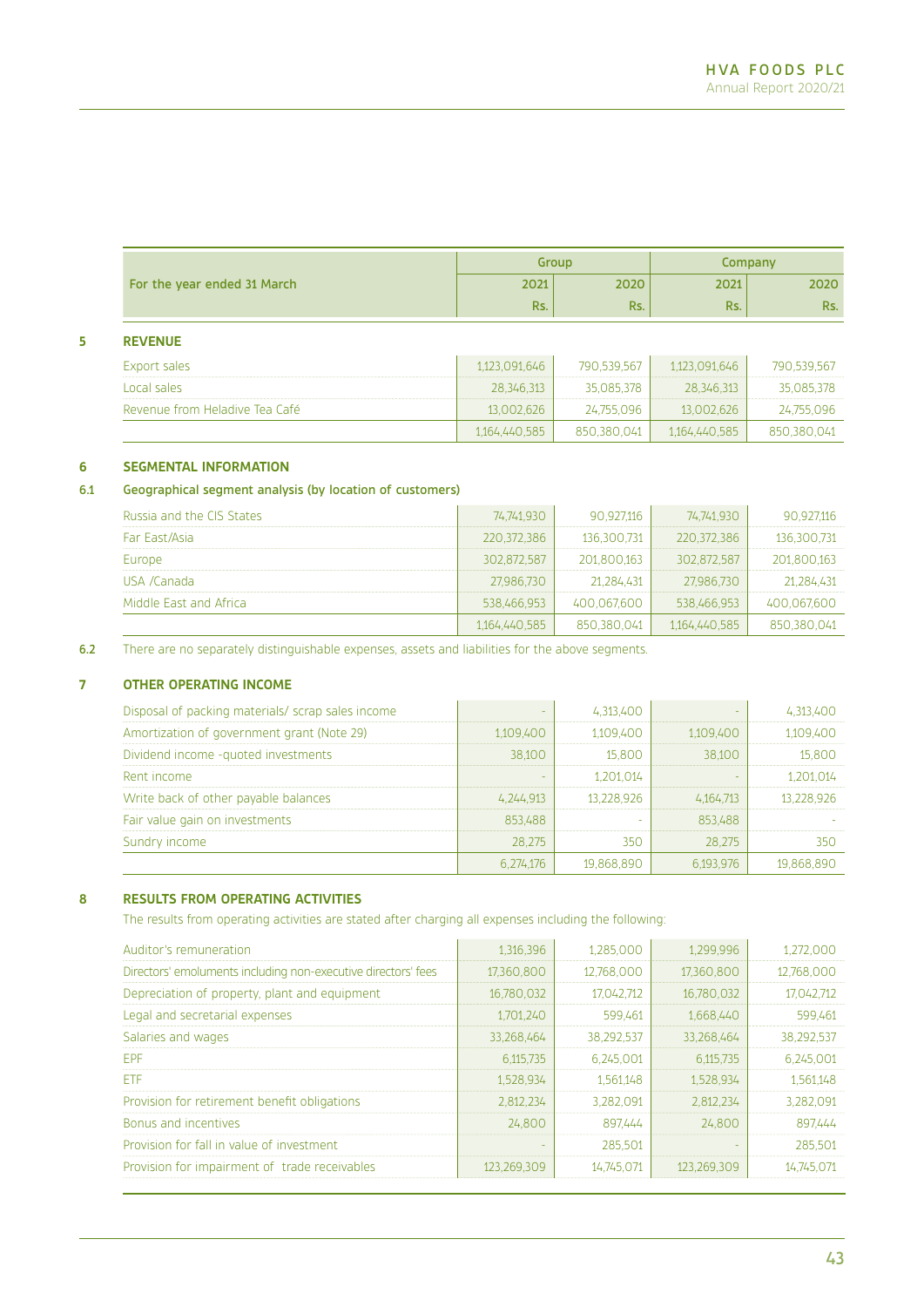|                                |             | Group          |                |                | Company        |
|--------------------------------|-------------|----------------|----------------|----------------|----------------|
| For the year ended 31 March    | <b>Note</b> | 2021           | 2020           | 2021           | 2020           |
|                                |             | Rs.            | Rs.            | Rs.            | Rs.            |
| <b>NET FINANCE EXPENSES</b>    |             |                |                |                |                |
| Finance income                 |             |                |                |                |                |
| Interest income                |             | 293,965        | 245,956        | 293,965        | 245,956        |
|                                |             | 293.965        | 245,956        | 293.965        | 245,956        |
| Finance expenses               |             |                |                |                |                |
| Loan interest - packing credit |             | (22, 110, 978) | (37, 815, 941) | (22, 110, 978) | (37, 815, 941) |
| Loan interest - term loan      |             | (32,890,319)   | (19,556,641)   | (32,890,319)   | (19, 556, 641) |
| Interest on lease rentals      |             | (1,412,973)    | (1,861,603)    | (1,412,973)    | (1,861,603)    |
| Interest on bill discounts     |             | (2,429,463)    | (3,969,739)    | (2,429,463)    | (3,969,739)    |
| Overdue interest               |             | (11,403,647)   | (11, 305, 607) | (11,403,647)   | (11, 305, 607) |
| Loan Interest Related party    |             | (595,460)      |                | (595,460)      |                |
| Bank overdraft interest        |             | (4,003,466)    | (3.542.476)    | (4,003,466)    | (3,542,476)    |
| Bill discount charges          |             | (1,794,901)    | (1,226,972)    | (1,794,901)    | (1,226,972)    |
| <b>Bank charges</b>            |             | (2,365,190)    | (3,749,624)    | (2,361,590)    | (3,745,425)    |
| <b>Others</b>                  |             |                | (58.294)       |                | (58, 294)      |
| Foreign exchange loss          |             | (12, 570, 227) | (32.628.162)   | (12, 570, 227) | (32, 628, 162) |
|                                |             | (91, 576, 624) | (115,715,059)  | (91, 573, 024) | (115,710,860)  |
| Net finance expenses           |             | (91, 282, 659) | (115,469,103)  | (91, 279, 059) | (115,464,904)  |

# **10. INCOME TAX EXPENSE**

## 10.1 Current income tax expense

| Income tax expense on current year's profit |    | 317.468     | 131 083      | 317.468     | 131,083      |
|---------------------------------------------|----|-------------|--------------|-------------|--------------|
| Deferred tax expense                        |    |             |              |             |              |
| Origination of deferred tax assets          | 30 | (5.586.526) | (15.928.642) | (5.586.526) | (15.928.642) |
| Total income tax expense                    |    | (5.269.058) | (15797559)   | (5.269.058) | (15.797.559) |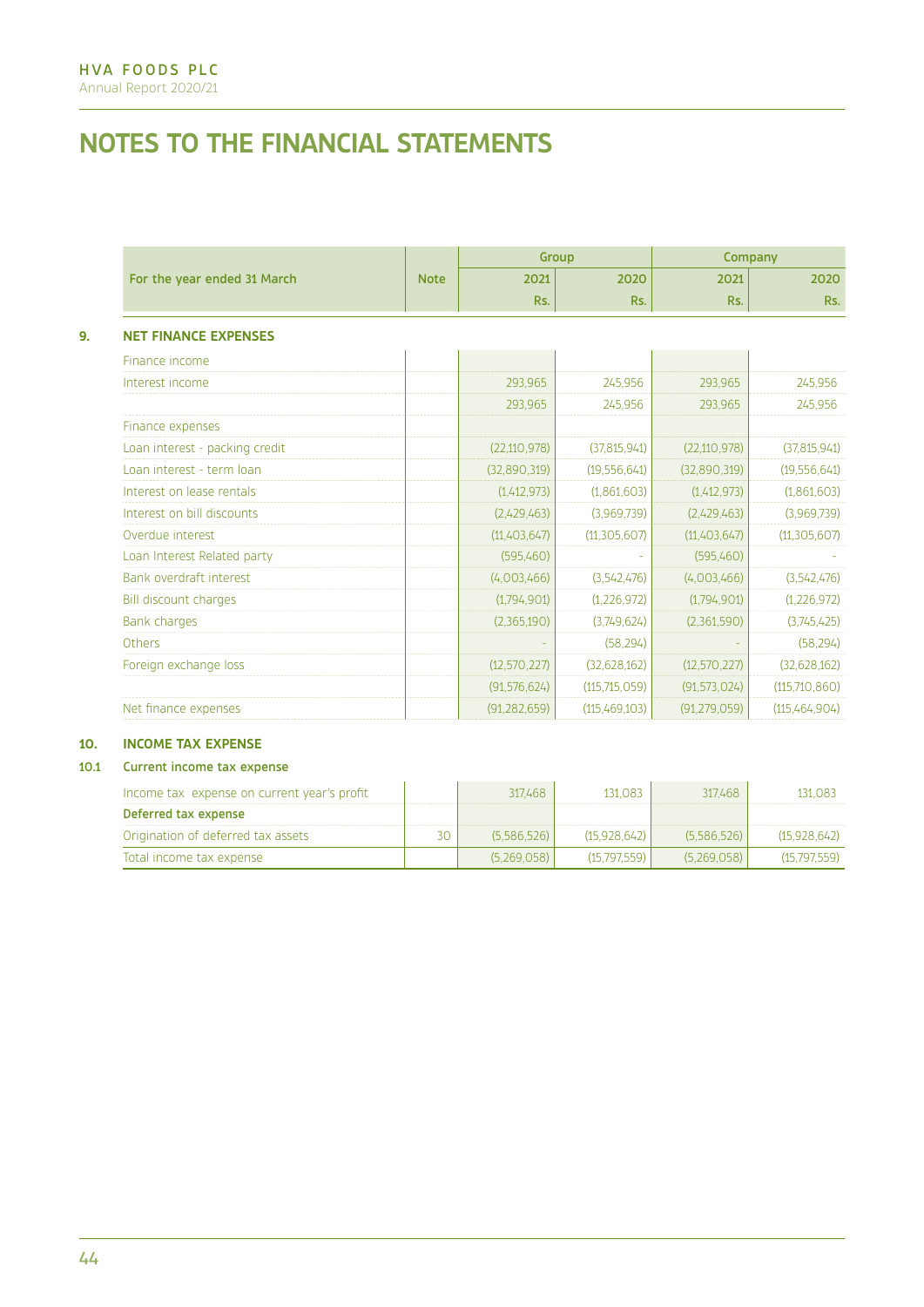## 10.2 Reconciliation between the taxable profit/(loss) and accounting profit/(loss)

|                                                                                                 |             | Group          |                 | Company        |                 |
|-------------------------------------------------------------------------------------------------|-------------|----------------|-----------------|----------------|-----------------|
| For the year ended 31 March                                                                     | <b>Note</b> | 2021           | 2020            | 2021           | 2020            |
|                                                                                                 |             | Rs.            | Rs.             | Rs.            | Rs.             |
| Profit/(loss) before tax                                                                        |             | 73,321,049     | (141, 425, 814) | 73,293,649     | (141, 407, 415) |
| Exempt income / other source of income                                                          |             | (293, 965)     |                 | (293, 965)     |                 |
| Aggregate disallowable expenses                                                                 |             | 11,126,690     | 170,592,019     | 11,126,690     | 170,573,620     |
| Aggregate allowable expenses                                                                    |             | (27, 855, 912) | (5.041.627)     | (27, 828, 512) | (5,041,627)     |
| Taxable profit for the year                                                                     |             | 56,297,862     | 24,124,578      | 56,297,862     | 24,124,578      |
| Tax losses brought forward                                                                      |             | (117,734,320)  | (130.887,797)   | (117,734,320)  | (130.887,797)   |
| Adjustment of opening tax brought forward                                                       |             | 50,735         | (10, 339, 836)  | 50,735         | (10, 339, 836)  |
| Utilization of tax losses                                                                       |             | 54,580,012     | 23,493,313      | 54,580,012     | 23,493,313      |
| Tax losses carried forward                                                                      |             | (63, 103, 573) | (117, 734, 320) | (63, 103, 573) | (117,734,320)   |
| Total statutory income                                                                          |             | 56,297,862     | 24,124,578      | 56,297,862     | 24,124,578      |
| Deductions; utilization of tax losses                                                           |             | (54, 580, 012) | (23, 493, 313)  | (54, 580, 012) | (23, 493, 313)  |
| Taxable income - other source of income                                                         |             | 1,717,850      | 631,265         | 1,717,850      | 631,265         |
| Tax on taxable income @ 24%                                                                     |             | 33,025         | 69,821          | 33,025         | 69,821          |
| Tax on taxable income @ 18%                                                                     |             | 284,443        | 61,262          | 284,443        | 61,262          |
| Total current tax for the year                                                                  |             | 317,468        | 131,083         | 317,468        | 131,083         |
| Reconciliation of effective tax rate                                                            |             |                |                 |                |                 |
| Profit/(loss) before income tax                                                                 |             | 73,321,049     | (141, 425, 814) | 73,293,649     | (141, 407, 415) |
| Income tax using the domestic tax rate                                                          |             | 15,354,124     | (29, 363, 434)  | 15,348,386     | (29, 363, 434)  |
| Non-deductible expenses                                                                         |             | 2,336,605      | 35,419,834      | 2,336,605      | 35,419,834      |
| Deductible expenses                                                                             |             | (5,849,726)    | (1,046,900)     | (5,843,988)    | (1,046,900)     |
| Tax exempt income                                                                               |             | (61,733)       |                 | (61,733)       |                 |
| Tax loss utilized                                                                               |             | (11,461,802)   | (4,878,417)     | (11,461,802)   | (4,878,417)     |
| Current tax on profits for the year                                                             | 10.1        | 317,468        | 131,083         | 317,468        | 131,083         |
| the contract of the contract of the contract of the contract of the contract of the contract of |             |                |                 |                |                 |

| Charge to deferred tax liability on temporary<br>differences | 3.046.696   | 1 319 473  | 3.046.696   | 1.319.473    |
|--------------------------------------------------------------|-------------|------------|-------------|--------------|
| Charge to deferred tax asset on temporary<br>differences     | 2.539.830   | 14.609.169 | 2539830     | 14.609.169   |
| Total income tax expense                                     | (5.269.058) | (15797559) | (5.269.058) | (15.797.559) |

## **11. BASIC EARNING PER SHARE**

The calculation of basic earning/(loss) per share is based on the net profit/(loss) attributable to ordinary shareholders divided by the weighted average number of ordinary shares outstanding during the year.

| Profit/(loss) attributable to ordinary shareholders | 78.590.107 | (125.628.255) | 78.562.707 | (125.609.856) |
|-----------------------------------------------------|------------|---------------|------------|---------------|
| Weighted average number of ordinary shares          | 66.428.660 | 66.428.660    | 66.428.660 | 66.428.660    |
| Basic earnings/(loss) per share                     | 118        | (1.89)        | 118        | (1.89)        |

The diluted earnings per share is as same as computed above.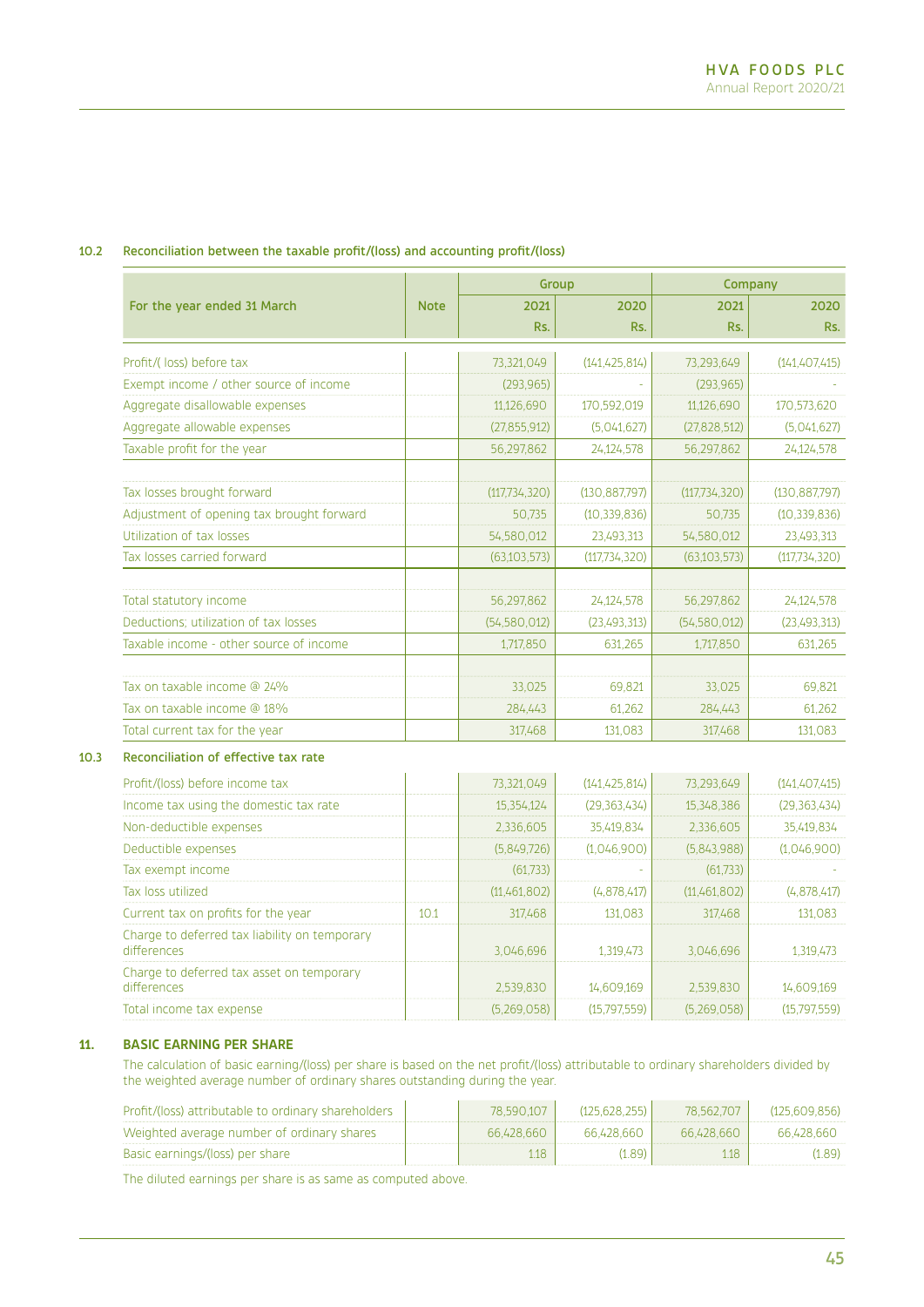| ī<br>Ï<br>ı<br>ī      |
|-----------------------|
| í<br>ï                |
| r<br>г<br>Е<br>I<br>ì |
|                       |
| ı<br>ı<br>ì<br>٩      |

| PROPERTY, PLANT & EQUIPMENT<br>Group<br>12.1<br>đ |              |                  |                                             |                                 |                                  |                                                               |                 |                         |                            |                                 |                             |                 |
|---------------------------------------------------|--------------|------------------|---------------------------------------------|---------------------------------|----------------------------------|---------------------------------------------------------------|-----------------|-------------------------|----------------------------|---------------------------------|-----------------------------|-----------------|
|                                                   | Land         | <b>Buildings</b> | Machinery -<br>Plant &<br><b>Heavy Duty</b> | Machinery -<br>Plant &<br>Other | Equipment<br>& Others<br>Ice Tea | equipment - equipment -<br><b>Stores</b><br><b>Heavy Duty</b> | Stores<br>Other | fittings<br>Furniture & | <b>Office</b><br>Equipment | <b>Vehicles</b><br><b>Motor</b> | Capital work<br>in progress | Total           |
|                                                   | ž            | ž                | æ                                           | ž                               | &                                | L                                                             | &               | ž                       | ž                          | æ                               | æ                           | &               |
| At cost / valuation                               |              |                  |                                             |                                 |                                  |                                                               |                 |                         |                            |                                 |                             |                 |
| Balance at O1st April 2020                        | 227,200,000  | 77,898,760       | 64,772,234                                  | 10,327,582                      | 6,990,907                        | 2,873,698                                                     | 11,958,285      | 8,676,091               | 13,229,341                 | 25,731,482                      | 2,491,951                   | 452,150,331     |
| Additions                                         | 2,672,000    | 52,780           | 603,566                                     |                                 |                                  |                                                               |                 | 11,600                  | 27,910                     |                                 |                             | 3,367,856       |
| Disposals / transfers                             |              | (4,789,442)      | (17,383,880)                                |                                 | $\mathbf{r}$                     | (704, 696)                                                    | (2,160,003)     | 4,789,442               |                            | ×                               |                             | (20,248,579)    |
| Transfer to non current assets<br>held for sale   | 227,200,000) | (73,162,098)     | (1,380,264)                                 | (44, 112)                       |                                  | ĭ,                                                            | (720,177)       | (5,750)                 | (718, 567)                 | f,                              |                             | (303, 230, 968) |
| Balance at 31st March 2021                        | 2,672,000    |                  | 46,611,656                                  | 10,283,470                      | 6,990,907                        | 2,169,002                                                     | 9,078,105       | 13,471,383              | 12,538,684                 | 25,731,482                      | 2,491,951                   | 132,038,640     |
| Depreciation and impairment<br><b>OSSes</b>       |              |                  |                                             |                                 |                                  |                                                               |                 |                         |                            |                                 |                             |                 |
| Balance at O1st April 2020                        | ٠            | 5,027,871        | 18,211,972                                  | 7,498,252                       | 6,858,407                        | 588,533                                                       | 11,515,570      | 6,101,541               | 12,749,249                 | 16,001,477                      |                             | 84,552,872      |
| Depreciation                                      |              | 4,983,636        | 4,253,902                                   | 1,063,477                       | 108,834                          | 10,864                                                        | 212,566         | 755,607                 | 83,872                     | 5,307,276                       |                             | 16,780,034      |
| Disposals / transfers                             | $\mathbf{r}$ | (256, 565)       | (5,762,871)                                 |                                 | $\mathbf{r}$                     | (98, 630)                                                     | (1,929,854)     | 256,565                 |                            | ¥,                              | $\mathbf{r}$                | (7, 91, 355)    |
| Transfer to non current assets<br>eld for sale    |              | (9,754,942)      | (460, 042)                                  | (44, 112)                       |                                  | Ŷ,                                                            | (720,177)       | (5,175)                 | (708, 996)                 |                                 |                             | (11,693,444)    |
| Balance at 31st March 2021                        | Ŷ.           |                  | 16,242,961                                  | 8,517,617                       | 6,967,241                        | 500,767                                                       | 9,078,105       | 7,108,538               | 12,124,125                 | 21,308,753                      | Ŷ,                          | 81,848,107      |
| Total carrying amount                             |              |                  |                                             |                                 |                                  |                                                               |                 |                         |                            |                                 |                             |                 |
| As at 31st March 2021                             | 2,672,000    |                  | 30,368,695                                  | 1,765,853                       | 23,666                           | 1,668,235                                                     |                 | 6,362,845               | 414,559                    | 4,422,729                       | 2,491,951                   | 50,190,533      |
| As at 31st March 2020                             | 227,200,000  | 72,870,889       | 46,560,262                                  | 2,829,330                       | 132,500                          | 2,285,165                                                     | 442,715         | 2,574,550               | 480,092                    | 9,730,005                       | 2,491,951                   | 367,597,459     |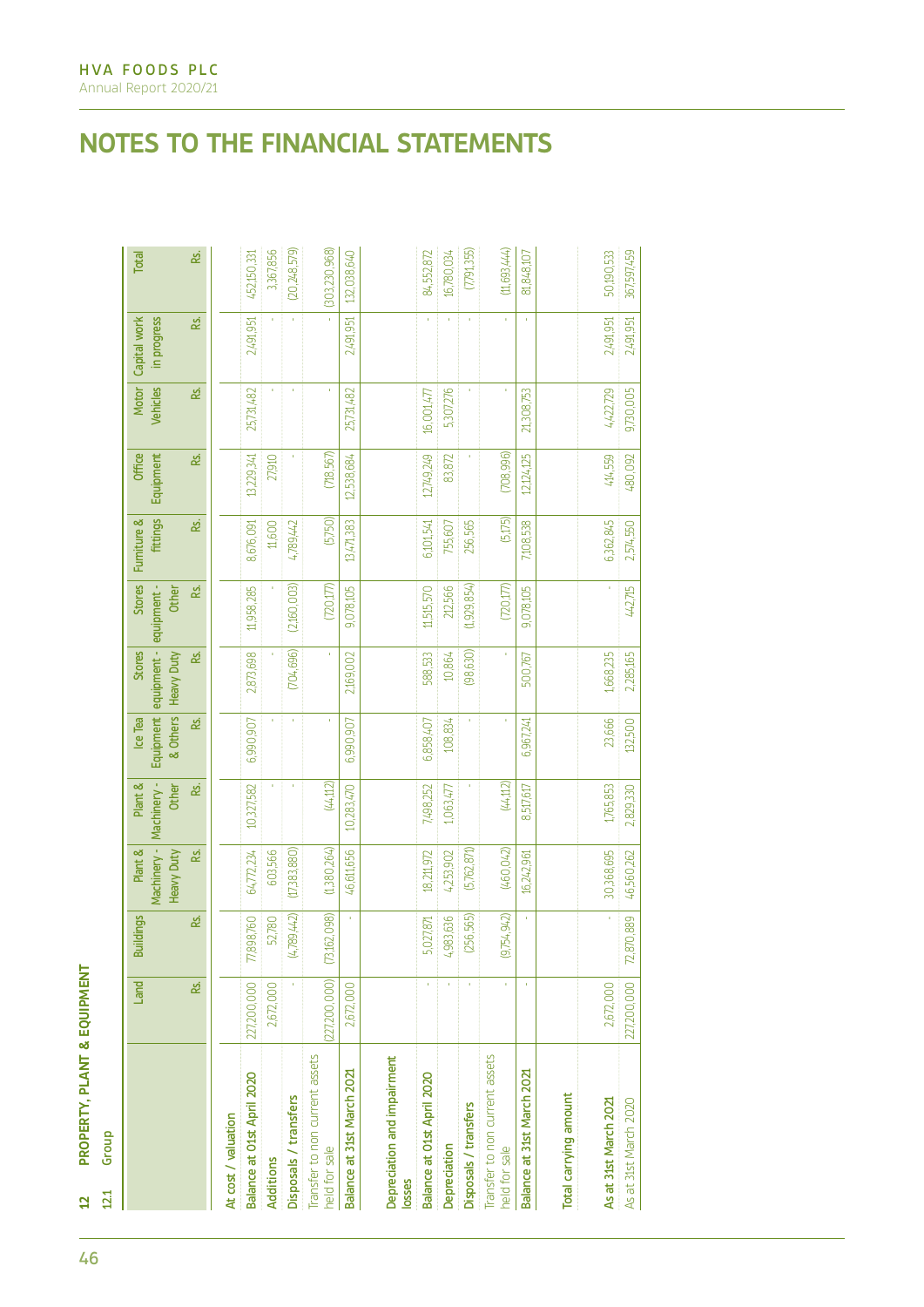PROPERTY, PLANT & EQUIPMENT **12 PROPERTY, PLANT & EQUIPMENT**  $\begin{array}{c|c} 12 & 22 \\ 22 & 22 \end{array}$ 

Company 12.2 Company

|                                                 | Land          | <b>Buildings</b> | Machinery -<br>Plant & | Plant &              | Ice Tea               | <b>Stores</b>                                | Stores                       | Furniture & | <b>Office</b> | <b>Motor</b>    | Capital work | Total         |
|-------------------------------------------------|---------------|------------------|------------------------|----------------------|-----------------------|----------------------------------------------|------------------------------|-------------|---------------|-----------------|--------------|---------------|
|                                                 |               |                  | <b>Heavy Duty</b>      | Machinery -<br>Other | Equipment<br>& Others | equipment - equipment -<br><b>Heavy Duty</b> | Other                        | fittings    | Equipment     | <b>Vehicles</b> | in progress  |               |
|                                                 | Rs.           | ž                | జ                      | ě.                   | ž,                    | జ                                            | ž,                           | ž           | ž,            | ě.              | ě.           | ž             |
| At cost / valuation                             |               |                  |                        |                      |                       |                                              |                              |             |               |                 |              |               |
| Balance at O1st April 2020                      | 227,200,000   | 77,898,760       | 64,772,234             | 10,327,582           | 6,990,907             | 2,873,698                                    | 11,958,285                   | 8,676,091   | 13,229,341    | 25,731,482      | 2,491,951    | 452,150,331   |
| Additions                                       | 2,672,000     | 52,780           | 603,566                |                      |                       |                                              |                              | 11,600      | 27,910        |                 |              | 3,367,856     |
| Disposals / transfers                           |               | (4,789,442)      | (17, 383, 880)         |                      |                       |                                              | $(704, 696)$ $(2, 160, 003)$ | 4,789,442   |               |                 |              | (20,248,579)  |
| Transfer to non current<br>assets held for sale | (227,200,000) | (73,162,098)     | (1,380,264)            | (44, 112)            | Î.                    |                                              | (720,177)                    | (5,750)     | (718, 567)    |                 |              | (303,230,968) |
| Balance at 31st March 2021                      | 2,672,000     | î,               | 46,611,656             | 10,283,470           | 6,990,907             | 2,169,002                                    | 9,078,105                    | 13,471,383  | 12,538,684    | 25,731,482      | 2,491.951    | 132,038,640   |
| impairment losses<br>Depreciation and           |               |                  |                        |                      |                       |                                              |                              |             |               |                 |              |               |
| Balance at O1st April 2020                      |               | 5,027,871        | 18,211,972             | 7,498,252            | 6,858,407             | 588,533                                      | 11,515,570                   | 6,101,541   | 12,749,249    | 16,001,477      | f,           | 84,552,872    |
| Depreciation                                    |               | 4,983,636        | 4,253,902              | 1,063,477            | 108,834               | 10,864                                       | 212,566                      | 755,607     | 83,872        | 5,307,276       | Ŷ.           | 16,780,034    |
| Disposals / transfers                           |               | (256,565)        | (5,762,871)            |                      |                       | (98, 630)                                    | (1,929,854)                  | 256,565     |               |                 | Î,           | (7,791,355)   |
| Transfer to non current<br>assets held for sale |               | (9,754,942)      | (460, 042)             | (44, 112)            |                       |                                              | (720, 177)                   | (5,175)     | (708, 996)    |                 |              | (11,693,444)  |
| Balance at 31st March 2021                      |               | ĭ.               | 16,242,961             | 8,517,617            | 6,967,241             | 500,767                                      | 9,078,105                    | 7,108,538   | 12,124,125    | 21.308,753      | ¥,           | 81,848,107    |
| Total carrying amount                           |               |                  |                        |                      |                       |                                              |                              |             |               |                 |              |               |
| As at 31st March 2021                           | 2,672,000     | Ţ                | 30,368,695             | 1,765,853            | 23,666                | 1,668,235                                    |                              | 6,362,845   | 414,559       | 4,422,729       | 2,491,951    | 50,190,533    |
| As at 31st March 2020                           | 227200,000    | 72,870,889       | 46,560,262             | 2,829,330            | 132,500               | 2,285,165                                    | 442,715                      | 2,574,550   | 480,092       | 9,730,005       | 2,491,951    | 367,597,459   |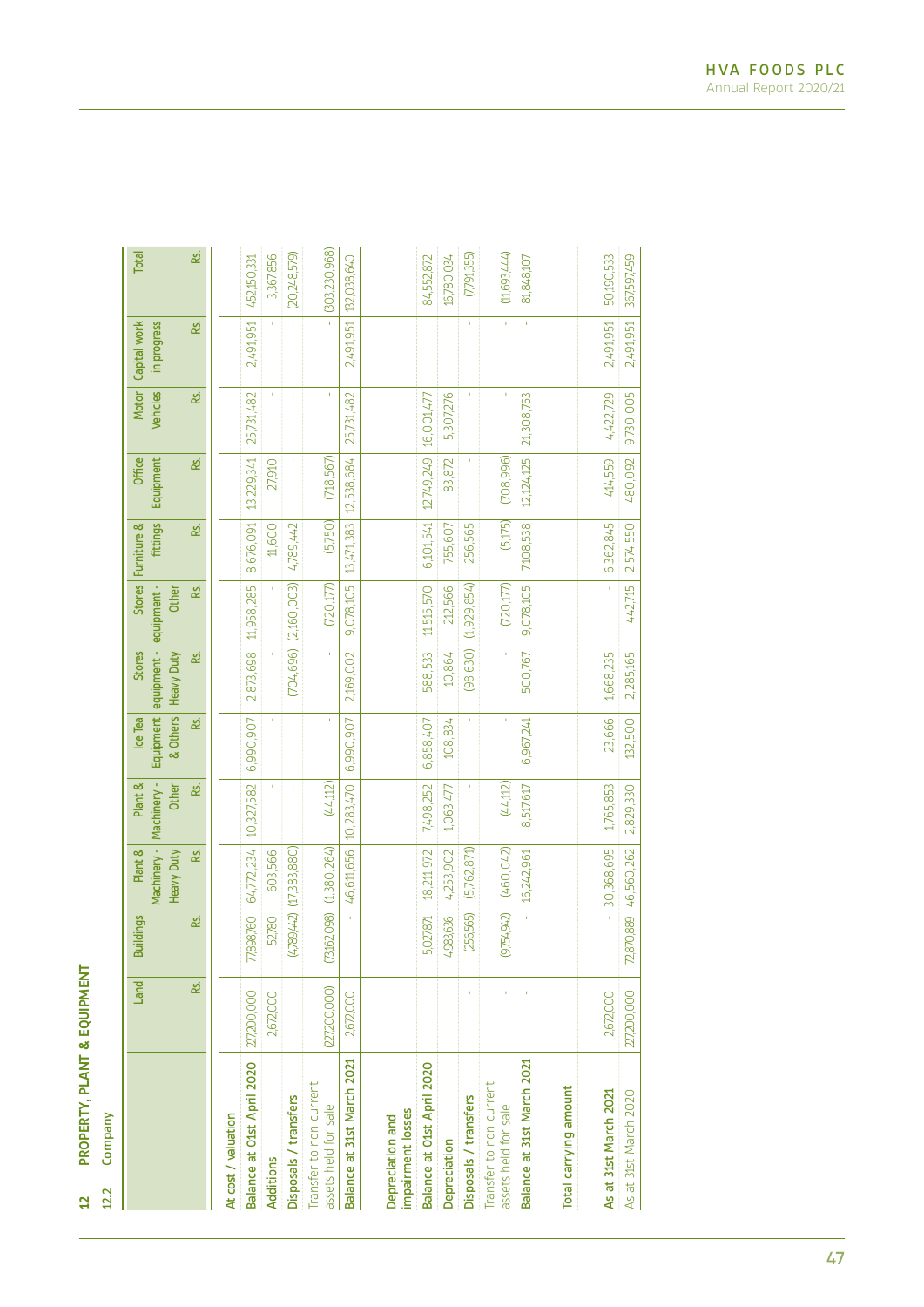- 12.3 During the year, the Group acquired property, plant and equipment to the aggregate value of Rs.3,367,856/- (2019/20 Rs.2,841,315). It was acquired by means of cash payments amounting to Rs.3,367,856/- (2019/20 - 2,814,315). The additions during the year include, acquisition of land amounting to Rs. 2,672,000/- as a part of business acquisition as disclosed in note 13 to the financial statements.
- 12.4 Property, plant & equipment of the Group includes fully-depreciated assets, the cost of which as at 31st March 2021 amounted to Rs.48,969,321/-. (2019/20 - Rs.36,180,085) and continue to be in use by the Group.
- 12.5 Assets pledged as security against borrowings are disclosed in Note no.42.
- 12.6 The details of freehold land & buildings and other properties which are stated at revalued amounts are as follows;

|                | Company property                                                                          | Method of<br>valuation              | <b>Last valuation</b><br>date | Revalued  <br>amount (Rs.) | Property valuer                                                |
|----------------|-------------------------------------------------------------------------------------------|-------------------------------------|-------------------------------|----------------------------|----------------------------------------------------------------|
| a <sub>1</sub> | Machinery - heavy duty at Linton<br>Road, Kandana                                         | Replacement cost<br>method          | $31 - 03 - 2016$              | 104.017.420                | Mr. P.B. Kalugalagedara<br><b>Chartered Valuation Surveyor</b> |
| $b_{-}$        | Stores equipment - heavy duty at<br>Linton Road, Kandana                                  | Replacement cost<br>method          | $131 - 03 - 2016$             | 2.873.698                  | Mr. P.B. Kalugalagedara<br><b>Chartered Valuation Surveyor</b> |
|                | Land situated at 39 A, Linton<br>Road, Kandana                                            | Direct capital<br>comparison method | $'31-03-2019$                 | 227,200,000                | Mr. P.B. Kalugalagedara<br><b>Chartered Valuation Surveyor</b> |
| $d_{-}$        | Building situated at 39 A, Linton<br>Road, Kandana (04 buildings -<br>38.900 square feet) | Direct capital<br>comparison method | $31 - 03 - 2019$              | 75,285,389                 | Mr. P.B. Kalugalagedara<br><b>Chartered Valuation Surveyor</b> |

## 12.7 The details of the Company's land holdings

|                                                          | <b>Extent of land</b>   | Cost of<br>purchase<br>Rs. | Year of<br>purchase<br>Rs. |
|----------------------------------------------------------|-------------------------|----------------------------|----------------------------|
| (i) Land situated at 39 A, Linton Road, Nagoda, Kandana  | 2A 2R 36P (436 perches) | 13.617.550                 | 1997/98                    |
| (ii) Land situated at 39 A, Linton Road, Nagoda, Kandana | 20 perches              | 6,010,000                  | 2010/11                    |

## 12.8 Details of leasehold assets

|                               |        | Group     |        | Company   |
|-------------------------------|--------|-----------|--------|-----------|
| Carrying value as at 31 March | 2021   | 2020      | 2021   | 2020      |
|                               | Rs.    | Rs.       | Rs.    | Rs.       |
| Motor vehicles                | $\sim$ | 9,730,005 | -      | 9,730,005 |
|                               | -      | 9,730,005 | $\sim$ | 9,730,005 |

The above lease hold assets were fully settled and being transferred to free hold assets

### 12.9 Expenses recognized in statement of comprehensive income

|                |            | Group      |            | Company    |
|----------------|------------|------------|------------|------------|
| As at 31 March | 2021       | 2020       | 2021       | 2020       |
|                | Rs.        | Rs.        | Rs.        | Rs.        |
| Depreciation   | 16,780,034 | 17,042,712 | 16,780,034 | 17,042,712 |
|                | 16,780,034 | 17,042,712 | 16,780,034 | 17,042,712 |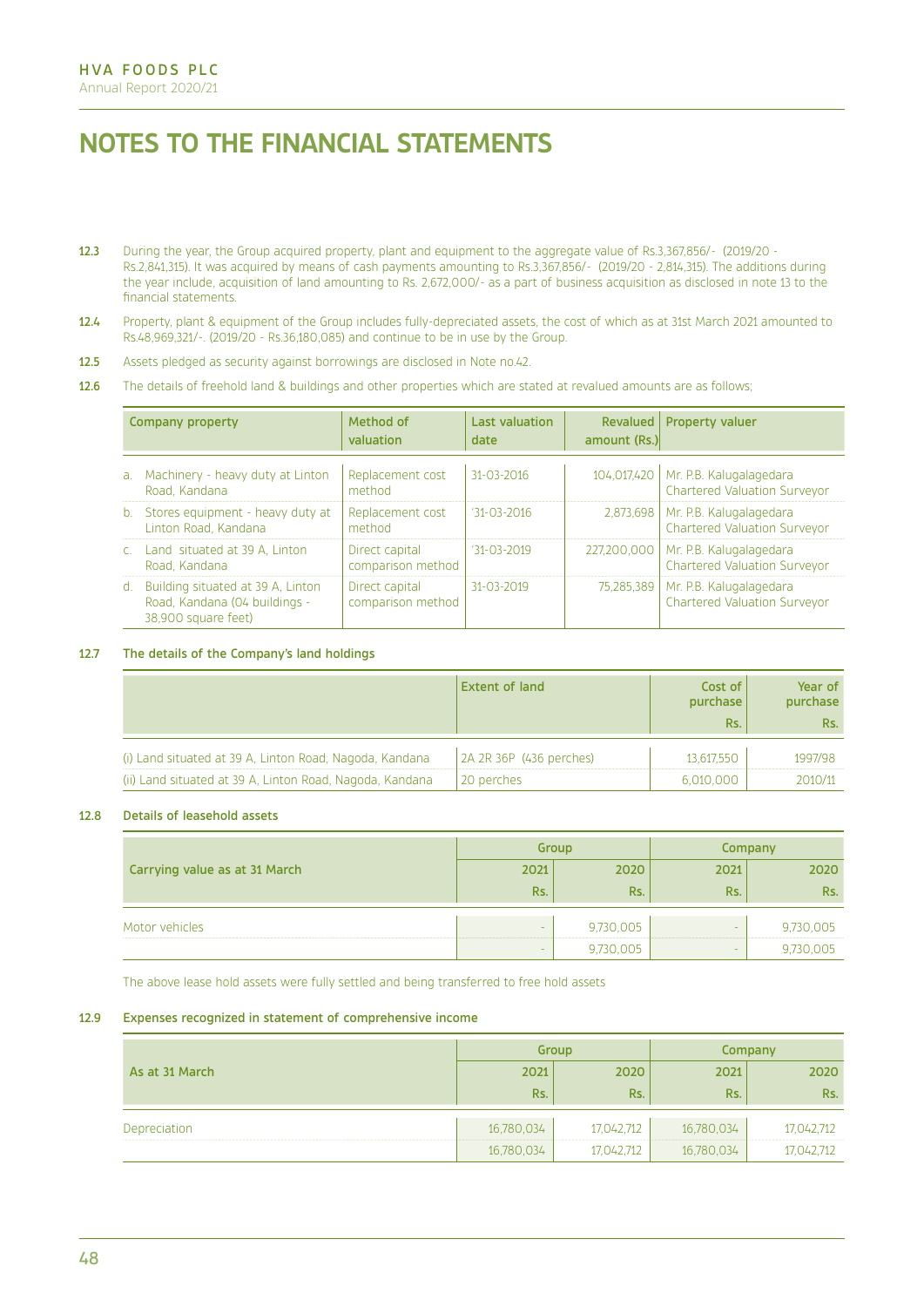## **13. GOODWILL**

|                                                               |             | Group |             | Company |
|---------------------------------------------------------------|-------------|-------|-------------|---------|
| For the year ended 31 March                                   | 2021        | 2020  | 2021        | 2020    |
|                                                               | Rs.         | Rs.   | Rs.         | Rs.     |
|                                                               |             |       |             |         |
| Balance as at 1st April                                       |             |       |             |         |
| On acquisition of the business of HVA Lanka Exports (Pvt) Ltd | 263,849,498 | -     | 263,849,498 |         |
| Balance as at 31st March                                      | 263,849,498 | -     | 263,849,498 |         |

On 10th March, 2021, the Company has acquired the business and certain assets of HVA Lanka Exports (Pvt) Ltd for a total consideration of Rs.290,000,000/-. This acquisition has accounted for as a business combination as per the requirements of SLFRS 3 – Business Combination.

The fair values of the net assets acquired and goodwill on acquisition are as follows:

|                           | Rs.         |
|---------------------------|-------------|
| Freehold land             | 2,672,000   |
| Inventories               | 19,028,502  |
| Trademark                 | 4,450,000   |
|                           |             |
| Total identifiable assets | 26,150,502  |
| Total consideration paid  | 290,000,000 |
| Goodwill on acquisition   | 263,849,498 |

## **14. INVESTMENT IN SUBSIDIARY**

|                             |          | Group |            | Company    |
|-----------------------------|----------|-------|------------|------------|
| For the year ended 31 March | 2021     | 2020  | 2021       | 2020       |
|                             | Rs.      | Rs.   | Rs.        | Rs.        |
| Non - quoted investment     |          |       |            |            |
| HVA Holdings (Pvt) Ltd      | <b>.</b> | -     | 45,000,001 | 45,000,001 |
|                             | -        | -     | 45,000,001 | 45,000,001 |

The Board of Directors have made an assessment on the impairment of the carrying amount of investment in subsidiary as at the reporting date and are confident that no impairment provision is required.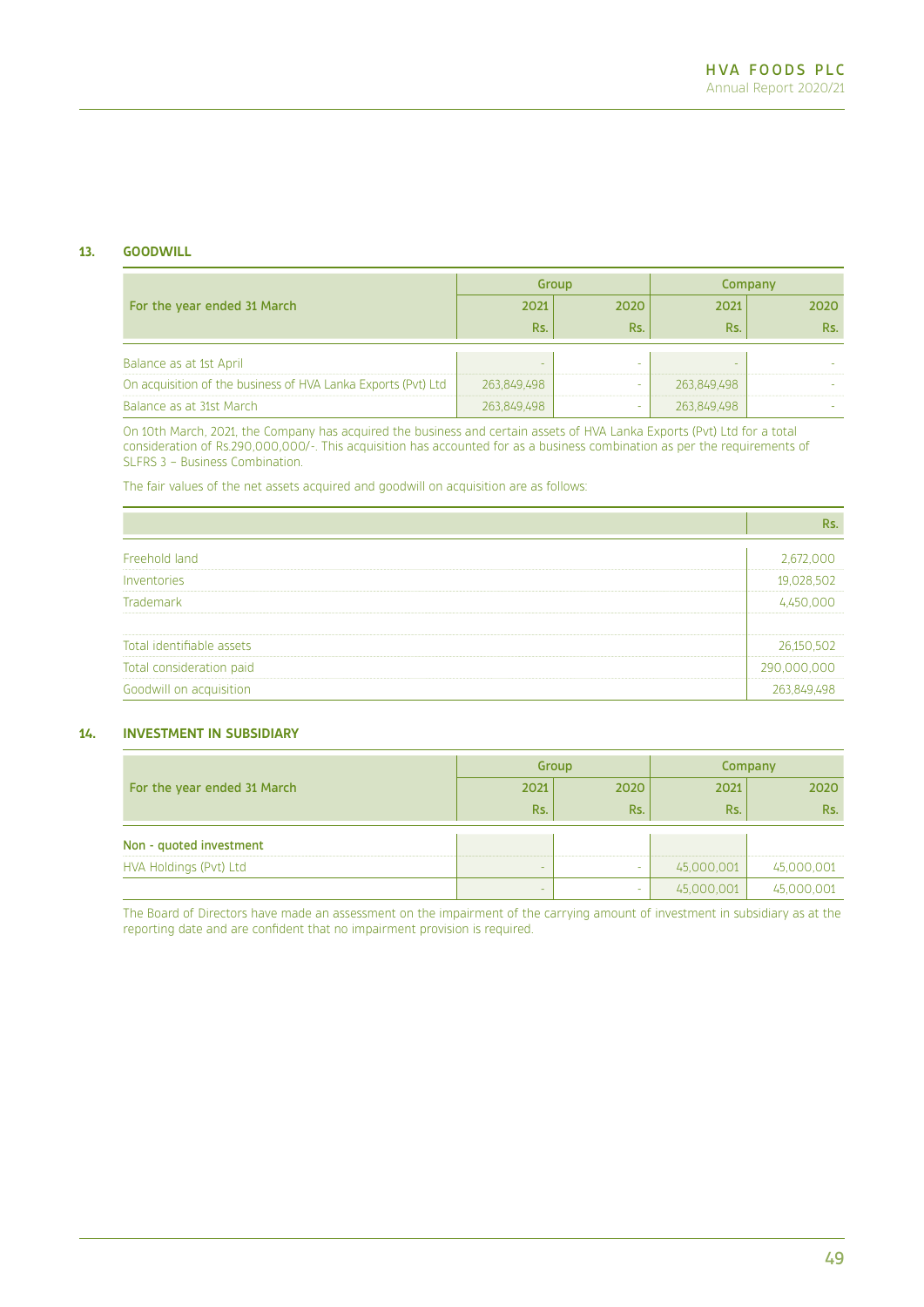## **15. OTHER INTANGIBLE ASSETS**

## 15.1 Trademark - "HELADIV"

|                             |            | Group      |        | Company |
|-----------------------------|------------|------------|--------|---------|
| For the year ended 31 March | 2021       | 2020       | 2021   | 2020    |
|                             | Rs.        | Rs.        | Rs.    | Rs.     |
|                             |            |            |        |         |
| Cost                        |            |            |        |         |
| Balance as at 1st April     | 44,938,997 | 44,938,997 | $\sim$ |         |
| Balance as at 31st March    | 44,938,997 | 44,938,997 | $\sim$ |         |

Trademark represents the excess of the cost of the business combination over the fair value of identifiable net assets of the subsidiary i.e. HVA Holdings (Pvt) Ltd as at the date of acquisition.

The Company acquired HVA Holdings (Pvt) Ltd on 29th September 2010 in order to use the international brand, "HELADIV" owned by HVA Holdings (Pvt) Ltd., as per the valuation report of Pricewaterhouse Coopers on 01st October 2010.

For the purpose of purchasing the subsidiary, the "HELADIV" trademark has been valued by royalty method, based on the fiveyear forecast sales projects provided by the management and the below-mentioned royalty rates have been assessed by the indicative value of the trade mark as at 31st December 2009 to be in the order of USD 1.08mn to USD 1.24mn (with a mid-point of USD 1.16mn).

Royalty rates for the respective markets segments served by the Company.

- » Russia & the CIS states 6% royalty rate on net sales generated from the region.
- » Far East / Asia 6% royalty rate on net sales generated from the region.
- » Europe, Americas, & Africa 4% royalty rate on net sales generated from the region.
- » New Markets & products 3% royalty rate on net sales generated from the region.
- » Brand related expenses- 1.5% of revenue from revenue generated from Heladiv sales generated.

As of the reporting date, the Board of Directors has reviewed the valuation made on 31st December 2019 to assess whether there are any indicators that may warrant an impairment provision for the carrying value of trademark. Having considered the positive growth in revenue in 2020/2021 and future revenue forecast together with reasonableness of royalty rates applied, the Board of Directors is confident that trademark has not been impaired as at the reporting date.

### 15.2 Trademark - "INFINI-T"

|                                                               |           | Group |           | Company |
|---------------------------------------------------------------|-----------|-------|-----------|---------|
| For the year ended 31 March                                   | 2021      | 2020  | 2021      | 2020    |
|                                                               | Rs.       | Rs.   | Rs.       | Rs.     |
| Balance as at 1st April                                       |           | -     | -         |         |
| On acquisition of the business of HVA Lanka Exports (Pvt) Ltd | 4,450,000 |       | 4,450,000 |         |
| Balance as at 31st March                                      | 4,450,000 | -     | 4,450,000 |         |

Out of the total consideration paid for the acquisition of business of HVA Lanka Exports (Pvt) Ltd, Rs.4,450,000/- was attributed to the trademark which was determined based on a valuation carried out by an independent professional valuer.

Valuation methodology and principal assumptions used for the brand valuation

"Income approach" has been considered for the valuation of trademark and the following principal assumptions were used:

- » Revenue growith 18% p.a.
- » Royalty rate 4.6%
- » Discount rate 16%
- » Terminal growth rate 3%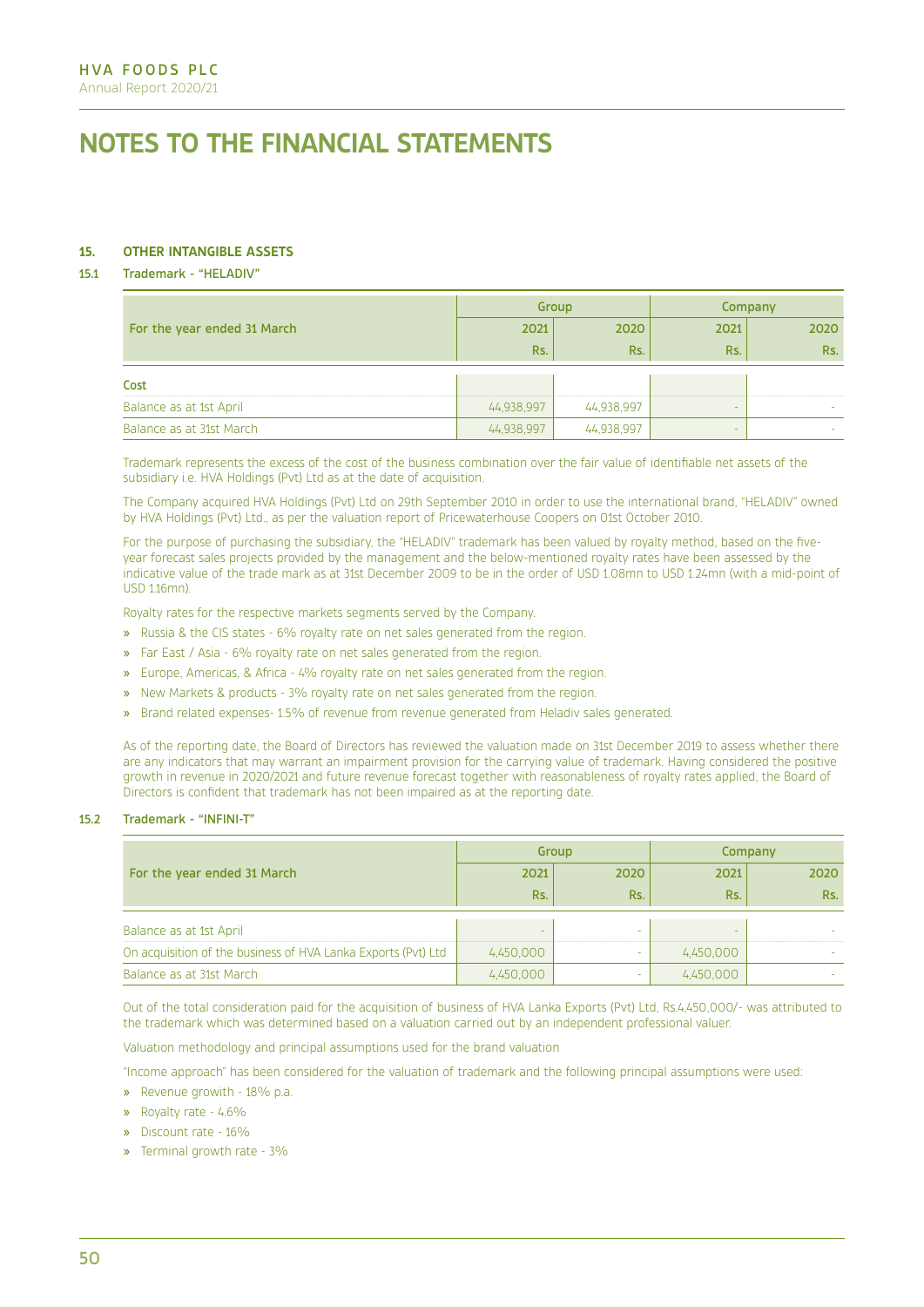# 15.3 Software

|                                     |         | Group   | Company |         |
|-------------------------------------|---------|---------|---------|---------|
| For the year ended 31 March         | 2021    | 2020    | 2021    | 2020    |
|                                     | Rs.     | Rs.     | Rs.     | Rs.     |
| Summary                             |         |         |         |         |
| Cost                                |         |         |         |         |
| Balance as at 1st April             | 323,000 | 288,000 | 323,000 | 288,000 |
| Acquire / incurred during the year  |         | 35,000  |         | 35,000  |
| Balance as at 31st March            | 323,000 | 323,000 | 323,000 | 323,000 |
| Amortization                        |         |         |         |         |
| Balance as at 1st April             | 288,000 | 288,000 | 288,000 | 288,000 |
| Amortisation charge for the year    |         |         |         |         |
| Balance as at 31st March            | 288,000 | 288,000 | 288,000 | 288,000 |
| Carrying amount                     |         |         |         |         |
| Balance as at 1st April             | 35,000  |         | 35,000  |         |
| Acquired / incurred during the year |         | 35,000  |         | 35,000  |
| Balance as at 31st March            | 35,000  | 35,000  | 35,000  | 35,000  |

|      |                             |            | Group      | Company   |           |
|------|-----------------------------|------------|------------|-----------|-----------|
|      | For the year ended 31 March | 2021       | 2020       | 2021      | 2020      |
|      |                             | Rs.        | Rs.        | Rs.       | Rs.       |
| 15.4 | Software - WIP              |            |            |           |           |
|      | Balance as at 1st April     | 2,757,340  | 2,757,340  | 2,757,340 | 2,757,340 |
|      | Balance as at 31st March    | 2,757,340  | 2,757,340  | 2,757,340 | 2,757,340 |
|      |                             |            |            |           |           |
| 15.5 | Total                       |            |            |           |           |
|      | Carrying amount             |            |            |           |           |
|      | Trademark - "HELADIV"       | 44,938,997 | 44,938,997 |           |           |
|      | Trademark - "INFINI-T"      | 4,450,000  |            | 4,450,000 |           |
|      | Software                    | 2,792,340  | 2,792,340  | 2,792,340 | 2,792,340 |
|      | Net carrying amount         | 52,181,337 | 47,731,337 | 7,242,340 | 2,792,340 |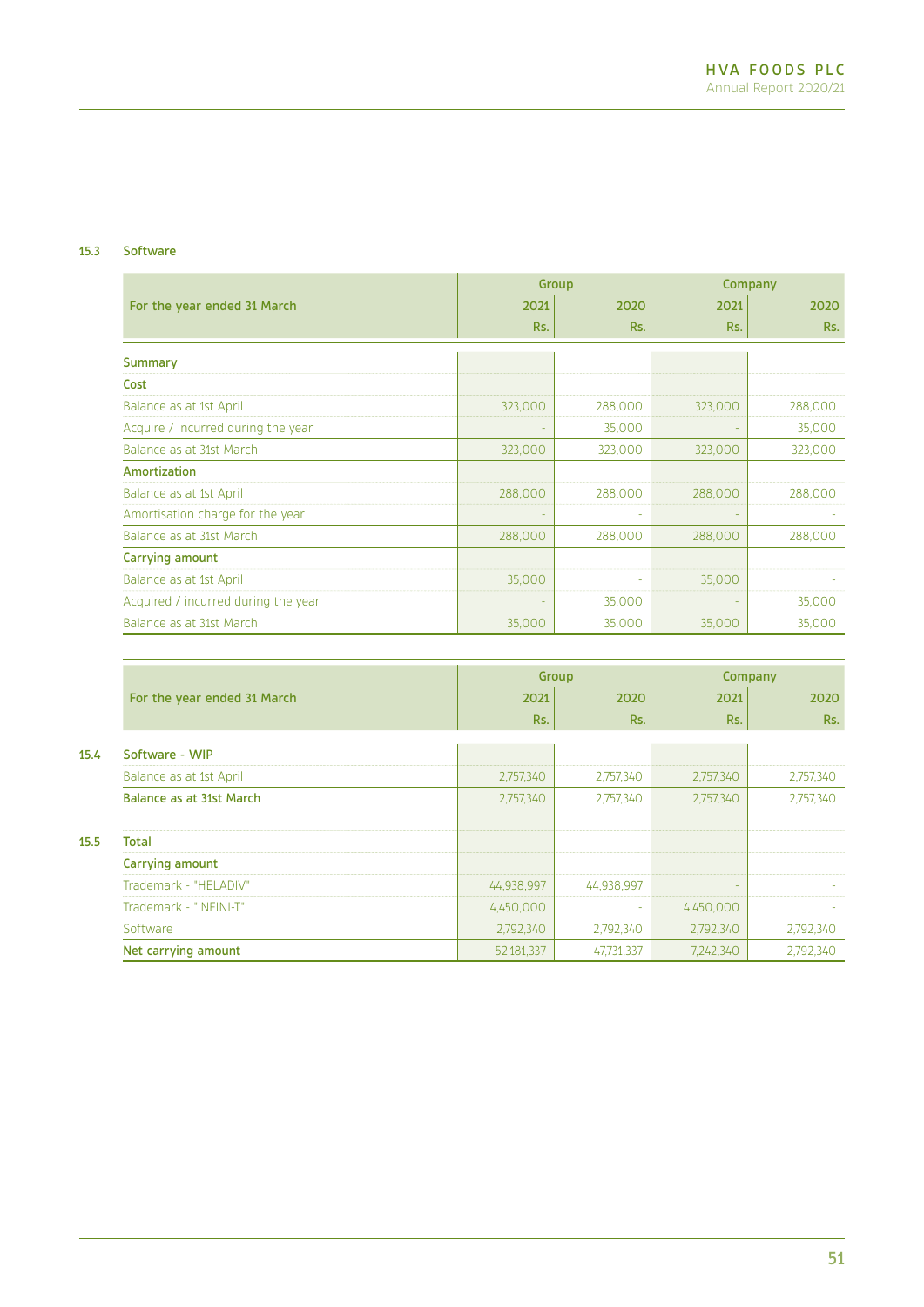# **16. INVENTORIES**

|                                         | Group       |                |                |                | Company        |
|-----------------------------------------|-------------|----------------|----------------|----------------|----------------|
| For the year ended 31 March             | <b>Note</b> | 2021           | 2020           | 2021           | 2020           |
|                                         |             | Rs.            | Rs.            | Rs.            | Rs.            |
| Raw materials - Tea                     |             | 46,062,235     | 40,434,558     | 46,062,235     | 40,434,558     |
| Flavours                                |             | 13,272,854     | 7,162,432      | 13,272,854     | 7,162,432      |
| Packing materials                       |             | 74,974,120     | 61,894,947     | 74,974,120     | 61,894,947     |
| Work-in-progress                        |             | 2,890          | 309,838        | 2,890          | 309,838        |
| Semi-finished goods                     |             | 27,621,677     | 10,692,898     | 27,621,677     | 10,692,898     |
| Finished goods                          |             | 9,636,719      | 10,632,824     | 9,636,719      | 10,632,824     |
| Tea café stocks                         |             | 2,563,750      | 5,755,723      | 2,563,750      | 5,755,723      |
| Other stocks                            |             | 6,171,736      | 4,075,671      | 6,171,736      | 4,075,671      |
|                                         |             | 180,305,981    | 140,958,891    | 180,305,981    | 140,958,891    |
| Provision for impairment of inventories | 16.1        | (25, 512, 869) | (28, 104, 460) | (25, 512, 869) | (28, 104, 460) |
|                                         |             | 154,793,112    | 112,854,431    | 154,793,112    | 112,854,431    |
| Provision for impairment                |             |                |                |                |                |
| Balance as at 1st April                 |             | 28,104,460     |                | 28,104,460     |                |
| Provision/(reversal) for the year       |             | (2,591,591)    | 28,104,460     | (2,591,591)    | 28,104,460     |
| <b>Balance as at 31st March</b>         |             | 25,512,869     | 28,104,460     | 25.512.869     | 28,104,460     |

# **17. FINANCIAL ASSETS - FAIR VALUE THROUGH PROFIT OR LOSS**

|                               |               | 2021      |              | 2020          |           |              |
|-------------------------------|---------------|-----------|--------------|---------------|-----------|--------------|
| For the year ended 31 March   | No. of shares | Cost      | Market value | No. of shares | Cost      | Market value |
|                               | Rs.           | Rs.       | Rs.          | Rs.           | Rs.       | Rs.          |
| Group                         |               |           |              |               |           |              |
| Muller & Phipps (Ceylon) PLC  | 105,040       | 115,544   | 115,544      | 105,040       | 115,544   | 63,024       |
| Vallibel Finance PLC          | 3.950         | 232,645   | 415,738      | 3,950         | 232,645   | 197,500      |
| Colombo Land Developments PLC | 25,000        | 595,000   | 600,000      | 25,000        | 595,000   | 337,500      |
| Sanasa Development Bank       | 19,465        | 1,638,756 | 1,105,612    | 17,453        | 1,638,756 | 785,382      |
|                               |               | 2,581,945 | 2,236,894    |               | 2,581,945 | 1,383,406    |
| Company                       |               |           |              |               |           |              |
| Muller & Phipps (Ceylon) PLC  | 105,040       | 115,544   | 115,544      | 105,040       | 115,544   | 63,024       |
| <b>Vallibel Finance PLC</b>   | 3.950         | 232,645   | 415,738      | 3,950         | 232,645   | 197,500      |
| Colombo Land Developments PLC | 25,000        | 595,000   | 600,000      | 25,000        | 595,000   | 337,500      |
| Sanasa Development Bank       | 19,465        | 1,638,756 | 1,105,612    | 17,453        | 1,638,756 | 785,382      |
|                               |               | 2,581,945 | 2,236,894    |               | 2,581,945 | 1,383,406    |

 $16.1$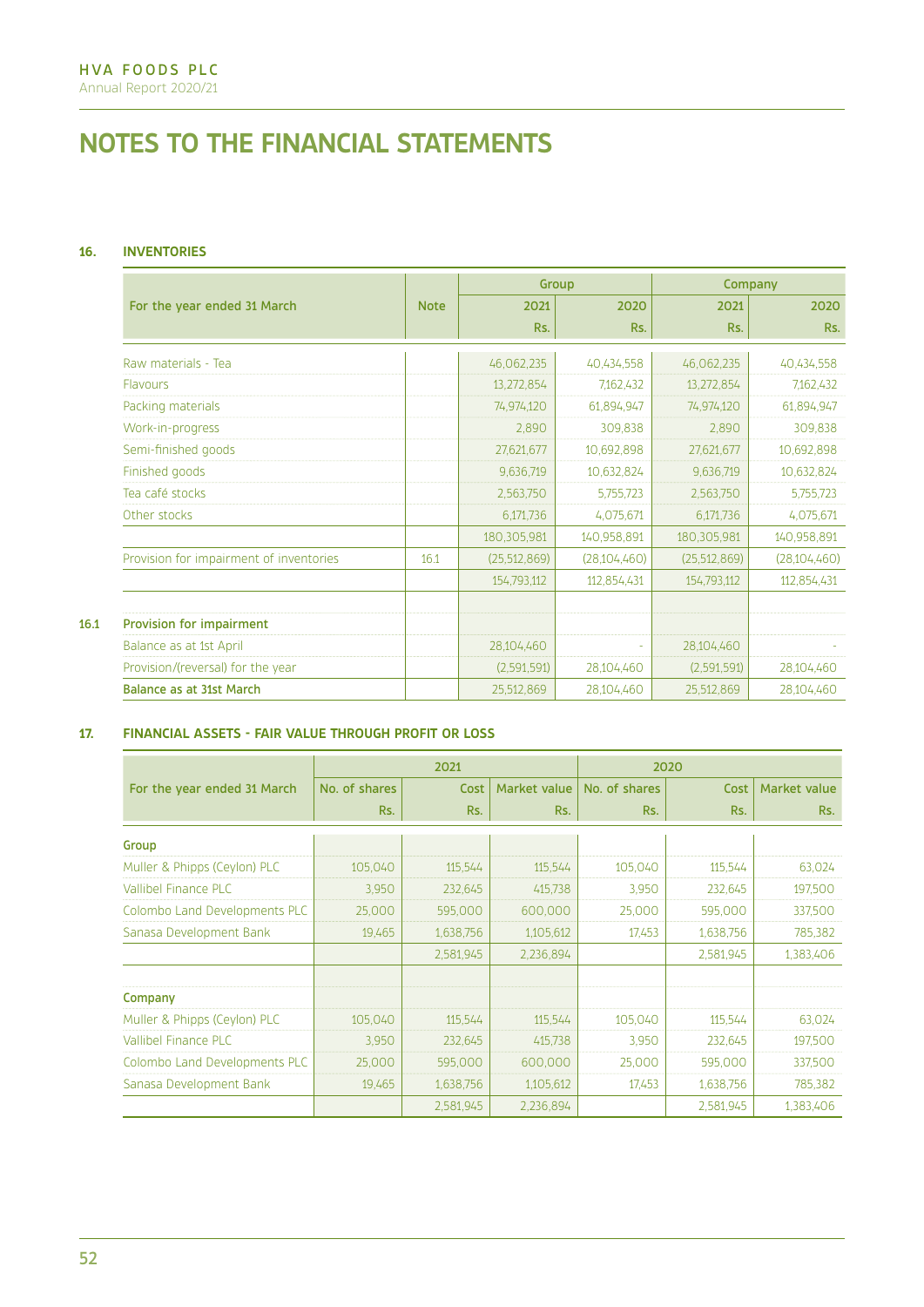# **18. TRADE RECEIVABLES**

|      |                                 |             | Group           |              | Company         |              |
|------|---------------------------------|-------------|-----------------|--------------|-----------------|--------------|
|      | For the year ended 31 March     | <b>Note</b> | 2021            | 2020         | 2021            | 2020         |
|      |                                 |             | Rs.             | Rs.          | Rs.             | Rs.          |
|      | Trade debtors                   |             | 441,809,395     | 329,543,762  | 441,809,395     | 329,543,762  |
|      | Provision for impairment losses | 18.1        | (214, 039, 370) | (90,770,061) | (214, 039, 370) | (90,770,061) |
|      |                                 |             | 227,770,025     | 238,773,701  | 227,770,025     | 238,773,701  |
| 18.1 | Provision for impairment losses |             |                 |              |                 |              |
|      | Balance as at 1st April         |             | 90,770,061      | 76,024,990   | 90.770.061      | 76,024,990   |
|      | Provision for the year          |             | 123,269,309     | 14,745,071   | 123,269,309     | 14,745,071   |
|      | Balance as at 31st March        |             | 214,039,370     | 90,770,061   | 214,039,370     | 90.770.061   |

# **19. AMOUNTS DUE FROM RELATED PARTIES**

|                               | Nature of<br>Group |             | Company                  |                 |         |                 |
|-------------------------------|--------------------|-------------|--------------------------|-----------------|---------|-----------------|
| For the year ended 31 March   | relationship       | <b>Note</b> | 2021                     | 2020            | 2021    | 2020            |
|                               |                    |             | Rs.                      | Rs.             | Rs.     | Rs.             |
| HVA Lanka Exports (Pvt) Ltd   | Affiliate          |             | ۰                        | 365,188,867     |         | 365,255,067     |
| HVA Holdings (Pvt) Ltd        | Subsidiary         |             | $\overline{\phantom{a}}$ |                 | 76,800  | 44,000          |
| HVA Farms (Pvt) Ltd           | Affiliate          |             | 36.715                   | 36.714          | 36,715  | 36.714          |
| Lake Drive Holdings (Pvt) Ltd | Affiliate          |             | 100,000                  | 100,000         | 100,000 | 100,000         |
|                               |                    |             | 136,715                  | 365,325,581     | 213,515 | 365,435,781     |
| Provision for impairment      |                    | 19.1        |                          | (322, 813, 036) |         | (322, 813, 036) |
|                               |                    |             | 136,715                  | 42,512,545      | 213,515 | 42.622.745      |

## 19.1 Provision for impairment - HVA Lanka Exports (Pvt) Ltd

| Balance as at 1st April           | 322.813.036   | 344.109.728  | 322 813 036   | 344.109.728    |
|-----------------------------------|---------------|--------------|---------------|----------------|
| Provision/(reversal) for the year | (322.813.036) | (21.296.692) | (322.813.036) | (21, 296, 692) |
| Balance as at 31st March          |               | 322,813,036  | <b>.</b>      | 322.813.036    |

(a) Provision for bad debts amounting to Rs.322,813,036/- has been reversed during the year due to settlements made by HVA Lanka Exports (Pvt) Ltd.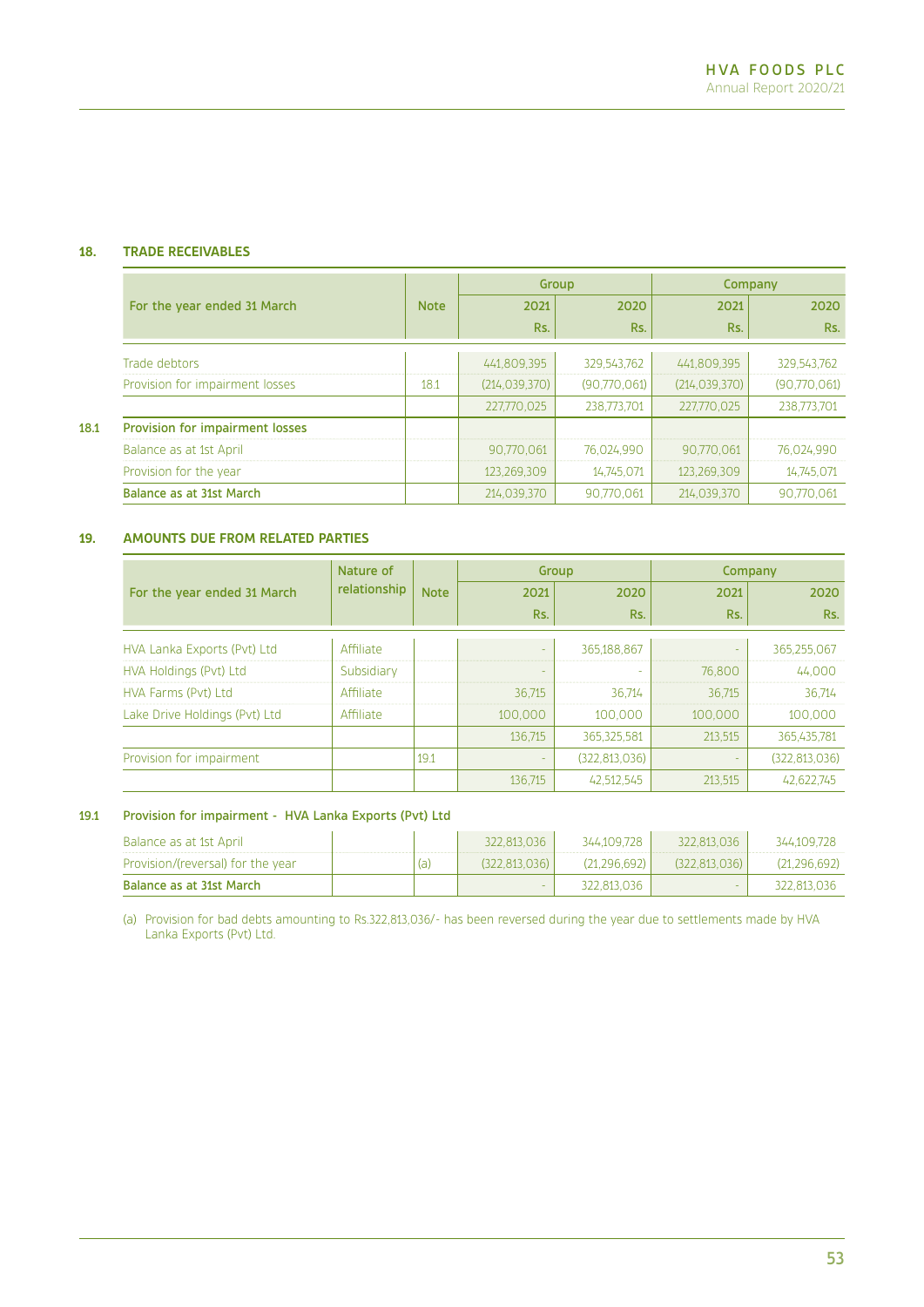# **20. PREPAYMENTS AND OTHER RECEIVABLES**

|                                    |           | Group      | Company   |            |
|------------------------------------|-----------|------------|-----------|------------|
| For the year ended 31 March        | 2021      | 2020       | 2021      | 2020       |
|                                    | Rs.       | Rs.        | Rs.       | Rs.        |
|                                    |           |            |           |            |
| Other taxes recoverable            | 5.644.416 | 15,678,846 | 5.644.416 | 15,678,846 |
| Interest receivable on outstanding |           | 19,943     |           | 19,943     |
| Prepayment                         | 2,056,511 | 1,370,859  | 2,056,511 | 1,370,859  |
| Other receivables                  | 29,177    | 3,884,820  | 29.177    | 3,884,820  |
|                                    | 7,730,104 | 20,954,468 | 7.730.104 | 20,954,468 |

## **21. DEPOSITS AND ADVANCES**

|                             |            | Group      | Company    |            |  |
|-----------------------------|------------|------------|------------|------------|--|
| For the year ended 31 March | 2021       | 2020       | 2021       | 2020       |  |
|                             | Rs.        | Rs.        | Rs.        | Rs.        |  |
|                             |            |            |            |            |  |
| Advances                    | 66,433,383 | 10,486,187 | 66,433,383 | 10,486,187 |  |
| <b>Deposits</b>             | 3,310,960  | 3,613,076  | 3,310,960  | 3,613,076  |  |
|                             | 69,744,343 | 14,099,263 | 69,744,343 | 14,099,263 |  |

## **22. CASH AND CASH EQUIVALENTS**

|      |                                                                        |             | Group       | Company     |             |
|------|------------------------------------------------------------------------|-------------|-------------|-------------|-------------|
|      | For the year ended 31 March                                            | 2021        | 2020        | 2021        | 2020        |
|      |                                                                        | Rs.         | Rs.         | Rs.         | Rs.         |
| 22.1 | Short-term deposits                                                    |             |             |             |             |
|      | <b>Fixed deposits</b>                                                  | 59,700,000  |             | 59.700.000  |             |
|      | Exports bills saving accounts                                          | 3.264       | 3,111       | 3.264       | 3.111       |
|      | Exports margin accounts                                                | 37,691,633  | 11,927,360  | 37,691,633  | 11,927,360  |
|      |                                                                        | 97.394.897  | 11.930.471  | 97.394.897  | 11,930,471  |
| 22.2 | <b>Favorable balances</b>                                              |             |             |             |             |
|      | Cash at banks (USD)                                                    | 31,895,836  | 18,716,747  | 31,895,836  | 18,716,747  |
|      | Cash at banks (EUR)                                                    | 2,496,731   | 129,651     | 2,496,731   | 129,651     |
|      | Cash at banks (LKR)                                                    | 18,524,733  | 3,364,131   | 18,514,428  | 3,350,226   |
|      | Cash in hand and cheques in hand                                       | 517.013     | 616,655     | 517.013     | 616,655     |
|      | Total favourable balances                                              | 53,434,313  | 22,827,184  | 53,424,008  | 22,813,279  |
|      | Total short-term deposits and favourable balances                      | 150,829,210 | 34,757,655  | 150,818,905 | 34,743,750  |
| 22.3 | Unfavourable balances/overdrafts                                       |             |             |             |             |
|      | <b>Bank overdrafts</b>                                                 | 39,351,302  | 36,296,673  | 39,351,302  | 36,296,673  |
|      | Cash and cash equivalents for the<br>purpose of statement of cashflows | 111,477,908 | (1,539,018) | 111,467,603 | (1,552,923) |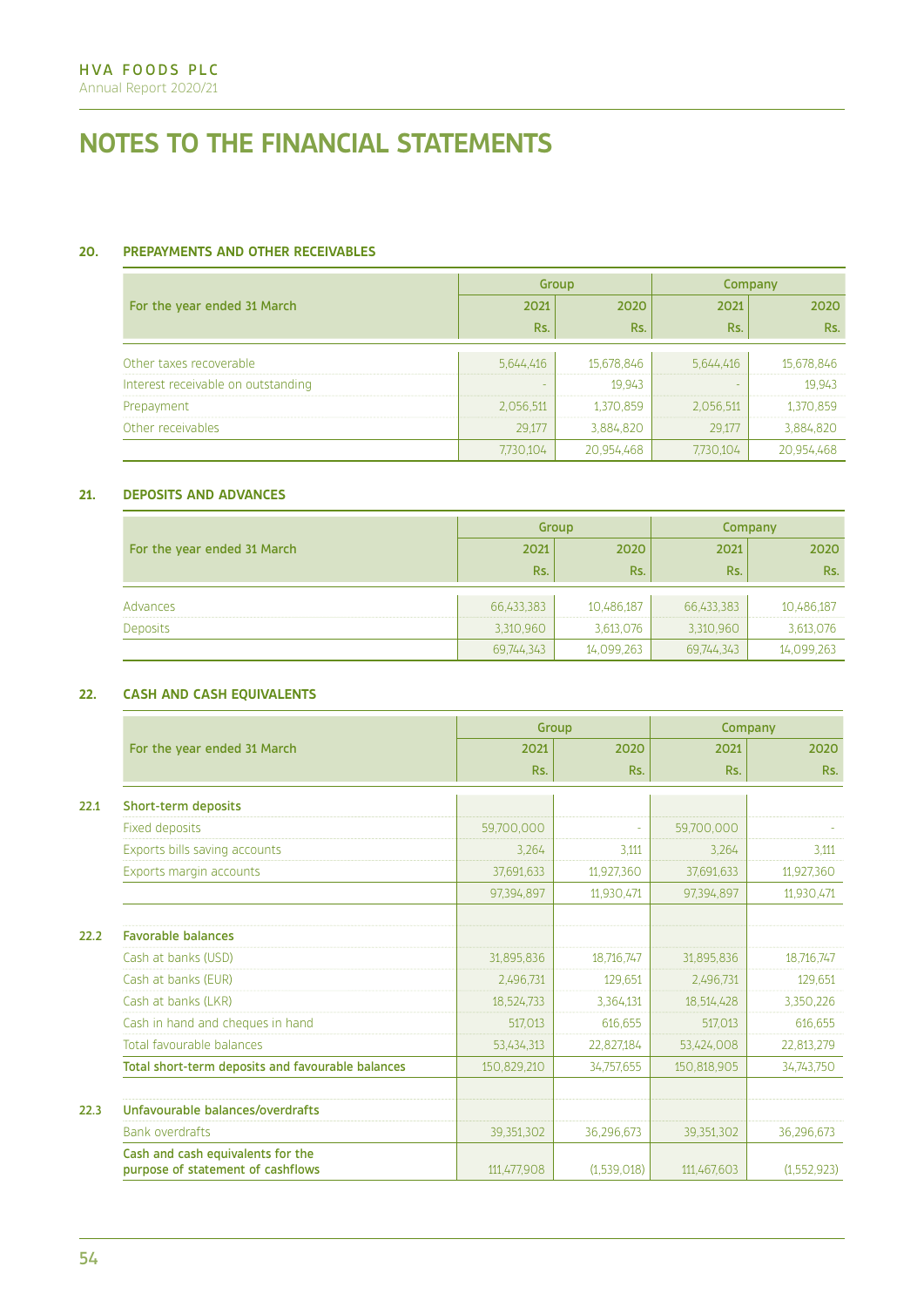## **23. NON-CURRENT ASSETS CLASSIFIED AS HELD FOR SALE**

Group/Company

| For the year ended 31 March    | As at 31st March, 2021 |                             |                              |  |
|--------------------------------|------------------------|-----------------------------|------------------------------|--|
|                                | Cost                   | Accumulated<br>depreciation | <b>Written down</b><br>value |  |
|                                | Rs.                    | Rs.                         | Rs.                          |  |
| Land                           | 227,200,000            |                             | 227,200,000                  |  |
| <b>Buildings</b>               | 73,162,098             | 9,754,942                   | 63,407,156                   |  |
| Plant & machinery - heavy duty | 1,380,264              | 460,042                     | 920,222                      |  |
| Plant & machinery - other      | 44,112                 | 44,112                      |                              |  |
| Stores equipment - other       | 720,177                | 720,177                     |                              |  |
| Furniture & fittings           | 5,750                  | 5.175                       | 575                          |  |
| Office equipment               | 718,567                | 708,996                     | 9.571                        |  |
|                                | 303,230,968            | 11,693,444                  | 291,537,524                  |  |

Subsequent to the reporting date, on 22nd June 2021, the Company has disposed its properties (land and buildings and other equipment) situated at 43, Mahawatta Road, Ragama (also referred to as 39A, Linton Road, Kandana) for a consideration of Rs.338,000,000/-. Therefore, aforementioned properties have been recognised as "Non-current assets held for sale" as per the requirements of SLFRS 5 - Non-current Assets held for Sale and Discontinued Operations.

## **24. STATED CAPITAL**

|                             | Group       |             | Company     |             |
|-----------------------------|-------------|-------------|-------------|-------------|
| For the year ended 31 March | 2021        | 2020        | 2021        | 2020        |
|                             | Rs.         | Rs.         | Rs.         | Rs.         |
|                             |             |             |             |             |
| Balance as at 1st April     | 333,857,588 | 333,857,588 | 333,857,588 | 333,857,588 |
| Balance as at 31st March    | 333,857,588 | 333,857,588 | 333,857,588 | 333,857,588 |
|                             |             |             |             |             |
|                             | Nos.        | Nos.        | Nos.        | Nos.        |
| Ordinary shares             | 66,428,660  | 66,428,660  | 66,428,660  | 66,428,660  |

The holders of ordinary shares are entitled to receive dividend from time to time and entitled to one vote per individual present at the meeting of shareholders or one vote per share in case of a poll.

## **25. REVALUATION RESERVE**

|                             | Group       |             | Company     |             |
|-----------------------------|-------------|-------------|-------------|-------------|
| For the year ended 31 March | 2021        | 2020        | 2021        | 2020        |
|                             | Rs.         | Rs.         | Rs.         | Rs.         |
| Balance as at 1st April     | 237,613,039 | 237,613,039 | 237,613,039 | 237,613,039 |
| Balance as at 31st March    | 237,613,039 | 237,613,039 | 237,613,039 | 237,613,039 |

The above revaluation surplus consist of gains resulting from the revaluation of land, building, machinery - heavy duty & stores equipment - heavy duty as described in Note No. 12.6 to these financial statements.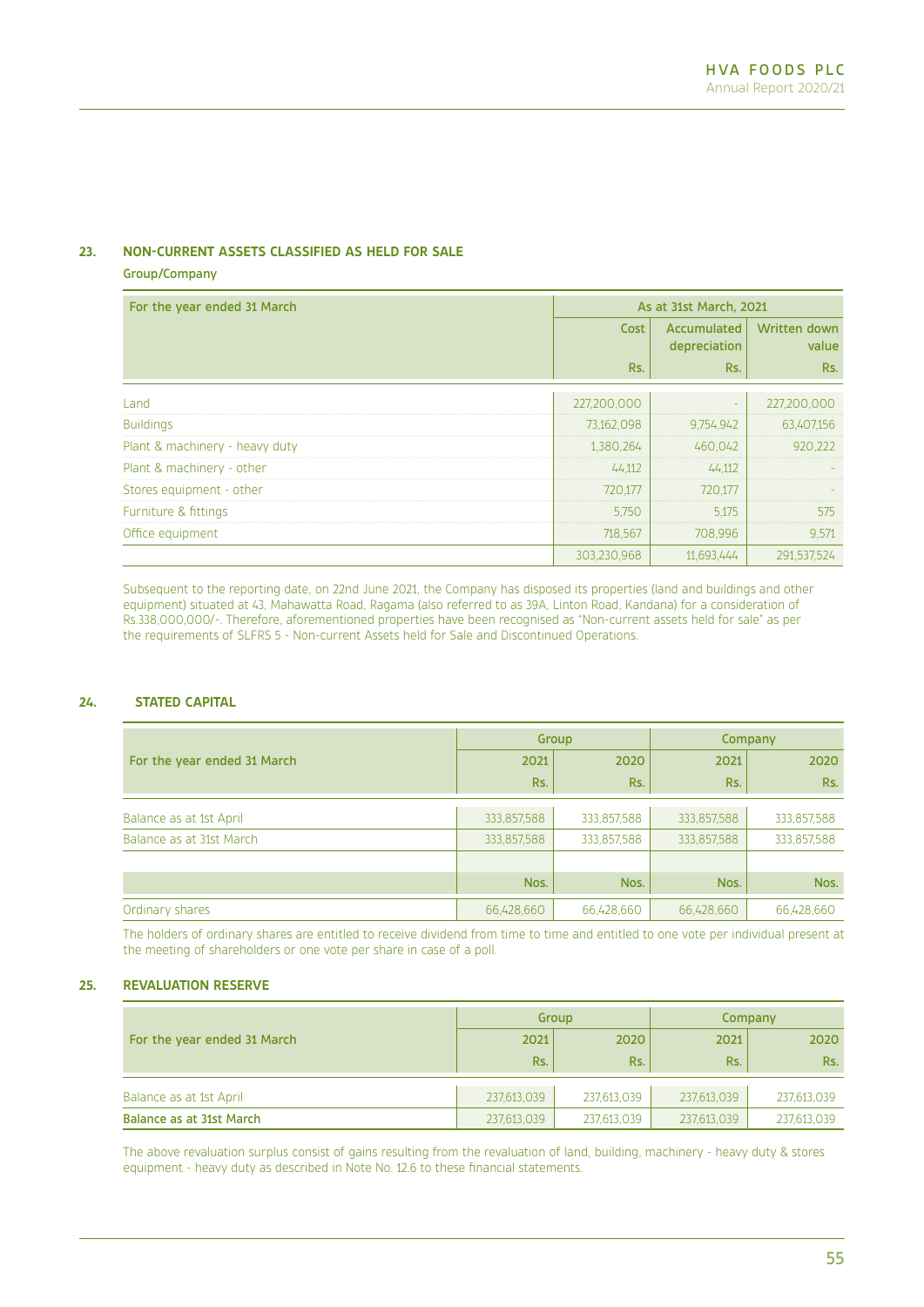# **26. ACCUMULATED LOSSES**

|                                                   |                 | Group           | Company         |                 |
|---------------------------------------------------|-----------------|-----------------|-----------------|-----------------|
| For the year ended 31 March                       | 2021            | 2020            | 2021            | 2020            |
|                                                   | Rs.             | Rs.             | Rs.             | Rs.             |
|                                                   |                 |                 |                 |                 |
| Balance as at 1st April                           | (634, 355, 113) | (511, 122, 240) | (634, 183, 814) | (510, 969, 340) |
| Profit/(loss) for the year                        | 78,590,107      | (125.628.255)   | 78,562,707      | (125,609,856)   |
| Other comprehensive income for the year           | 84,912          | 2.688.754       | 84,912          | 2,688,754       |
| Deferred tax effect on other comprehensive income | (11, 888)       | (293, 372)      | (11, 888)       | (293, 372)      |
| Balance as at 31st March                          | (555, 691, 982) | (634, 355, 113) | (555,548,083)   | (634, 183, 814) |

## **27. RETIREMENT BENEFIT OBLIGATIONS**

|                                   |                | Group       | Company        |              |
|-----------------------------------|----------------|-------------|----------------|--------------|
| For the year ended 31 March       | 2021           | 2020        | 2021           | 2020         |
|                                   | Rs.            | Rs.         | Rs.            | Rs.          |
| Balance as at 1st April           | 18, 344, 855   | 18,646,534  | 18,344,855     | 18,646,534   |
| Interest cost for the year        | 1,834,486      | 2,116,382   | 1,834,486      | 2,116,382    |
| Current service cost for the year | 977,748        | 1,165,709   | 977,748        | 1,165,709    |
| Gratuity paid during the year     | (14, 570, 072) | (895,016)   | (14, 570, 072) | (895, 016)   |
| Actuarial gain                    | (84, 912)      | (2,688,754) | (84, 912)      | (2,688,754)  |
| Balance as at 31st March          | 6,502,105      | 18,344,855  | 6,502,105      | 18, 344, 855 |

## 27.1 Expenses recognized in profit/loss

|                             | Group     |           | Company   |           |
|-----------------------------|-----------|-----------|-----------|-----------|
| For the year ended 31 March | 2021      | 2020      | 2021      | 2020      |
|                             | Rs.       | Rs.       | Rs.       | Rs.       |
| Current service cost        | 977,748   | 1,165,709 | 977,748   | 1,165,709 |
| Interest cost               | 1,834,486 | 2,116,382 | 1,834,486 | 2,116,382 |
|                             | 2,812,234 | 3,282,091 | 2,812,234 | 3,282,091 |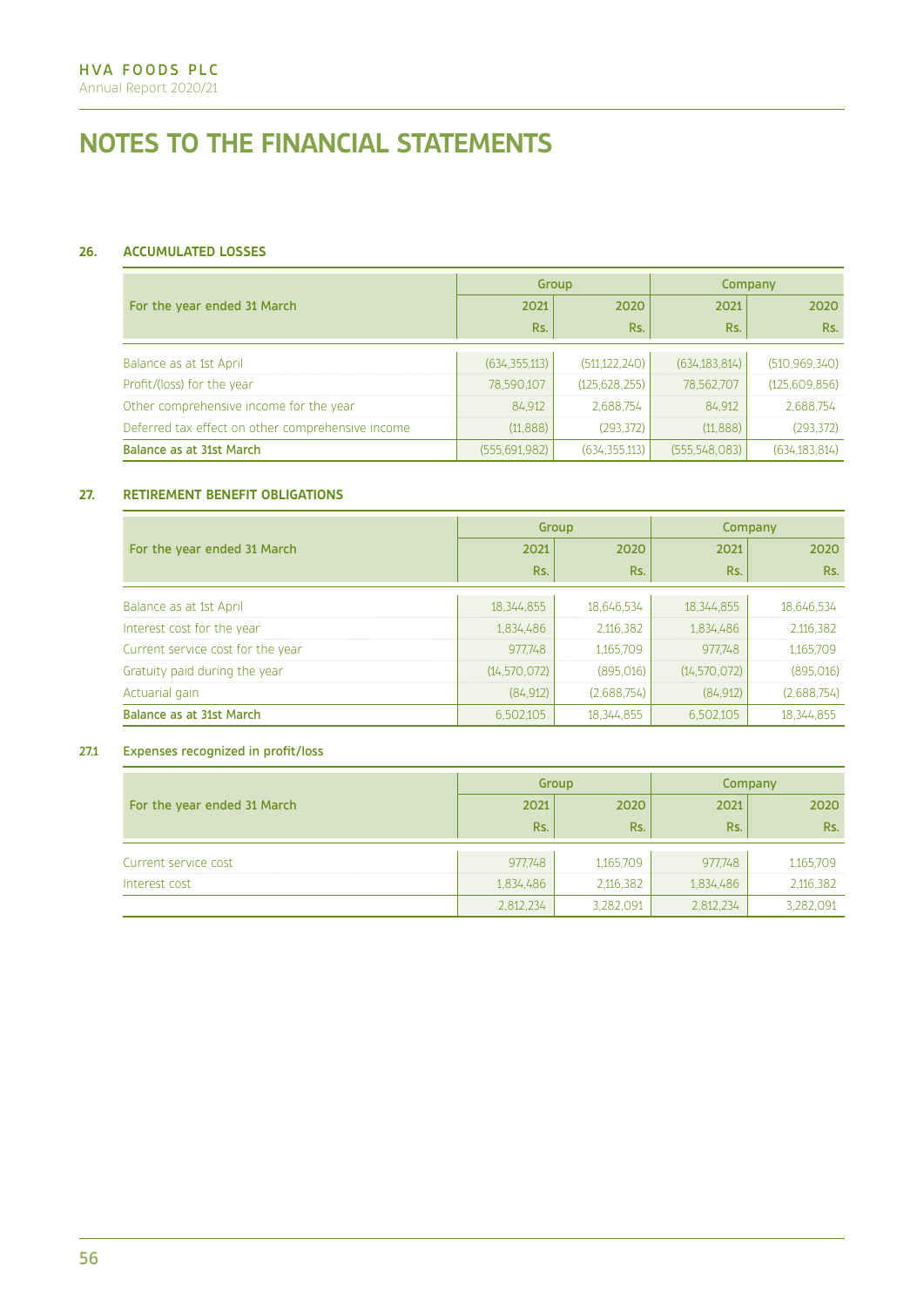## 27.2 Actuarial (gain)/loss recognised in other comprehensive income

|                             | Group     |             | Company   |             |
|-----------------------------|-----------|-------------|-----------|-------------|
| For the year ended 31 March | 2021      | 2020        | 2021      | 2020        |
|                             | Rs.       | Rs.         | Rs.       | Rs.         |
| Actuarial gain              | (84, 912) | (2,688,754) | (84, 912) | (2,688,754) |
|                             |           |             |           |             |
|                             | (84, 912) | (2,688,754) | (84, 912) | (2,688,754) |

The employee benefit liability of the Group is based on the actuarial valuations carried out by Messers. Actuarial & Management Consultants (Pvt) Ltd., actuaries.

The principal assumptions used in determining the cost of employee benefits as at the reporting date were;

|                             | Group |        | Company |        |
|-----------------------------|-------|--------|---------|--------|
| For the year ended 31 March | 2021  | 2020   | 2021    | 2020   |
|                             | Rs.   | Rs.    | Rs.     | Rs.    |
| Discount rate               | 8.00% | 10.00% | 8.00%   | 10.00% |
| Future salary increases     | 8.00% | 8.00%  | 8.00%   | 8.00%  |

## 27.3 Sensitivity of assumptions employed in actuarial valuation

The following table demonstrates the sensitivity to a reasonably possible change in the key assumptions employed with all other variables held constant in the employment benefit liability measurement.

The sensitivity of the statement of financial position is the effect of the assumed changes in discount rate and salary increment rate on the profit or loss and employment benefit obligation for the year.

|                                       |            | Group      | Company    |            |
|---------------------------------------|------------|------------|------------|------------|
| For the year ended 31 March           | 2021       | 2020       | 2021       | 2020       |
|                                       | Rs.        | Rs.        | Rs.        | Rs.        |
|                                       |            |            |            |            |
| 1% increase in discount rate          | (185,777)  | (187, 854) | (185,777)  | (187, 854) |
| 1% decrease in discount rate          | 198,397    | 195,882    | 198,397    | 195,882    |
|                                       |            |            |            |            |
| 1% increase in salary escalation rate | 178,864    | 102.106    | 178,864    | 102.106    |
| 1% decrease in salary escalation rate | (170, 583) | (97.997)   | (170, 583) | (97, 997)  |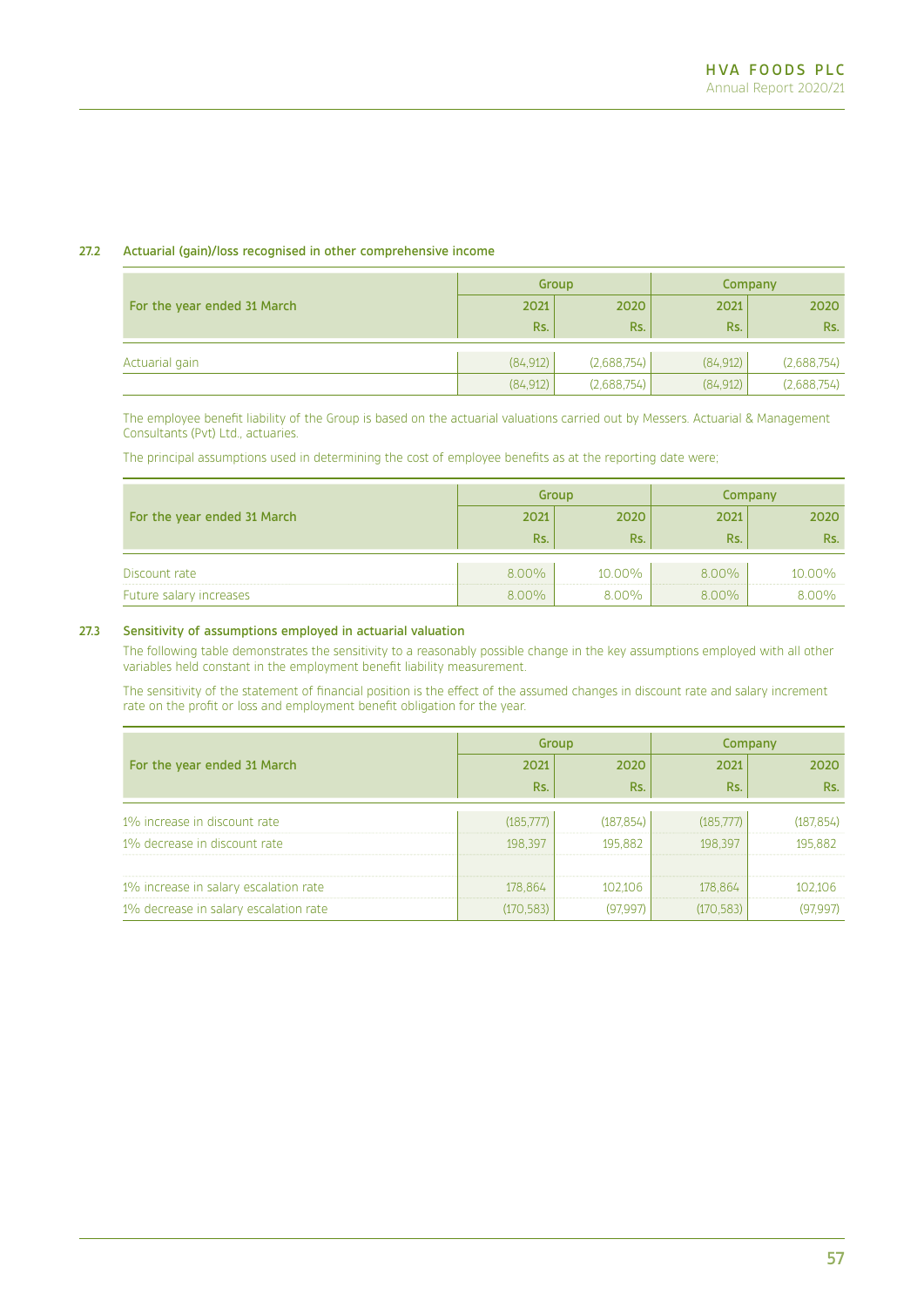# **28. INTEREST BEARING LOANS AND BORROWINGS**

|                                                    |                                                                                                                                                                                                                                                                                                                                                                                                            | Group           |                 | Company         |                 |
|----------------------------------------------------|------------------------------------------------------------------------------------------------------------------------------------------------------------------------------------------------------------------------------------------------------------------------------------------------------------------------------------------------------------------------------------------------------------|-----------------|-----------------|-----------------|-----------------|
| For the year ended 31 March                        | <b>Note</b>                                                                                                                                                                                                                                                                                                                                                                                                | 2021            | 2020            | 2021            | 2020            |
|                                                    |                                                                                                                                                                                                                                                                                                                                                                                                            | Rs.             | Rs.             | Rs.             | Rs.             |
| <b>Non-current liabilities</b>                     |                                                                                                                                                                                                                                                                                                                                                                                                            |                 |                 |                 |                 |
| Secured term loans                                 |                                                                                                                                                                                                                                                                                                                                                                                                            |                 |                 |                 |                 |
| Balance as at 1st April                            |                                                                                                                                                                                                                                                                                                                                                                                                            | 492,460,803     | 133,490,316     | 492,460,803     | 133,490,316     |
| Loans obtained during the year                     |                                                                                                                                                                                                                                                                                                                                                                                                            | 8,356,606       | 347,382,578     | 8,356,606       | 347,382,578     |
|                                                    |                                                                                                                                                                                                                                                                                                                                                                                                            | 500,817,409     | 480,872,894     | 500,817,409     | 480,872,894     |
| Repayments during the year                         |                                                                                                                                                                                                                                                                                                                                                                                                            | (41, 328, 272)  | (15, 023, 872)  | (41, 328, 272)  | (15, 023, 872)  |
|                                                    |                                                                                                                                                                                                                                                                                                                                                                                                            | 459,489,137     | 465,849,022     | 459,489,137     | 465,849,022     |
|                                                    |                                                                                                                                                                                                                                                                                                                                                                                                            | 19,484,733      | 26,611,781      | 19,484,733      | 26,611,781      |
|                                                    |                                                                                                                                                                                                                                                                                                                                                                                                            | 478,973,870     | 492,460,803     | 478,973,870     | 492,460,803     |
| Transferred to current liabilities                 |                                                                                                                                                                                                                                                                                                                                                                                                            | (232, 433, 393) | (229, 504, 837) | (232, 433, 393) | (229, 504, 837) |
|                                                    | (a)                                                                                                                                                                                                                                                                                                                                                                                                        | 246,540,477     | 262,955,966     | 246,540,477     | 262,955,966     |
|                                                    |                                                                                                                                                                                                                                                                                                                                                                                                            | 232,433,393     | 229,504,837     | 232,433,393     | 229,504,837     |
| Repayable between one and five years               |                                                                                                                                                                                                                                                                                                                                                                                                            | 246,540,477     | 262,955,966     | 246,540,477     | 262,955,966     |
| Balance as at 31st March                           |                                                                                                                                                                                                                                                                                                                                                                                                            | 478,973,870     | 492,460,803     | 478,973,870     | 492,460,803     |
|                                                    |                                                                                                                                                                                                                                                                                                                                                                                                            |                 |                 |                 |                 |
| Balance as at 1st April                            |                                                                                                                                                                                                                                                                                                                                                                                                            | 11,395,506      | 11,464,077      | 11,395,506      | 11,464,077      |
| Repayments during the year                         |                                                                                                                                                                                                                                                                                                                                                                                                            | (11, 395, 506)  | (68.571)        | (11, 395, 506)  | (68, 571)       |
|                                                    |                                                                                                                                                                                                                                                                                                                                                                                                            |                 | 11,395,506      |                 | 11,395,506      |
|                                                    |                                                                                                                                                                                                                                                                                                                                                                                                            |                 | (11, 395, 506)  |                 | (11, 395, 506)  |
| Finance lease obligations - non-current borrowings | (b)                                                                                                                                                                                                                                                                                                                                                                                                        |                 |                 |                 |                 |
|                                                    |                                                                                                                                                                                                                                                                                                                                                                                                            |                 |                 |                 |                 |
|                                                    |                                                                                                                                                                                                                                                                                                                                                                                                            |                 | 12,808,479      | ä,              | 12,808,479      |
|                                                    |                                                                                                                                                                                                                                                                                                                                                                                                            |                 | (1,412,973)     |                 | (1,412,973)     |
|                                                    |                                                                                                                                                                                                                                                                                                                                                                                                            |                 | 11,395,506      |                 | 11,395,506      |
|                                                    | $(a)+(b)$                                                                                                                                                                                                                                                                                                                                                                                                  | 246,540,477     | 262.955.966     | 246,540,477     | 262,955,966     |
|                                                    | Effect of movements in foreign exchange<br>Balance as at 31st March<br>Secured term loans - Non-current borrowings<br>Repayable within one year<br>Finance lease obligations<br>Balance as at 31st March<br>Transferred to current liabilities<br>Finance lease obligations repayable within one year<br><b>Gross liability</b><br>Finance charges<br>Net lease obligation<br>Total non-current borrowings |                 |                 |                 |                 |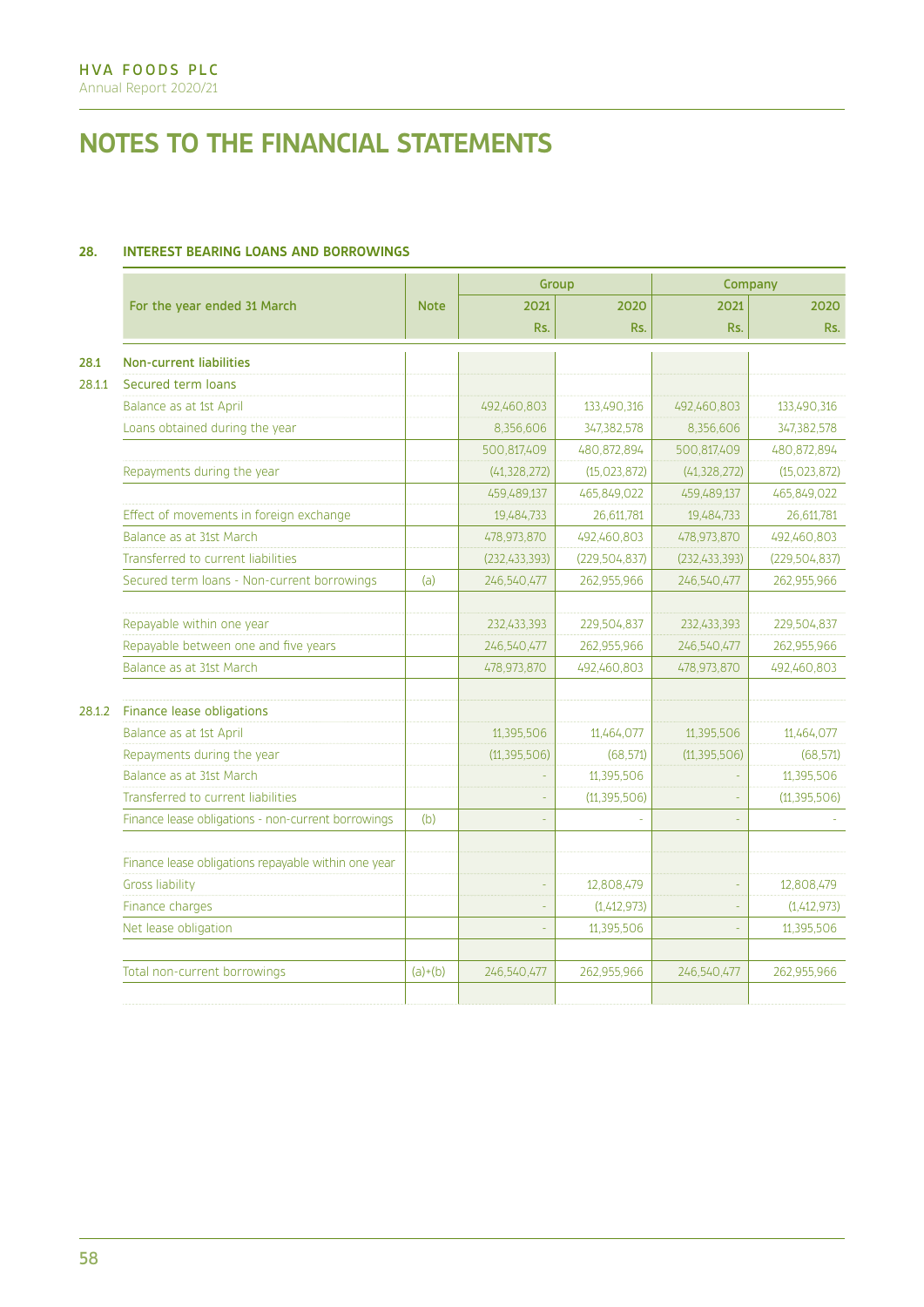|      |                                                       |             | Group       |             | Company     |             |
|------|-------------------------------------------------------|-------------|-------------|-------------|-------------|-------------|
|      | For the year ended 31 March                           | <b>Note</b> | 2021        | 2020        | 2021        | 2020        |
|      |                                                       |             | Rs.         | Rs.         | Rs.         | Rs.         |
| 28.2 | <b>Current liabilities</b>                            |             |             |             |             |             |
|      | <b>Bill discounting</b>                               |             | 37,686,778  | 96,116,351  | 37,686,778  | 96,116,351  |
|      | Packing credit loans                                  |             | 426,249,392 | 178,658,219 | 426,249,392 | 178,658,219 |
|      | Secured term loans - repayable within one year        |             | 232,433,393 | 229,504,837 | 232,433,393 | 229,504,837 |
|      | Finance lease obligations - repayable within one year |             |             | 11,395,506  |             | 11,395,506  |
|      |                                                       |             | 696,369,563 | 515,674,913 | 696.369.563 | 515,674,913 |

28.3 Assets pledged as security against borrowings and the facility details are disclosed in Note 42.

## **29. GOVERNMENT GRANTS**

|                                                   |             | Group       | Company     |             |
|---------------------------------------------------|-------------|-------------|-------------|-------------|
| For the year ended 31 March                       | 2021        | 2020        | 2021        | 2020        |
|                                                   | Rs.         | Rs.         | Rs.         | Rs.         |
| Balance as at 1st April                           | 12,203,326  | 13.312.726  | 12,203,326  | 13,312,726  |
| Recognised in profit or loss during the year      | (1,109,400) | (1,109,400) | (1,109,400) | (1,109,400) |
| Balance as at 31st March                          | 11,093,926  | 12,203,326  | 11,093,926  | 12,203,326  |
|                                                   |             |             |             |             |
| Amounts expected to be recognised after one year  | 9,984,526   | 11,093,926  | 9,984,526   | 11,093,926  |
| Amounts expected to be recognised within one year | 1,109,400   | 1,109,400   | 1,109,400   | 1,109,400   |
|                                                   | 11,093,926  | 12,203,326  | 11,093,926  | 12,203,326  |

The Asian Development Bank offered a grant on 30th September 2009 to construct a tea concentrate plant and the project was completed on 31st March 2011. The grant is recognised as deferred income in profit or loss on a systematic basis over the useful life of the related assets.

# **30. DEFERRED TAX LIABILITIES/(ASSETS)**

|                                          | Group        |              | Company      |              |
|------------------------------------------|--------------|--------------|--------------|--------------|
| For the year ended 31 March              | 2021         | 2020         | 2021         | 2020         |
|                                          | Rs.          | Rs.          | Rs.          | Rs.          |
| Balance as at 1st April                  | (9,201,726)  | 6.433.546    | (9,201,726)  | 6,433,546    |
| Recognized in profit or loss             | (5,586,526)  | (15,928,643) | (5.586.526)  | (15.928.643) |
| Recognized in other comprehensive income | 11,888       | 293,371      | 11,888       | 293,371      |
| Balance as at 31st March                 | (14,776,364) | (9,201,726)  | (14,776,364) | (9,201,726)  |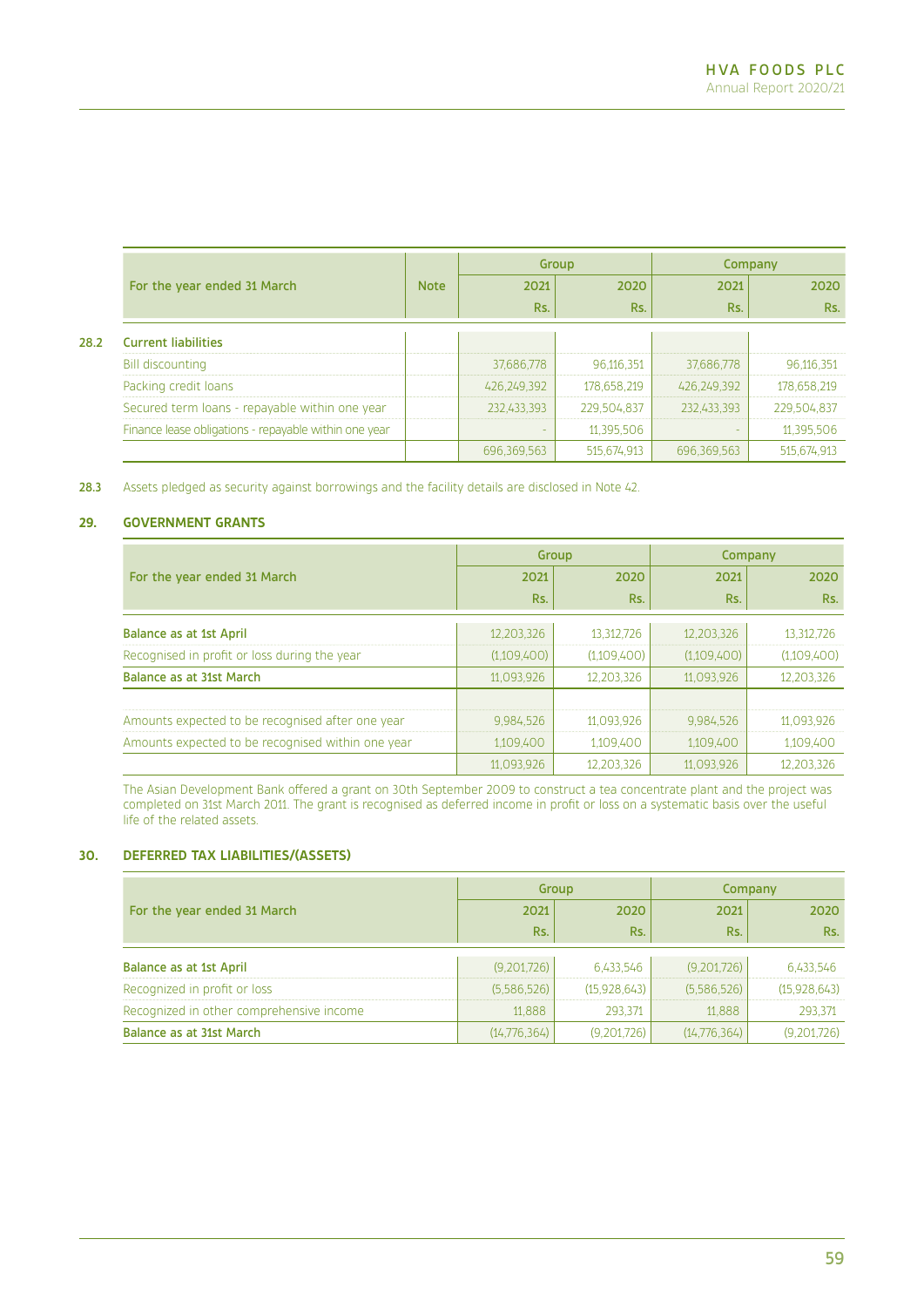## Deferred tax provision / reversal for the year

Deferred tax assets/(liabilities) are attributable to the following:

Reversal and (origination) of temporary differences

|                                      | Group                          |            |                                |            |  |
|--------------------------------------|--------------------------------|------------|--------------------------------|------------|--|
|                                      |                                | 2021       |                                | 2020       |  |
| For the year ended 31 March          | <b>Temporary</b><br>difference | <b>Tax</b> | <b>Temporary</b><br>difference | <b>Tax</b> |  |
|                                      | Rs.                            | Rs.        | Rs.                            | Rs.        |  |
| Deferred tax assets                  |                                |            |                                |            |  |
| Retirement benefit obligations       | 6,502,105                      | 910,295    | 18, 344, 855                   | 2,568,280  |  |
| Carried forward tax losses           | 63,103,573                     | 8,834,500  | 117,734,320                    | 16,482,805 |  |
| Adjustment on thin capitalization    | 307,313,950                    | 43,023,953 | 222,783,723                    | 31,189,721 |  |
| Property, plant and equipment        | 4,920,096                      | 688,813    |                                |            |  |
|                                      | 381,839,724                    | 53,457,561 | 358,862,898                    | 50,240,806 |  |
| Deferred tax liabilities             |                                |            |                                |            |  |
| Property, plant and equipment        |                                |            | 16,842,019                     | 2,357,883  |  |
| Revaluation reserve                  | 276, 294, 265                  | 38,681,197 | 276,294,265                    | 38,681,197 |  |
|                                      | 276,294,265                    | 38,681,197 | 293,136,284                    | 41,039,080 |  |
| Net deferred tax (liability) / asset | 105,545,459                    | 14,776,364 | 65,726,614                     | 9,201,726  |  |

|                                      | Company                        |            |                                |            |  |
|--------------------------------------|--------------------------------|------------|--------------------------------|------------|--|
| For the year ended 31 March          |                                | 2021       | 2020                           |            |  |
|                                      | <b>Temporary</b><br>difference | <b>Tax</b> | <b>Temporary</b><br>difference | <b>Tax</b> |  |
|                                      | Rs.                            | Rs.        | Rs.                            | Rs.        |  |
| Deferred tax assets                  |                                |            |                                |            |  |
| Retirement benefit obligations       | 6,502,105                      | 910,295    | 18, 344, 855                   | 2,568,280  |  |
| Carried forward tax losses           | 63,103,573                     | 8,834,500  | 117,734,320                    | 16,482,805 |  |
| Adjustment on thin capitalization    | 307,313,950                    | 43,023,953 | 222,783,723                    | 31,189,721 |  |
| Property, plant and equipment        | 4,920,096                      | 688,813    |                                |            |  |
|                                      | 381,839,724                    | 53,457,561 | 358,862,898                    | 50,240,806 |  |
| Deferred tax liabilities             |                                |            |                                |            |  |
| Property, plant and equipment        |                                |            | 16,842,019                     | 2,357,883  |  |
| Revaluation reserve                  | 276,294,265                    | 38,681,197 | 276,294,265                    | 38,681,197 |  |
|                                      | 276,294,265                    | 38,681,197 | 293,136,284                    | 41,039,080 |  |
| Net deferred tax (liability) / asset | 105,545,459                    | 14,776,364 | 65,726,614                     | 9,201,726  |  |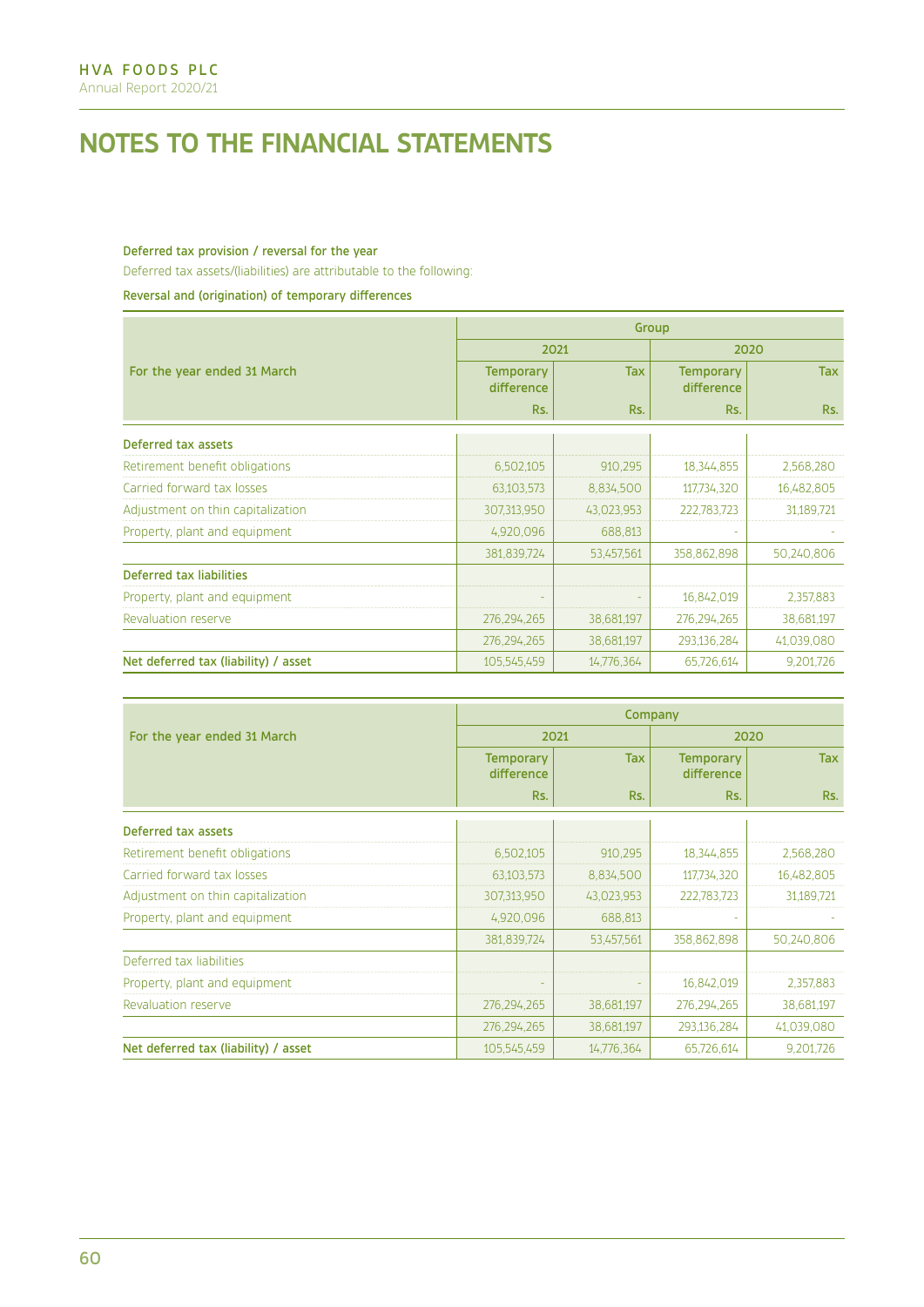## Movement in deferred tax balance during the year

| For the year ended 31 March         | <b>Balance as</b><br>at 31st March<br>2020 | Recognised in<br>profit or loss | Recognised in<br><b>OCI</b> | <b>Balance as</b><br>at 31st March<br>2021 |
|-------------------------------------|--------------------------------------------|---------------------------------|-----------------------------|--------------------------------------------|
|                                     | Rs.                                        | Rs.                             | Rs.                         | Rs.                                        |
| Retirement benefit obligations      | 2.568.280                                  | (1,646,097)                     | (11, 888)                   | 910,295                                    |
| Adjustment on thin capitalization   | 31,189,721                                 | 11,834,232                      |                             | 43,023,953                                 |
| Property, plant and equipment       | (2,357,883)                                | 3.046.696                       |                             | 688,813                                    |
| Revaluation reserve                 | (38,681,197)                               |                                 |                             | (38,681,197)                               |
| Carried forward tax losses          | 16.482.805                                 | (7.648.305)                     |                             | 8,834,500                                  |
| Net deferred tax asset/ (liability) | 9,201,726                                  | 5,586,526                       | (11, 888)                   | 14,776,364                                 |

|                                            |             | Group      | Company     |            |
|--------------------------------------------|-------------|------------|-------------|------------|
| For the year ended 31 March                | 2021        | 2020       | 2021        | 2020       |
|                                            | Rs.         | Rs.        | Rs.         | Rs.        |
| <b>TRADE PAYABLES</b>                      |             |            |             |            |
| Tea creditors                              | 382,450     | 3,532,708  | 382,450     | 3,532,708  |
| Packing material creditors                 | 29,622,685  | 37,560,768 | 29,622,685  | 37,560,768 |
| <b>Flavour creditors</b>                   | 2,996,478   | 1,102,434  | 2,996,478   | 1,102,434  |
|                                            | 33,001,613  | 42,195,910 | 33,001,613  | 42,195,910 |
| <b>DEPOSITS AND ADVANCES</b>               |             |            |             |            |
| Advances and deposits from customers       | 133,764,447 | 18,689,848 | 133,764,447 | 18,689,848 |
|                                            | 133,764,447 | 18,689,848 | 133,764,447 | 18,689,848 |
| <b>ACCRUED EXPENSES AND OTHER PAYABLES</b> |             |            |             |            |
| Salary and related expenses payables       | 265,820     | 265,946    | 265,820     | 265,946    |
| Freight creditors                          | 4,407,155   | 4,965,827  | 4,407,155   | 4,965,827  |
| Other payables                             | 50,939,522  | 41,532,758 | 50,923,122  | 41,518,758 |
|                                            | 55,612,497  | 46,764,531 | 55,596,097  | 46,750,531 |

## **34. AMOUNT DUE TO RELATED PARTY**

|                              | Nature of    | Group      |        | Company    |        |
|------------------------------|--------------|------------|--------|------------|--------|
| For the year ended 31 March  | relationship | 2021       | 2020   | 2021       | 2020   |
|                              |              | Rs.        | Rs.    | Rs.        | Rs.    |
| George Steuart & Company Ltd | Parent       | 47,443,616 | $\sim$ | 47,443,616 |        |
|                              |              | 47,443,616 | -      | 47,443,616 | $\sim$ |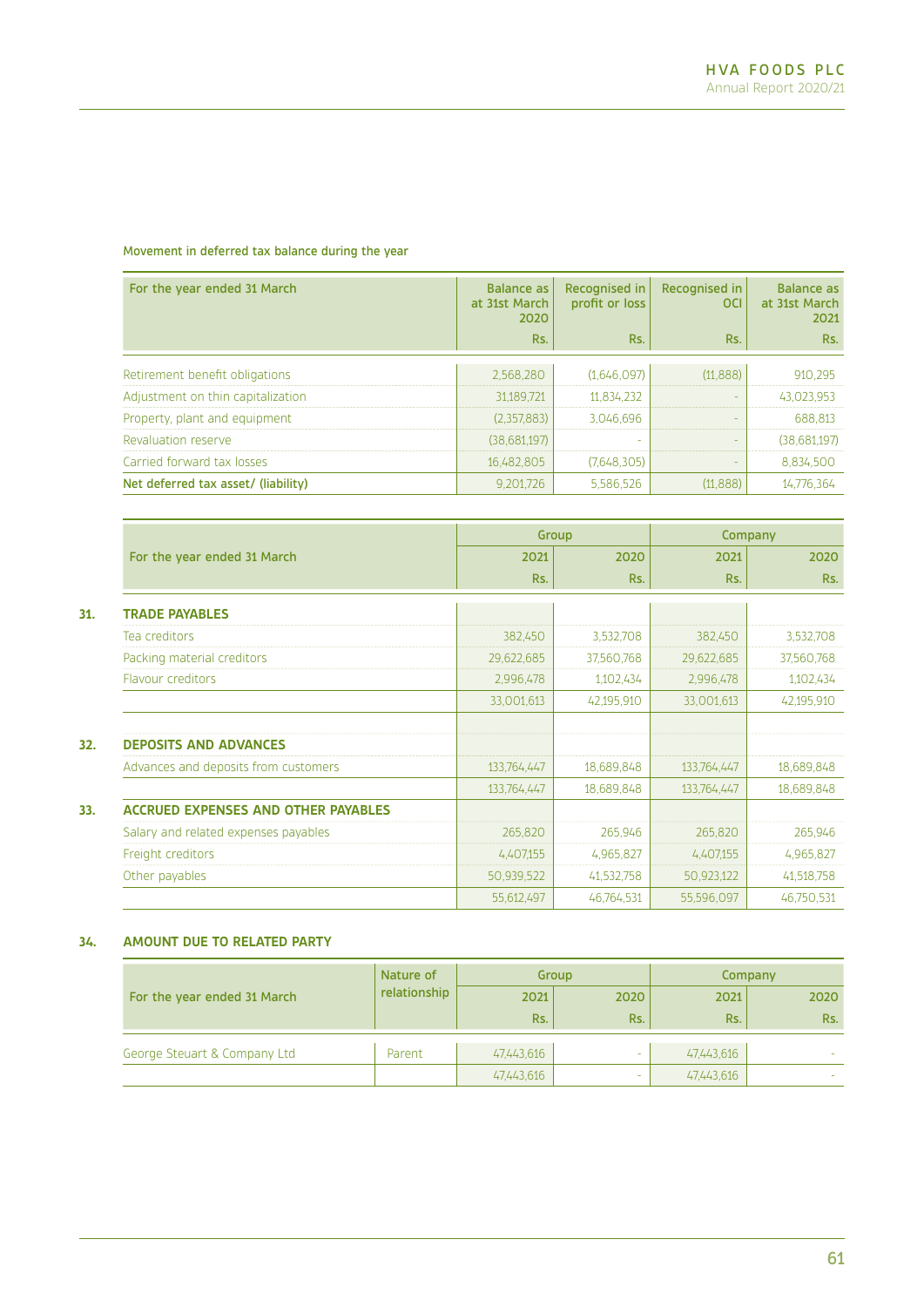# **35. INCOME TAX PAYABLE/(RECOVERABLE)**

|                             |            | Group      | Company   |            |
|-----------------------------|------------|------------|-----------|------------|
| For the year ended 31 March | 2021       | 2020       | 2021      | 2020       |
|                             | Rs.        | Rs.        | Rs.       | Rs.        |
|                             |            |            |           |            |
| Balance as at O1st April    | (375, 545) | (506, 628) | (375.545) | (506, 628) |
| Provision for the year      | 317,468    | 131,083    | 317,468   | 131,083    |
| Write off during the year   | 375,545    | <b>.</b>   | 375,545   |            |
| Balance as at 31st March    | 317,468    | (375,545)  | 317,468   | (375,545)  |

## **36. FINANCIAL INSTRUMENTS**

## 36.1 Credit risk

## Exposure to credit risk

The carrying amount of financial assets represents the maximum credit exposure. The maximum exposure to credit risk at the reporting date was:

|                                                                                                           |             | Group       | Company     |             |
|-----------------------------------------------------------------------------------------------------------|-------------|-------------|-------------|-------------|
| For the year ended 31 March                                                                               | 2021        | 2020        | 2021        | 2020        |
|                                                                                                           | Rs.         | Rs.         | Rs.         | Rs.         |
| Carrying amount                                                                                           |             |             |             |             |
| Trade receivables                                                                                         | 441,809,395 | 329,543,762 | 441,809,395 | 329,543,762 |
| Cash and cash equivalents                                                                                 | 150,829,210 | 34,757,655  | 150,818,905 | 34,743,750  |
|                                                                                                           | 592,638,605 | 364,301,417 | 592,628,300 | 364,287,512 |
| The maximum exposure to credit risk for trade receivables at the reporting date by geographic region was: |             |             |             |             |
| <b>Domestic</b>                                                                                           | 20,296,586  | 15,139,138  | 20,296,586  | 15,139,138  |
| Russia & the CIS States                                                                                   | 235,299,971 | 245,978,039 | 235,299,971 | 245,978,039 |
| Far East /Asia                                                                                            | 88,516,998  | 27,799,396  | 88,516,998  | 27,799,396  |
| Europe                                                                                                    | 44,997,919  | 35,186,192  | 44,997,919  | 35,186,192  |
| USA / Canada                                                                                              | 13,784,631  | 1,495,290   | 13,784,631  | 1,495,290   |
| Middle East & Africa                                                                                      | 38,913,290  | 3,945,707   | 38,913,290  | 3,945,707   |
|                                                                                                           | 441,809,395 | 329,543,762 | 441,809,395 | 329,543,762 |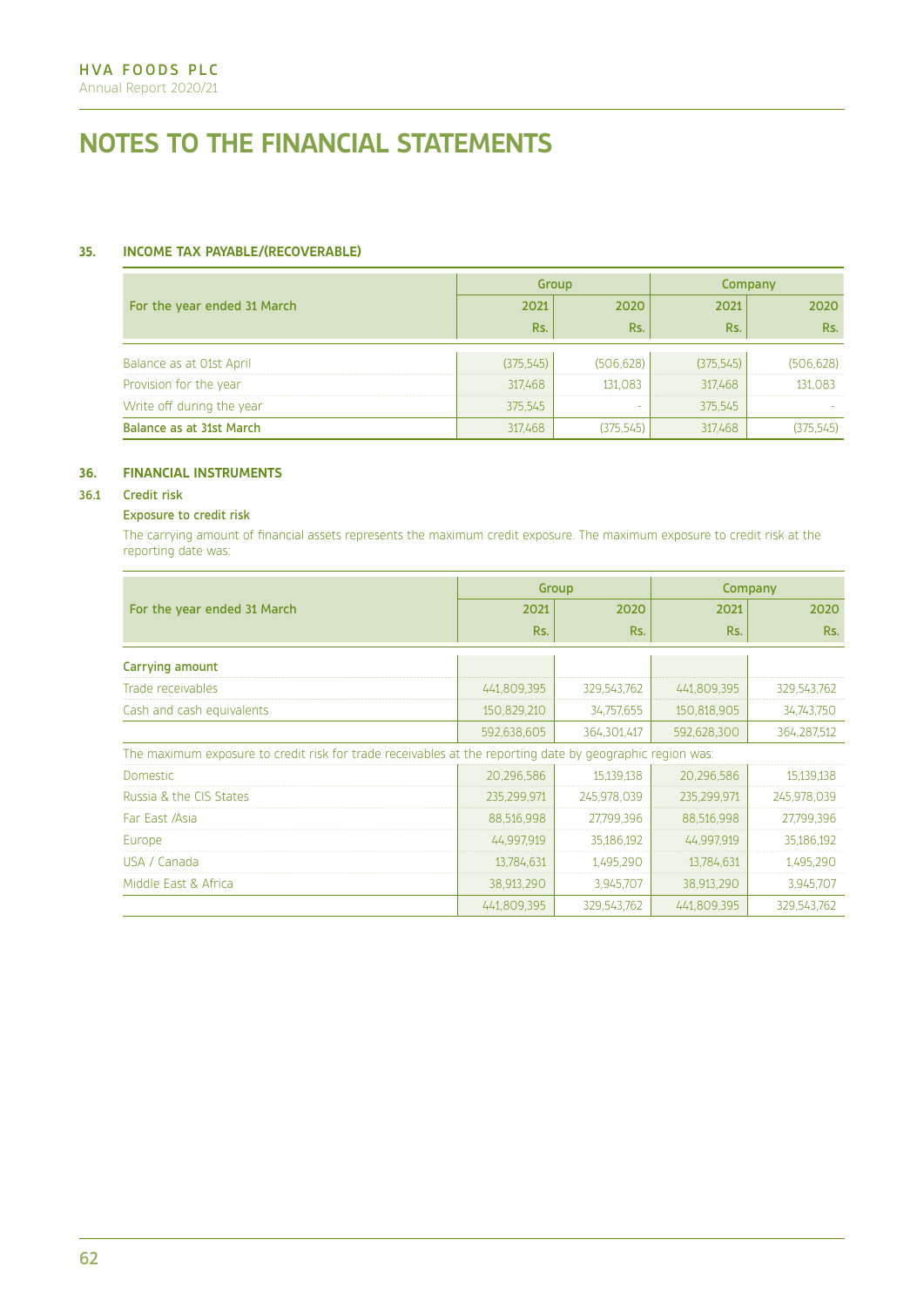## Impairment losses

The aging of trade receivables at the reporting date was;

|                             |              | Group       |             | Company    |
|-----------------------------|--------------|-------------|-------------|------------|
|                             | <b>Gross</b> | Impairment  | Gross       | Impairment |
| For the year ended 31 March | 2021         | 2021        | 2020        | 2020       |
|                             | Rs.          | Rs.         | Rs.         | Rs.        |
| Group                       |              |             |             |            |
| Not past due                | 132,586,603  | 2,474,036   | 67,639,460  | 936,181    |
| Past due 0-90 days          | 58,755,587   | 390,606     | 31,801,947  | 3,026,246  |
| Past due 90-120 days        | 14,455,437   | 661,934     | 21,703,048  | 3,093,384  |
| Past due 120-365 days       | 6,493,653    | 1,180,501   | 22,816,113  | 300,236    |
| Past due more than 365 days | 229,518,115  | 209,332,293 | 185,583,194 | 83,414,014 |
|                             | 441,809,395  | 214,039,370 | 329,543,762 | 90,770,061 |
| Company                     |              |             |             |            |
| Not past due                | 132,586,603  | 2,474,036   | 67,639,460  | 936,181    |
| Past due 0-90 days          | 58,755,587   | 390,606     | 31,801,947  | 3,026,246  |
| Past due 90-120 days        | 14,455,437   | 661,934     | 21,703,048  | 3,093,384  |
| Past due 120-365 days       | 6,493,653    | 1,180,501   | 22,816,113  | 300,236    |
| Past due more than 365 days | 229,518,115  | 209,332,293 | 185,583,194 | 83,414,014 |
|                             | 441,809,395  | 214,039,370 | 329,543,762 | 90,770,061 |

The movement in the allowance for impairment in respect of trade receivables during the year is given in Note 18.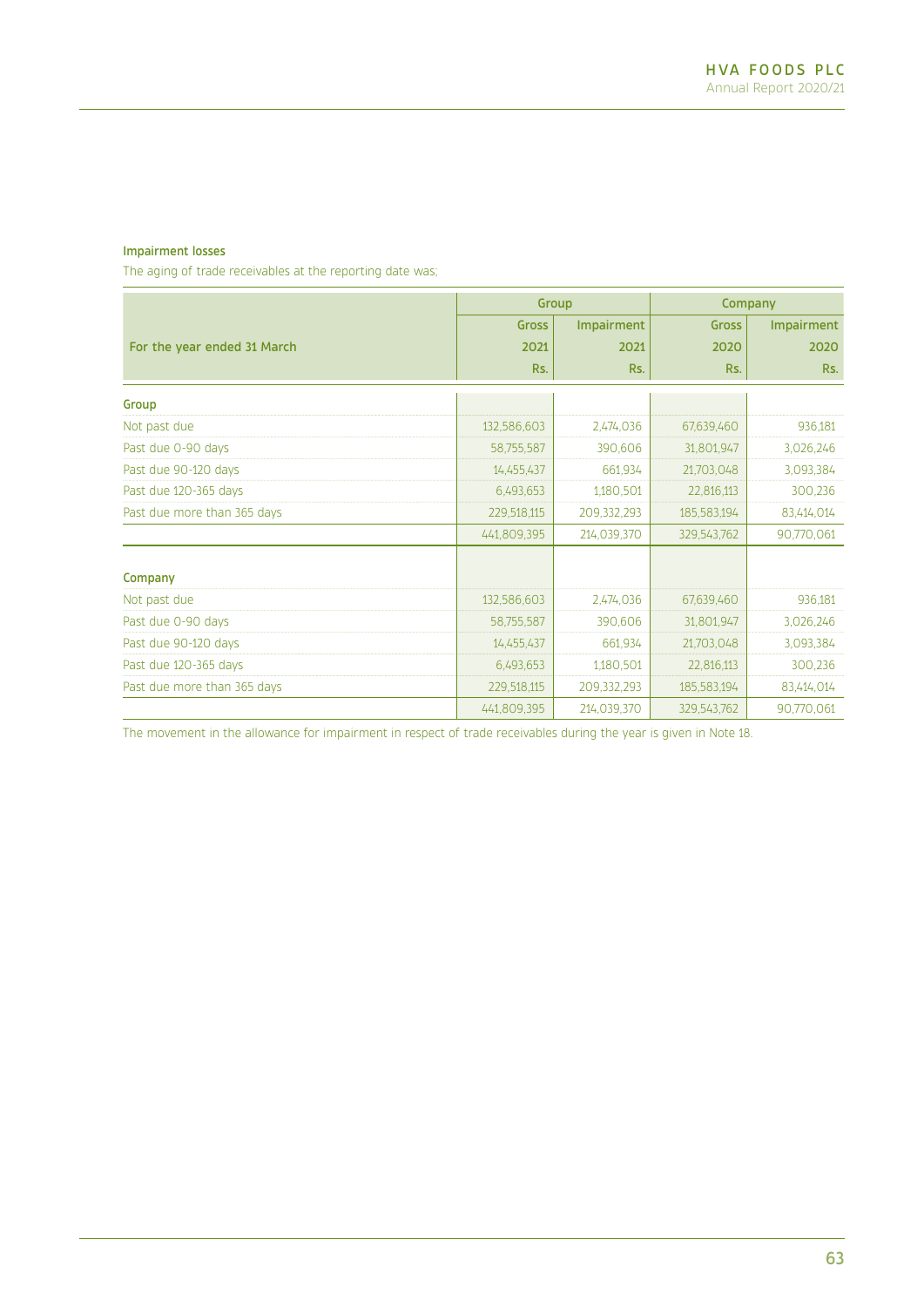## 36.2 Liquidity risk

The following are the contractual maturities of financial liabilities of the Group and the Company

| For the year ended 31 March          | Carrying      | Contractual   | Less than     | More than   |
|--------------------------------------|---------------|---------------|---------------|-------------|
|                                      | amount        | amount        | 01 vear       | 01 vear     |
|                                      | Rs.           | Rs.           | Rs.           | Rs.         |
| Group                                |               |               |               |             |
| <b>31st March 2021</b>               |               |               |               |             |
| Non-derivative financial liabilities |               |               |               |             |
| Trade and other payables             | 222,378,557   | 222,378,557   | 222,378,557   |             |
| Amount due to related party          | 47,443,616    | 47,443,616    | 47,443,616    |             |
| Bank overdraft                       | 39,351,302    | 39,351,302    | 39,351,302    |             |
| Loans and borrowings                 | 942,910,040   | 942,910,040   | 696,369,563   | 246,540,477 |
|                                      | 1,252,083,515 | 1,252,083,515 | 1,005,543,038 | 246,540,477 |
|                                      |               |               |               |             |
| <b>31st March 2020</b>               |               |               |               |             |
| Non-derivative financial liabilities |               |               |               |             |
| Trade and other payables             | 107,650,289   | 107,650,289   | 107,650,289   |             |
| <b>Bank overdraft</b>                | 36,296,673    | 36,296,673    | 36,296,673    |             |
| Loans and borrowings                 | 778,630,879   | 778,630,879   | 515,674,913   | 262,955,966 |
|                                      | 922,577,841   | 922,577,841   | 659,621,875   | 262,955,966 |
| Company                              |               |               |               |             |
| <b>31st March 2021</b>               |               |               |               |             |
| Non-derivative financial liabilities |               |               |               |             |
| Trade and other payables             | 222,362,157   | 222,362,157   | 222,362,157   |             |
| Amount due to related party          | 47,443,616    | 47,443,616    | 47,443,616    |             |
| <b>Bank overdraft</b>                | 39,351,302    | 39,351,302    | 39,351,302    |             |
| Loans and borrowings                 | 942,910,040   | 942,910,040   | 696,369,563   | 246,540,477 |
|                                      | 1,252,067,115 | 1,252,067,115 | 1,005,526,638 | 246,540,477 |
|                                      |               |               |               |             |
| 31st March 2020                      |               |               |               |             |
| Non-derivative financial liabilities |               |               |               |             |
| Trade and other payables             | 107,636,289   | 107,636,289   | 107,636,289   |             |
| <b>Bank overdraft</b>                | 36,296,673    | 36,296,673    | 36,296,673    |             |
| Loans and borrowings                 | 778,630,879   | 778,630,879   | 515,674,913   | 262,955,966 |
|                                      | 922,563,841   | 922,563,841   | 659,607,875   | 262,955,966 |

It is not expected that the cash flows included in the maturity analysis could occur significantly earlier, or at significantly different amounts.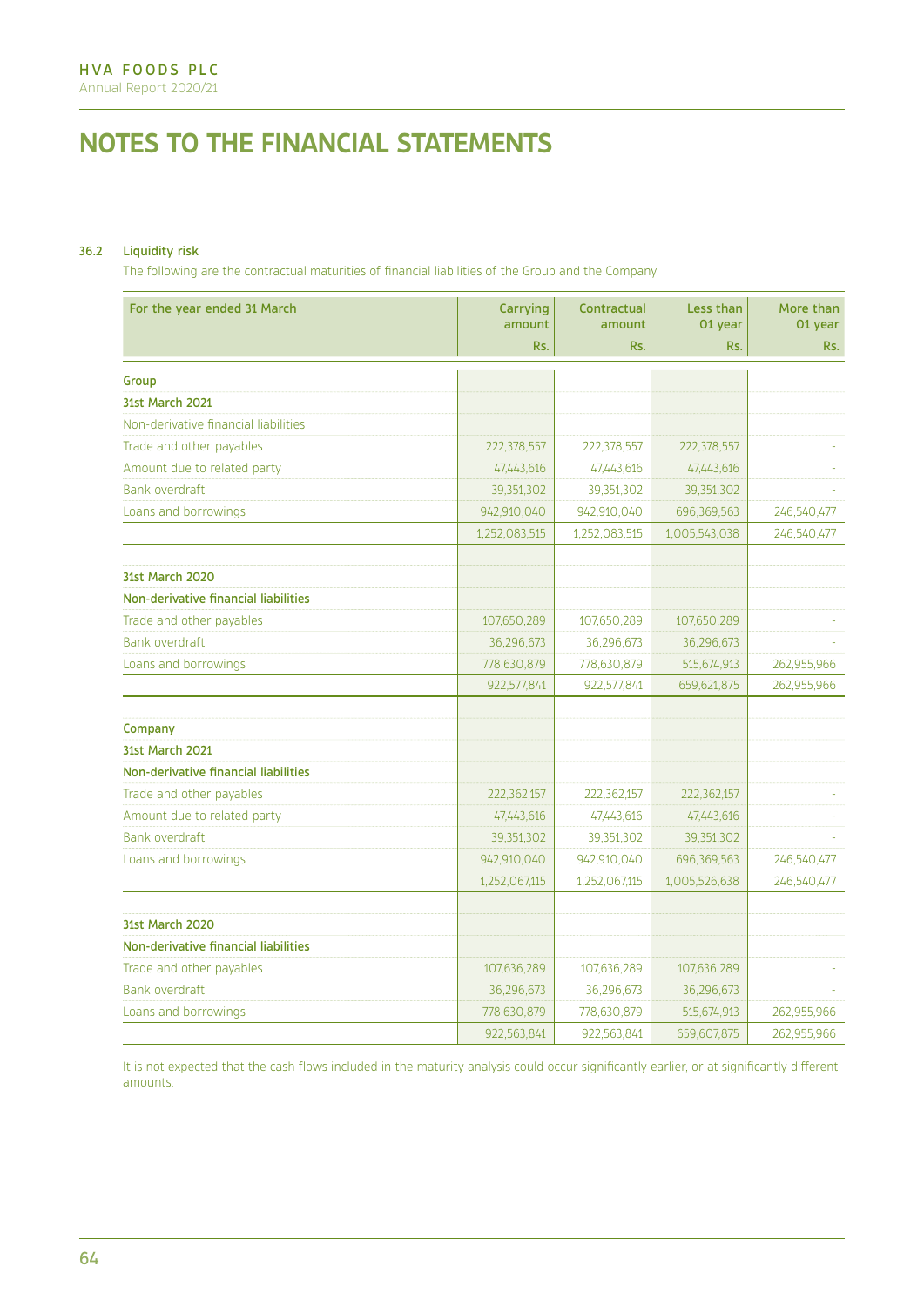## 36.3 Market risk

## 36.3.1 Currency risk

## Exposure to currency risk

The exposure to foreign currency risk was as follows based on notional amounts

## Group

| For the year ended 31 March | 31 March 2021 |           |            |             |
|-----------------------------|---------------|-----------|------------|-------------|
|                             | <b>LKR</b>    | USD       | <b>SGD</b> | <b>EURO</b> |
| Trade receivables           | 20.296.585    | 1.809.166 | 122139     | 186.496     |
| Trade payables              | 26,506,629    | 31.613    |            | 875         |

| For the year ended 31 March | 31 March 2020 |           |            |             |
|-----------------------------|---------------|-----------|------------|-------------|
|                             | LKR           | บรถ       | <b>SGD</b> | <b>EURO</b> |
| Trade receivables           | 14,328,136    | 1,342,988 | 122.139    | 209.482     |
| Trade payables              | 36,212,564    | 67,865    | -          | 1.534       |

## Company

| For the year ended 31 March | 31 March 2021 |           |            |             |
|-----------------------------|---------------|-----------|------------|-------------|
|                             | <b>LKR</b>    | USD       | <b>SGD</b> | <b>EURO</b> |
| Trade receivables           | 20,296,585    | 1.809.166 | 122139     | 186.496     |
| Trade payables              | 26,506,629    | 31,613    |            | 875         |

| For the year ended 31 March | 31 March 2020 |           |            |             |
|-----------------------------|---------------|-----------|------------|-------------|
|                             | <b>LKR</b>    | usd       | <b>SGD</b> | <b>EURO</b> |
| Trade receivables           | 14.328.136    | 1.342.988 | 122139     | 209.482     |
| Trade payables              | 36,212,564    | 67,865    |            | 1 534       |

The following significant exchange rates were applied during the year

| For the year ended 31 March | Average rate |        | Reporting date spot rate |        |
|-----------------------------|--------------|--------|--------------------------|--------|
|                             | 2021         | 2020   | 2021                     | 2020   |
|                             |              |        |                          |        |
| <b>USD</b>                  | 197.55       | 189.68 | 199.00                   | 189.68 |
| SGD                         | 139 57       | 129.99 | 14757                    | 129.99 |
| <b>EURO</b>                 | 222.63       | 209.14 | 233.06                   | 20914  |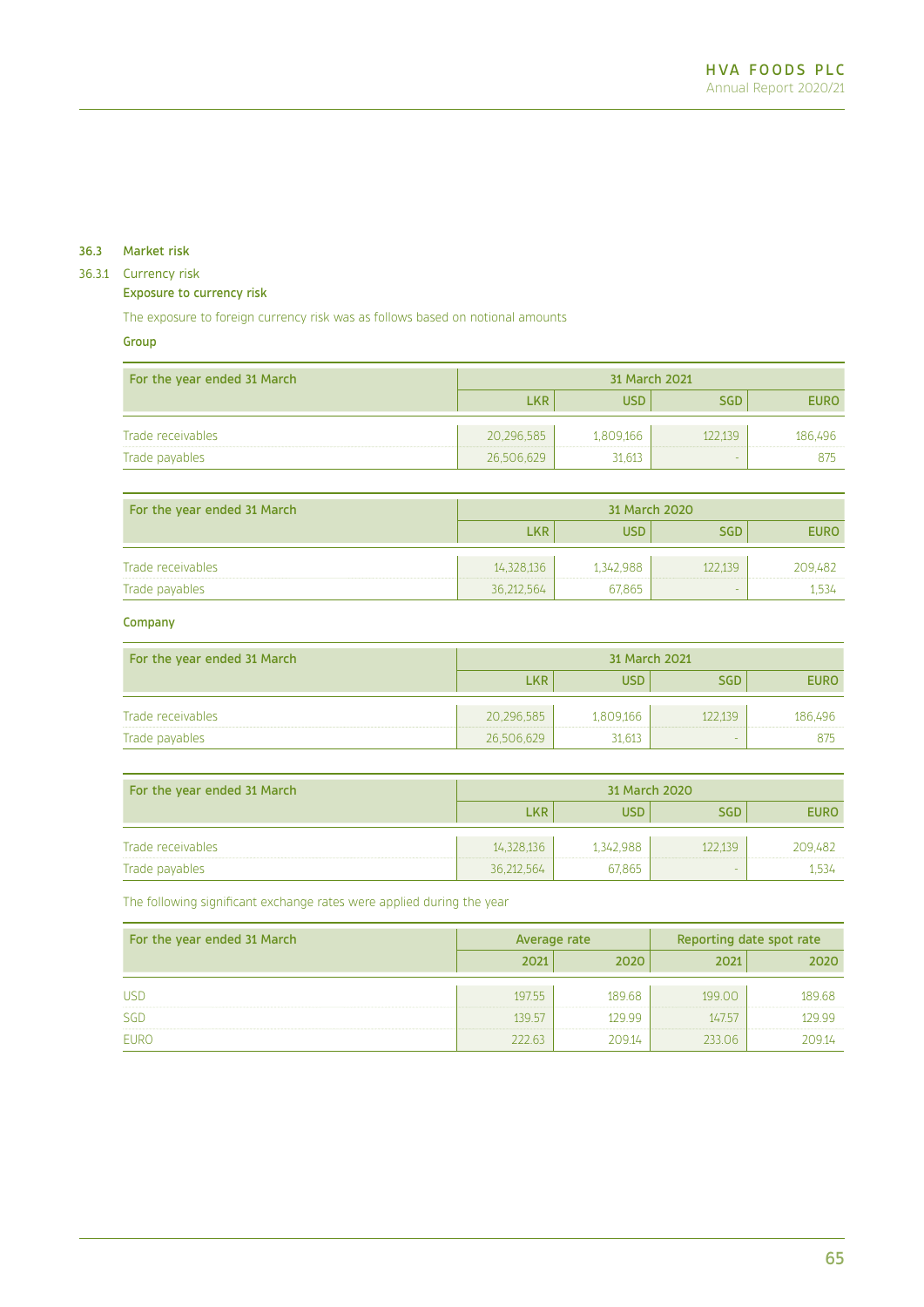## Foreign currency sensitivity

The table below summarizes the Group's total exposure and sensitivity to currency risk

| For the year ended 31 March               | 2021                                    |                      | 2020                                    |                      |
|-------------------------------------------|-----------------------------------------|----------------------|-----------------------------------------|----------------------|
|                                           | <b>Amount</b><br>in foreign<br>currency | <b>LKR</b><br>amount | <b>Amount</b><br>in foreign<br>currency | <b>LKR</b><br>amount |
|                                           | Rs.                                     | Rs.                  | Rs.                                     | Rs.                  |
| Group                                     |                                         |                      |                                         |                      |
| <b>USD</b> assets                         | 2,158,868                               | 429,614,747          | 1,517,948                               | 287,924,444          |
| Euro assets                               | 197,209                                 | 45,961,417           | 210,108                                 | 43,942,085           |
| SGD assets                                | 122,139                                 | 18,024,108           | 122,139                                 | 15,877,142           |
| Total foreign currency denominated assets | 2,478,216                               | 493,600,272          | 1,850,196                               | 347,743,671          |
| <b>Impact on PBT</b>                      |                                         |                      |                                         |                      |
| 5% strengthening of Rupee                 |                                         | (24,680,014)         |                                         | (17, 387, 184)       |
| 5% weakening of Rupee                     |                                         | 24,680,014           |                                         | 17,387,184           |
| Company                                   |                                         |                      |                                         |                      |
| <b>USD</b> assets                         | 2,158,868                               | 429,614,747          | 1,517,948                               | 287,924,444          |
| Euro assets                               | 197,209                                 | 45,961,417           | 210,108                                 | 43,942,085           |
| SGD assets                                | 122,139                                 | 18,024,108           | 122,139                                 | 15,877,142           |
| Total foreign currency denominated assets | 2,478,216                               | 493,600,272          | 1,850,196                               | 347,743,671          |
| <b>Impact on PBT</b>                      |                                         |                      |                                         |                      |
| 5% strengthening of Rupee                 |                                         | (24, 680, 014)       |                                         | (17, 387, 184)       |
| 5% weakening of Rupee                     |                                         | 24,680,014           |                                         | 17,387,184           |

## 36.3.2 Interest rate risk

The principal risk to which non-trading portfolios are exposed to is the loss from fluctuations in the future cash flows or fair values of financial instruments because of a change in market interest rates.

At the end of the reporting period, the interest rate profile of the Group's interest-bearing financial instruments as reported to the management of the Company was as follows;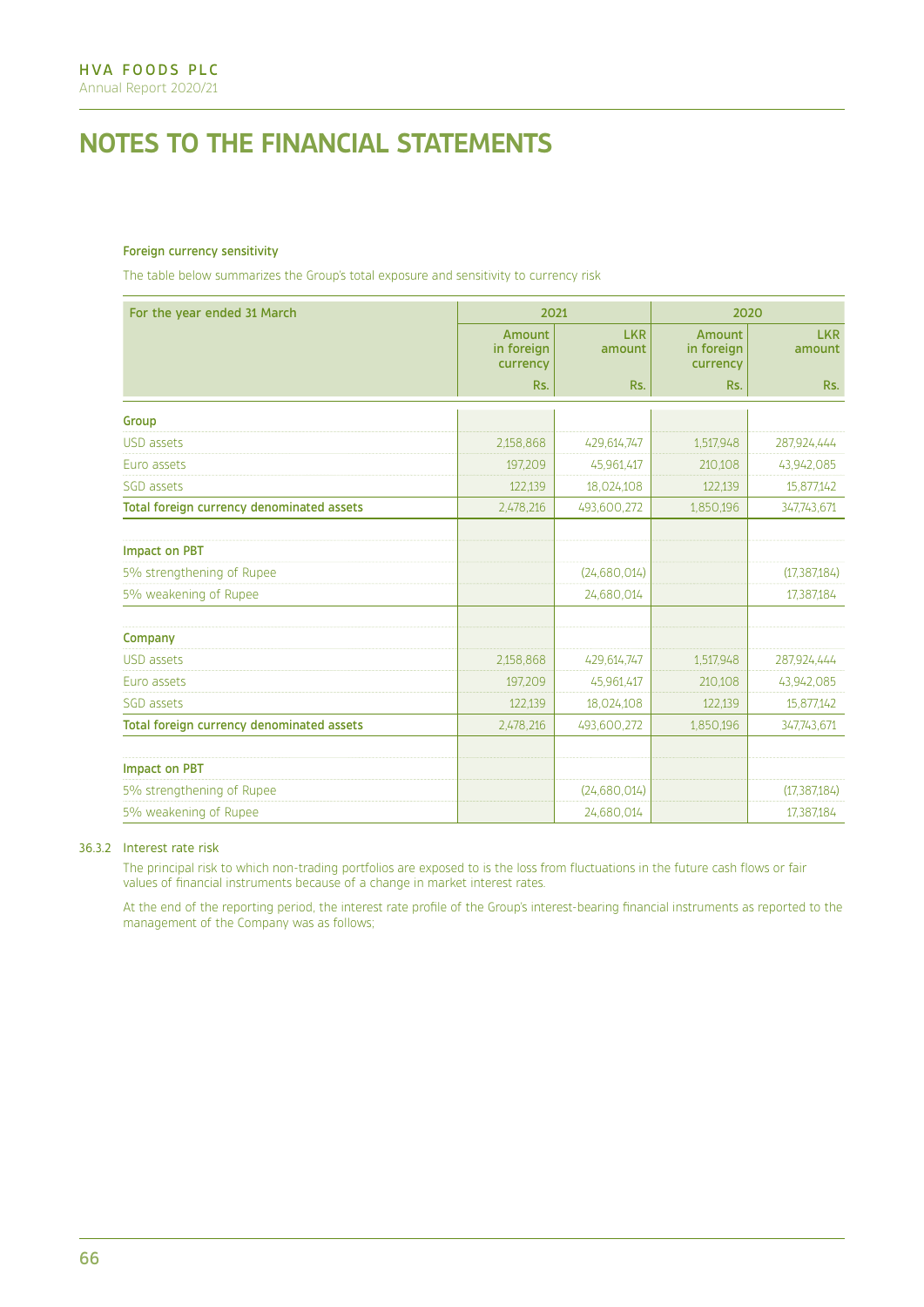## **36.3 MARKET RISK**

|                              | Group       |             | Company     |             |
|------------------------------|-------------|-------------|-------------|-------------|
| For the year ended 31 March  | 2021        | 2020        | 2021        | 2020        |
|                              | Rs.         | Rs.         | Rs.         | Rs.         |
| Variable rate instruments    |             |             |             |             |
|                              |             |             |             |             |
| <b>Financial liabilities</b> | 478,973,870 | 492,460,803 | 478,973,870 | 492,460,803 |
|                              | 478,973,870 | 492,460,803 | 478,973,870 | 492,460,803 |

A change of 100 basis points in interest rates at the end of the reporting period would have increased /(decreased) equity and profit or loss by the amounts shown below. This analysis assumes that all other variables remain constant.

| For the year ended 31 March | 2021<br>Effect on profit before<br>tax |                |
|-----------------------------|----------------------------------------|----------------|
|                             | Group<br>Rs.                           | Company<br>Rs. |
|                             |                                        |                |
| 100 bp increase             | (4.975.089)                            | (4,975,089)    |
| 100 bp decrease             | 4,975,089                              | 4,975,089      |

## **36.4 CAPITAL MANAGEMENT**

The Board's policy is to maintain a strong capital base so as to maintain investor, creditor and market confidence and to sustain future development of the business. Capital consists of stated capital, reserves and non-controlling interests of the Group. The Board of Directors monitors the return on capital, which the Group defines as result from operating activities divided by total shareholders' equity. The Board of Directors also monitors the level of dividends to ordinary shareholders.

The Group's objectives when managing capital are to safeguard the Group's ability to continue as a going concern in order to provide returns for shareholders and benefits for other stakeholders and to maintain an optimal capital structure to reduce the cost of capital.

The Group's debt to adjusted capital ratio at the end of the reporting period was as follows:

|                                                 |                 | Group        |                 | Company      |  |
|-------------------------------------------------|-----------------|--------------|-----------------|--------------|--|
| For the year ended 31 March                     | 2021            | 2020         | 2021            | 2020         |  |
|                                                 | Rs.             | Rs.          | Rs.             | Rs.          |  |
| For the year ended 31st March                   |                 |              |                 |              |  |
| <b>Total liabilities</b>                        | 1,269,997,014   | 953,126,022  | 1,269,980,614   | 953,112,022  |  |
| Less: Cash and cash equivalents                 | (150, 829, 210) | (34,757,655) | (150, 818, 905) | (34,743,750) |  |
| Net debt                                        | 1,119,167,804   | 918,368,367  | 1,119,161,709   | 918,368,272  |  |
| Total equity                                    | 15,778,645      | (62,884,486) | 15,922,544      | (62,713,187) |  |
|                                                 |                 |              |                 |              |  |
| Debt to adjusted capital ratio as at 31st March | 7093%           | $(1460\%)$   | 7029%           | $(1464\%)$   |  |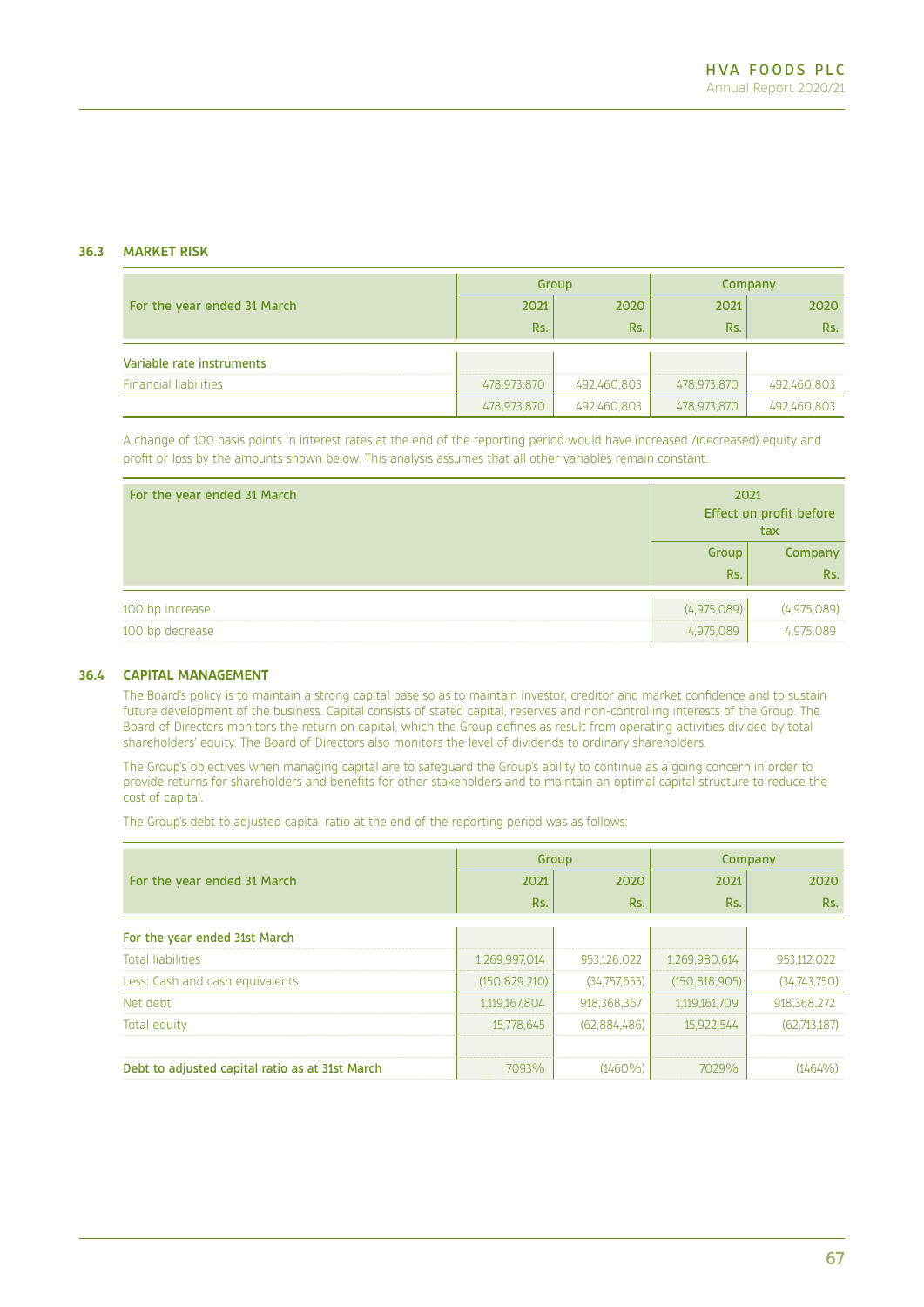## **37. ANALYSIS OF FINANCIAL INSTRUMENTS BY MEASUREMENT BASIS**

37.1 The fair values of financial assets and liabilities together with carrying amounts shown in the Statement of Financial Position, are as follows.

## Group

| For the year ended 31 March      | <b>Financial assets</b><br>fair value<br>through profit<br>or loss | <b>Financial assets</b><br>at amortized<br>cost | <b>Other financial</b><br>liabilities at<br>amortized cost | <b>Total</b>  |
|----------------------------------|--------------------------------------------------------------------|-------------------------------------------------|------------------------------------------------------------|---------------|
|                                  | Rs.                                                                | Rs.                                             | Rs.                                                        | Rs.           |
| 2021                             |                                                                    |                                                 |                                                            |               |
| <b>Financial assets</b>          |                                                                    |                                                 |                                                            |               |
| <b>Financial investments</b>     | 2,236,894                                                          |                                                 |                                                            | 2,236,894     |
| Trade receivables                |                                                                    | 227,770,025                                     | L,                                                         | 227,770,025   |
| Amounts due from related parties |                                                                    | 136,715                                         |                                                            | 136,715       |
| <b>Deposits</b>                  |                                                                    | 3,310,960                                       |                                                            | 3,310,960     |
| Cash and cash equivalents        |                                                                    | 150,829,210                                     |                                                            | 150,829,210   |
|                                  | 2,236,894                                                          | 382,046,910                                     |                                                            | 384,283,804   |
| <b>Financial liabilities</b>     |                                                                    |                                                 |                                                            |               |
| <b>Borrowings</b>                | L,                                                                 | ä,                                              | 942,910,040                                                | 942,910,040   |
| Trade payables                   | ä,                                                                 | ÷,                                              | 33,001,613                                                 | 33,001,613    |
| Amount due to related party      | $\Box$                                                             | ÷,                                              | 47,443,616                                                 | 47,443,616    |
| Other payables                   | $\Box$                                                             | $\Box$                                          | 189,376,944                                                | 189,376,944   |
| <b>Bank overdraft</b>            | ä,                                                                 | ÷,                                              | 39,351,302                                                 | 39,351,302    |
|                                  | L,                                                                 | $\Box$                                          | 1,252,083,515                                              | 1,252,083,515 |
| 2020                             |                                                                    |                                                 |                                                            |               |
| <b>Financial assets</b>          |                                                                    |                                                 |                                                            |               |
| <b>Financial investments</b>     | 1,383,406                                                          |                                                 |                                                            | 1,383,406     |
| Trade receivables                |                                                                    | 238,773,701                                     |                                                            | 238,773,701   |
| Amounts due from related parties |                                                                    | 42,512,545                                      |                                                            | 42,512,545    |
| <b>Deposits</b>                  |                                                                    | 3,613,076                                       |                                                            | 3,613,076     |
| Cash and cash equivalents        |                                                                    | 34,757,655                                      |                                                            | 34,757,655    |
|                                  | 1,383,406                                                          | 319,656,977                                     |                                                            | 321,040,383   |
| <b>Financial liabilities</b>     |                                                                    |                                                 |                                                            |               |
| <b>Borrowings</b>                | L                                                                  |                                                 | 778,630,879                                                | 778,630,879   |
| Trade payables                   | L,                                                                 | L,                                              | 42,195,910                                                 | 42,195,910    |
| Other payables                   | $\blacksquare$                                                     | ÷                                               | 65,454,379                                                 | 65,454,379    |
| <b>Bank overdraft</b>            |                                                                    | ÷,                                              | 36,296,673                                                 | 36,296,673    |
|                                  | ÷,                                                                 | l,                                              | 922,577,841                                                | 922,577,841   |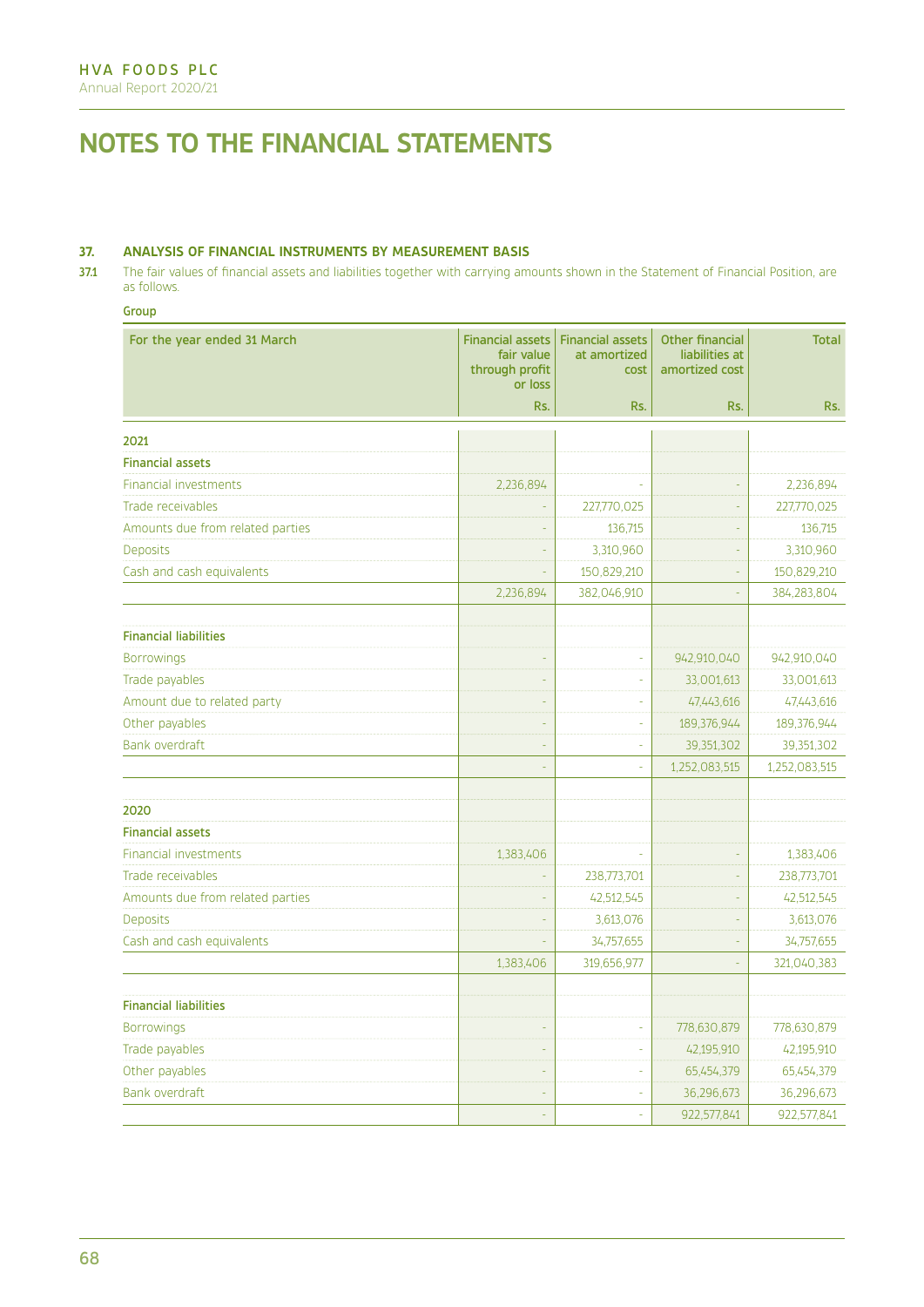| _<br>. .<br>e de |  |
|------------------|--|
|------------------|--|

| For the year ended 31 March      | fair value<br>through profit<br>or loss | Financial assets Financial assets<br>at amortized<br>cost | <b>Other financial</b><br>liabilities at<br>amortized cost | <b>Total</b>  |
|----------------------------------|-----------------------------------------|-----------------------------------------------------------|------------------------------------------------------------|---------------|
|                                  | Rs.                                     | Rs.                                                       | Rs.                                                        | Rs.           |
| 2021                             |                                         |                                                           |                                                            |               |
| <b>Financial assets</b>          |                                         |                                                           |                                                            |               |
| <b>Financial investments</b>     | 2,236,894                               |                                                           |                                                            | 2,236,894     |
| Trade receivables                |                                         | 227,770,025                                               | ÷,                                                         | 227,770,025   |
| Amounts due from related parties |                                         | 213,515                                                   |                                                            | 213,515       |
| Deposits                         |                                         | 3,310,960                                                 |                                                            | 3,310,960     |
| Cash and cash equivalents        |                                         | 150,818,905                                               |                                                            | 150,818,905   |
|                                  | 2,236,894                               | 382,113,405                                               |                                                            | 384,350,299   |
| <b>Financial liabilities</b>     |                                         |                                                           |                                                            |               |
| <b>Borrowings</b>                |                                         |                                                           | 942,910,040                                                | 942,910,040   |
| Trade payables                   |                                         |                                                           | 33,001,613                                                 | 33,001,613    |
| Amount due to related party      | L,                                      | L,                                                        | 47,443,616                                                 | 47,443,616    |
| Other payables                   | ÷,                                      | ÷                                                         | 189,360,544                                                | 189,360,544   |
| <b>Bank overdraft</b>            | ä,                                      | L,                                                        | 39,351,302                                                 | 39,351,302    |
|                                  | L,                                      | ä,                                                        | 1,252,067,115                                              | 1,252,067,115 |
| 2020                             |                                         |                                                           |                                                            |               |
| <b>Financial assets</b>          |                                         |                                                           |                                                            |               |
| <b>Financial investments</b>     | 1,383,406                               |                                                           | ÷,                                                         | 1,383,406     |
| Trade receivables                |                                         | 238,773,701                                               |                                                            | 238,773,701   |
| Amounts due from related parties |                                         | 42,622,745                                                |                                                            | 42,622,745    |
| <b>Deposits</b>                  |                                         | 3,613,076                                                 |                                                            | 3,613,076     |
| Cash and cash equivalents        |                                         | 34,743,750                                                | L.                                                         | 34,743,750    |
|                                  | 1,383,406                               | 319,753,272                                               | ۵                                                          | 321,136,678   |
| <b>Financial liabilities</b>     |                                         |                                                           |                                                            |               |
| <b>Borrowings</b>                | L                                       | L.                                                        | 778,630,879                                                | 778,630,879   |
| Trade payables                   |                                         |                                                           | 42,195,910                                                 | 42,195,910    |
| Other payables                   |                                         |                                                           | 65,440,379                                                 | 65,440,379    |
| <b>Bank overdraft</b>            |                                         |                                                           | 36,296,673                                                 | 36,296,673    |
|                                  |                                         |                                                           | 922,563,841                                                | 922,563,841   |

\* The Group does not anticipate the fair value of the above to be significantly different to their carrying values and considers the impact on as being not material for the disclosure.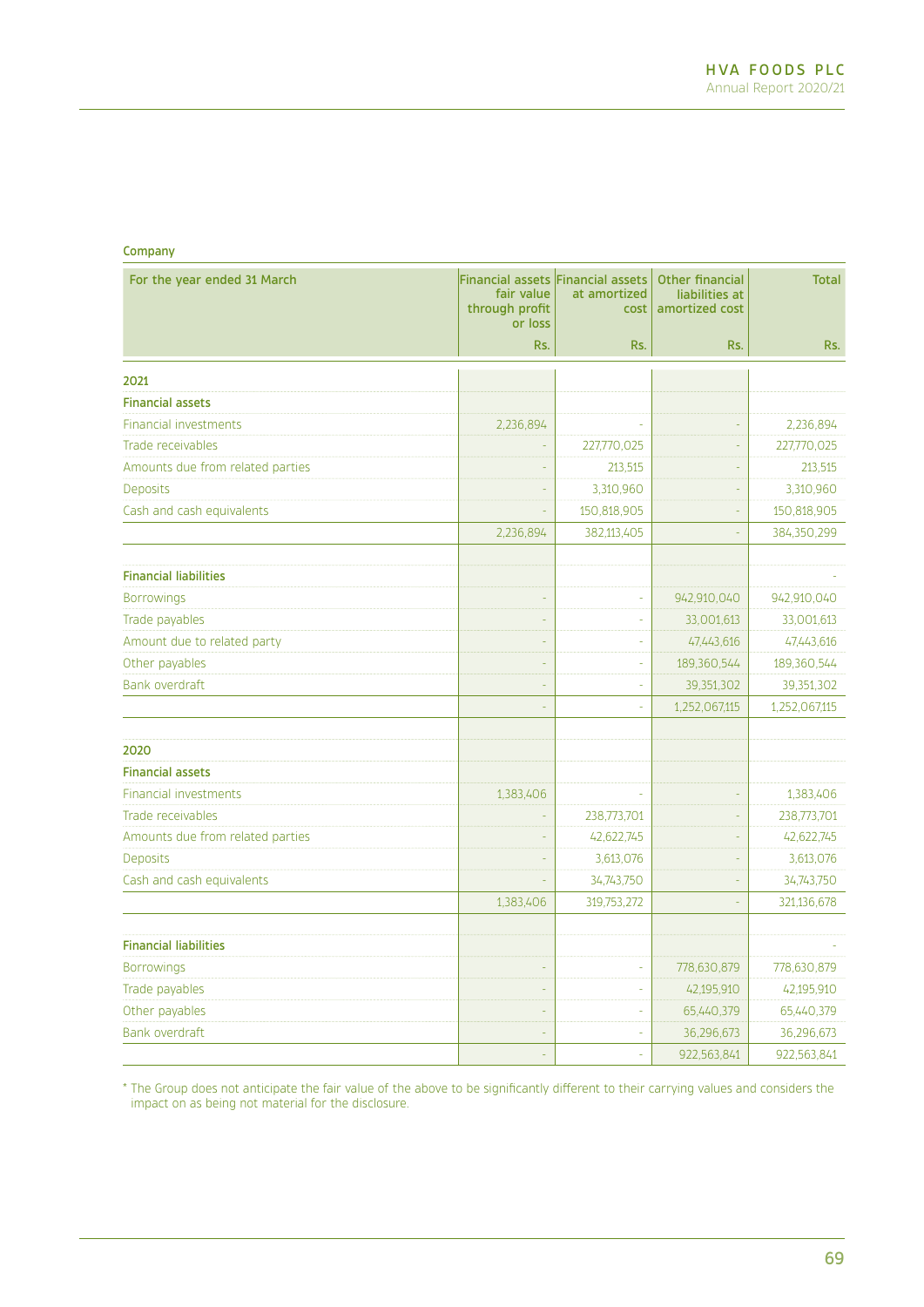## 37.2 Fair value hierarchy for assets carried at fair value

The table below analyses financial instruments and non-financial assets measured at fair value at the end of the reporting period, by the level of the fair value hierarchy.

| For the year ended 31 March                          | <b>Note</b> | Level 1   | Level <sub>2</sub> | Level 3     | <b>Total</b> |
|------------------------------------------------------|-------------|-----------|--------------------|-------------|--------------|
|                                                      |             | Rs.       | Rs.                | Rs.         | Rs.          |
| Group                                                |             |           |                    |             |              |
| 2021                                                 |             |           |                    |             |              |
| Financial assets - Fair value through profit or loss | 17          | 2,236,894 |                    |             | 2,236,894    |
| Freehold land and building                           | 12          |           |                    | 2,672,000   | 2,672,000    |
| Machinery and stores equipments                      | 12          |           |                    | 32,036,930  | 32,036,930   |
| 2020                                                 |             |           |                    |             |              |
| Financial assets - Fair value through profit or loss | 17          | 1,383,406 |                    |             | 1,383,406    |
| Freehold land and building                           | 12          |           |                    | 300,070,889 | 300,070,889  |
| Machinery and stores equipments                      | 12          |           |                    | 48,845,427  | 48,845,427   |
| Company                                              |             |           |                    |             |              |
| 2021                                                 |             |           |                    |             |              |
| Financial assets - Fair value through profit or loss | 17          | 2,236,894 |                    |             | 2,236,894    |
| Freehold land and building                           | 12          |           |                    | 2,672,000   | 2,672,000    |
| Machinery and stores equipments                      | 12          |           |                    | 32,036,930  | 32,036,930   |
| 2020                                                 |             |           |                    |             |              |
| Financial assets - Fair value through profit or loss | 17          | 1,383,406 |                    |             | 1,383,406    |
| Freehold land and building                           | 12          |           |                    | 300,070,889 | 300,070,889  |
| Machinery and stores equipments                      | 12          |           |                    | 48,845,427  | 48,845,427   |

## **38. RELATED PARTY DISCLOSURE**

## 38.1 Parent and ultimate controlling party

George Steuart and Company Limited has become the parent entity of the Company on 10th February 2021 by acquiring 51.1% shares of the Company, amounting to 33,946,105 shares at a consideration of Rs.3.50 per share.

### 38.2 Transactions with key management personnel

Key management personnel include all the members of the Board of Directors of the Company having authority and responsibilities for planning , directing and controlling the activities of the Company.

## 38.2.1 Key management personnel compensation

|                              | Group      |            | Company    |            |
|------------------------------|------------|------------|------------|------------|
| For the year ended 31 March  | 2021       | 2020       | 2021       | 2020       |
|                              | Rs.        | Rs.        | Rs.        | Rs.        |
| Short-term employee benefits | 31,610,800 | 12,768,000 | 31,610,800 | 12,768,000 |
| <b>Total</b>                 | 31,610,800 | 12,768,000 | 31,610,800 | 12,768,000 |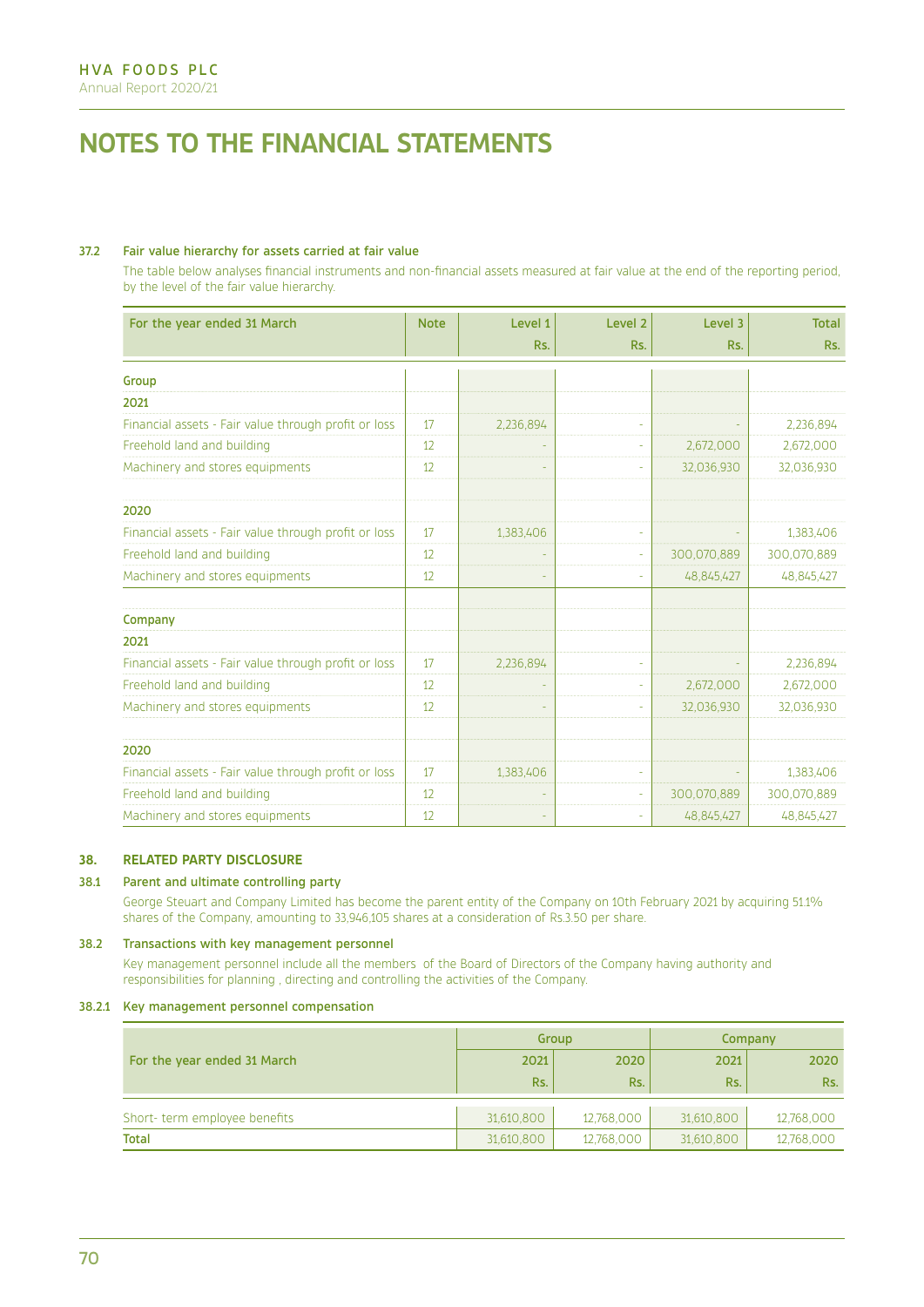# 38.3 Transactions with group companies

# 38.3.1 Recurrent related party transactions

|    |                             | <b>Transaction amount</b>                                         |               | Balance due from / (due to) |                |             |
|----|-----------------------------|-------------------------------------------------------------------|---------------|-----------------------------|----------------|-------------|
|    | For the year ended 31 March |                                                                   | 2021          | 2020                        | 2021           | 2020        |
|    |                             |                                                                   | Rs.           | Rs.                         | Rs.            | Rs.         |
| a. | Company                     | <b>George Steuart &amp; Company Ltd</b>                           |               |                             |                |             |
|    | <b>Directors</b>            | Mr. S. A. Ameresekere                                             |               |                             |                |             |
|    |                             | Ms. V.S.A. Fernando                                               |               |                             |                |             |
|    | Relationship                | Parent company                                                    |               |                             |                |             |
|    | Nature of transaction       | Loan received                                                     | 359,159,800   | L.                          |                |             |
|    |                             | Loan repayments                                                   | (312,000,000) |                             |                |             |
|    |                             | Interest charge                                                   | 595,460       | u,                          | (47, 443, 616) |             |
|    |                             | Interest paid                                                     | (311, 644)    |                             |                |             |
|    | b. Company                  | <b>HVA Lanka Exports (Pvt) Ltd</b>                                |               |                             |                |             |
|    | <b>Directors</b>            | Mr. A.R.H. Fernando<br>(resigned w.e.f 24th Feb 2021)             |               |                             |                |             |
|    |                             | Ms. V.S.A. Fernando                                               |               |                             |                |             |
|    | Relationship                | Affiliate                                                         |               |                             |                |             |
|    | Nature of transaction       | Sale of goods                                                     | 11,471,366    | 13,758,148                  | ÷              |             |
|    |                             | Purchases of goods                                                | (7,743,760)   | (18,007,919)                |                |             |
|    |                             | Net Receipts & re-imbursement of<br>expenses & other transactions | (82,001,774)  | (86,898,382)                |                |             |
|    |                             | Receipts                                                          | (286,980,898) |                             |                |             |
|    |                             | Direct payments received                                          |               | 128,517,006                 | u,             | 365,255,067 |
|    |                             |                                                                   |               |                             |                |             |
| C. | Company                     | <b>HVA Farms (Pvt) Ltd</b>                                        |               |                             |                |             |
|    | <b>Directors</b>            | Mr. A.R.H. Fernando<br>(resigned w.e.f 24th Feb 2021)             |               |                             |                |             |
|    |                             | Ms. V.S.A. Fernando                                               |               |                             |                |             |
|    | Relationship                | Common directors                                                  |               |                             |                |             |
|    | Nature of transaction       | Receipts for expenses & other<br>transactions                     |               |                             | 36,715         | 36,714      |
|    | d. Company                  | Lake Drive Holdings (Pvt) Ltd                                     |               |                             |                |             |
|    | <b>Directors</b>            | Mr. A.R.H. Fernando<br>(resigned w.e.f 24th Feb 2021)             |               |                             |                |             |
|    |                             | Ms. V.S.A. Fernando                                               |               |                             |                |             |
|    | Relationship                | Common directors                                                  |               |                             |                |             |
|    | Nature of transaction       | Fund transfer                                                     | ä,            | ÷.                          | 100,000        | 100,000     |
|    |                             |                                                                   |               |                             |                |             |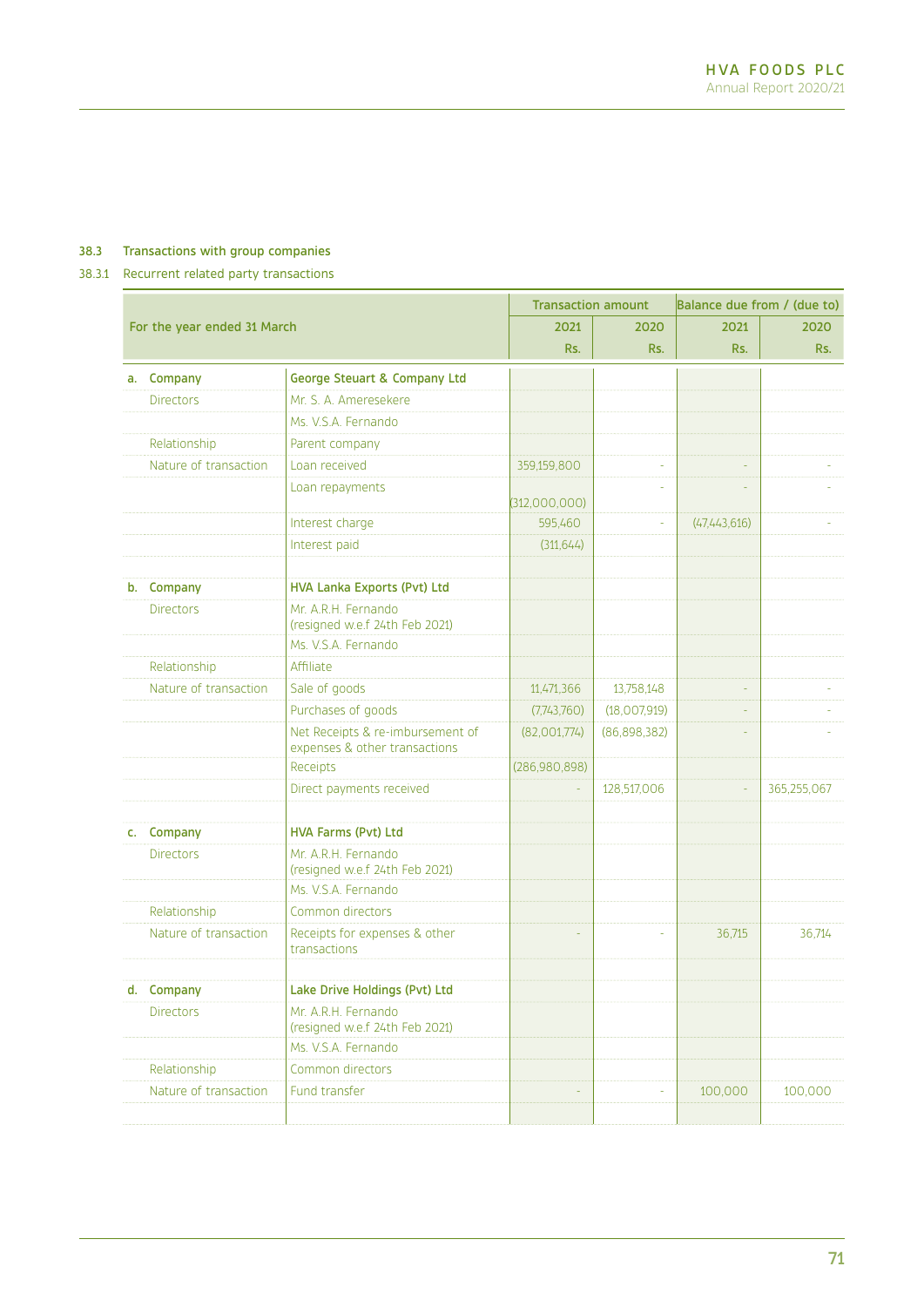# **NOTES TO THE FINANCIAL STATEMENTS**

|    |                             |                                               | <b>Transaction amount</b> |      | Balance due from / (due to) |        |  |
|----|-----------------------------|-----------------------------------------------|---------------------------|------|-----------------------------|--------|--|
|    | For the year ended 31 March |                                               |                           | 2020 | 2021                        | 2020   |  |
|    |                             |                                               | Rs.                       | Rs.  | Rs.                         | Rs.    |  |
| е. | Company                     | <b>HVA Holdings (Pvt) Ltd</b>                 |                           |      |                             |        |  |
|    | <b>Directors</b>            | Ms. V. S. A. Fernando                         |                           |      |                             |        |  |
|    |                             | Mr. S. A. Ameresekere                         |                           |      |                             |        |  |
|    | Relationship                | Common directors                              |                           |      |                             |        |  |
|    | Nature of transaction       | Receipts for expenses & other<br>transactions | 32,800                    |      | 76,800                      | 44,000 |  |
|    |                             |                                               |                           |      |                             |        |  |
| f. | Company                     | George Steuart Optimize (Pvt) Ltd             |                           |      |                             |        |  |
|    | <b>Directors</b>            | Mr. W.G.U.I Ranaweera                         |                           |      |                             |        |  |
|    | Relationship                | Common directors                              |                           |      |                             |        |  |
|    | Nature of transaction       | <b>IT</b> services                            | (25, 920)                 |      |                             |        |  |
|    |                             | Payments                                      | 25,920                    |      |                             |        |  |

## 38.3.2 Recurrent/Non-recurrent related party transactions

The Group has entered in to following recurrent/non-recurrent related party transaction which is above the specified treashold as given under CSE listing rules.

| Name of<br>the Related<br>Party          | Relationship | <b>Nature</b>     | Value of<br><b>Related Party</b><br><b>Transaction</b><br>entered<br>during the<br>financial year<br>Rs. | Aggregate<br>value of<br>related<br>party<br>transactions<br>as a $%$ of<br><b>Total Assets</b><br>and as a $%$<br>of Equity | Aggregate<br>value<br>of Related<br>Party<br><b>Transactions</b><br>as<br>$a\%$ of<br>Revenue | <b>Terms and</b><br><b>Conditions</b><br>of the<br><b>Related Party</b><br><b>Transactions</b> | The rationale for<br>entering into the<br>transaction                                                                                                                                                       |
|------------------------------------------|--------------|-------------------|----------------------------------------------------------------------------------------------------------|------------------------------------------------------------------------------------------------------------------------------|-----------------------------------------------------------------------------------------------|------------------------------------------------------------------------------------------------|-------------------------------------------------------------------------------------------------------------------------------------------------------------------------------------------------------------|
| George<br>Steuart<br>& Company<br>Ltd    | Parent       | Recurrent         | 359,159,800                                                                                              | n/a                                                                                                                          | 31%                                                                                           | Normal<br>Commercial<br>Terms                                                                  | Short-term loans<br>obtained (Note<br>38.3.1a)                                                                                                                                                              |
| <b>HVA Lanka</b><br>Exports (Pvt)<br>Ltd | Affiliate    | Non-<br>recurrent | 290,000,000                                                                                              | 23% of Total<br>Assets /<br>1,821% of<br>Equity                                                                              | n/a                                                                                           |                                                                                                | Acquisition of the<br>business together<br>with certain tangible<br>and intangible<br>assets (to be read<br>together with the<br>Disclosure made to<br>the Colombo Stock<br>Exchange on 12th<br>March 2021) |

# 38.4 Terms and conditions of transactions with related parties

Transactions with related parties are carried out in the ordinary course of the business. Outstanding current account balances at year end are unsecured, interest free and settlement occurs in cash. Interest bearing borrowings are at pre-determined interest rates and terms.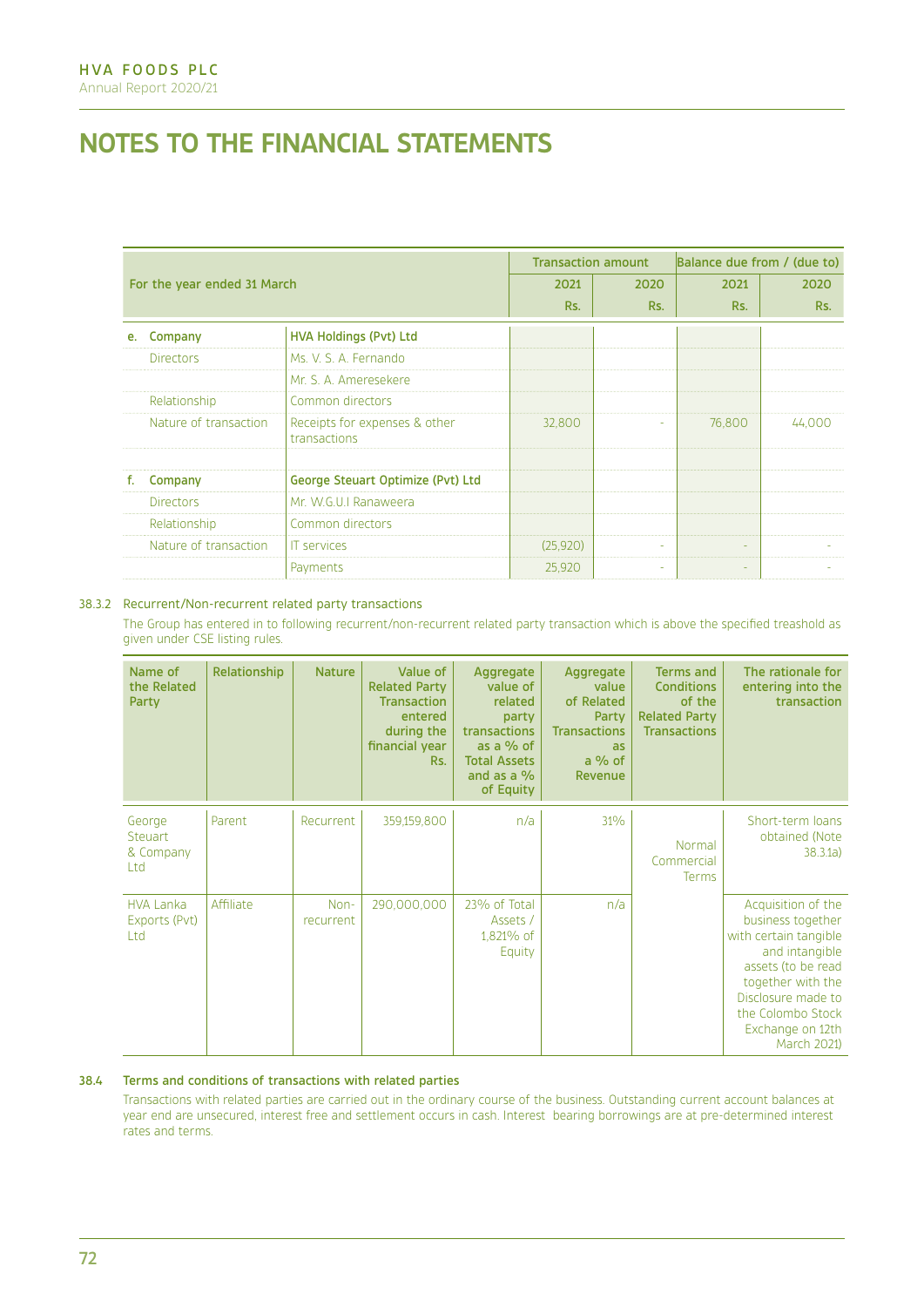#### **39. EVENTS AFTER THE REPORTING DATE**

#### 39.1 COVID-19 impact on operations of the Group

The Group has been closely monitoring the impact of the development of COVID-19 on the Group's business operations. The Group has taken numerous measures for the safety of staff employed, adhering to all Government and Health Authority rules and guidelines and also closely monitoring the liquidity positions and has been serving the existing debt requirements while managing the working capital requirements. As the situation evolves, the Group will keep its risk management measures under continual review, and proactively take measures to ensure that business operations continue as seamlessly as possible.

#### 39.2 Settlement of Interest-Bearing Loans and Borrowings

The Company has fully settled loans of Seylan Bank PLC and DFCC Vardhana Bank PLC subsequently, as of the date of apprval of the financial statements.

#### 39.3 Other events

Other events subsequent to the reporting date, which require disclosure or adjustments in the financial statements are discussed under Notes 23 and 41 to the financial statements.

### **40. COMMITMENTS AND CONTINGENCIES**

There have been no material commitments and contingencies as at the reporting date that require adjustments to, or disclosure in the financial statements.

#### **41. GOING CONCERN**

The Board of Directors of the Company / Group has determined that the use of going concern assumption in the preparation of financial statements as at 31st March 2021 is appropriate based on following factors.

#### 41.1 Company

The Company has reported a net profit of Rs.78,562,707/- during the year ended 31st March 2021(2020: Net loss of Rs.125,609,856/-) and, as of that date, the Company's current liabilities exceeded its current assets by Rs.393,646,608/- (2020 - Rs 194,909,966/-).

However, having noted above position, the Board of Directors of the Company has determined that the use of going concern assumption in the preparation of financial statements of the Company for the year ended 31st March 2021 is appropriate based on following factors.

- a) The Company has initiated plans to increase its revenue and to implement cost minimization measures with the objective of improving efficiencies, and thereby increasing profitability and cash flows. This is evident from its improved interim financial results for the 03 months period ended 30th June 2021.
- b) Furthermore, the net equity position has being already looked at and addressed as of the date of this report, resulting from the voluntary offer made by George Steuart & Co. Ltd. dated 30th December 2020 to acquire the majority control of HVA Foods PLC and the subsequent profits posted in the 2 quarters from the date of the acquisition.
- c) With the takeover of the Company and the Group by the new shareholder, George Steuart & Company Limited (GS&CO) and the support extended by GS&CO, the Company expects to enter into new markets to improve the business volumes and to initiate cost minimization measures in certain areas of operations via synergy benefits anticipated from the takeover.
- d) Management has already made significant progress in restructuring its debt portfolio to ease the pressures on the cashflows and to minimise the impact of exchange losses due to currency deprecation. Furthermore, the Company has recovered a significant portion of dues provided for under bad debtors.
- (e) The Company also has drawn up plans to expand its foot print in the local market while prioritizing minimizing risks, cost and overheads arising from distribution and marketing by strategically appointing George Steuart Consumer (Pvt) Ltd as it distributor in Sri Lanka. Through this the Company has already introduced Heladiv ATAMUSU a product to boost immunity and has plans to drive sales of Ice Tea in the coming months. This will result in increased revenue and profitability.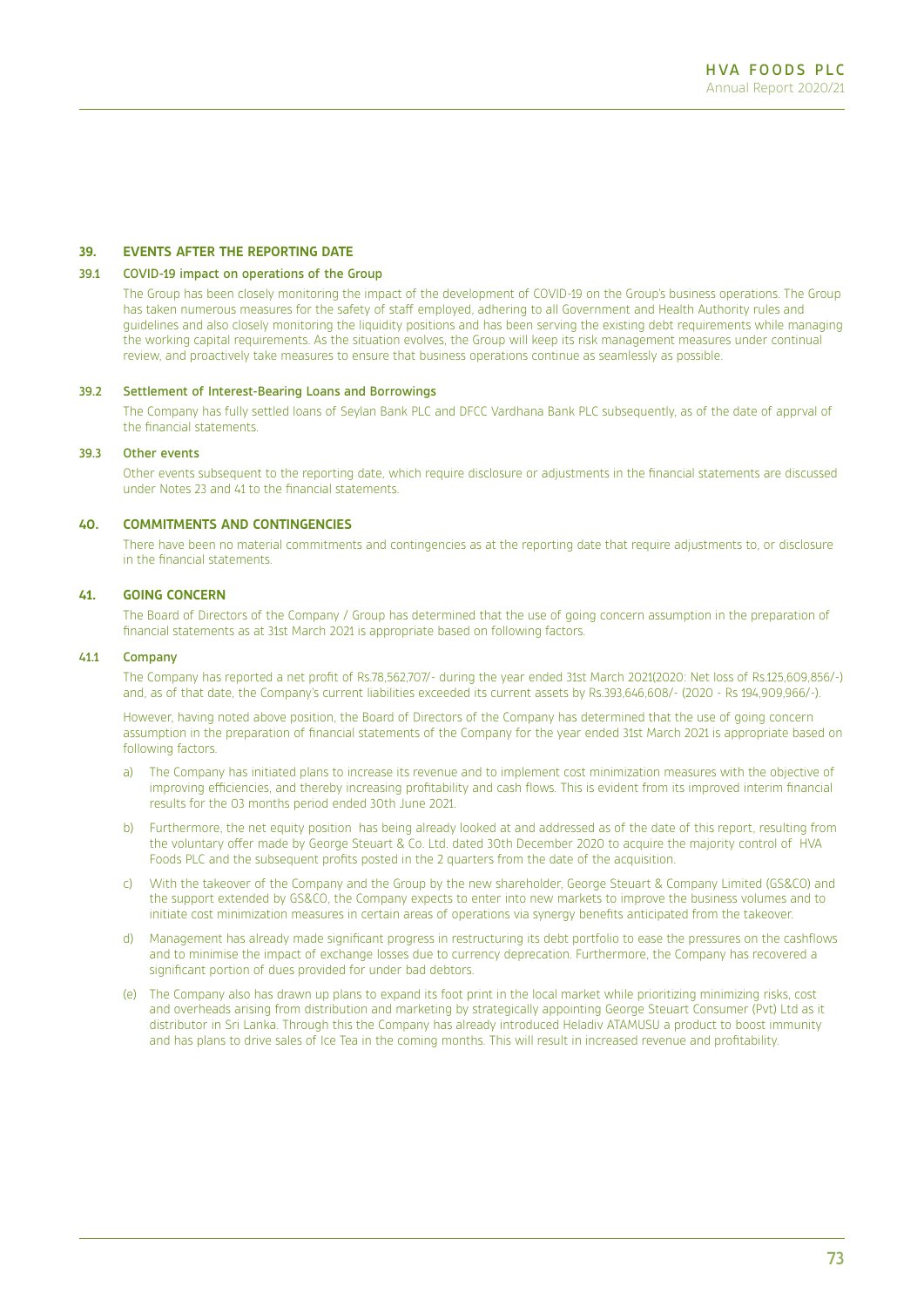# **NOTES TO THE FINANCIAL STATEMENTS**

#### 41.2 Group

The Group has reported a net profit of Rs. 78,590,107/- during the year ended 31st March 2021 (2020: Rs. 125,628,255/-) and, as of that date, the Group's current liabilities exceeded its current assets by Rs. 393,729,503/- (2020 - Rs. 195,020,261/-).

HVA Foods PLC is the significant component in the Group. Hence, the Directors of the Group are confident that the financial position of the Group will improve in the future as a result of steps taken by the Company as outlined in Note 41.1 above.

#### **42. ASSETS PLEDGED AS SECURITIES & FACILITY DETAILS**

The following assets of the Company have been pledged as securities for liabilities as at the reporting date.

| <b>Lender</b>             | <b>Facility type</b>              |    | <b>Security</b>                                                                                                                   | Interest rate              | Amount of<br>facility limit as<br>at 31st March<br>2021 | <b>Balance as at</b><br><b>31st March</b><br>2021 | Balance as at<br>31st March<br>2020 |
|---------------------------|-----------------------------------|----|-----------------------------------------------------------------------------------------------------------------------------------|----------------------------|---------------------------------------------------------|---------------------------------------------------|-------------------------------------|
|                           |                                   |    |                                                                                                                                   |                            | Rs. /USD                                                | Rs.                                               | Rs.                                 |
| Bank of<br>Ceylon         | Packing credit<br>loans           |    | a). Corporate guarantee<br>of HVA Lanka Exports<br>(Pvt) Ltd                                                                      |                            |                                                         | 60,794,500                                        | 38,235,044                          |
|                           | <b>Discounted</b><br>export bills |    | b). Bills of Exchange,<br>shipping documents<br>and underlying<br>goods under Bank's<br>constructive control                      |                            |                                                         | 28,361,808                                        | 29,724,831                          |
|                           |                                   |    | c). General letter of<br>indemnity                                                                                                | 5.50%                      | USD 908,950                                             |                                                   |                                     |
|                           |                                   |    | d). General letter of<br>hypothecation                                                                                            |                            |                                                         |                                                   |                                     |
|                           |                                   |    | e). Corporate quarantee<br>of HVA Lanka<br>Exports (Pvt) Ltd and<br>Mortgage over stock<br>of tea at 39A, Linton<br>Road, Kandana |                            |                                                         |                                                   |                                     |
| Seylan Bank<br><b>PLC</b> | Long term<br>loan                 |    | a). 2.5% margin build-up<br>of export proceeds                                                                                    | 3 month<br>LIBOR+4.5% p.a. |                                                         | 304,336,670                                       | 331,422,856                         |
|                           | Packing credit<br>loans           |    | b). Primary mortgage<br>bond of LKR 34million<br>over land and building                                                           | 3 month<br>LIBOR+4% p.a.   |                                                         | 165,339,500                                       | 81,710,876                          |
|                           | <b>Discounted</b><br>export bills |    | c). Secondary mortgage<br>bond for USD<br>1,200,000/- over the<br>above property                                                  |                            |                                                         |                                                   | 57,883,370                          |
|                           |                                   |    | d). Mortgage over stocks<br>& packing material for<br>USD 600,000/-                                                               |                            | USD 3,250,000                                           |                                                   |                                     |
|                           |                                   |    | e). Corporate Guarantee<br>of HVA Lanka Exports<br>(Pvt) Ltd., for LKR<br>5million and USD<br>2.2million                          |                            |                                                         |                                                   |                                     |
|                           |                                   | f) | Tertiary mortgage for<br>USD 815,000/- over<br>land & building in<br>Kandana                                                      |                            |                                                         |                                                   |                                     |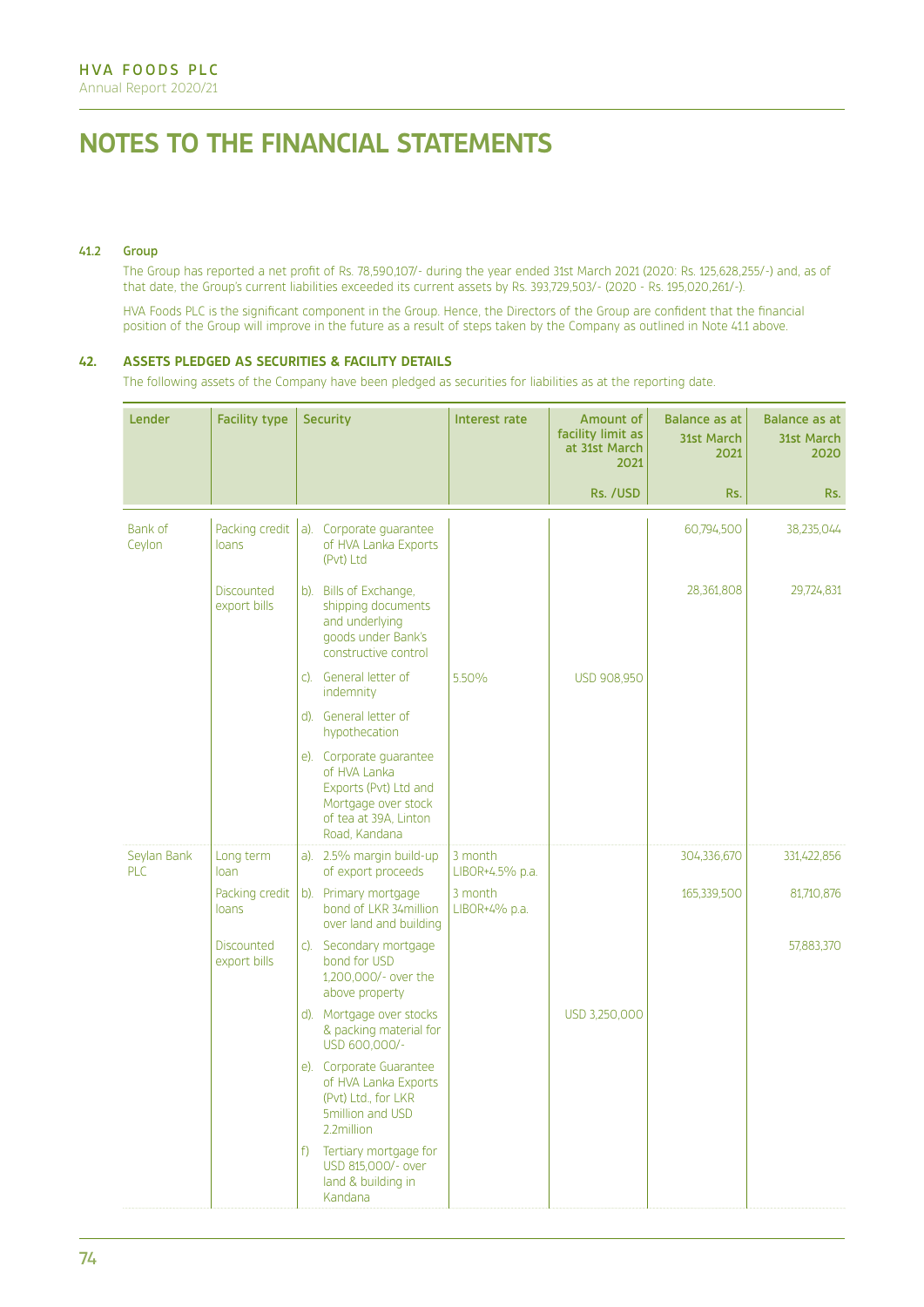| <b>Lender</b>                                     | <b>Facility type</b>              | <b>Security</b>                                                                                                                                                                        | Interest rate                                                                                  | Amount of<br>facility limit as<br>at 31st March<br>2021 | <b>Balance as at</b><br><b>31st March</b><br>2021 | <b>Balance as at</b><br>31st March<br>2020 |
|---------------------------------------------------|-----------------------------------|----------------------------------------------------------------------------------------------------------------------------------------------------------------------------------------|------------------------------------------------------------------------------------------------|---------------------------------------------------------|---------------------------------------------------|--------------------------------------------|
|                                                   |                                   |                                                                                                                                                                                        |                                                                                                | Rs. /USD                                                | Rs.                                               | Rs.                                        |
| <b>DFCC</b><br>Vardhana<br><b>Bank PLC</b>        | Long term<br>loan                 | a). Mortgage bond for<br>USD 1,000,000 over<br>stocks at Kandana<br>and book debts of the<br>Company.                                                                                  | 3 month LIBOR<br>3.5% p.a.                                                                     |                                                         | 104,191,200                                       | 95,330,572                                 |
|                                                   | Packing credit<br>loans           | b). An agreement to<br>Mortgage for USD<br>181,730/- over an<br>allotment of land<br>marked lot A in<br>plan no 2233 dated<br>14/11/2003 owned by<br>Lake Drive Holdings<br>(Pvt) Ltd. | 4.5% p.a.                                                                                      | USD 1,500,000                                           | 55,847,467                                        | 52,277,721                                 |
|                                                   | <b>Discounted</b><br>export bills |                                                                                                                                                                                        | 4.5% p.a.                                                                                      |                                                         |                                                   |                                            |
| People's Bank                                     | Long term<br>loan                 | a). Letter of<br>hypothecation                                                                                                                                                         | 3 month<br>LIBOR+4.5% p.a.<br>or floor rate<br>of 7.0% p.a. &<br>6.75% p.a. at<br>disbursement |                                                         | 70,446,000                                        | 65,707,372                                 |
|                                                   | Packing credit<br>loans           | b). Deed of<br>hypothecation over<br>stocks and book debts                                                                                                                             | 3 month<br>LIBOR+3.5% p.a.<br>or floor rate<br>6.0% p.a.                                       | USD 550,000                                             | 23,302,900                                        | 5,412,312                                  |
|                                                   | <b>Discounted</b><br>export bills | General notice of<br>C).<br>assignment of book<br>debts                                                                                                                                | 3 month<br>LIBOR+3.5% p.a.<br>or floor rate<br>6.0% p.a.                                       |                                                         | 9,324,971                                         | 9,530,416                                  |
|                                                   |                                   | d). Agreement for<br>revolving credit<br>facilities                                                                                                                                    |                                                                                                |                                                         |                                                   |                                            |
|                                                   |                                   | e). 1% build up margin<br>from each export<br>proceed for entire<br>credit package.                                                                                                    |                                                                                                |                                                         |                                                   |                                            |
| <b>National</b><br>Development<br><b>Bank PLC</b> | Packing credit<br>loans           | GS&CO corporate<br>a).<br>quarantee                                                                                                                                                    | 10% p.a.<br>and adjusted<br>periodically<br>whenever<br>necessary                              | Rs. 100,000,000                                         | 120,965,025                                       |                                            |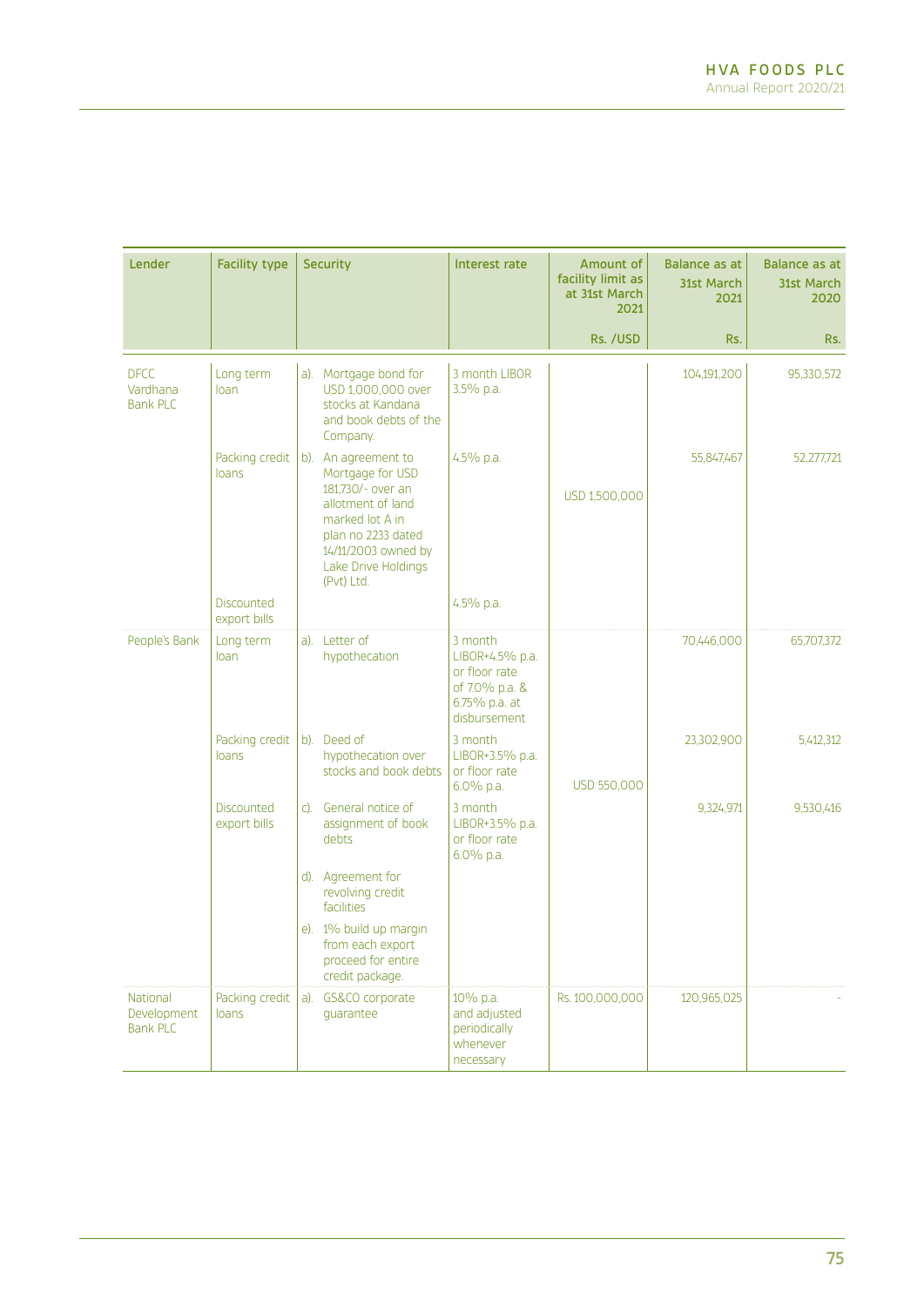# **NOTES TO THE FINANCIAL STATEMENTS**

#### **43. COMPARATIVE INFORMATION**

Comparative figures and phrases have been re arranged and reclassified wherever necessary to conform with the current year presentation as mentioned below.

## 43.1 Significant reclassifications

Statement of comprehensive income

|                                                               | in 2019/2020    | As disclosed   As reclassified  <br>in 2020/2021 | <b>Note</b> | Reclassificatio |
|---------------------------------------------------------------|-----------------|--------------------------------------------------|-------------|-----------------|
|                                                               | Rs.             | Rs.                                              |             | Rs.             |
| Group                                                         |                 |                                                  |             |                 |
| Administration expenses                                       | (114, 420, 512) | (135.717.204)                                    | (a)         | 21.296.692      |
| Reversal of impairment provision on related party receivables | ۰               | 21.296.692                                       | (a)         | (21.296.692)    |

#### (a) Reversal of impairment provision on related party receivables which was previously classified under administration expenses in the consolidated statement of comprehensive income have now been presented separately in the consolidated statement of comprehensive income.

|                                                               | in 2019/2020    | As disclosed   As reclassified  <br>in 2020/2021 | <b>Note</b> | Reclassificatio |
|---------------------------------------------------------------|-----------------|--------------------------------------------------|-------------|-----------------|
|                                                               | Rs.             | Rs.                                              |             | Rs.             |
| Company                                                       |                 |                                                  |             |                 |
| Administration expenses                                       | (114, 406, 312) | (135,703,004)                                    | (a)         | 21.296.692      |
| Reversal of impairment provision on related party receivables | ٠               | 21.296.692                                       | (a)         | (21.296.692)    |

(a) Reversal of impairment provision on related parties which was previously classified under administration expenses in the consolidated statement of comprehensive income have now been presented separately in the consolidated statement of comprehensive income.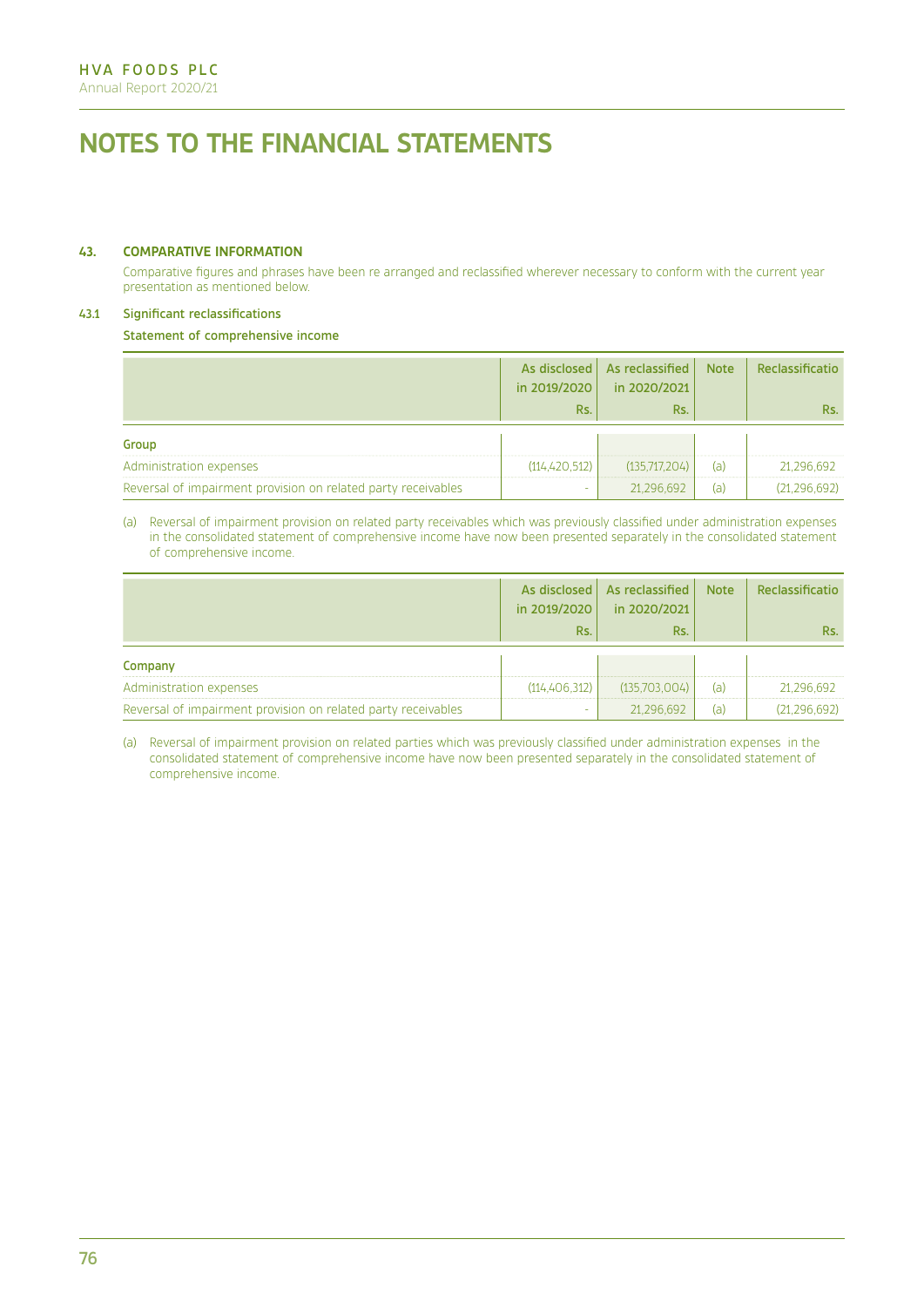# **STATEMENT OF DIRECTORS RESPONSIBILITIES**

Statement of Directors' Responsibility for Financial Reporting

The responsibilities of the Directors, in relation to the Financial Statements of the Company and its subsidiary differ from the responsibilities of the Auditors.

The responsibility of the Independent Auditors in relation to the Financial Statements is set out in the Report of the Auditors given on pages 24 to 27 of the Annual Report

As per the Sections 150(1), 151, 152(1) and  $(2)$ , 153 $(1)$  and  $(2)$  of the Companies Act No. 07 of 2007, the Directors are required to prepare Financial Statements for each financial year giving a true and fair view of the state of affairs of the Company and its subsidiary as at the end of the financial year and of the results of its operations for the financial year, ensure that they are completed within six months or such extended period as may be determined by the Registrar General of Companies, certified by the person responsible for the preparation of the Financial Statements that they are in compliance with the said Companies Act and dated and signed on behalf of the Board by two Directors of the Company.

In terms of section 166(1) read together with sections  $168(1)(b)$  and (c) and section 167(1) of the Companies Act, the Directors shall cause a copy of the aforesaid Financial Statements together with the Annual Report of the Board of Directors of the Company prepared as per section 166(1) of the Companies Act to be sent to every shareholder not less than fifteen working days before the date fixed for holding the Annual General Meeting.

The Directors consider that in preparing these Financial Statements set out on pages 28 to 76, appropriate accounting policies have been selected and applied in a consistent manner and supported by reasonable and prudent judgment and that all applicable Accounting Standards, as relevant, have been followed.

The Directors are also confident that the Company has adequate resources to continue in operation and have applied the going concern basis in preparing these Financial Statements as disclosed in Note 41.

Further, the Directors have a responsibility to ensure that the Company and its subsidiary maintain sufficient accounting records to disclose with reasonable accuracy, the financial position of the Company and its subsidiary.

The Directors are also responsible for taking reasonable steps to safeguard the assets of the Company and its subsidiary and in this regard to give proper consideration to the establishment of appropriate internal control systems to prevent and detect fraud and other irregularities.

Financial Statements prepared and presented in this report have been prepared based on Sri Lanka Accounting Standards (SLFRS/LKAS) and are consistent with the underlying books of accounts and are in conformity with the requirements of Sri Lanka Accounting Standards, Companies Act No. 07 of 2007, Sri Lanka Accounting and Auditing Standards Act No. 15 of 1995 and the

Listing Rules of the Colombo Stock **Exchange** 

## **COMPLIANCE REPORT**

The Directors are of the view, that they have discharged their responsibilities as set out in this statement.

The Directors also confirm that to the best of their knowledge, all statutory payments payable by the Company and its subsidiary as at the reporting date have been paid or where relevant provided for .

By Order of the Board of HVA Foods PLC

Dioyeoinglo

P W Corporate Secretarial (Pvt) Ltd Secretaries

3rd September 2021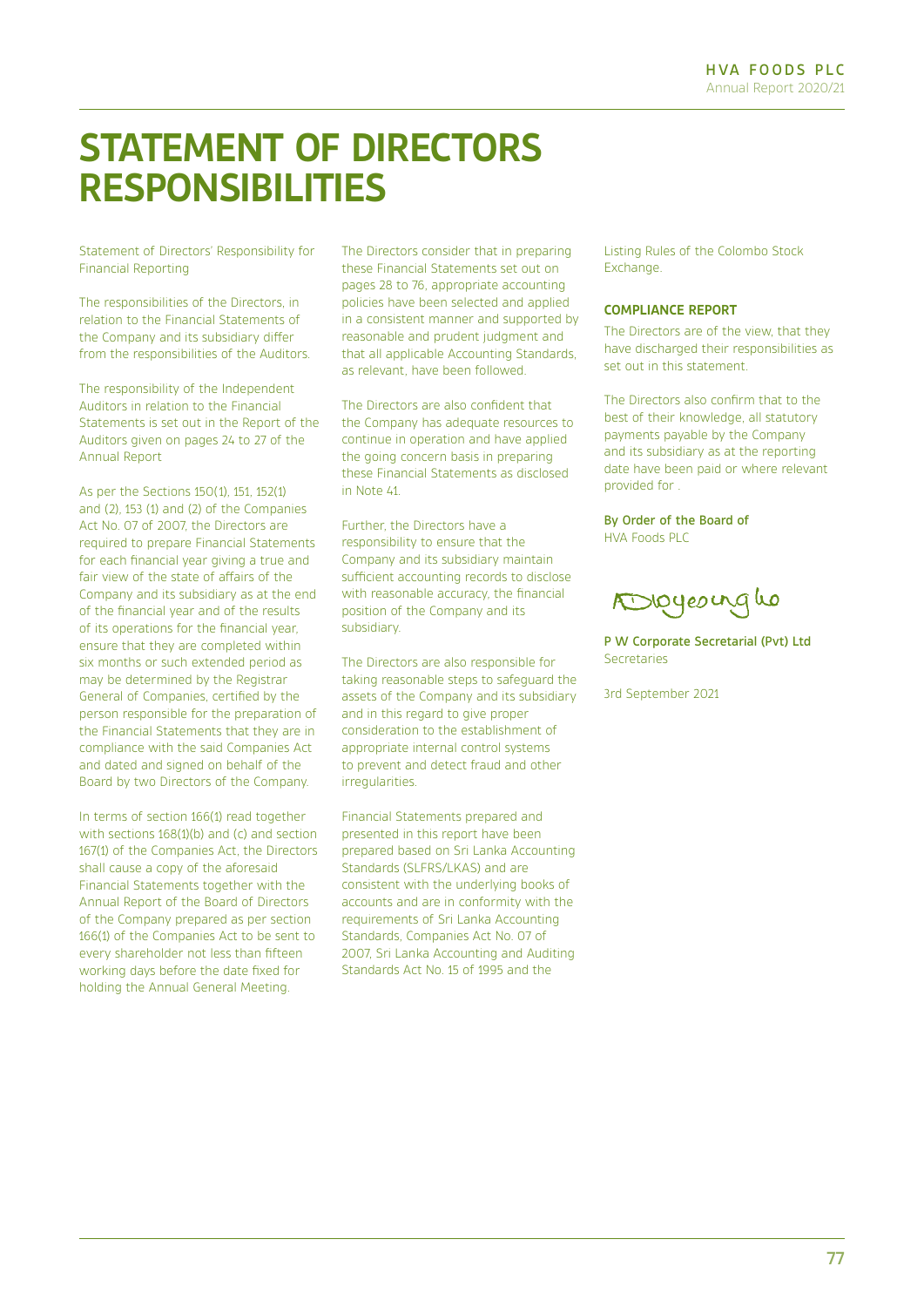# **INVESTOR INFORMATION**

# **SHARE DISTRIBUTION**

Shareholding as at 31st March 2021

| <b>From</b>    | <b>To</b> | No of Holders | No of Shares | $\frac{9}{6}$ |
|----------------|-----------|---------------|--------------|---------------|
|                | 000.1     | 2,127         | 815,181      | 1.23          |
| 1.001          | 10,000    | 1,041         | 4,036,456    | 6.08          |
| 10,001         | 100,000   | 319           | 9,129,880    | 13.74         |
| 100,001        | 1,000,000 | 46            | 11,858,172   | 17.85         |
| Over 1,000,000 | $\sim$    | 02            | 40,588,971   | 61.10         |
|                |           | 3,535         | 66,428,660   | 100.00        |

# **CATEGORIES OF SHAREHOLDERS**

| <b>From</b>          | No of Holders | No of Shares | $\frac{9}{6}$ |
|----------------------|---------------|--------------|---------------|
| Local Individuals    | 3.404         | 22,073,570   | 33.23         |
| Local Institutions   | 111           | 43,888,346   | 66.07         |
| Foreign Individuals  | 19            | 241,133      | 0.36          |
| Foreign Institutions |               | 225.611      | 0.34          |
|                      | 3.535         | 66,428,660   | 100.00        |

# **DIRECTORS' SHAREHOLDING AS AT 31 ST MARCH 2021**

| From                                                 | No of Shares | $\frac{0}{0}$ |
|------------------------------------------------------|--------------|---------------|
| Mr B S M De Silva                                    | -            |               |
| Shares held in the following manner                  |              |               |
| Acuity Partners (Pvt) Limited / Mr B S M De Silva    | 800          | 0.001         |
| Ms. V S A Fernando                                   | -            |               |
| Mr M P D Cooray (Appointed w.e from 22.01.2021)      | -            |               |
| Mr S A Ameresekere (Appointed w.e from 22.01.2021)   | ٠            |               |
| Mr W G U I Ranaweera (Appointed w.e from 22.01.2021) |              |               |
| Mr C Hettiarachchi (Appointed w.e from 22.01.2021)   |              |               |

# **SHARE PRICES FOR THE YEAR**

| Market price per share  | As at<br>31/03/2021  | As at<br>31/03/2020   |
|-------------------------|----------------------|-----------------------|
| Highest during the year | Rs 7.60 (04-12-2020) | Rs. 5.00 (18-11-2019) |
| Lowest during the year  | Rs 1.60 (12-05-2020) | Rs. 1.80 (20-03-2020) |
| As at end of the year   | Rs 5.00              | Rs 190                |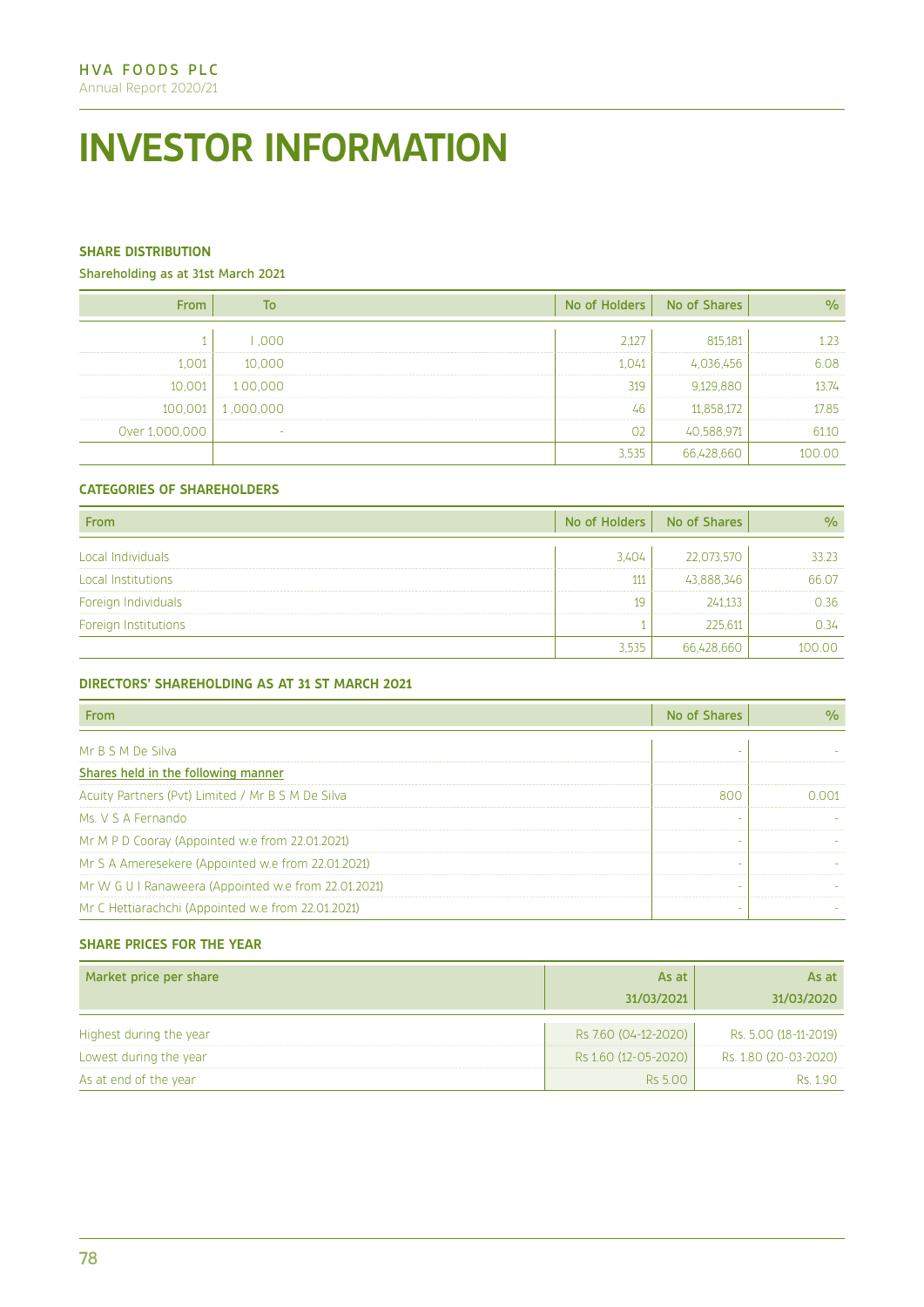| <b>Name</b>   |                                                     | No of Shares | $\frac{0}{0}$ | No of Shares | $\frac{0}{0}$ |
|---------------|-----------------------------------------------------|--------------|---------------|--------------|---------------|
|               |                                                     | 31.03.2021   | of holding    | 31.03.2020   | of holding    |
| $\mathbf{1}$  | George Steuart and Company Limited                  | 33,946,105   | 51.102        |              |               |
| 2             | HVA Lanka Exports (Private) Limited                 | 6,642,866    | 10,000        | 22,338,471   | 33.628        |
| 3             | Mr D.G. Wijemanna                                   | 875,744      | 1.318         |              |               |
| 4             | Mr R E Rambukwele                                   | 759,800      | 1.144         | 1,938,976    | 2.919         |
| 5             | Mr P. G Piyasiri                                    | 598,975      | 0.902         | 1.599        | 0.002         |
| 6             | Mr A R H Fernando                                   | 533,625      | 0.803         | 533,625      | 0.803         |
| 7             | Miss S.S.P. Kandambi                                | 525,780      | 0.791         |              |               |
| 8             | Mr G.A.M.P. Chandana                                | 500,000      | 0.753         | 74,100       | 0.112         |
| 9             | Mr S. Gobinath                                      | 450,000      | 0.677         |              |               |
| 10            | Mr T G Thoradeniya                                  | 444.636      | 0.669         | 444.636      | 0.669         |
| 11            | Mr R.A.A.I. Perera                                  | 408,779      | 0.615         |              |               |
| 12            | Mr S D Divakarage                                   | 385.193      | 0.580         | 210,193      | 0.316         |
| 13            | Mr J.A.M. Jiffry                                    | 324,653      | 0.489         | 25,000       | 0.038         |
| 14            | Mr P.D.S.P. Perera                                  | 321,800      | 0.484         | 7,500        | 0.011         |
| 15            | Mr S.M. Nazeer & Mrs M.A.K. Samsunnisa              | 315.480      | 0.475         |              |               |
| 16            | Merchant Bank of Sri Lanka & Finance PLC/S Gobinath | 300,000      | 0.452         |              |               |
| 17            | Mr K M S M Razeek                                   | 254.354      | 0.383         | 254,354      | 0.383         |
| 18            | D Eassuwaren                                        | 237.968      | 0.358         | 237,968      | 0.358         |
| 19            | Flyasia SDN.BHD                                     | 225,611      | 0.340         | 225,611      | 0.340         |
| 20            | Mr N.J.P. Tavarayen                                 | 219,501      | 0.330         | 321,902      | 0.485         |
|               | <b>SUB TOTAL</b>                                    | 48,270,870   | 72.666        | 26,613,935   | 40.064        |
| <b>OTHERS</b> |                                                     | 18,157,790   | 27.334        | 39,814,725   | 59.936        |
| <b>TOTAL</b>  |                                                     | 66,428,660   | 100,000       | 66,428,660   | 100.000       |

# **TWENTY MAJOR SHAREHOLDERS OF THE COMPANY AS AT 31ST MARCH 2021**

# **PUBLIC HOLDING**

Public Holding percentage as at 31st March 2021 = 38.094%

Number of Public shareholders representing the above percentage = 3,531

#### **FLOAT ADJUSTED MARKET CAPITALIZATION**

A float adjusted market capitalization of LKR 126,526,320. In terms of Rule 7.13.1(a) of the Listing Rules of the Colombo Stock Exchange, the Company qualifies under option 5 of the minimum public holding requirement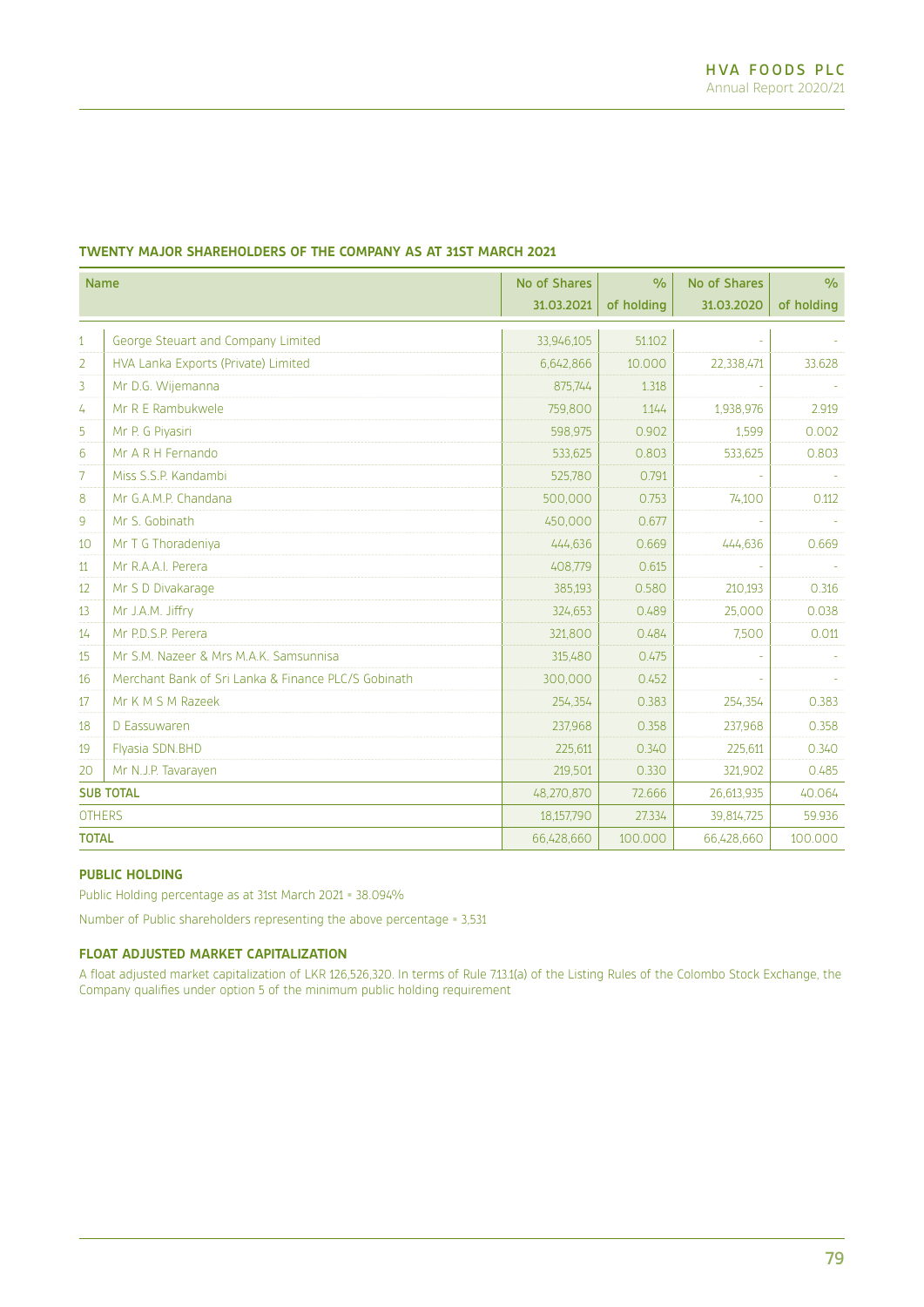# **FIVE YEAR SUMMARY**

| For the year ended 31 March                     | 2021            | 2020            | 2019            | 2018            | 2017            |
|-------------------------------------------------|-----------------|-----------------|-----------------|-----------------|-----------------|
| <b>TRADING RESULTS (Rs.)</b>                    |                 |                 |                 |                 |                 |
| Revenue                                         | 1,164,440,585   | 850,380,041     | 1,096,941,641   | 1,243,719,481   | 884,263,545     |
| Cost of Sales                                   | (1,032,347,737) | (763, 337, 326) | (998,050,035)   | (1,079,898,211) | (774, 187, 612) |
| Other Operating Income                          | 6,193,976       | 19,868,890      | 24,053,137      | 43,263,383      | 42,542,010      |
| Profit before Finance charges                   | 164,572,708     | (25, 942, 511)  | (302,481,100)   | 71,172,603      | 8,410,372       |
| <b>Finance Cost</b>                             | (91, 573, 024)  | (115,710,860)   | (107,140,540)   | (64, 557, 230)  | (52,437,733)    |
| Finance income                                  | 293,965         | 245,956         | 33,428,919      | 29,915,762      | 25,757,986      |
| Profit before Income Tax                        | 73,293,649      | (141, 407, 415) | (376, 192, 721) | 36,531,136      | (18, 269, 375)  |
| Income Tax on Profits                           | 5,269,058       | 15,797,559      | 9,210,718       | 7,602,699       | (2,569,439)     |
| Profit after Income Tax                         | 78,562,707      | (125, 609, 856) | (366, 982, 003) | 44,133,835      | (20, 838, 814)  |
| <b>SHAREHOLDERS FUNDS (Rs.)</b>                 |                 |                 |                 |                 |                 |
| <b>Stated Capital</b>                           | 333,857,588     | 333,857,588     | 333,857,588     | 333,857,588     | 333,857,588     |
| Reserves                                        | (317, 935, 044) | (396, 570, 775) | (273, 356, 301) | 217,340,328     | 198,771,098     |
| <b>NET ASSETS</b>                               | 15,922,544      | (62,713,187)    | 60,501,287      | 551,197,916     | 532,628,686     |
| ASSETS (Rs.)                                    |                 |                 |                 |                 |                 |
| Property, Plant & Equipment                     | 50,190,533      | 367,597,459     | 381,798,856     | 398,336,933     | 394,932,781     |
| Goodwill                                        | 263,849,498     |                 |                 |                 |                 |
| Intangible Assets                               | 7,242,340       | 2,792,340       | 2,757,340       | 2,757,340       | 2,757,340       |
| Investment in subsidiary                        | 45,000,001      | 45,000,001      | 45,000,001      | 45,000,001      | 45,000,001      |
| Deferred Tax Assets                             | 14,776,364      | 9,201,726       |                 |                 |                 |
| <b>Current Assets</b>                           | 613,306,898     | 465,807,309     | 640,902,682     | 1,065,585,921   | 885,666,896     |
| Non -Current Assets Classified as held for sale | 291,537,524     |                 |                 |                 |                 |
| <b>LIABILITIES (Rs.)</b>                        |                 |                 |                 |                 |                 |
| Non-current Liabilities                         | 263,027,108     | 292,394,747     | 167,546,171     | 59,717,420      | 39,595,169      |
| <b>Current Liabilities</b>                      | 1,006,953,506   | 660,717,275     | 842,411,421     | 900,764,860     | 756,133,163     |
|                                                 |                 |                 |                 |                 |                 |
| <b>NET ASSETS (Rs.)</b>                         | 15,922,544      | (62,713,187)    | 60,501,287      | 551,197,916     | 532,628,686     |
| <b>RATIOS &amp; OTHER INFORMATION</b>           |                 |                 |                 |                 |                 |
| Current ratio                                   | 0.61            | 0.70            | 0.76            | 1.18            | 1.17            |
| <b>Quick Assets Ratio</b>                       | 0.46            | 0.53            | 0.65            | 1.09            | 1.01            |
| Interest Cover (No. of times)                   | 2.15            | (0.22)          | (2.51)          | 2.05            | 0.31            |
| Debt Equity Ratio (%)                           | 7029            | (1464)          | 1669.32         | 57              | 53              |
| Return on Equity (%)                            | 493             | (191.15)        | (606.57)        | 8.01            | (3.95)          |
| Return on Total Assets (%)                      | 6%              | (14.11)         | (34.28)         | 2.92            | (1.58)          |
| Net Asset Value per share                       | 0.24            | 0.94            | 0.91            | 8.30            | 8.02            |
| Earning Per Share (Rs.)                         | 1.18            | (1.89)          | (5.52)          | 0.66            | (0.32)          |
| Revenue Growth (%)                              | 36.93           | (22.48)         | (13.92)         | 40.65           | 13.35           |
| Dividend per share                              | <b>Nil</b>      | Nil             | <b>Nil</b>      | <b>Nil</b>      | <b>Nil</b>      |
| Dividend pay out                                | <b>Nil</b>      | <b>Nil</b>      | <b>Nil</b>      | <b>Nil</b>      | Nil.            |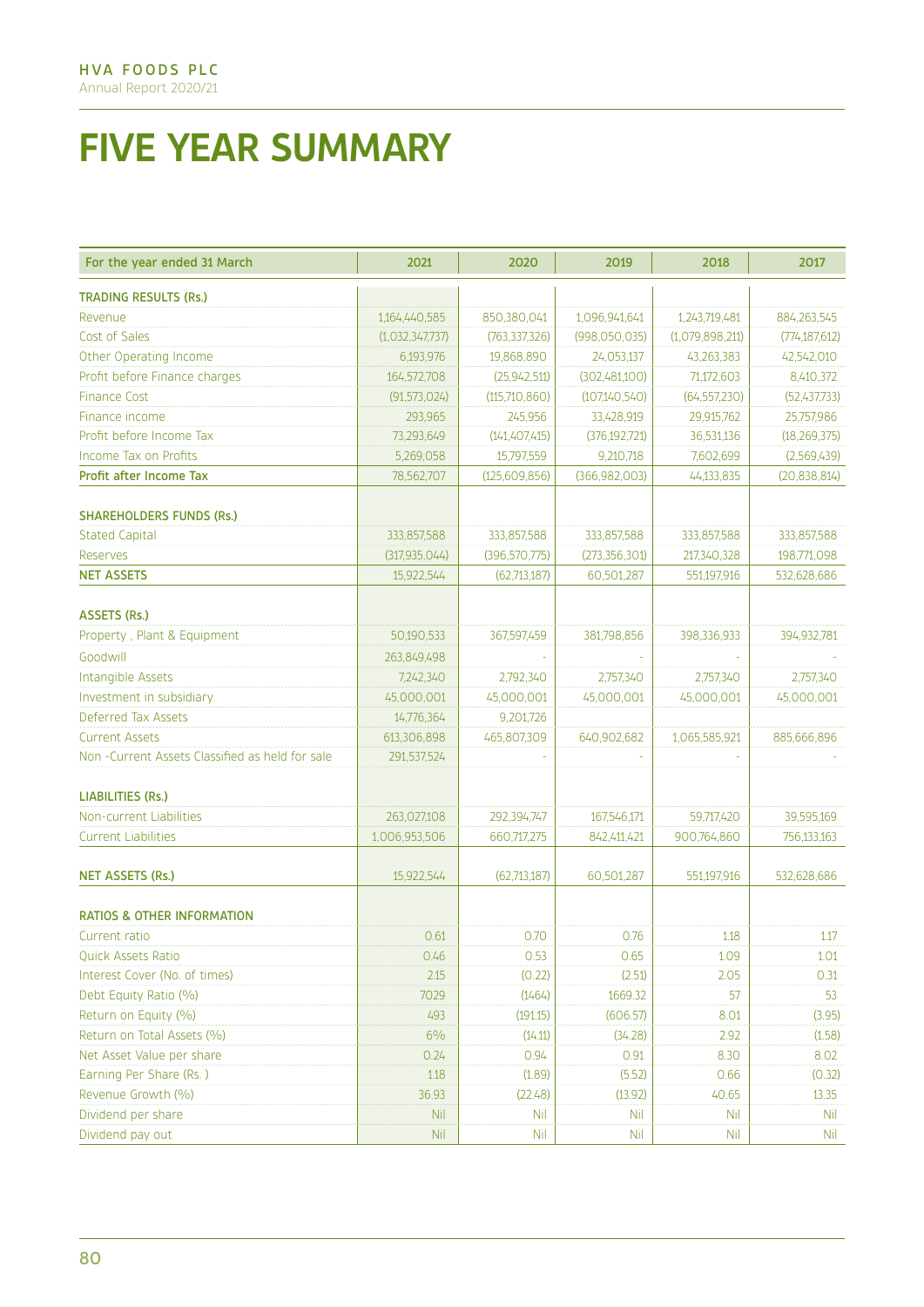# **NOTES**

| m.       |
|----------|
|          |
| $\cdots$ |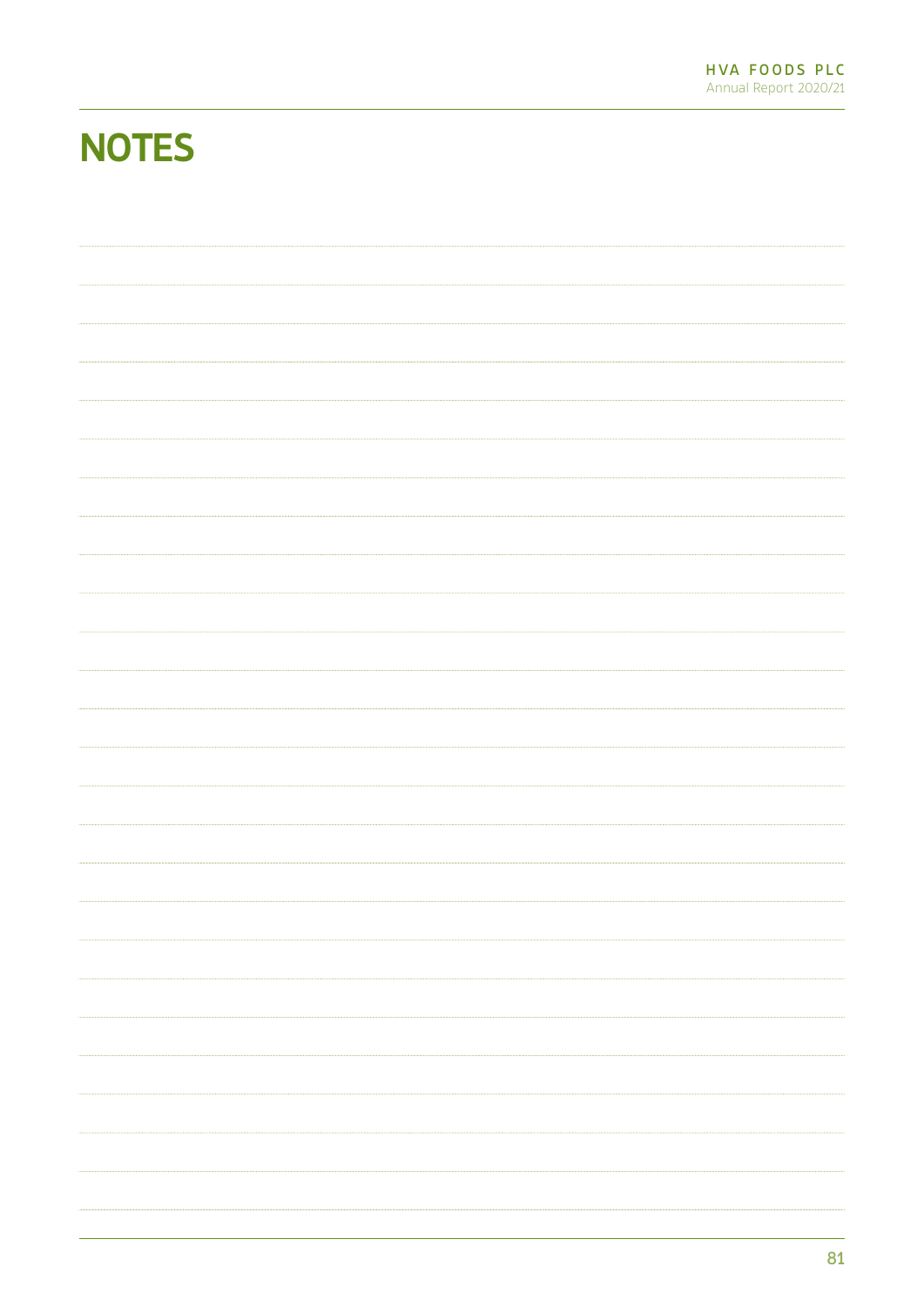# **NOTICE OF MEETING**

NOTICE IS HEREBY GIVEN THAT the Eleventh (11th) Annual General Meeting of the Company will be held by electronic means on 30th September 2021 at 10.30 a.m. centred at the Registered Office of the Company at No. 118, Braybrooke Place, Colombo 02 for the following purposes.

- 1. To receive and consider the Annual Report of the Board of Directors on the affairs of the Company and its subsidiary and the Statement of Accounts for the year ended 31st March 2021 with the Report of the Auditors thereon.
- 2. To re-elect as a Director Mr. M P D Cooray who retires by rotation in terms of Article 88(i) of the Articles of Association of the Company.
- 3. To re-appoint Messrs BDO Partners, Chartered Accountants as the Auditors of the Company and to authorize the Directors to determine their remuneration.
- 4. To authorize the Directors to determine donations for the year ending 31st March 2022 and up to the date of the next Annual General Meeting.

By Order of the Board HVA FOODS PLC

Dioyeourgho

P W Corporate Secretarial (Pvt) Ltd *Secretaries 3rd September 2021*

#### **Notes:**

- 1. A Shareholder entitled to attend and vote at the meeting is entitled to appoint a proxy to attend and vote on behalf of him/her by electronic means.
- 2. A proxy need not be a Shareholder of the Company.
- 3. The Form of Proxy is enclosed for this purpose.
- 4. Shareholders are advised to follow the Guidelines and Registration Process for the Annual General Meeting attached hereto.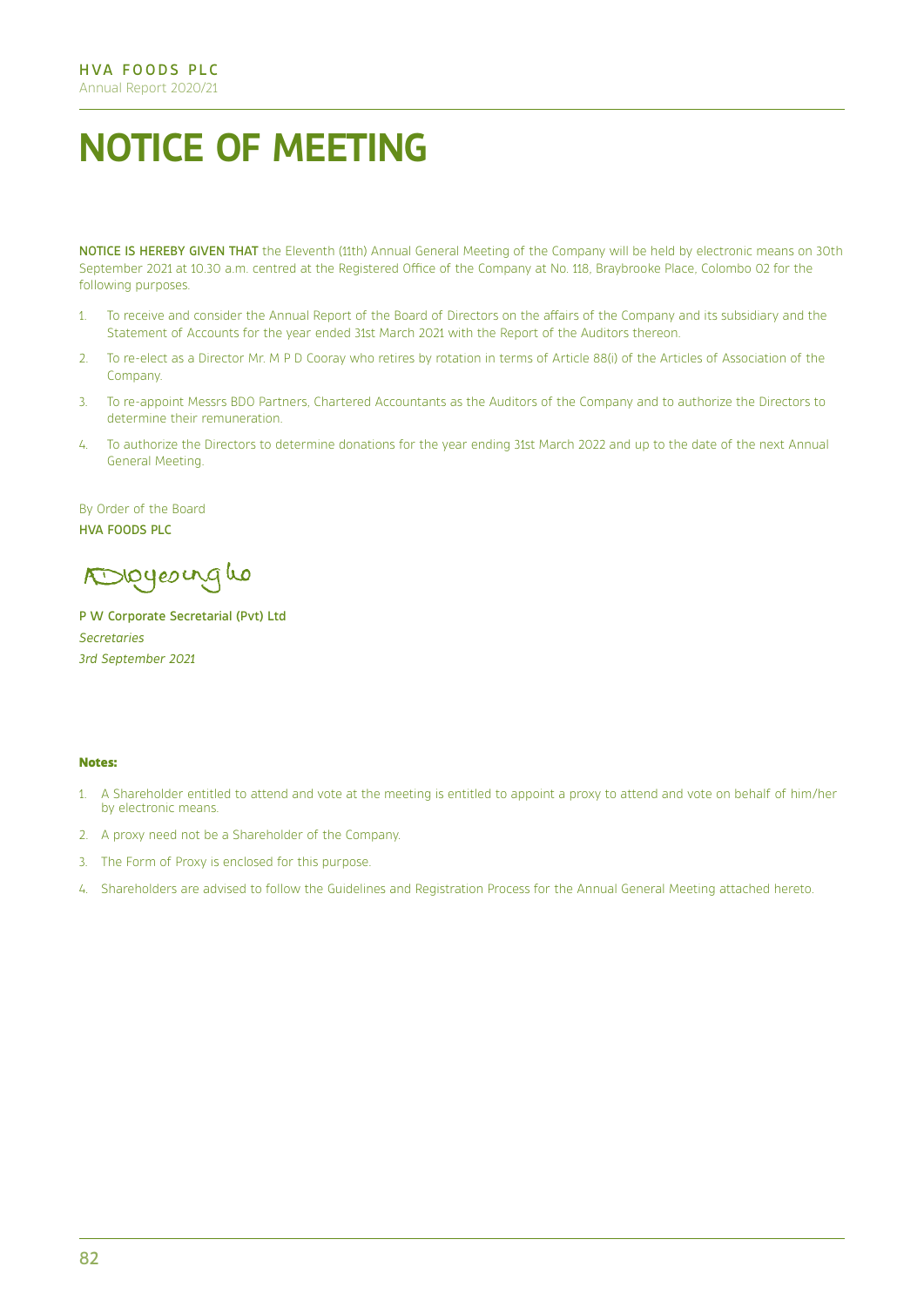# **FORM OF PROXY**

| Mr. B S M De Silva<br>Ms. V S A Fernando                                                                                                                                                                                                                                                                                                              | or failing him<br>or failing her |            |                |
|-------------------------------------------------------------------------------------------------------------------------------------------------------------------------------------------------------------------------------------------------------------------------------------------------------------------------------------------------------|----------------------------------|------------|----------------|
| Mr. M P D Cooray                                                                                                                                                                                                                                                                                                                                      | or failing him                   |            |                |
| Mr. S A Ameresekere                                                                                                                                                                                                                                                                                                                                   | or failing him                   |            |                |
| Mr. W G U I Ranaweera                                                                                                                                                                                                                                                                                                                                 | or failing him                   |            |                |
| Mr. C Hettiarachchi                                                                                                                                                                                                                                                                                                                                   |                                  |            |                |
| as my/our* proxy to represent and speak and vote as indicated hereunder for me/us* and on my/our* behalf at the Eleventh Annual<br>General Meeting of the Company to be held by electronic means on 30th September 2021 at 10.30 a.m. and at every poll which may<br>be taken in consequence of the aforesaid Meeting and at any adjournment thereof. |                                  |            |                |
|                                                                                                                                                                                                                                                                                                                                                       |                                  | <b>For</b> | <b>Against</b> |
| 1. To re-elect as a Director Mr. M P D Cooray who retires by rotation in terms of Article 88(i) of the<br>Articles of Association of the Company.                                                                                                                                                                                                     |                                  |            |                |
| 2. To re-appoint Messrs BDO Partners, Chartered Accountants as the Auditors of the Company and to<br>authorize the Directors to determine their remuneration.                                                                                                                                                                                         |                                  |            |                |
| To authorize the Directors to determine donations for the year ending 31st March 2022 and up to the<br>3.<br>date of the next Annual General Meeting.                                                                                                                                                                                                 |                                  |            |                |
|                                                                                                                                                                                                                                                                                                                                                       |                                  |            |                |
| Signature of Shareholder/s                                                                                                                                                                                                                                                                                                                            |                                  |            |                |
|                                                                                                                                                                                                                                                                                                                                                       |                                  |            |                |
| *Please delete what is inapplicable.                                                                                                                                                                                                                                                                                                                  |                                  |            |                |
|                                                                                                                                                                                                                                                                                                                                                       |                                  |            |                |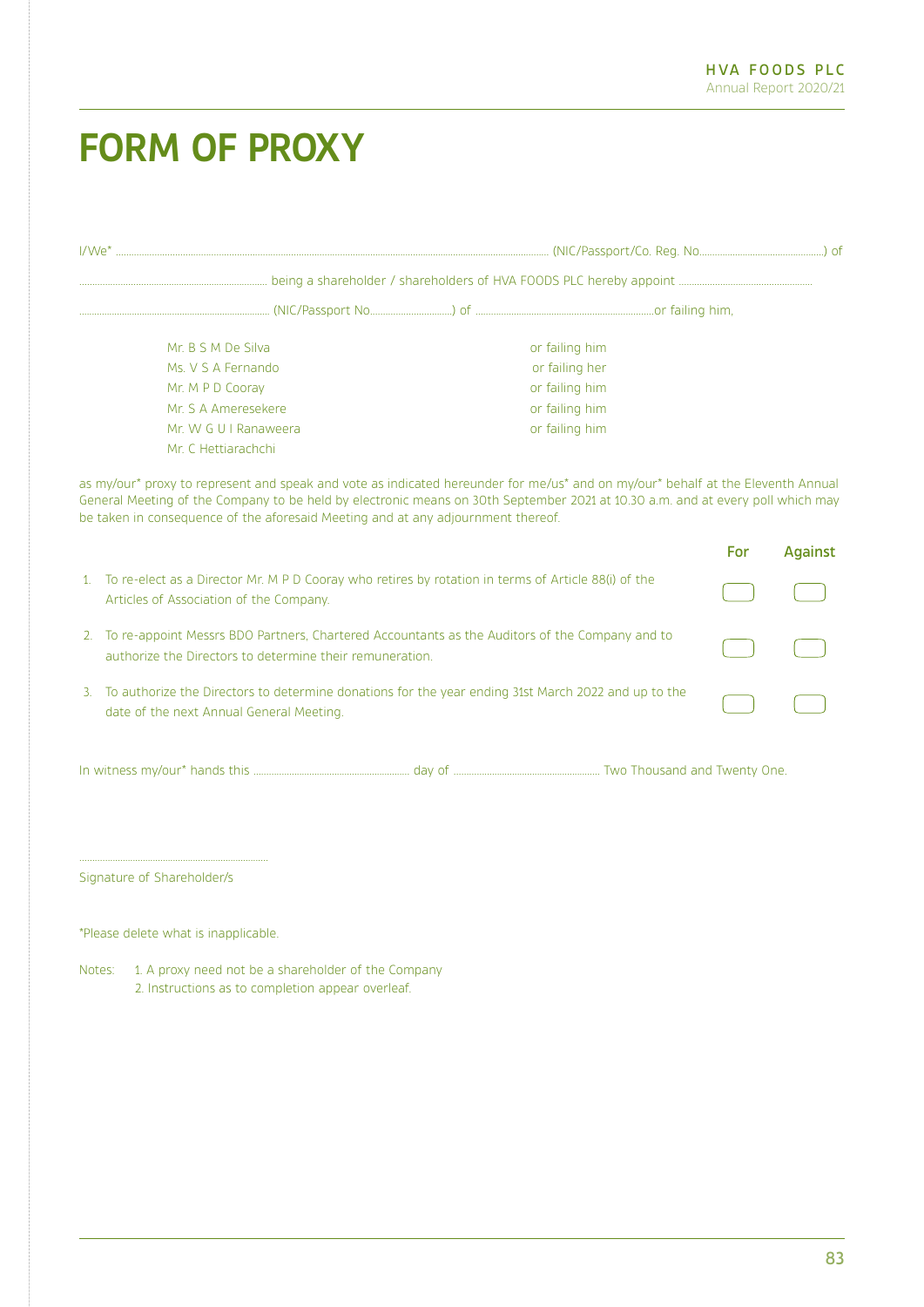# **FORM OF PROXY**

#### **INSTRUCTIONS FOR COMPLETION**

- 1. The full name, National Identity Card number and the registered address of the shareholder appointing the Proxy and the relevant details of the Proxy should be legibly entered in the Form of Proxy which should be duly signed and dated.
- 2. The completed Proxy should be forwarded to the Company for deposit at the Registered Office through the Company Secretaries, P W Corporate Secretarial (Pvt) Ltd, No. 3/17, Kynsey Road, Colombo 08 (email hva.pwcs@gmail.com) by 10.30 p.m. on 28th September 2021.

In forwarding the completed and duly signed Proxy to the Company, please follow the Guidelines and Registration Process for the Annual General Meeting attached to the Notice of Annual General Meeting.

- 3. The Proxy shall
	- (a) In the case of an individual be signed by the shareholder or by his attorney, and if signed by an attorney, a notarially certified copy of the Power of Attorney should be attached to the completed Proxy if it has not already been registered with the Company.
	- (b) In the case of a company or corporate / statutory body either be under its Common Seal or signed by its Attorney or by an Officer on behalf of the Company or corporate / statutory body in accordance with its Articles of Association or the Constitution or the Statute. (as applicable)
- 4. Please indicate with a 'X' how the Proxy should vote on each resolution. If no indication is given, the Proxy in his discretion will vote as he thinks fit.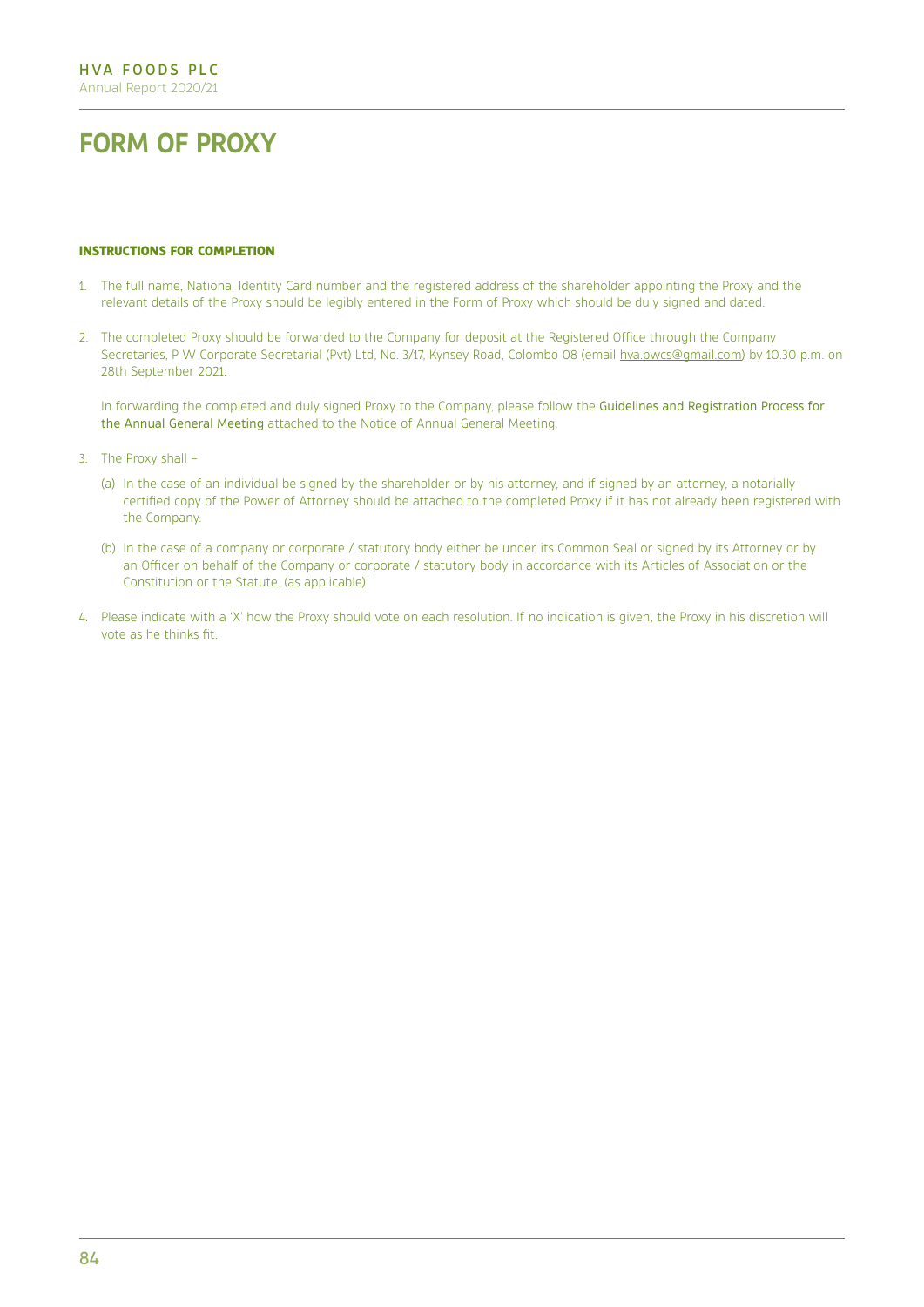# **CORPORATE INFORMATION**

#### **NAME OF COMPANY**

HVA Foods PLC

## **LEGAL FORM**

Public Limited Liability Company Incorporated in Sri Lanka in 1997

#### **REGISTERED OFFICE OF THE COMPANY**

No 118, Braybrooke Place – Colombo 02

#### **COMPANY REGISTRATION NO.**

PB/PV 1765 PQ

#### **STOCK EXCHANGE LISTING**

The Ordinary Shares are listed on Colombo Stock Exchange

## **DIRECTORS**

Mr B S M De Silva Chairman -Non Executive/ Independent Director

Ms V S A Fernando Non-Executive/ Non Independent Director

#### Mr M P D Cooray Non Executive/ Independent Director (appointed w.e.f. 22nd January 2021)

Mr S A Ameresekere

Non-Executive / Non Independent Director (appointed w.e.f. 22nd January 2021)

# Mr W G U I Ranaweera

Non Executive/ Non Independent Director (appointed w.e.f. 22nd January 2021)

## Mr C Hettiarachchi

CEO/ Executive Director (appointed w.e.f. 22nd January 2021)

## **AUDIT COMMITTEE**

#### Mr M P D Cooray Non Executive/Independent Director

appointed as Chairman of the Committee w.e.f 22nd January 2021

Mr B S M De Silva Non Executive/Independent Director

Mr W G U I Ranaweera Non Executive/Non Independent Director appointed to the Committee w.e.f 22nd January 2021

## **REMUNERATION COMMITTEE**

Mr B S M De Silva Non Executive/Independent Director - Chairman of the Committee

#### Mr M P D Cooray

Non Executive/Independent Director appointed to the Committee w.e.f 22nd January 2021

# Mr W G U I Ranaweera

Non Executive/Non Independent Director appointed to the Committee w.e.f 22nd January 2021 Member

# **RELATED PARTY TRANSACTION REVIEW COMMITTEE**

#### Mr M P D Cooray

Non Executive/Independent Director appointed as Chairman of the Committee w.e.f 22nd January 2021

Mr B S M De Silva Non Executive/Independent Director

# Mr S A Ameresekere

Non Executive/Non Independent Director appointed to the Committee w.e.f. 22nd January 2021

#### **SECRETARIES / REGISTRARS**

P W Corporate Secretarial (Pvt) Ltd. 3/17 Kynsey Road, Colombo 08..

# **LAWYERS**

Nithi Marugesu Associates, 28 (Level 2) W.A.D.Ramanayake Mawatha, Colombo 02.

## **EXTERNAL AUDITORS**

BDO Partners, Chartered Accountants, "Charter House" 65/2, Sri Chittampalam A Gardiner Mawatha, Colombo 02.

## **INTERNAL AUDITORS**

Ernst & Young Advisory Services (Pvt) Ltd 201, De Seram Place, P.O.Box 101, Colombo 10.

# **BANKERS**

Bank of Ceylon DFCC Bank PLC National Development Bank PLC Hatton National Bank PLC People's Bank Seylan Bank PLC

# **INVESTOR RELATIONS**

HVA Foods PLC No.118, Braybrooke Place, Colombo -02. Tel : 011 442 7600 Fax : 011 483 2802 Web : www.Heladiv.com